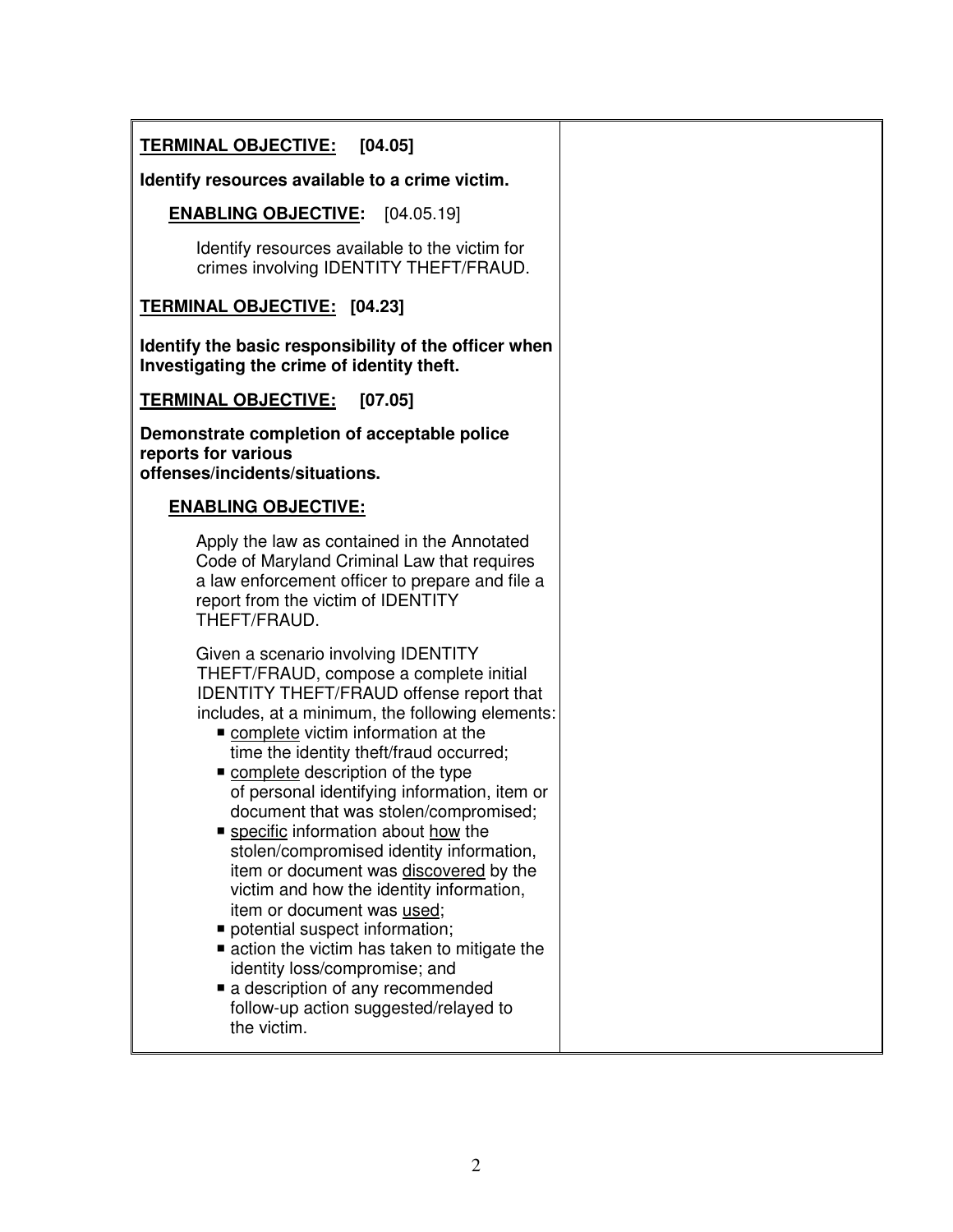# **TERMINAL OBJECTIVE: [08.01]**

#### **Define crime prevention.**

### **ENABLING OBJECTIVES:**

 Identify several types of personal identifying and/or financial information that may be stolen or compromised to include, at a minimum:

- personal identifiers such as:
	- name;
	- date of birth:
	- address:
	- mother's maiden name;
- credit/debit/checking/savings/ other existing financial accounts;
- account access codes/passwords;
- social security number;
- medical records:
- **driver's license number or identification number:**
- educational background/records; and
- computer passwords.

 Identify several examples of the crime of IDENTITY THEFT/FRAUD to include, at a minimum, the theft/fraudulent use of:

- existing credit/debit cards/financial accounts to obtain goods or services;
- other financial records/personal financial information to obtain credit or other financial assistance;
- **personal information to obtain various services**  such as medical treatment, government/social services, educational assistance, etc; and
- **personal information to obtain government** identity cards, licenses/other official documents.

 Identify several different ways in which personal information including financial information may be stolen/compromised, to include at a minimum:

- $\blacksquare$  the use of home computers;
- discarded/stolen mail;
- discarded personal/financial records; and
- theft/compromise during **legitimate** use of the information by a victim during a third party transaction.

Identify several different ways by which an individual can safeguard his/her personal identifying information.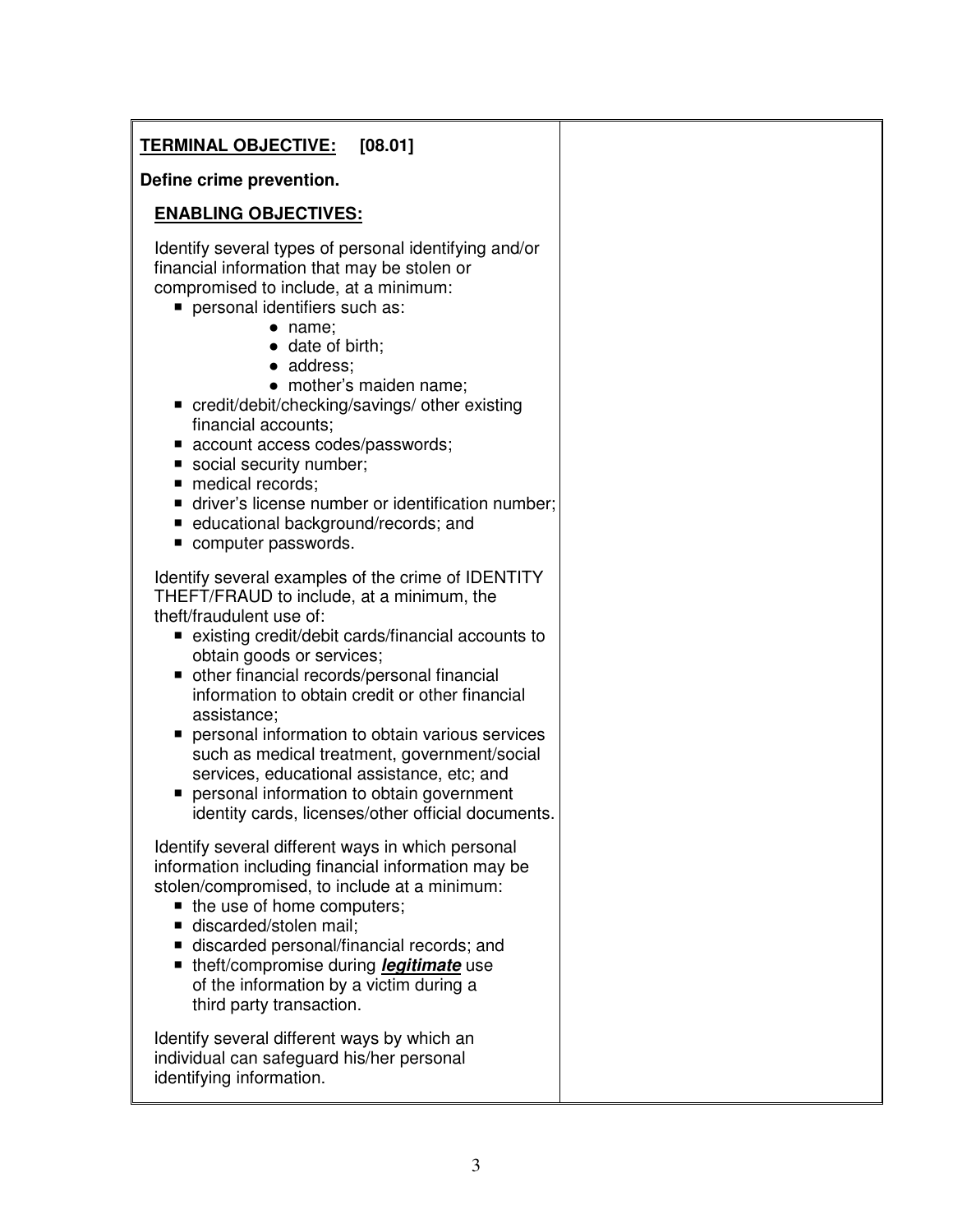| <b>INSTRUCTOR MATERIALS</b>                                                                                                   |                                      |                                                                              |
|-------------------------------------------------------------------------------------------------------------------------------|--------------------------------------|------------------------------------------------------------------------------|
| Overheads<br><b>Slides</b>                                                                                                    |                                      | Videotapes:                                                                  |
| <b>X</b><br><b>Posters</b>                                                                                                    | Power point presentation             | <b>Reference Documents:</b>                                                  |
| <b>EQUIPMENT / SUPPLIES NEEDED</b>                                                                                            |                                      |                                                                              |
| Easel Pad & Stands<br>__ Chart Markers<br>____ Masking Tape<br>____ Whiteboard<br>____ Overhead Projector<br>Projector Screen |                                      | Videotape Player<br>Video camera<br>Televisions<br>Video show<br>X Computers |
| <b>STUDENT HANDOUTS</b>                                                                                                       |                                      |                                                                              |
| # Needed                                                                                                                      | Title<br>As determined by Instructor |                                                                              |
| <b>METHODS/TECHNIQUES</b>                                                                                                     |                                      |                                                                              |
| Lecture - facilitated discussion - practical exercises/scenarios.                                                             |                                      |                                                                              |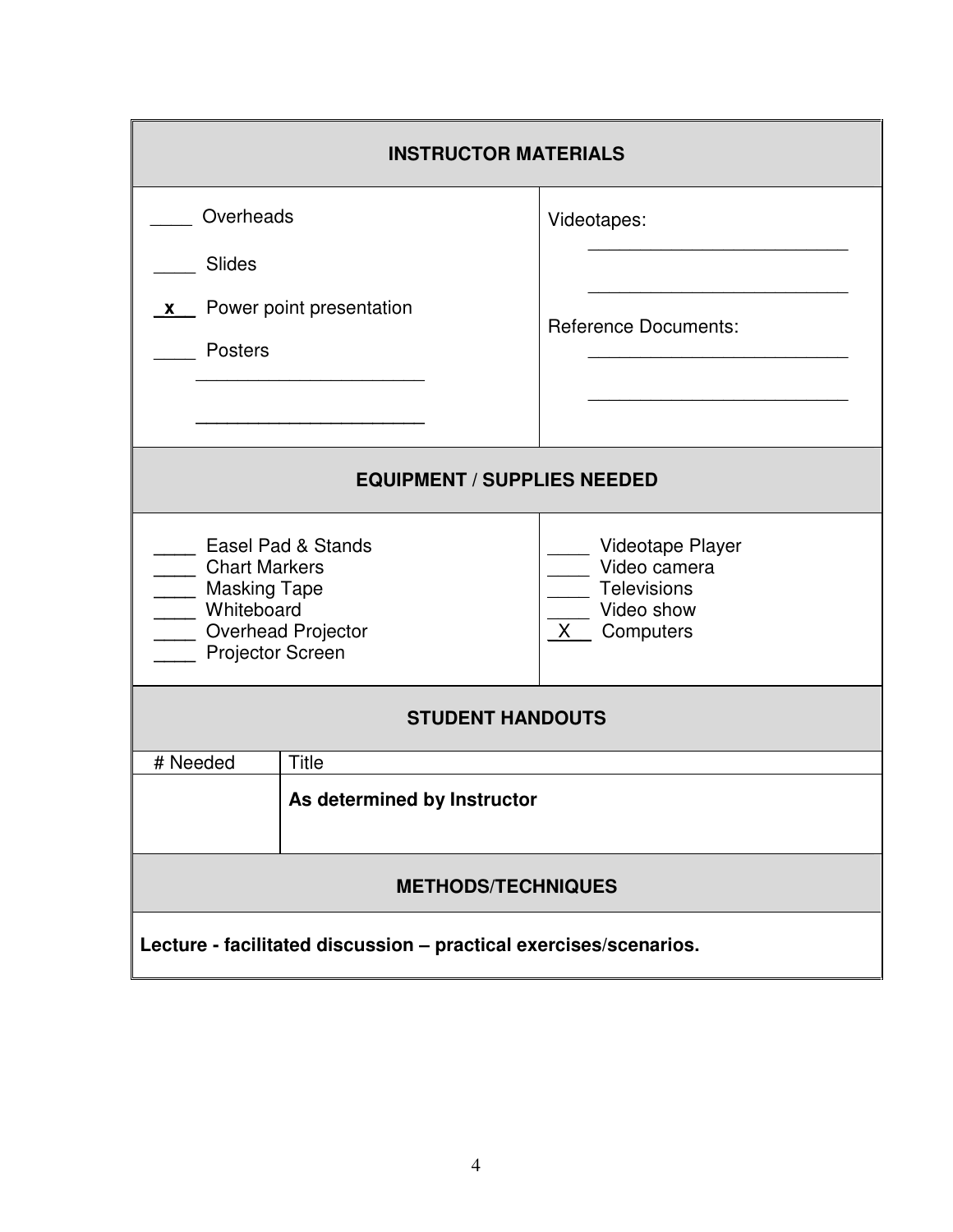# **REFERENCES**

"Identity Theft: What to Do If It Happens to You" Maryland Attorney General's Office, Consumer Protection Division; www.oag.state.md.us

Identity Theft Victim Assistance Training Manual, Edition 1.1, National Organization for Victim Assistance, 2010.

"Federal Trade Commission – 2006 Identity Theft Survey Report," November 2007.

"Identity Theft: What It's All About" Federal Trade Commission, June 2005. "Filing a Complaint with FTC – Deter, Detect, Defend, Avoid ID Theft" www.ftc.gov/bcp/edu. "Identity Theft Victim's Universal Complaint Form" (FTC) www.ftc.gov/idtheft "Take Charge: Fighting Back Against Identity Theft" www.ftc.gov/idtheft

"Combating Identity Theft – A Strategic Plan" President's Identity Theft Task Force, April 2007.

Training Key: Identity Crime, Part I and Part II, International Association of Chiefs of Police, 2008.

"Identity Crime" Concepts and Issues Paper – IACP National Law Enforcement Policy Center, revised May 2008.

Maryland Criminal Law - Annotated

"Identity Theft Reported by Households, 2007" National Crime Victimization Survey, 2007, U.S. Department of Justice, Bureau of Justice Statistics www.ncjrs.gov

"Victims of Identity Theft, 2008" National Crime Victimization Survey Supplement, U.S. Department of Justice, Bureau of Justice Statistics www.ncjrs.gov

"Identity Theft" by Graeme R. Newman, U.S Department of Justice, Office of Community Oriented Policing Services, 2004; www.cops.usdoj.gov

www.ojp.usdoj.gov/programs/identitytheft

www.ftc.gov/sentinel

www.idsafety.org

www.privacyrights.org

"Javelin Study Finds Identity Fraud Reached New High in 2009 but Consumers are Fighting Back" news release, February 10, 2010 - Javelin Strategy and Research, www.javelinstrategy.com/news

Identity Theft Assistance Center (ITAC) www.identitytheftassistance.org

National Organization for Victim Assistance (NOVA) www.trynova.org

"Identity Theft in Maryland – Shifting Circumstances & Continuing Challenges" State of Maryland Department of Legislative Services – Office of Policy Analysis, 2013.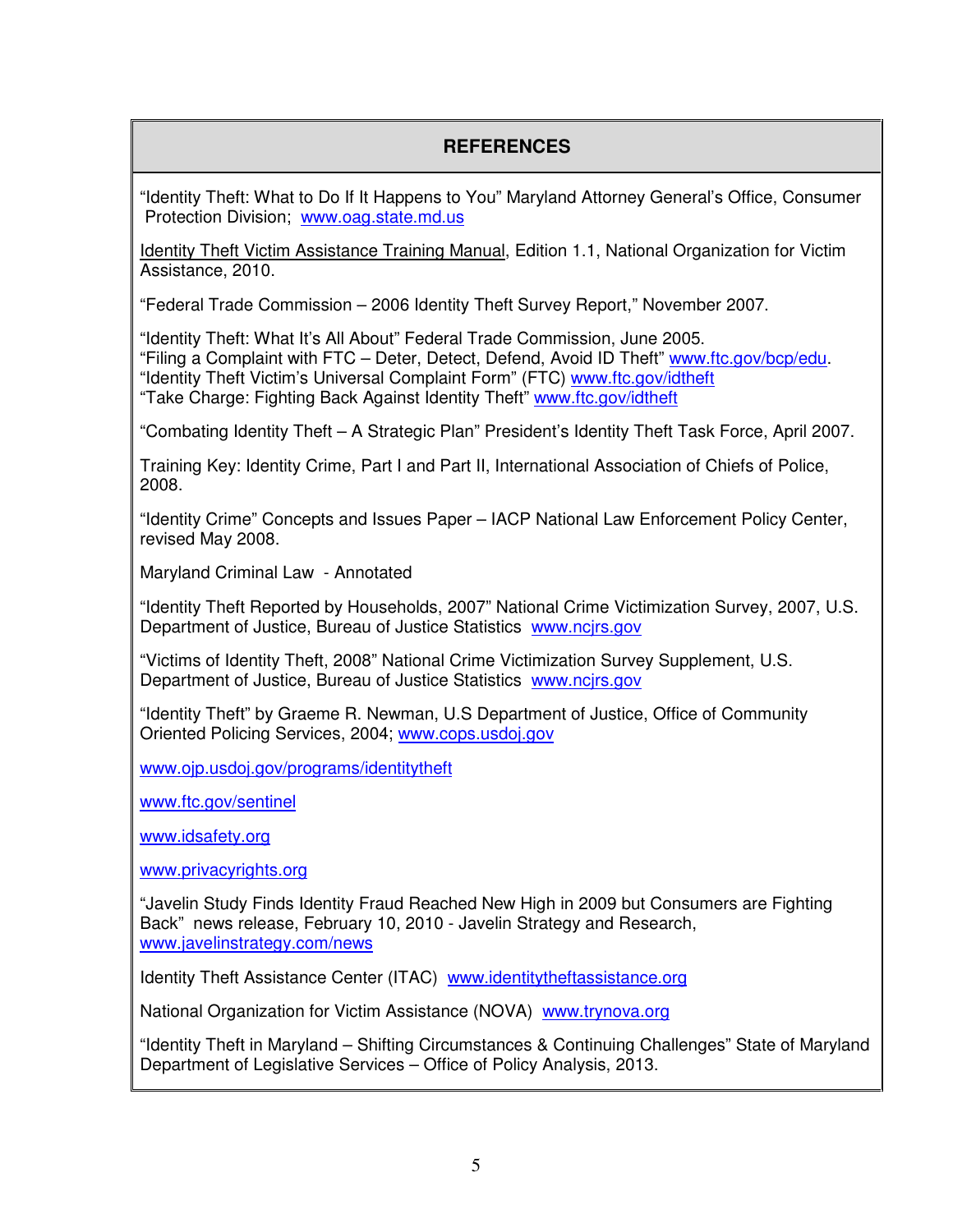# **COMMENTARY**

Every day, an increasing number of Americans discover that their identities have been compromised, often in ways and to an extent that they could not have imagined. Once they discover that their identity has been compromised and their good name and credit have been fraudulently used by someone else a sense of anger, frustration and hopelessness invades their psyche. They discover that their lives have been disrupted beyond their imagination.

Identity theft – the misuse of another individual's personal information to commit fraud – is widely considered as the fastest growing crime in America. Identity theft can happen in a variety of ways but the basic elements are the same. Criminals first gather personal information using a variety of methods. They then either sell the information to others who use the information to fraudulently obtain money, credit, goods, services or other items of value or the thief, him/herself, uses the compromised information to do likewise.

Data thieves open new credit accounts, access existing accounts, obtain government benefits or services or use a new identity to evade law enforcement. Individuals usually only learn that they have become victims of identity theft after being denied credit, being denied employment, when a debt collector seeks payment for a debt the victim did not incur or when, in some extreme situations, they are arrested for a crime that someone else has committed using their personal identifying information.

This lesson plan is *not* meant to be a complete primer on the investigation of identity theft/fraud crimes. It is intended to provide basic training about identity theft to those law enforcement officers who are the first to respond to a call from an individual who believes he/she is the victim of identity theft.

Because of the complexity of most crimes involving identity theft/fraud, the investigation into them usually requires specialized training. Identity theft crime investigations often require time, resources and expertise that most law enforcement officers do not have. Several federal agencies such as the United States Attorney General's Office, the Federal Bureau of Investigation, the Secret Service and the Federal Trade Commission offer specialized, in-depth training to law enforcement officers who are responsible for the investigation of identity theft crimes.

This lesson plan is primarily directed at officers who respond to the identity theft victim's initial call for service to take the initial crime report. It has a four-fold purpose:

- to provide officers with a basic understanding of the crime of identity theft/fraud including its scope and likely effect on victims;
- to present the elements of Maryland Criminal Law as it pertains to Identity Theft/Fraud;
- to identify the appropriate information that officers need to gather from victims of identity theft and include that information in their initial crime report both to assist the criminal investigators who will be responsible for following-up this crime and to provide valuable criminal intelligence to other law enforcement agencies who may be investigating similar/related crimes; and
- to provide officers with meaningful information that they can share with the victims of identity theft so that the victims can begin to take the necessary steps to deal with the after effects of this crime and to help them as they attempt to regain their identity.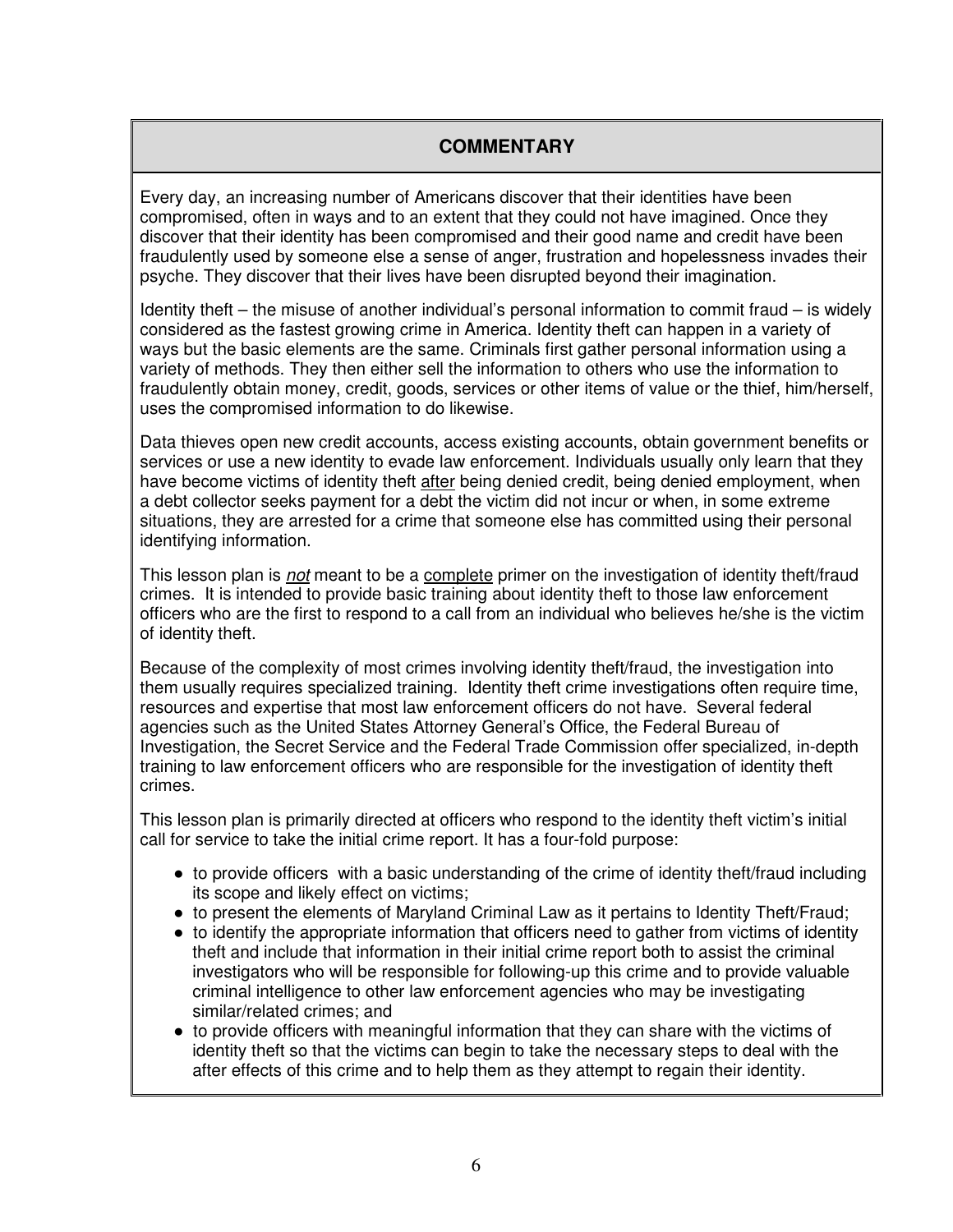# **LESSON PLAN: IDENTITY THEFT/FRAUD**

## **PRESENTATION GUIDE TRAINER NOTES**

## **INTRODUCTORY SET (ANTICIPATORY SET):**

Every day, an increasing number of Americans discover that their identities have been compromised, often in ways and to an extent that they could not have imagined. Once they discover that their identity has been compromised and their good name and credit have been fraudulently used by someone else a sense of anger, frustration and hopelessness invades their psyche. They discover that their lives have been disrupted beyond their imagination.

Identity theft – the misuse of another individual's personal identifying information to commit fraud – is widely considered as the fastest growing crime in America. Identity theft can happen in a variety of ways but the basic elements are the same. Criminals first gather personal information using a variety of methods. They then either sell the information to others who use the information to fraudulently obtain money, credit, goods, services or other items of value or the thief, him/herself, uses the compromised information to do likewise.

Data thieves open new credit accounts, access existing accounts, obtain government benefits or services or use a new identity to evade law enforcement. Individuals usually only learn that they have become victims of identity theft after being denied credit, being denied employment, when a debt collector seeks payment for a debt the victim did not incur or when, in some extreme situations, they are arrested for a crime that someone else has committed using their personal identifying information.

This lesson plan is *not* meant to be a complete primer on the investigation of identity theft/fraud crimes. It is intended to provide basic training about identity theft to those law enforcement officers who are the first to respond to a call from an individual who believes he/she is the victim of identity theft.

The information contained in this lesson plan is also intended to provide information about identity theft and its prevention to law enforcement personnel so that they can incorporate prevention strategies into their personal lives to lessen the likelihood that they, or a family member, will become victims of this type of crime.

#### **Instructor Note:**

**This lesson plan is intended to provide law enforcement officers with a basic understanding of Identity Theft/Fraud. It is geared towards law enforcement recruits but can easily be adapted for in-service training classes.** 

**It is not intended as training for investigators who specialize in the investigation of identity theft/fraud crimes.** 

**Training for those individuals should be obtained from sources that offer specialized training in the investigation of identity theft crimes such as the Federal Bureau of Investigation, the United States Secret Service or the Federal Trade Commission or other entities that focus on these types of crimes.** 

**In addition, this lesson plan is designed to provide law enforcement personnel with information regarding identity theft/fraud which they may find useful in their personal lives.**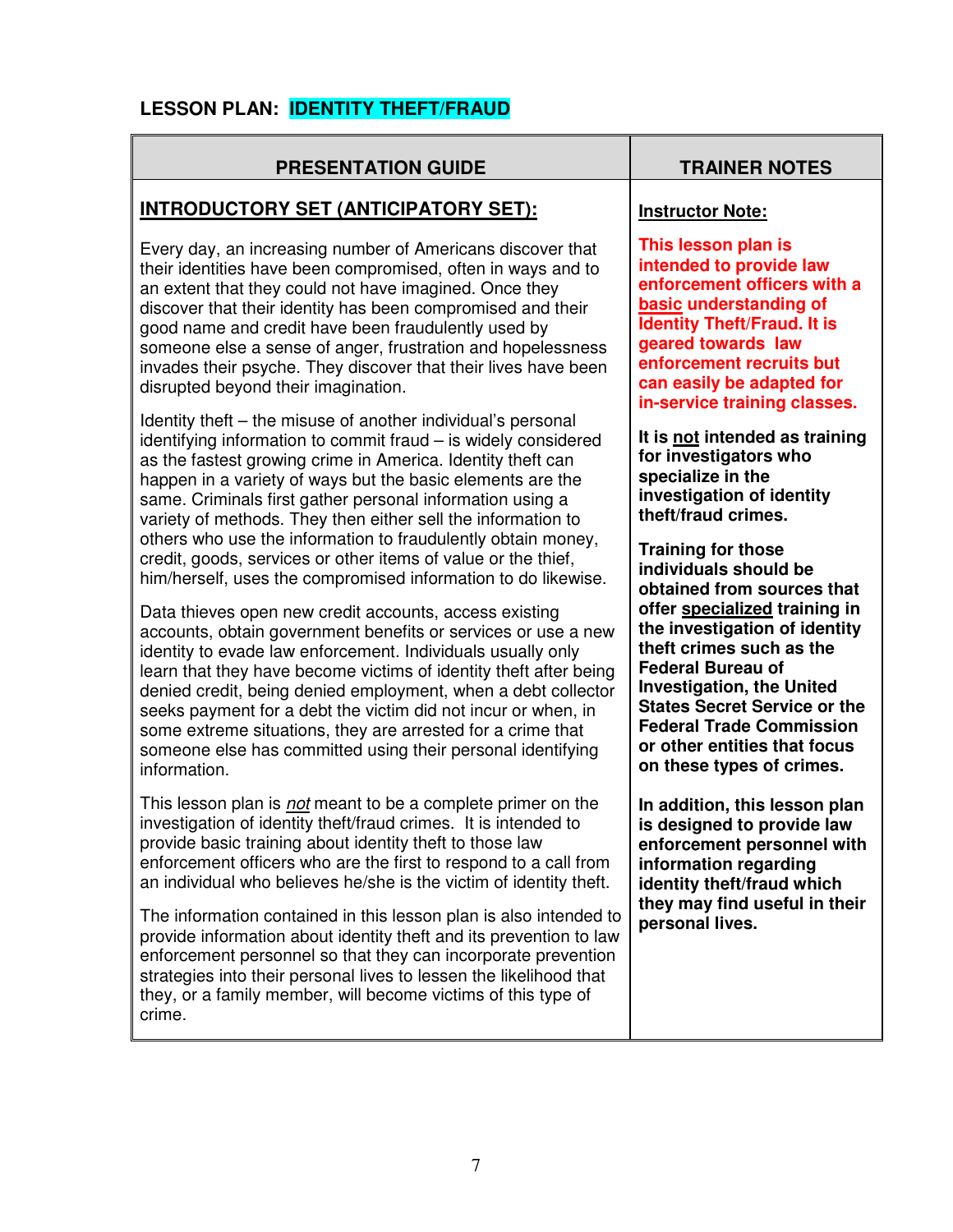Because of the complexity of most crimes involving identity theft, the investigation into them usually requires specialized training. Identity theft crime investigations often require time, resources and expertise that most law enforcement officers do not have. Several federal agencies such as the United States Attorney General's Office, the Federal Bureau of Investigation, the Secret Service and the Federal Trade Commission offer specialized, in-depth training to law enforcement officers who are responsible for the investigation of identity theft crimes.

This lesson plan is primarily directed at officers who respond to the identity theft victim's initial call for service to take the initial crime report. It has a four-fold purpose:

- to provide officers with a basic understanding of the crime of identity theft including its scope and likely effect on victims;
- to present the elements of Maryland Criminal Law as it pertains to identity theft/fraud;
- to identify the appropriate information that officers need to gather from the victims of identity theft and to include that information in their initial crime report both to assist the criminal investigators who will be responsible for following-up this crime and to provide valuable criminal intelligence to other law enforcement agencies who may be investigating similar/related crimes; and
- to provide officers with meaningful information that they can share with victims of identity theft so that the victims can begin to take the necessary steps to deal with the after effects of this crime and to help them as they attempt to regain their identity.

This lesson plan will present an overview of Identity Theft/Fraud, highlight Maryland Criminal Law as it relates to the investigation and reporting of crimes involving identity theft and provide victim assistance information.  $\overline{\phantom{a}}$ 

# **Training Objectives:**

**TERMINAL OBJECTIVE: [04.07] Given various criminal situations demonstrate the ability to identify elements of a given crime, utilizing the Annotated Code of Maryland Criminal Law and/or the Digest of Criminal Laws that enable an officer to make a** 

**warrantless arrest.** 

Define the term **IDENTITY THEFT.**

# **(PPT SLIDES # 2-5 )**

#### **Instructor Note:**

**The TERMINAL training objectives listed in this lesson plan are from the entry-level law enforcement officer training program approved by the Maryland Police Training Commission. The ENABLING training objectives, where noted, are also from the law enforcement officer entrylevel training program. ENABLING training objectives that do not have an objective number have been specifically developed for this lesson plan.**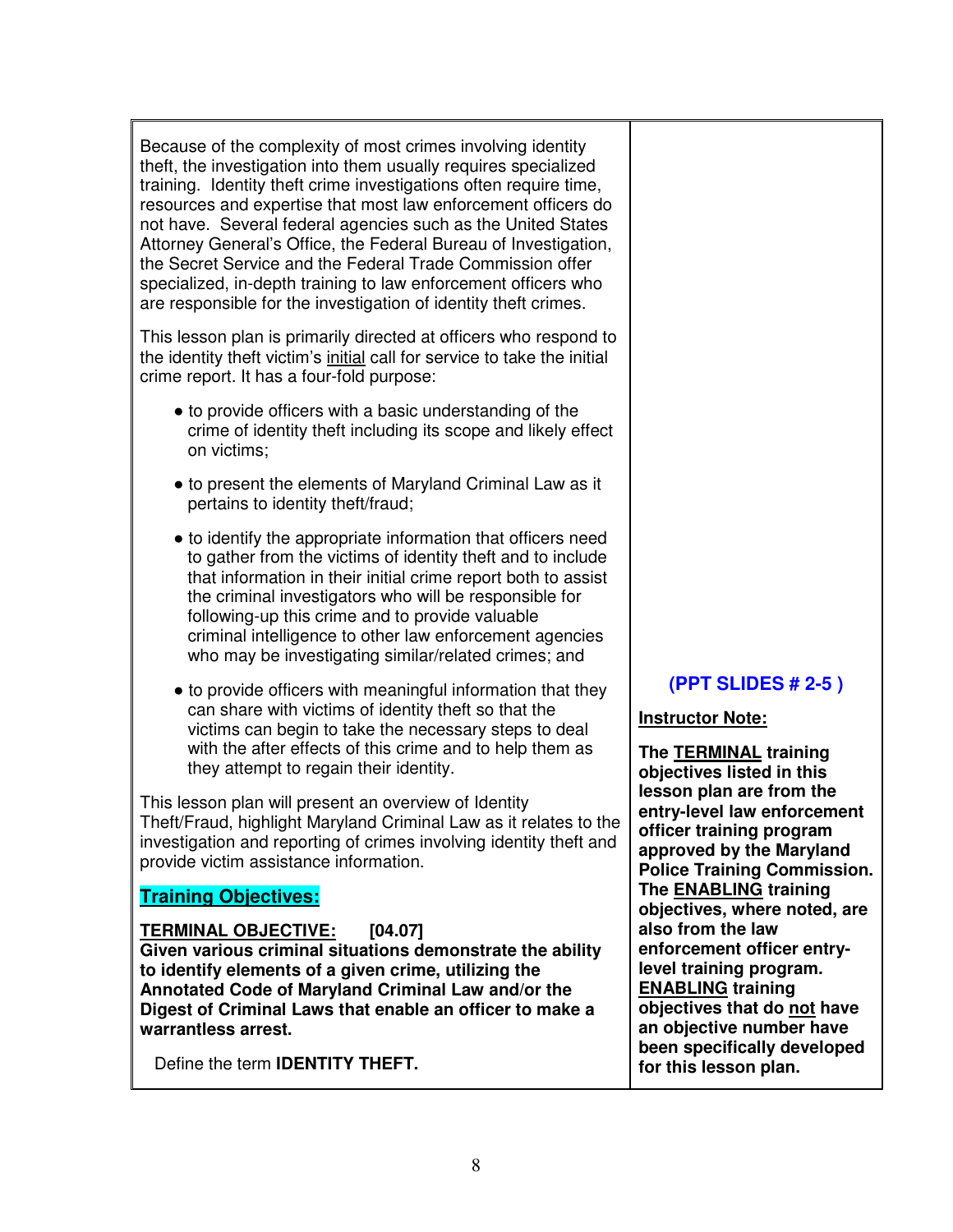| Identify the basic elements of the crime of IDENTITY THEFT<br>or FRAUD as contained in the Annotated Code of Maryland<br>Criminal Law.<br>[01.07.34]                                                                                                                                                                                                                                                                                                                                                                                                                     | The sections of the lesson<br>plan that meet these entry<br>level training objectives are                                                      |
|--------------------------------------------------------------------------------------------------------------------------------------------------------------------------------------------------------------------------------------------------------------------------------------------------------------------------------------------------------------------------------------------------------------------------------------------------------------------------------------------------------------------------------------------------------------------------|------------------------------------------------------------------------------------------------------------------------------------------------|
| <b>TERMINAL OBJECTIVE: [04.03]</b>                                                                                                                                                                                                                                                                                                                                                                                                                                                                                                                                       | noted under Instructor<br>Notes.                                                                                                               |
| Identify the resources available to the officer while<br>conducting a criminal investigation.                                                                                                                                                                                                                                                                                                                                                                                                                                                                            |                                                                                                                                                |
| Identify the resources available to the officer for crimes<br>involving IDENTITY THEFT/FRAUD.<br>[04.03.21]                                                                                                                                                                                                                                                                                                                                                                                                                                                              |                                                                                                                                                |
| <b>TERMINAL OBJECTIVE:</b><br>[04.05]                                                                                                                                                                                                                                                                                                                                                                                                                                                                                                                                    |                                                                                                                                                |
| Identify resources available to a crime victim.                                                                                                                                                                                                                                                                                                                                                                                                                                                                                                                          |                                                                                                                                                |
| Identify resources available to the victim for crimes<br>involving IDENTITY THEFT/FRAUD. [04.05.19]                                                                                                                                                                                                                                                                                                                                                                                                                                                                      |                                                                                                                                                |
| <b>TERMINAL OBJECTIVE:</b><br>[04.23]                                                                                                                                                                                                                                                                                                                                                                                                                                                                                                                                    |                                                                                                                                                |
| Identify the basic responsibility of the officer when<br>Investigating the crime of identity theft.                                                                                                                                                                                                                                                                                                                                                                                                                                                                      | <b>Instructor Note:</b>                                                                                                                        |
| <b>TERMINAL OBJECTIVE:</b><br>[07.05]                                                                                                                                                                                                                                                                                                                                                                                                                                                                                                                                    | It is recommended that<br>instructors use the uniform                                                                                          |
| Demonstrate completion of acceptable police<br>reports for various offenses/incidents/situations.                                                                                                                                                                                                                                                                                                                                                                                                                                                                        | identity theft/fraud report<br>contained in this lesson plan<br>as a template for any                                                          |
| Apply the law as contained in the Annotated Code of<br>Maryland Criminal Law that requires a law enforcement<br>officer to prepare and file a report from the victim of<br><b>IDENTITY THEFT/FRAUD.</b>                                                                                                                                                                                                                                                                                                                                                                  | identity theft report writing<br>exercise unless their agency<br>has adopted its own version<br>of form for reporting identity<br>theft/fraud. |
| Given a scenario involving identity theft/fraud, compose<br>a complete initial identity theft/fraud offense report that<br>includes, at a minimum, the following elements:                                                                                                                                                                                                                                                                                                                                                                                               |                                                                                                                                                |
| complete victim information at the time the<br>identity theft/fraud occurred;<br>complete description of the type of information, item or<br>п<br>identity document stolen/compromised;<br>specific information about how the stolen/compromised<br>information/identity item/document was discovered by<br>the victim and how the identity item/document was used;<br>potential suspect information;<br>ш<br>action that the victim has taken to mitigate the identity<br>loss/compromise; and<br>■ description of recommended follow-up action given to<br>the victim. |                                                                                                                                                |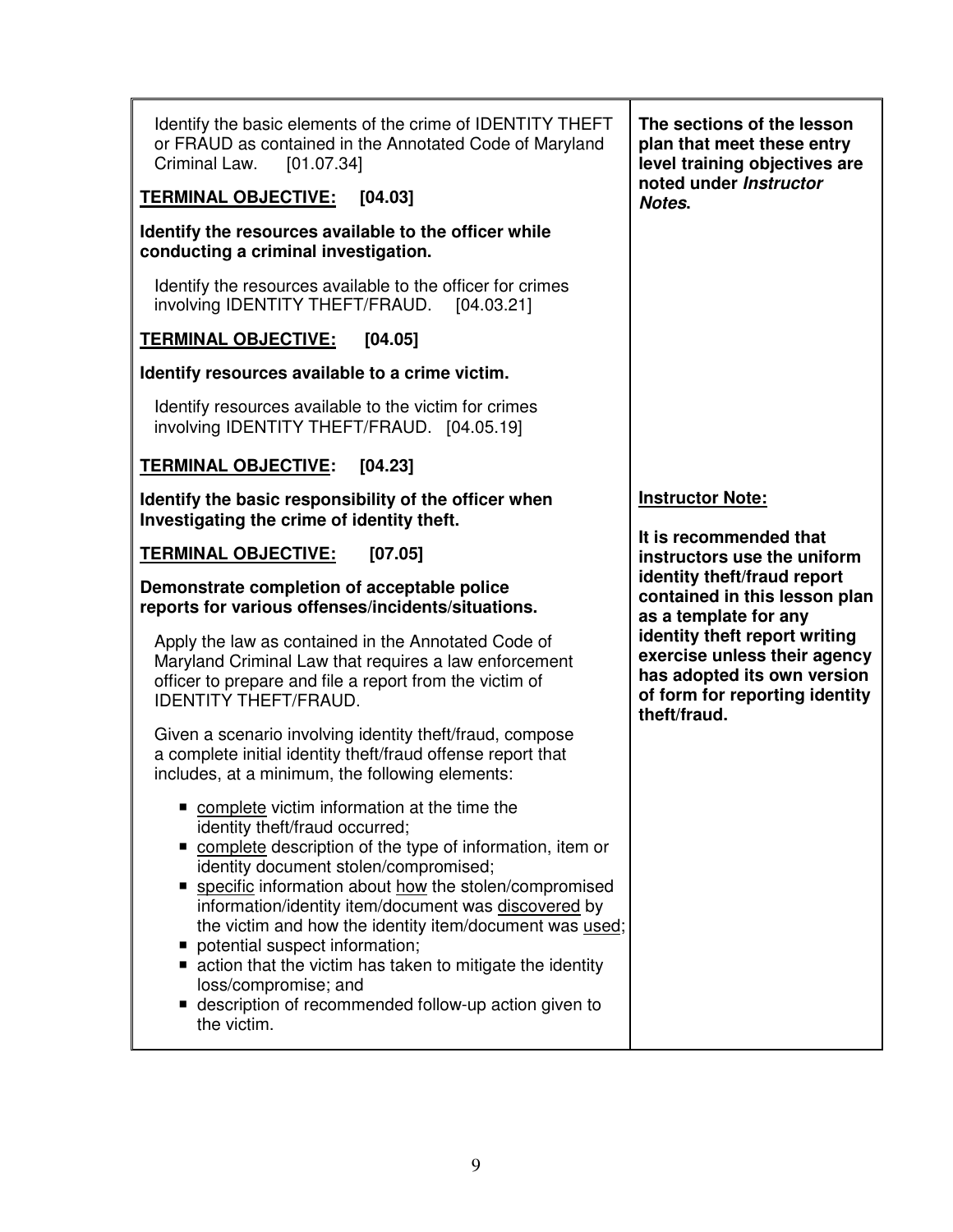| [08.01]<br><u>TERMINAL OBJECTIVE:</u>                                                                                                                                                                                                                                                                                                                                                                                                                                                                                                                  |  |
|--------------------------------------------------------------------------------------------------------------------------------------------------------------------------------------------------------------------------------------------------------------------------------------------------------------------------------------------------------------------------------------------------------------------------------------------------------------------------------------------------------------------------------------------------------|--|
| Define crime prevention.                                                                                                                                                                                                                                                                                                                                                                                                                                                                                                                               |  |
| Identify several types of personal/financial information that<br>may be stolen/compromised to include, at a minimum:<br>personal identifiers:<br>$\bullet$ name;<br>· date of birth;<br>• address;<br>• mother's maiden name;<br>■ credit/debit/checking/savings/other existing<br>financial accounts;<br>■ account access codes/passwords;<br>social security number;<br>medical records;<br>driver's license number or identification number;<br>educational background/records; and<br>computer passwords.                                          |  |
| Identify several examples of the crime of identity theft/fraud<br>to include, at a minimum, the theft/fraudulent use of:<br>■ existing credit/debit cards/financial accounts;<br>• other financial records/personal financial<br>information to obtain credit or other financial<br>assistance;<br>personal information to obtain various services<br>such as medical treatment, government/social<br>services, educational assistance, etc; and<br>personal information to obtain government identity<br>cards, licenses or other official documents. |  |
| Identify several different ways in which personal<br>information including financial information may be<br>stolen/compromised, to include at a minimum:<br>■ the use of home computers;<br>discarded/stolen mail;<br>discarded personal/financial records; and<br>■ theft/compromise during legitimate use of<br>information by victim during a third party<br>transaction.                                                                                                                                                                            |  |
| Identify several different ways by which an individual can<br>safeguard his/her personal identifying information.                                                                                                                                                                                                                                                                                                                                                                                                                                      |  |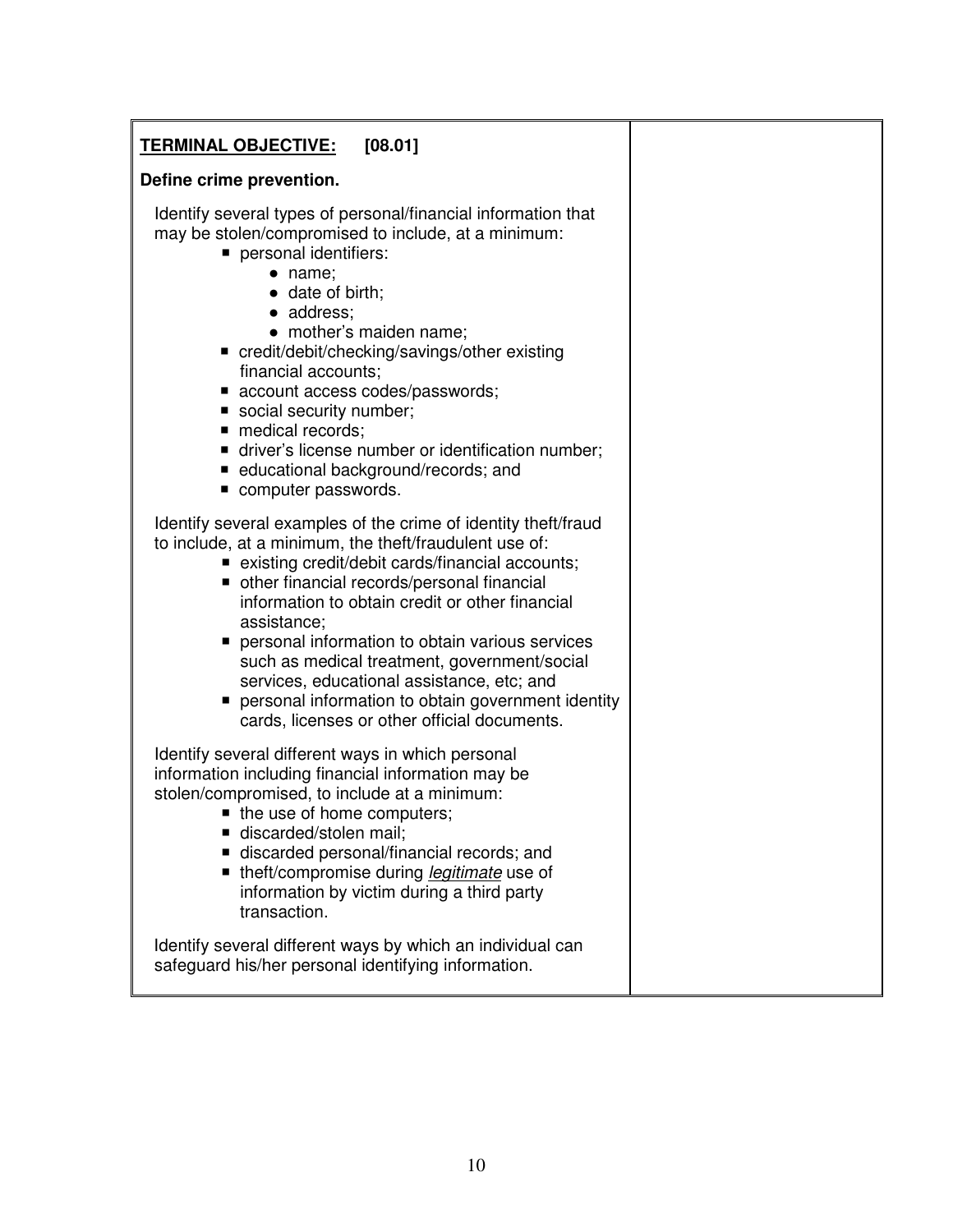| II. INSTRUCTIONAL INPUT (CONTENT):                                                                                | (PPT SLIDES # 6-11)                                                      |
|-------------------------------------------------------------------------------------------------------------------|--------------------------------------------------------------------------|
| <b>IDENTITY THEFT (FRAUD)</b>                                                                                     | (PPT SLIDE #7)                                                           |
| <b>OVERVIEW/BACKGROUND:</b>                                                                                       | <b>Instructor Note:</b>                                                  |
| GENERAL DEFINITION - IDENTITY THEFT/FRAUD:                                                                        | A general definition of                                                  |
| → The Federal Trade Commission has defined <b>IDENTITY</b><br><b>THEFT/FRAUD as:</b>                              | <b>IDENTITY THEFT is</b><br>presented at the<br>beginning of this lesson |
| THE ILLEGAL USE (WITHOUT CONSENT) OF<br><b>ANOTHER'S PERSONAL IDENTIFYING</b>                                     | plan for discussion<br>purposes.                                         |
| <b>INFORMATION SUCH AS:</b>                                                                                       | <b>Additionally, the</b><br>meaning of the term                          |
| ■ CREDIT CARD NUMBERS;<br><b>FINANCIAL RECORDS;</b>                                                               | <b>IDENTITY THEFT as</b><br>presented in the                             |
| SOCIAL SECURITY NUMBER;<br><b>DRIVER'S LICENSE NUMBER;</b>                                                        | <b>Maryland Annotated</b>                                                |
| <b>OTHER PERSONAL INFORMATION;</b>                                                                                | <b>Code of Criminal Law is</b><br>also presented at this                 |
| <b>TO GAIN SOMETHING OF VALUE OR</b>                                                                              | time.                                                                    |
| <b>FACILITATE OTHER CRIMINAL ACTIVITY.</b>                                                                        | <b>TRAINING OBJECTIVE:</b>                                               |
| § CR 8-301. IDENTITY FRAUD.                                                                                       | Define the term<br><b>IDENTITY THEFT.</b>                                |
| (a) <i>Definitions.</i>                                                                                           | (PPT SLIDE # 9)                                                          |
| (1) In this section the following words have the meanings<br>indicated.                                           |                                                                          |
| (5) (i) "PERSONAL IDENTIFYING INFORMATION" includes:<br>$\rightarrow$ name;                                       |                                                                          |
| $\rightarrow$ address:                                                                                            |                                                                          |
| $\rightarrow$ telephone number;<br>$\rightarrow$ driver's license number;                                         |                                                                          |
| → Social Security number;                                                                                         |                                                                          |
| $\rightarrow$ place of employment;<br>$\rightarrow$ employee identification number;                               |                                                                          |
| $\rightarrow$ health insurance identification number;                                                             |                                                                          |
| $\rightarrow$ medical identification number;<br>$\rightarrow$ mother's maiden name;                               |                                                                          |
| $\rightarrow$ bank/other financial institution account number;                                                    |                                                                          |
| $\rightarrow$ date of birth;                                                                                      |                                                                          |
| $\rightarrow$ personal identification number;<br>$\rightarrow$ unique biometric data including fingerprint, voice |                                                                          |
| print, retina or iris image or other unique physical                                                              |                                                                          |
| representation;<br>$\rightarrow$ digital signature;                                                               |                                                                          |
| → credit card number; or                                                                                          |                                                                          |
| $\rightarrow$ other payment device number.                                                                        |                                                                          |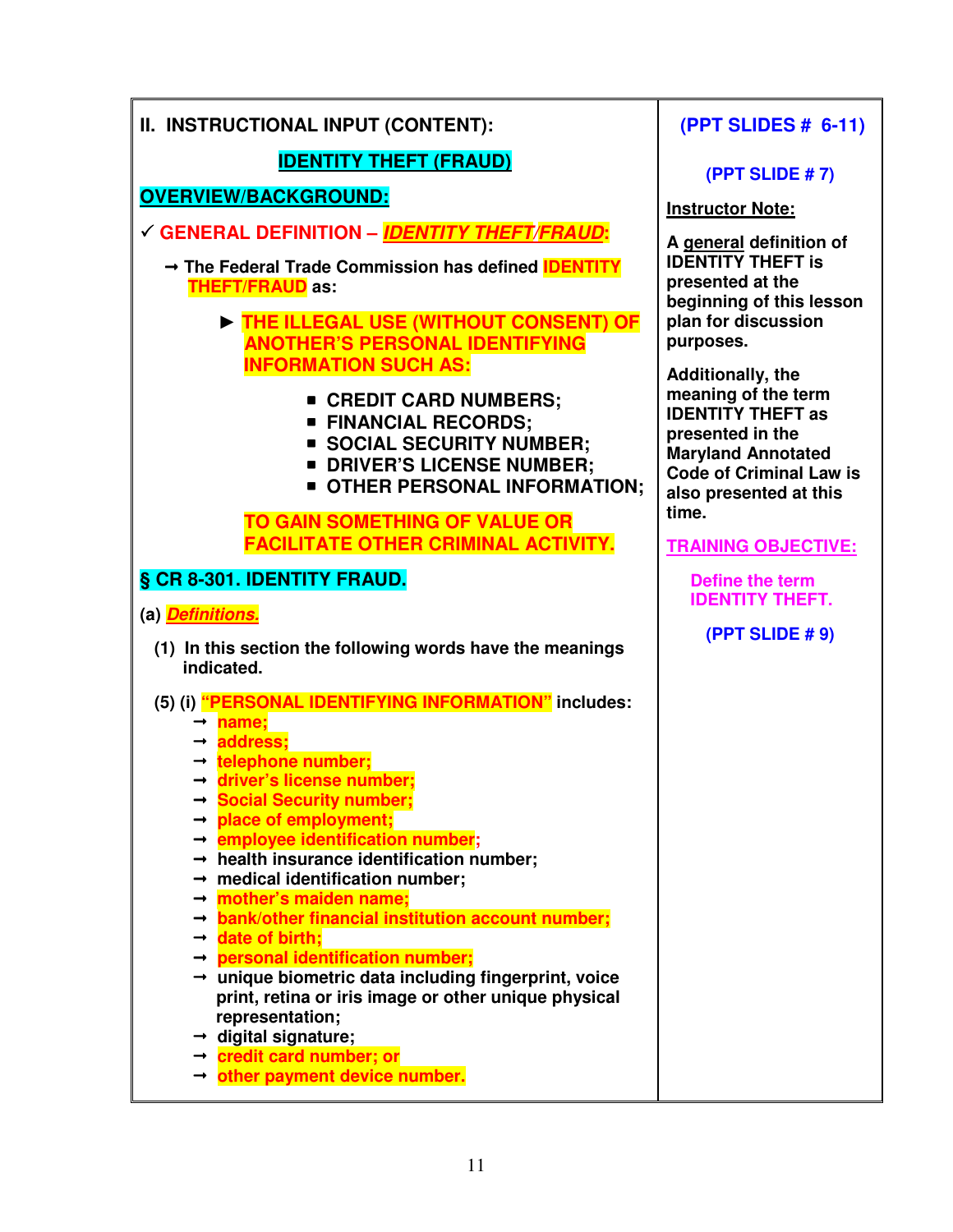| (b) <b>PROHIBITED - OBTAINING PERSONAL IDENTIFYING</b><br><b>INFORMATION WITHOUT CONSENT.</b>                                                                                                                                                                                                                                                                                                                                                                                                                                                      | (PPT SLIDE #10)                                                                                                                                                                                                                                                                        |
|----------------------------------------------------------------------------------------------------------------------------------------------------------------------------------------------------------------------------------------------------------------------------------------------------------------------------------------------------------------------------------------------------------------------------------------------------------------------------------------------------------------------------------------------------|----------------------------------------------------------------------------------------------------------------------------------------------------------------------------------------------------------------------------------------------------------------------------------------|
| A person may NOT KNOWINGLY, WILLFULLY, AND<br><b>WITH FRAUDLENT INTENT:</b><br>→ POSSESS<br>→ OBTAIN, or<br>- HELP ANOTHER PERSON TO POSSESS/OBTAIN<br>ANY PERSONAL IDENTIFYING INFORMATION OF AN<br><b>INDIVIDUAL:</b><br>- WITHOUT THE CONSENT OF THE INDIVIDUAL<br>IN ORDER TO:<br>DISE DISELL<br><b>FRANSFER</b><br>THE INFORMATION TO GET A:<br>$\rightarrow$ BENEFIT;<br>$\rightarrow$ CREDIT;                                                                                                                                               |                                                                                                                                                                                                                                                                                        |
| $\rightarrow$ GOOD;<br>→ <b>SERVICE</b> ; or                                                                                                                                                                                                                                                                                                                                                                                                                                                                                                       | (PPT SLIDE #11)                                                                                                                                                                                                                                                                        |
| → OTHER THING OF VALUE; or<br>ACCESS HEALTH INFORMATION OR HEALTH CARE                                                                                                                                                                                                                                                                                                                                                                                                                                                                             | <b>Instructor Note:</b>                                                                                                                                                                                                                                                                |
| IN THE NAME OF THE INDIVIDUAL.<br>(c) <b>PROHIBITED - ASSUMING IDENTITY OF ANOTHER.</b><br>A person may <b>NOT KNOWINGLY AND WILLFULLY</b><br><u>ASSUME THE IDENTITY OF ANOTHER, INCLUDING A</u><br><b>FICTITIOUS PERSON:</b><br>(1) TO AVOID IDENTIFICATION, APPREHENSION, OR<br><b>PROSECUTION FOR A CRIME; or</b><br>(2) WITH FRAUDULENT INTENT TO:<br>(i) GET A BENEFIT, CREDIT, GOOD, SERVICE,<br>OR OTHER THING OF VALUE;<br>(ii) ACCESS HEALTH INFORMATION OR CARE;<br>(iii) AVOID THE PAYMENT OF DEBT OR OTHER<br><b>LEGAL OBLIGATION.</b> | § 8-301 (c) was amended<br>by the Maryland General<br>Assembly in its 2011<br>session to include the<br>words "ASSUMING A<br><b>FICTITIOUS IDENTITY"</b><br>to obtain goods/services,<br>etc.<br>That prohibition<br><b>BECAME EFFECTIVE</b><br><b>OCTOBER 1, 2011.</b>                |
| <b>FACTORS THAT CONTRIBUTE TO IDENTITY THEFT:</b><br>✓ identity theft is a <b>relatively easy crime to commit</b> and can<br>occur in one or more of the following ways because<br>individuals:<br>$\rightarrow$ fail to adequately safeguard their own personal data;<br>carry personal information in wallets/purses which can<br>be relatively easily stolen/lost:<br>▶ driver's license;<br>$\blacktriangleright$ credit cards;<br>$\blacktriangleright$ medical insurance cards;<br>$\triangleright$ social security cards; etc.              | (PPT SLIDES # 12-14)<br><b>Instructor Note:</b><br><b>Because law</b><br>enforcement officers<br>may find that they or a<br>family member has<br>become the victim of<br>identity theft some<br>general background<br>information is provided<br>in this lesson plan for<br>their use. |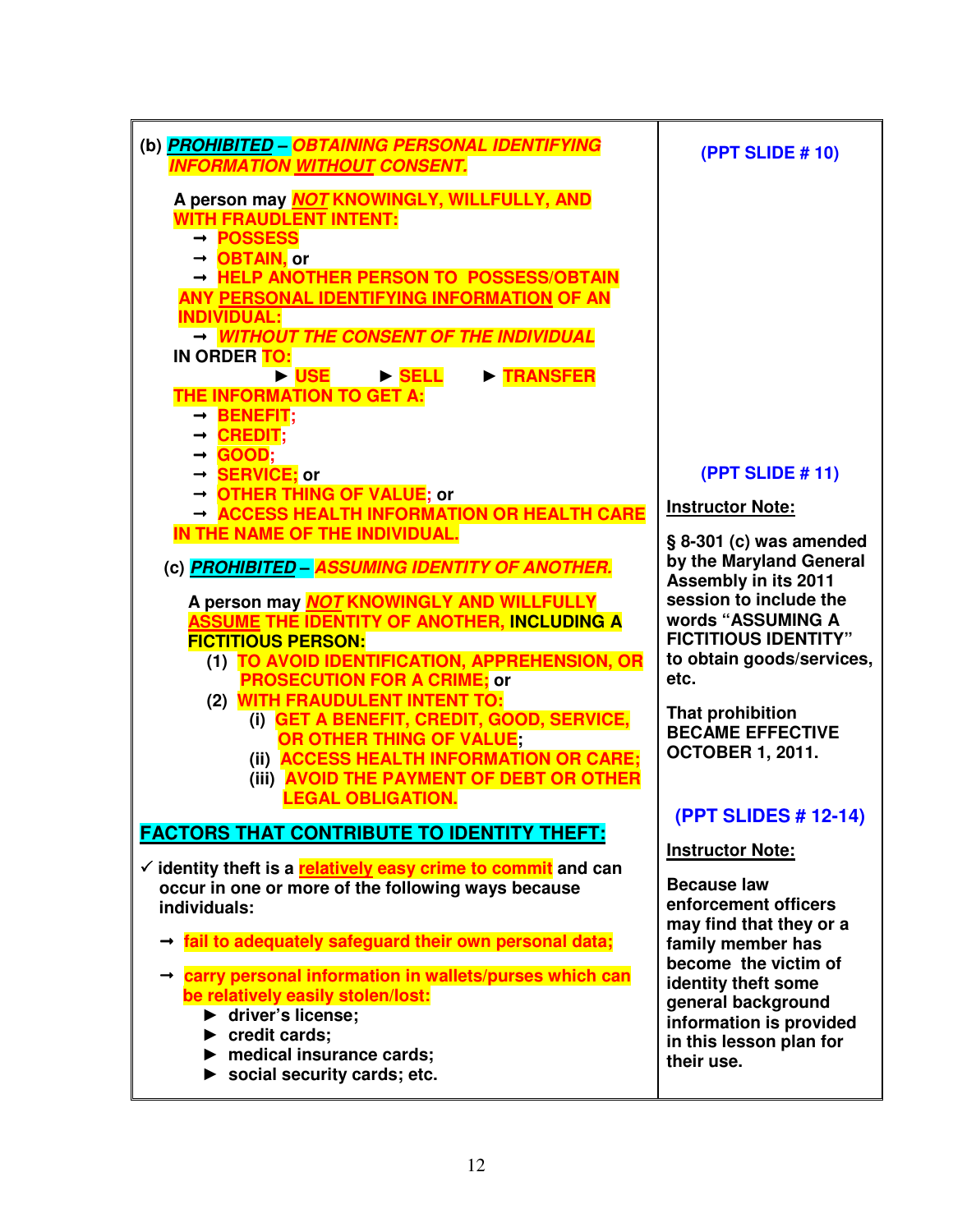| $\rightarrow$ have a relatively casual attitude about sharing personal<br><b>Information with others:</b><br>$\blacktriangleright$ frequently provide personal information to others<br>without asking:<br>$\star$ "why is the information needed?"<br>$\star$ "how will the information be used?"<br>* "how will the information be protected?"<br>$\rightarrow$ maintain personal information on home or business<br>computers that can be compromised by "internet<br>burglars"/hackers or accessed by unauthorized persons;<br>$\rightarrow$ unwittingly/unthinkingly discard trash/recyclable |
|----------------------------------------------------------------------------------------------------------------------------------------------------------------------------------------------------------------------------------------------------------------------------------------------------------------------------------------------------------------------------------------------------------------------------------------------------------------------------------------------------------------------------------------------------------------------------------------------------|
| materials that contain personal information:<br>$\blacktriangleright$ dumpster diving;<br>→ personal information is contained in readily accessible                                                                                                                                                                                                                                                                                                                                                                                                                                                |
| business/work files that are not properly safeguarded;                                                                                                                                                                                                                                                                                                                                                                                                                                                                                                                                             |
| $\rightarrow$ individuals/organizations/institutions entrusted with the<br>personal data of others fail to safeguard that data:<br>$\triangleright$ medical records;<br>$\blacktriangleright$ academic records;<br>$\blacktriangleright$ employment records; etc.                                                                                                                                                                                                                                                                                                                                  |
| $\rightarrow$ personal identifying information can be<br>stolen/compromised during legitimate transactions:<br>$\blacktriangleright$ skimming;                                                                                                                                                                                                                                                                                                                                                                                                                                                     |
| $\rightarrow$ personal information can frequently be transported by<br>those responsible for its security on computers/data<br>storage devices which can be stolen/compromised;                                                                                                                                                                                                                                                                                                                                                                                                                    |
| $\rightarrow$ availability of personal information on Internet sites that<br>are not protected or whose security has been breached<br>or otherwise compromised;                                                                                                                                                                                                                                                                                                                                                                                                                                    |
| → availability of websites that offer guides to others on<br>how to create alternative IDs and to access the personal<br>identification information of others:<br>▶ www.docusearch.com/overture<br>▶ www.affordable.com/bestsellers                                                                                                                                                                                                                                                                                                                                                                |
| $\rightarrow$ victims do not typically discover the crime until some<br>time after it has occurred - months in some cases or<br>years in other cases;                                                                                                                                                                                                                                                                                                                                                                                                                                              |
| $\rightarrow$ familiarity between victim and offender provides<br>different opportunities for identity theft:<br>> availability of personal information among<br>relatives/coworkers/acquaintances;                                                                                                                                                                                                                                                                                                                                                                                                |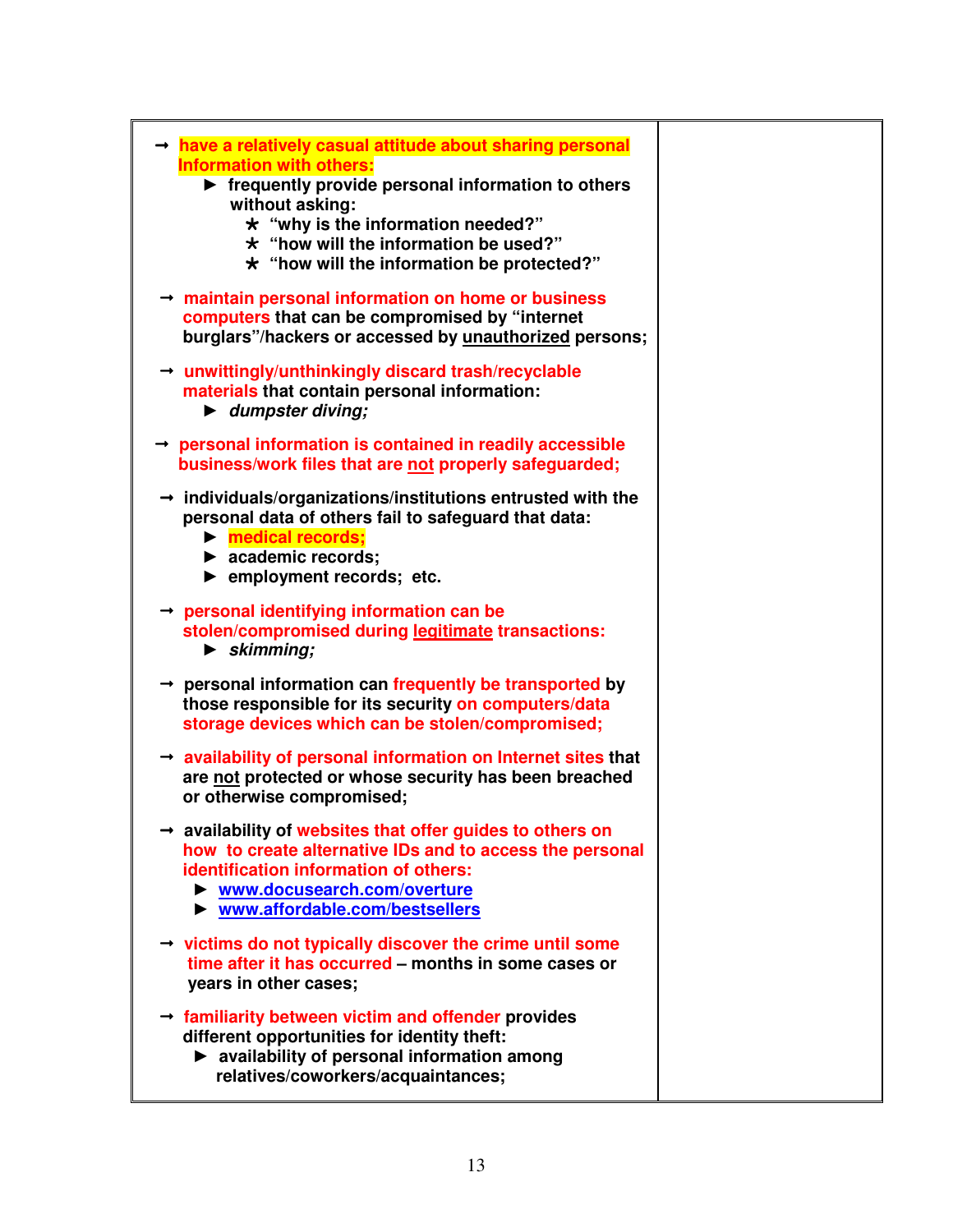| $\rightarrow$ personal information is sold/freely provided by<br>businesses/organizations that have been given<br>personal information during the course of legitimate<br>transactions, including some governmental agencies:<br>$\blacktriangleright$ data mining;<br>$\rightarrow$ the relative ease by which personal identifiers such as a<br>mother's maiden name/home address/date of birth, etc.,<br>can be obtained:<br>$\triangleright$ birth certificate/death certificate/other vital records:<br>$\star$ normally require one form of identification that<br>can be forged/otherwise altered; |                      |
|-----------------------------------------------------------------------------------------------------------------------------------------------------------------------------------------------------------------------------------------------------------------------------------------------------------------------------------------------------------------------------------------------------------------------------------------------------------------------------------------------------------------------------------------------------------------------------------------------------------|----------------------|
| <b>COMMON SOURCES CONTAINING PERSONAL</b><br><b>IDENTIFYING INFORMATION:</b>                                                                                                                                                                                                                                                                                                                                                                                                                                                                                                                              | (PPT SLIDES # 15-16) |
| $\checkmark$ some/all personal identifiers are commonly included in:                                                                                                                                                                                                                                                                                                                                                                                                                                                                                                                                      |                      |
| PUBLIC/GOVERNMENT RECORDS:<br>$\star$ birth certificate<br>$\overline{\star}$ marriage license<br>* divorce records * driver's license<br>$\star$ vehicle registration $\star$ voting records<br>$\star$ property records<br>$\star$ death certificates<br>$\star$ arrest records<br>$\star$ court records<br>SCHOOL RECORDS:<br>$\star$ primary/secondary/trade<br>$\star$ college                                                                                                                                                                                                                       |                      |
| <b>MILITARY SERVICE RECORDS:</b>                                                                                                                                                                                                                                                                                                                                                                                                                                                                                                                                                                          |                      |
| EMPLOYMENT FILES:<br>$\star$ employment application<br>$\star$ background/references<br>$\star$ medical/drug screening<br>$\star$ payroll<br>$\star$ emergency notification                                                                                                                                                                                                                                                                                                                                                                                                                               |                      |
| <b>MEDICAL RECORDS:</b><br>* doctor's office<br>* hospital/emergency room<br>$\star$ pharmacies/clinics<br>$\star$ immediate care facilities<br>$\star$ self-diagnosis websites                                                                                                                                                                                                                                                                                                                                                                                                                           |                      |
| $\triangleright$ MAIL:<br>$\star$ bills/financial statements<br>$\star$ junk<br>$\star$ charitable solicitations<br>$\star$ pre-approved credit offers                                                                                                                                                                                                                                                                                                                                                                                                                                                    |                      |
| TRASH/RE-CYCLABLES:<br>* discarded but NOT DESTROYED financial<br>statements/bills/other personal documents;                                                                                                                                                                                                                                                                                                                                                                                                                                                                                              |                      |
| PERSONAL/BUSINESS COMPUTERS/ELECTRONIC<br><b>DEVICES:</b>                                                                                                                                                                                                                                                                                                                                                                                                                                                                                                                                                 |                      |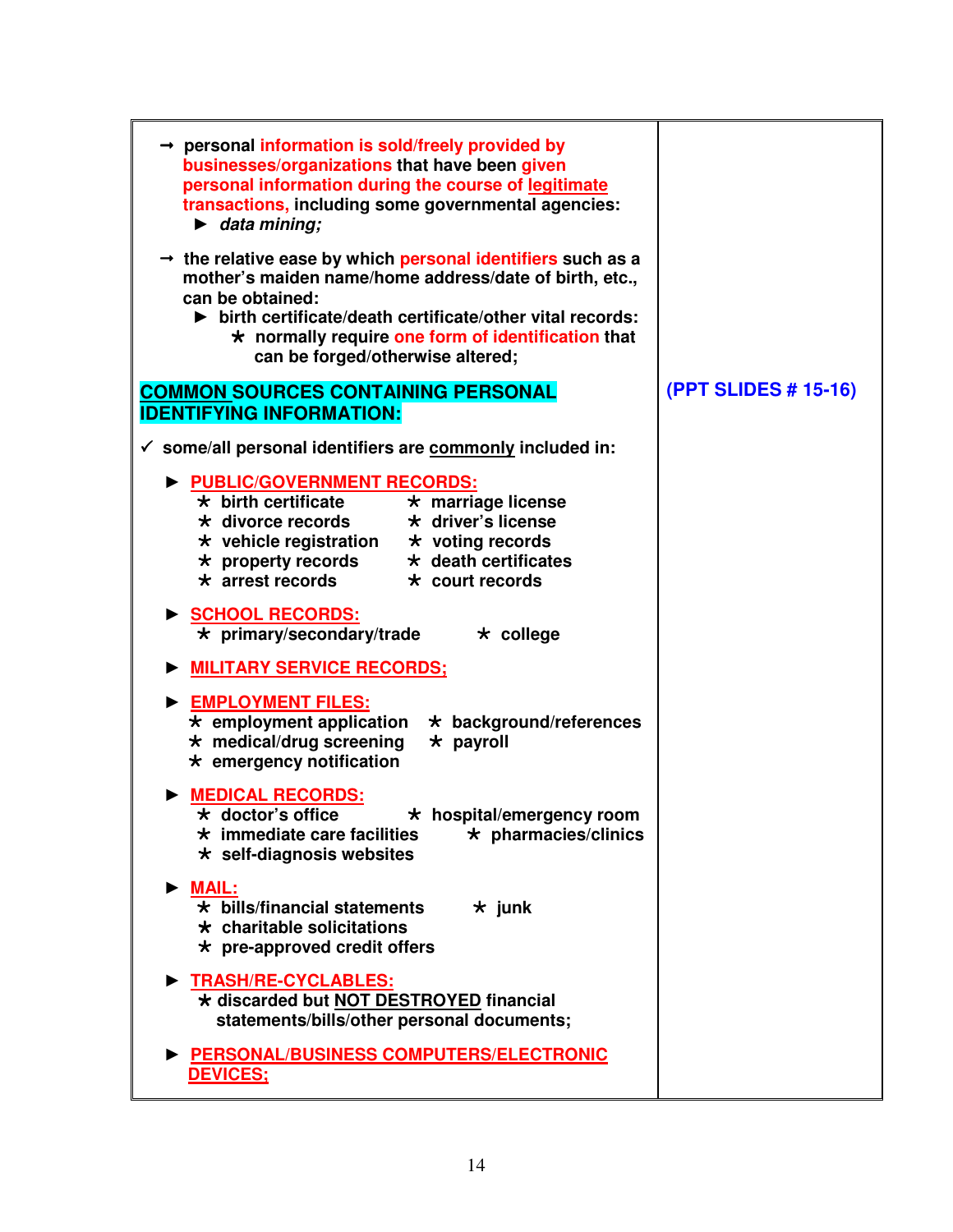| <b>WHAT</b> IS STOLEN - TYPES OF INFORMATION:                                                                                                                                                                                                                                                                                                                                                                           | (PPT SLIDES #17-18)                                                                                                                                                        |
|-------------------------------------------------------------------------------------------------------------------------------------------------------------------------------------------------------------------------------------------------------------------------------------------------------------------------------------------------------------------------------------------------------------------------|----------------------------------------------------------------------------------------------------------------------------------------------------------------------------|
| $\checkmark$ a variety of personal identifying information can be stolen<br>or compromised including, but not limited to, the following:                                                                                                                                                                                                                                                                                | <b>TRAINING OBJECTIVE:</b><br>Define crime prevention.                                                                                                                     |
| → personal identifiers such as:<br>$\blacktriangleright$ name;<br>$\blacktriangleright$ date of birth;<br>home address/telephone number;<br>$\blacktriangleright$ physical description;<br>$\rightarrow$ Social Security Number;                                                                                                                                                                                        | <b>Identify several</b><br>types of personal/financial<br>information that may be<br>stolen/compromised to<br>include, at a minimum:<br>credit, debit, checking,           |
| driver's license number;                                                                                                                                                                                                                                                                                                                                                                                                | savings and other<br>existing financial                                                                                                                                    |
| $\rightarrow$ credit/debit/bank cards and account numbers:<br>> account passwords/access codes;                                                                                                                                                                                                                                                                                                                         | accounts;<br>account access codes<br>or passwords;                                                                                                                         |
| mail:<br>$\triangleright$ bank statements;<br>statements from other financial institutions:<br>• retirement fund statements;<br>redit card statements;<br>▶ pre-approved credit card offers;<br>lacktriangleright telephone calling cards;<br>$\triangleright$ cell phone bills and utility statements with account<br>numbers;<br>$\blacktriangleright$ tax information:<br>• employee 1099 forms;<br>• refund checks; | Social security number;<br>medical records;<br>driver's license<br>number or identification<br>number;<br>educational<br>background/records;<br>and<br>computer passwords. |
| discarded items/trash/recyclables;<br>$\rightarrow$                                                                                                                                                                                                                                                                                                                                                                     |                                                                                                                                                                            |
| → personal or financial information by TRICKERY:<br>Internet:<br>$\bullet$ hacking:<br>■ passwords;<br>unsolicited "e" mail/attachments;<br>• free downloads of programs;                                                                                                                                                                                                                                               |                                                                                                                                                                            |
| → purchasing personal information from inside sources<br>(employees) such as applications for<br>goods/services/credit;                                                                                                                                                                                                                                                                                                 |                                                                                                                                                                            |
| medical records:<br>medical insurance information;                                                                                                                                                                                                                                                                                                                                                                      |                                                                                                                                                                            |
| academic records;                                                                                                                                                                                                                                                                                                                                                                                                       |                                                                                                                                                                            |
| public records/documents;                                                                                                                                                                                                                                                                                                                                                                                               |                                                                                                                                                                            |

15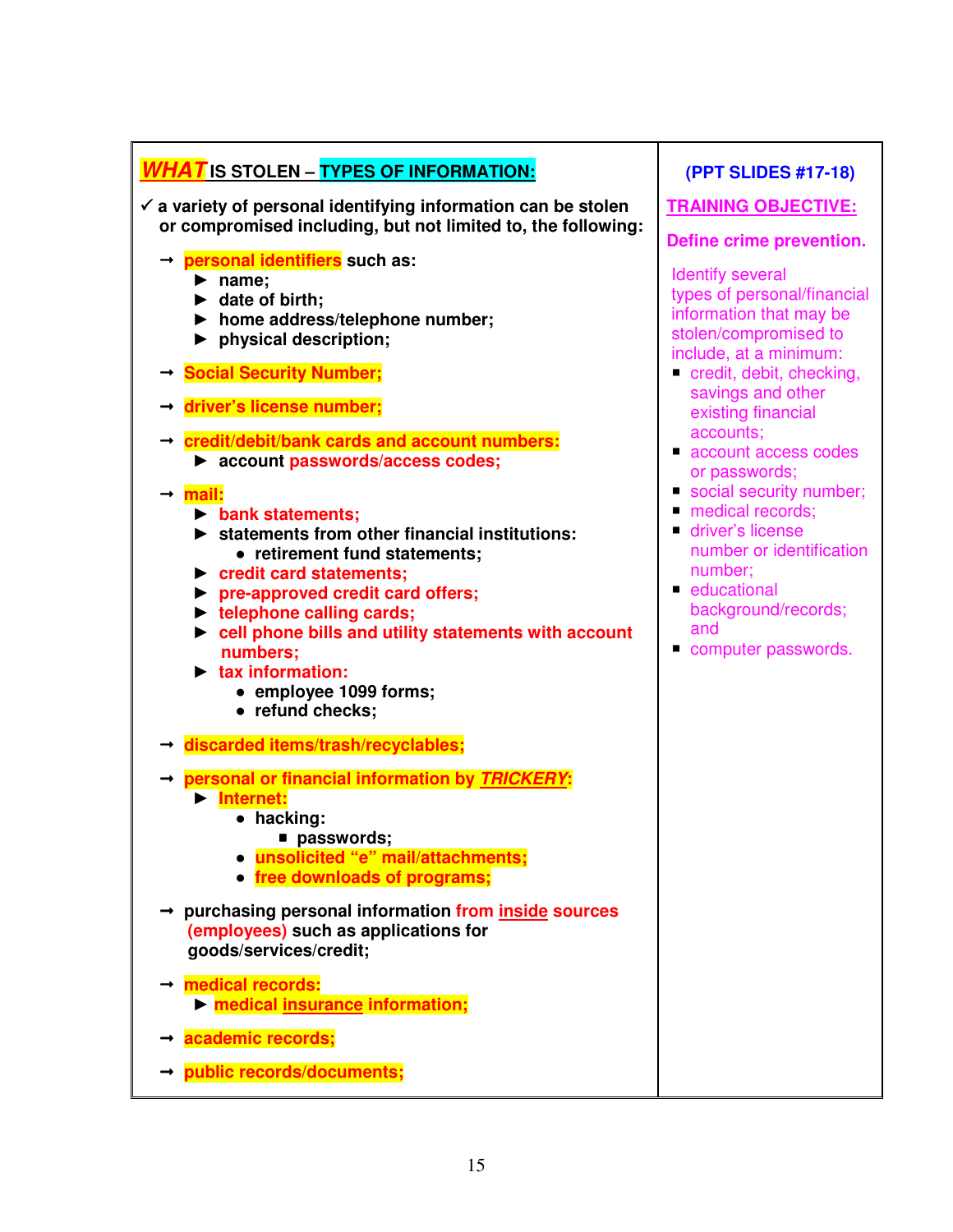# **EXAMPLE - MEDICAL RECORDS:**

- - **considered by most people to be highly sensitive and deserving of the strongest protection under the law;**
- **medical records are created when you receive treatment from a health care professional and may include:** 
	- **medical history about lifestyle:** 
		- **use of tobacco;**
		- **alcohol use;**
		- **drug use;**
	- **family medical history;**
	- **laboratory test results;**
	- $\rightarrow$  medications prescribed;
	- **results of operations/medical procedures;**
	- **results of genetic testing;**
	- **results of participation in research projects;**
	- **information provided on disability, life or accidental insurance applications;**
- - **medical records are shared by a wide variety of people both in and out of the health care industry and access to those records is usually obtained by agreement to share information in return for a particular service:** 
	- **insurance companies:** 
		- **health/life insurers;**
	- **government agencies:** 
		- **Worker's Compensation;**
		- **Medicare;**
		- **Social Security Disability;**
	- **Medical Information Bureau (MIB):** 
		- **a consumer reporting agency subject to the Fair Credit Reporting Act (FCRA);**
		- **central database of medical information shared by insurance companies:** 
			- approximately 15 million individuals are on file;
			- ● **about 600 insurance firms use MIB to obtain information about policy applicants:** 
				- **information provided by applicants on policy applications or during pre-approval examinations are submitted/stored in MIB;**
		- **used when individuals apply for individual/private life/health insurance;**
		- **uses 230 codes to identify specific medical conditions/lifestyle choices such as smoking, alcohol or drug use or sports activities such as skydiving that the insurance industry believes are significant;**
		- **NOT SUBJECT TO HIPAA;**

# **(PPT SLIDES # 19-30)**

#### **Instructor Note:**

**This section of the lesson plan is intended to present two examples of records that contain various items of personal identifying information:** 

● **MEDICAL RECORDS** ● **PUBLIC RECORDS.** 

**Both types of records can be readily accessed either legally or illegally by individuals intent on obtaining the personal identifying information of others.** 

**Because MEDICAL RECORDS are so sensitive to most individuals both the federal and state privacy requirements regarding those records are presented for informational purposes.** 

**Reference source:** 

**www.privacyrights.org**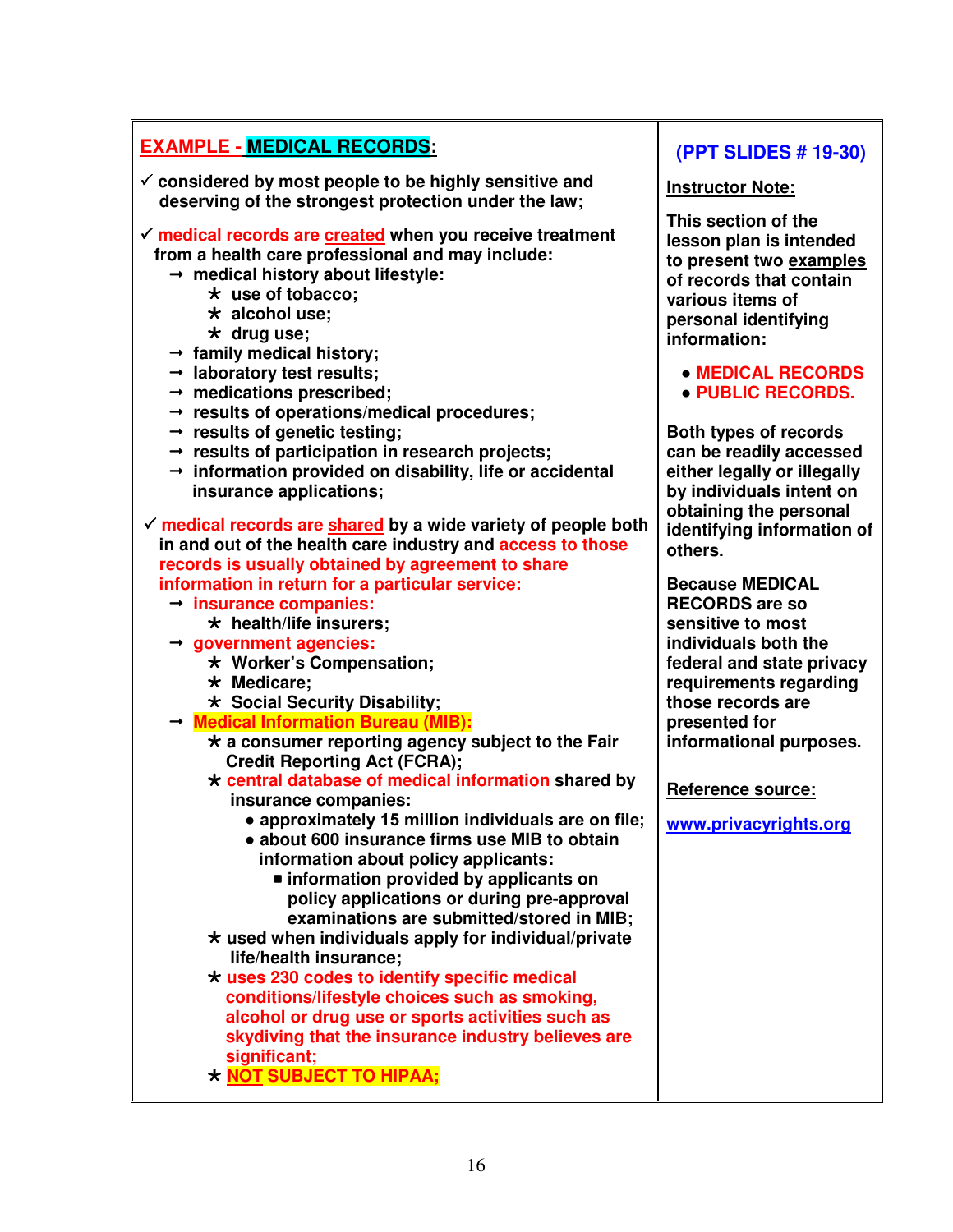| → Prescription drug purchase and use databases:<br>* databases that report prescription drug purchase<br>histories to insurance companies:<br>• may go back 5 years detailing drug<br>usage/dosage/refills;<br>* database use only came to light by consumers in<br>2007;<br>$\star$ primarily used when individuals seeking private<br>insurance;<br>* covered by Fair Credit Reporting Act (FCRA);<br>$\star$ if denied coverage, individual is entitled to the<br>report furnished to the insurance company;<br>• if requested, report to be made available to<br>individual 1x per year; |  |
|----------------------------------------------------------------------------------------------------------------------------------------------------------------------------------------------------------------------------------------------------------------------------------------------------------------------------------------------------------------------------------------------------------------------------------------------------------------------------------------------------------------------------------------------------------------------------------------------|--|
| $\rightarrow$ EMPLOYERS may obtain medical records by:<br>$\star$ asking applicants/employees to authorize<br>disclosure of medical records:<br>• pre-employment physical exam;<br>• annual physical exams;<br>• promotional physical exams;<br>• random drug screening;<br>• worker's compensation exams;<br>• fitness for duty examinations:<br>physical;<br>mental health [psychological];<br>* Americans with Disabilities Act (ADA) may govern<br>use and extent of type of questioning and exam<br>allowed;                                                                            |  |
| $\rightarrow$ subpoenaed for court/administrative hearings:<br>* usually limited to relevant medical history:<br>• relevancy may be determined by judge:<br>• may become public record unless sealed by<br>the court;<br>$\rightarrow$ law enforcement:                                                                                                                                                                                                                                                                                                                                      |  |
| * for criminal investigation purposes;<br>$\rightarrow$ direct marketers:<br>$\star$ when individuals participate in informal health<br>screenings at health fairs, etc.:<br>• information may be included in databases<br>available to sponsoring companies that have<br>related products to sell;                                                                                                                                                                                                                                                                                          |  |
| $\rightarrow$ Internet sites:<br>$\star$ self-help/self-diagnosis websites:<br>• no guarantee that any information that is<br>disclosed will remain private;                                                                                                                                                                                                                                                                                                                                                                                                                                 |  |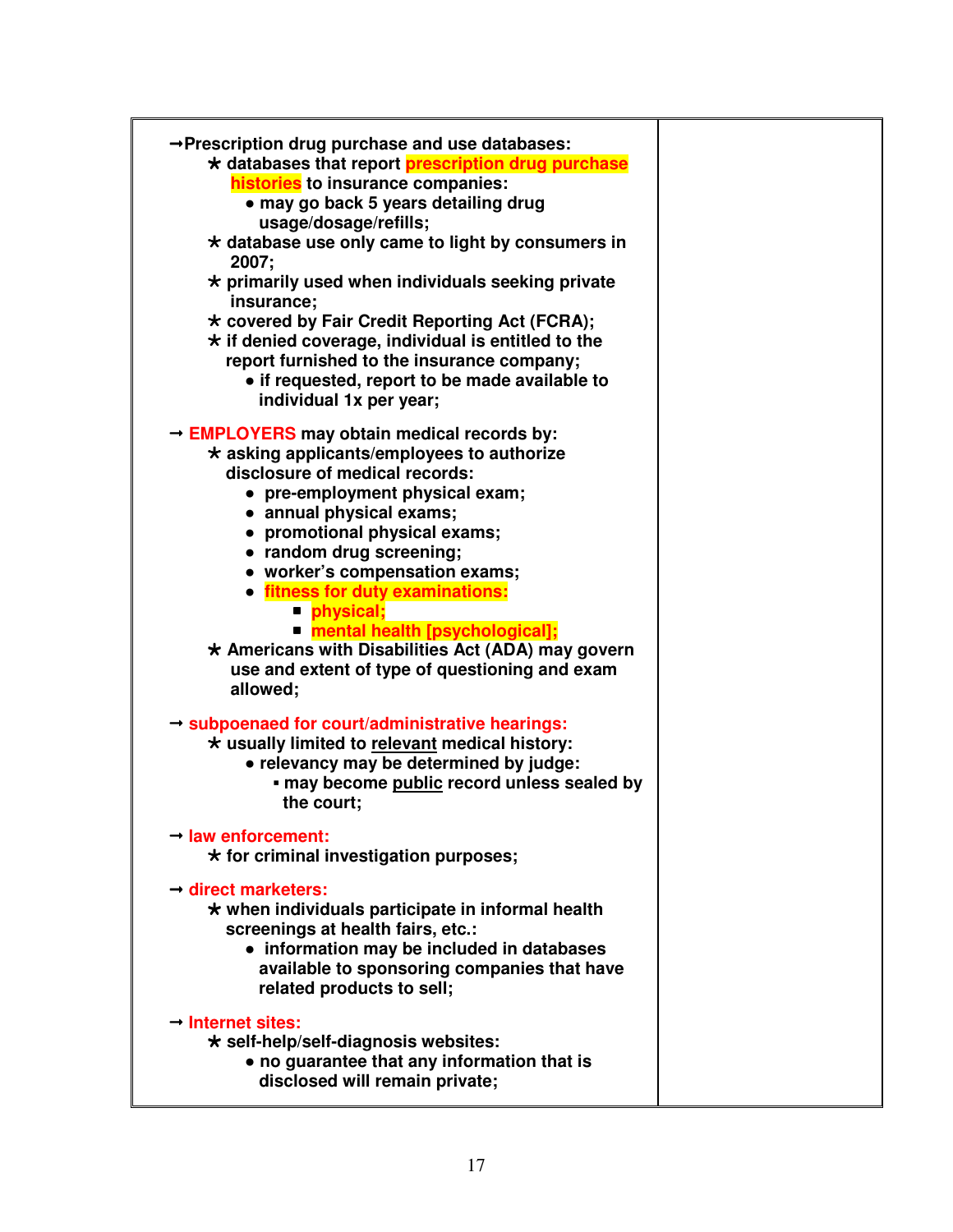| $\checkmark$ Health Insurance Portability and Accountability Act (HIPAA)                                                                                                                                                                                                                                                                                                                                                                                                                                                                                                                                                                                                                                            | (PPT SLIDE # 22) |
|---------------------------------------------------------------------------------------------------------------------------------------------------------------------------------------------------------------------------------------------------------------------------------------------------------------------------------------------------------------------------------------------------------------------------------------------------------------------------------------------------------------------------------------------------------------------------------------------------------------------------------------------------------------------------------------------------------------------|------------------|
| enacted in 2003 sets the <b>national standard for privacy of</b>                                                                                                                                                                                                                                                                                                                                                                                                                                                                                                                                                                                                                                                    |                  |
| health information:<br>$\rightarrow$ sets the "floor" on medical record privacy rights:<br>$\star$ states are free to set more stringent standards;<br>$\rightarrow$ applies to medical records that are transmitted by<br>electronic form and maintained by:<br>$\star$ health care providers;<br>$\star$ health care plans;<br>$\star$ health clearinghouses;<br>a great deal of health-related information exists outside<br>of health care facilities/files of health care plans:<br>$\star$ life insurance companies;<br>$\star$ workers compensation;<br>$\star$ internet self-help sites;<br>$\star$ entities conducting health care screenings such as<br>pharmacies, shopping centers, health fairs, etc.; |                  |
| $\rightarrow$ health information provided in employment files and/or<br>school records, including children's school records;                                                                                                                                                                                                                                                                                                                                                                                                                                                                                                                                                                                        |                  |
| √ <b>FINANCIAL RECORDS</b> maintained by some financial<br>companies, such as insurance companies, may contain<br>medical information which can be shared with other<br>companies such as banks provided individuals are:<br>$\rightarrow$ notified of information-sharing practices;<br>$\rightarrow$ given the opportunity to opt out of information sharing;<br>* not covered by HIPAA;<br>- EXAMINE THE PRIVACY NOTICES OF FINANCIAL<br><b>INSTITUTIONS CAREFULLY;</b>                                                                                                                                                                                                                                          |                  |
| ✓ <b>EDUCATIONAL RECORDS</b> maintained by schools may<br>include a child's/individual's:<br>$\rightarrow$ vaccination history:<br>$\rightarrow$ allergies;<br>$\rightarrow$ physical examinations for sports;<br>→ counseling for behavioral problems;<br>$\rightarrow$ learning disabilities;<br>$\rightarrow$ visits to the school nurse;<br>* covered by Family Educational Rights and Privacy<br>Act (FERPA) not HIPAA;                                                                                                                                                                                                                                                                                        |                  |
| <b>✓ ELECTRONIC HEALTH RECORDS (EHRS):</b><br>$\rightarrow$ government-promoted system that allows health care<br>providers to consolidate/store/retrieve/share medical<br>information about an individual's entire medical history:<br>* \$19 billion allocated in 2009 American Recovery<br>and Reinvestment Act (Stimulus Law);                                                                                                                                                                                                                                                                                                                                                                                  |                  |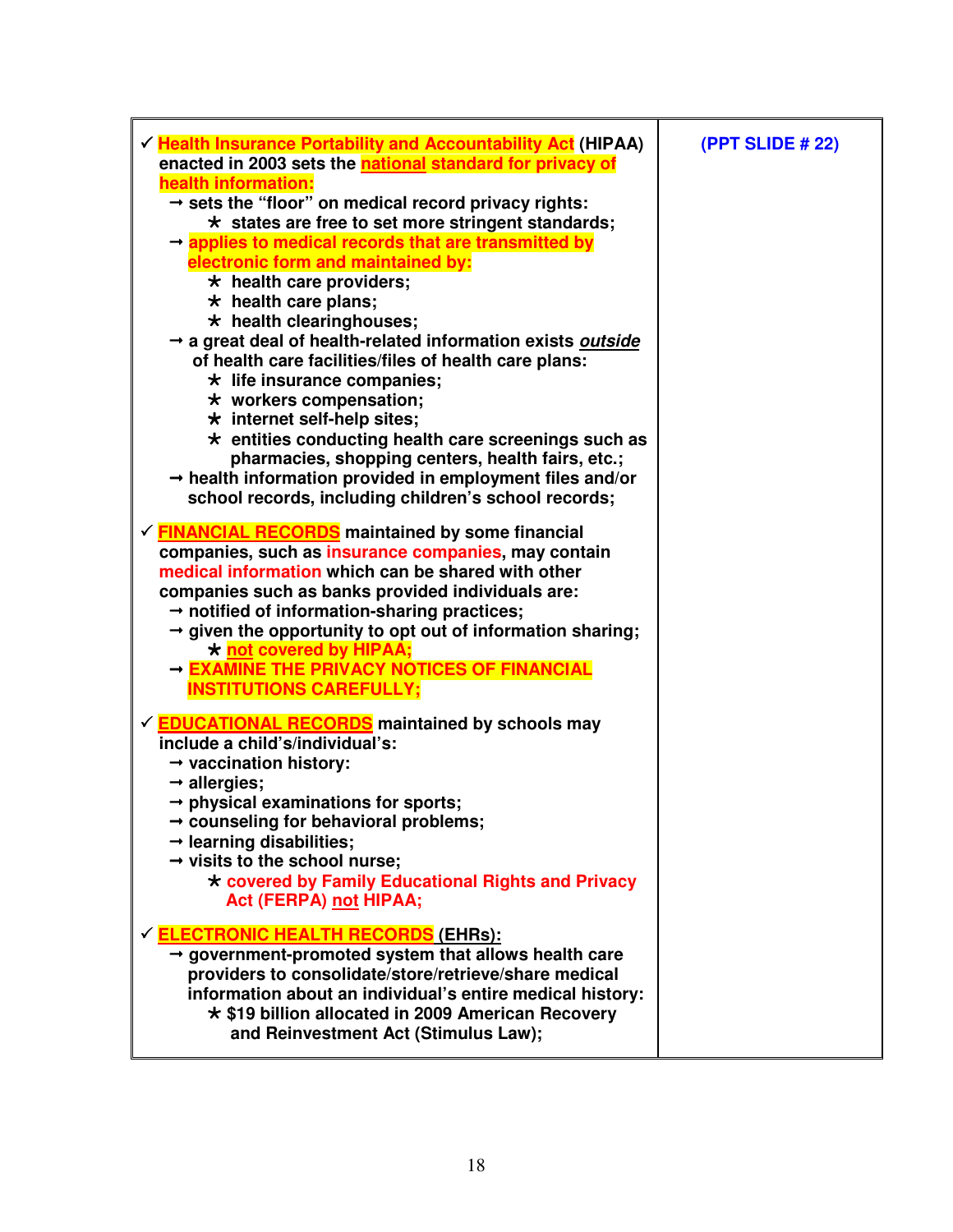| <b>√ PERSONAL HEALTH RECORDS (PHRs):</b>                                                                                                                                                                                                                                                                                                                           |                                                                                                                                                                                               |
|--------------------------------------------------------------------------------------------------------------------------------------------------------------------------------------------------------------------------------------------------------------------------------------------------------------------------------------------------------------------|-----------------------------------------------------------------------------------------------------------------------------------------------------------------------------------------------|
| $\rightarrow$ commercial systems for storing medical records:<br>* operated by Internet vendors:<br>• allow consumers to create their own medical<br>history;<br>→ commercial "custodian" of the records NOT necessarily<br>covered by HIPAA:<br>* records privacy NOT assured/guaranteed;                                                                         |                                                                                                                                                                                               |
| √ <b>EMPLOYMENT RECORDS</b> may contain information related<br>to:<br>$\rightarrow$ Occupational Safety and Health Act (OSHA);<br>$\rightarrow$ Family and Medical Leave Act (FMLA);<br>$\rightarrow$ agency sponsored health and fitness programs:                                                                                                                |                                                                                                                                                                                               |
| * Employee Health Programs (EHP):<br>• weight loss;<br>• exercise;<br>* blood pressure/diabetes/cardio-vascular<br>screenings;                                                                                                                                                                                                                                     |                                                                                                                                                                                               |
| - FITNESS FOR DUTY EXAMINATIONS:<br>$\star$ physical;<br>* mental health [psychological];<br>$\rightarrow$ counseling for personal/family problems (EAP);<br>* substance abuse counseling<br>• MAY NOT BE COVERED BY HIPAA;                                                                                                                                        |                                                                                                                                                                                               |
| <b>MARYLAND LAW REGARDING MEDICAL RECORDS:</b>                                                                                                                                                                                                                                                                                                                     | (PPT SLIDES # 24-30)<br><b>Instructor Note:</b>                                                                                                                                               |
| <b>Code of Maryland</b><br><b>Health - General</b><br>Title 4<br><b>Statistics and Records</b><br><b>Subtitle 3 - Confidentiality of Medical Records</b><br>[HG § 4-301 et al.]                                                                                                                                                                                    | An overview of Maryland<br>Law pertaining to<br>medical records is<br>provided for general<br>information purposes.                                                                           |
| $\checkmark$ HG § 4-301 defines among other things:<br>$\rightarrow$ "health care"<br>$\rightarrow$ "health care provider"<br>$\rightarrow$ "medical record"<br>$\rightarrow$ "mental health services"<br>$\rightarrow$ "patient"<br>$\rightarrow$ "person of interest"<br>$\rightarrow$ "primary provider of mental health services"<br>$\rightarrow$ "recipient" | At the discretion of the<br>instructor this portion of<br>the lesson plan may be<br>presented in its entirety<br>or its contents can be<br>highlighted as<br>determined by the<br>instructor. |

19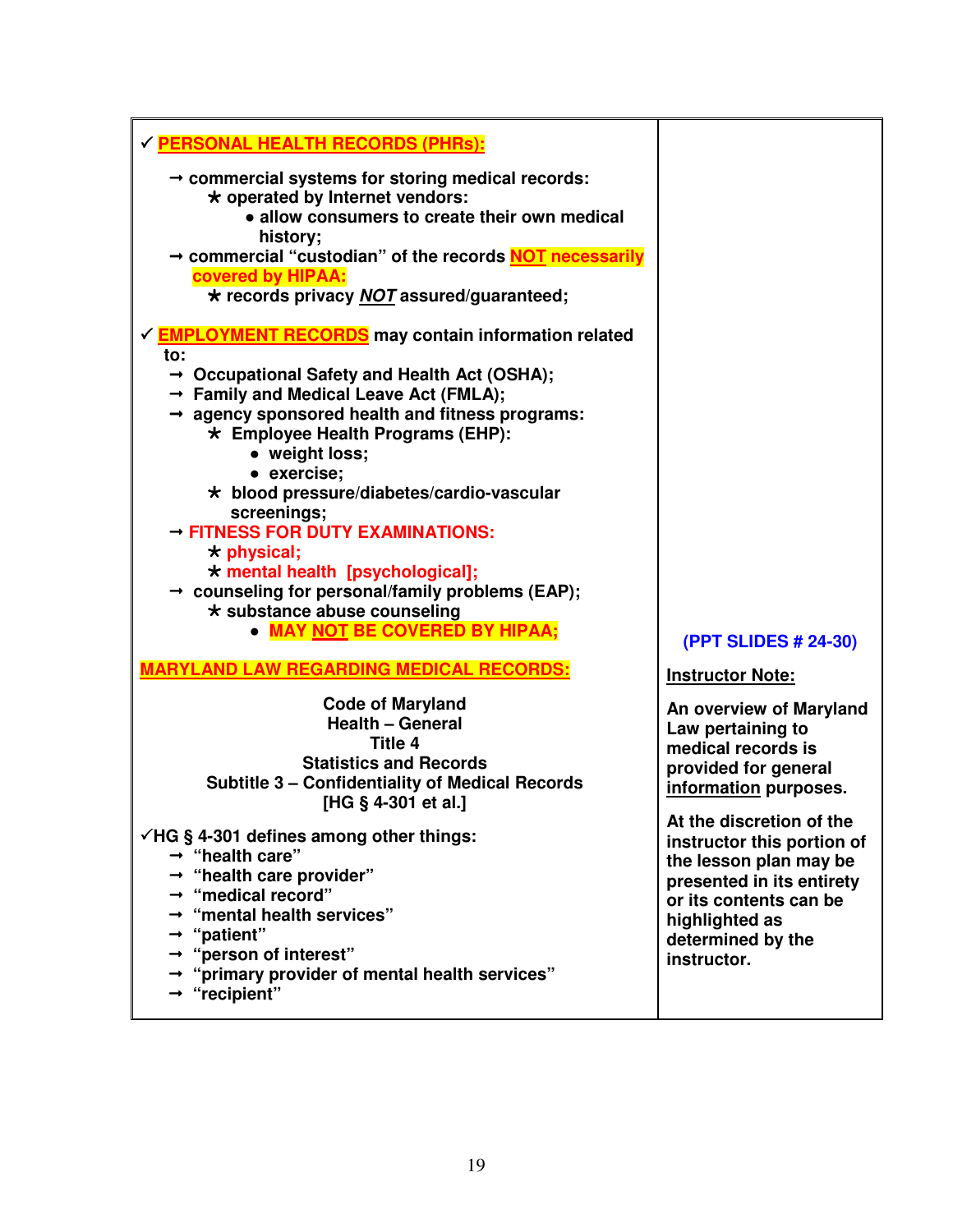| $\checkmark$ HG § 4-302 et al. in general provides that:                                                                                                                                                                                                                                                                                                                                                                              | <b>(PPT SLIDE # 26)</b> |
|---------------------------------------------------------------------------------------------------------------------------------------------------------------------------------------------------------------------------------------------------------------------------------------------------------------------------------------------------------------------------------------------------------------------------------------|-------------------------|
| $\rightarrow$ a "health care provider:"                                                                                                                                                                                                                                                                                                                                                                                               |                         |
| $\star$ keep the medical records of a patient or recipient of<br>mental health services confidential;                                                                                                                                                                                                                                                                                                                                 |                         |
| $\star$ disclose those records only as provided within the<br>law;<br>• re-disclosure by person to whom records are<br>released not legal unless authorized by the<br>patient;                                                                                                                                                                                                                                                        |                         |
| * conditions upon which medical records can be<br>released to a third party:<br>· valid authorization;<br>· compulsory process:<br>■ subpoena/summons/warrant/court order;                                                                                                                                                                                                                                                            |                         |
| $\star$ requirement to provide a copy of an individual's<br>medical record to a party of interest within a<br>reasonable amount of time (up to 21 days):<br>• upon written request;<br>conditions upon which a mental health<br>provider can deny a request that relates to<br>a psychiatric or psychological problem;<br>• may not refuse a copy of the medical record<br>for failure to pay for health care services<br>rendered;   |                         |
| $\star$ receive payment for copy of medical record;                                                                                                                                                                                                                                                                                                                                                                                   |                         |
| * requirement to establish procedures to add<br>to/correct a patient's medical record;                                                                                                                                                                                                                                                                                                                                                |                         |
| * conditions under which a health care provider may<br>disclose medical records to a third party without<br>authorization of the person of interest:<br>• seeking payment for medical services that<br>have been provided;<br>· legal counsel;<br>• insurers;<br>• to others as enumerated in § 4-305;<br>* disclosures without authorization for investigative<br>purposes - § 4-306 (7):<br>· subpoena/summons/warrant/court order; |                         |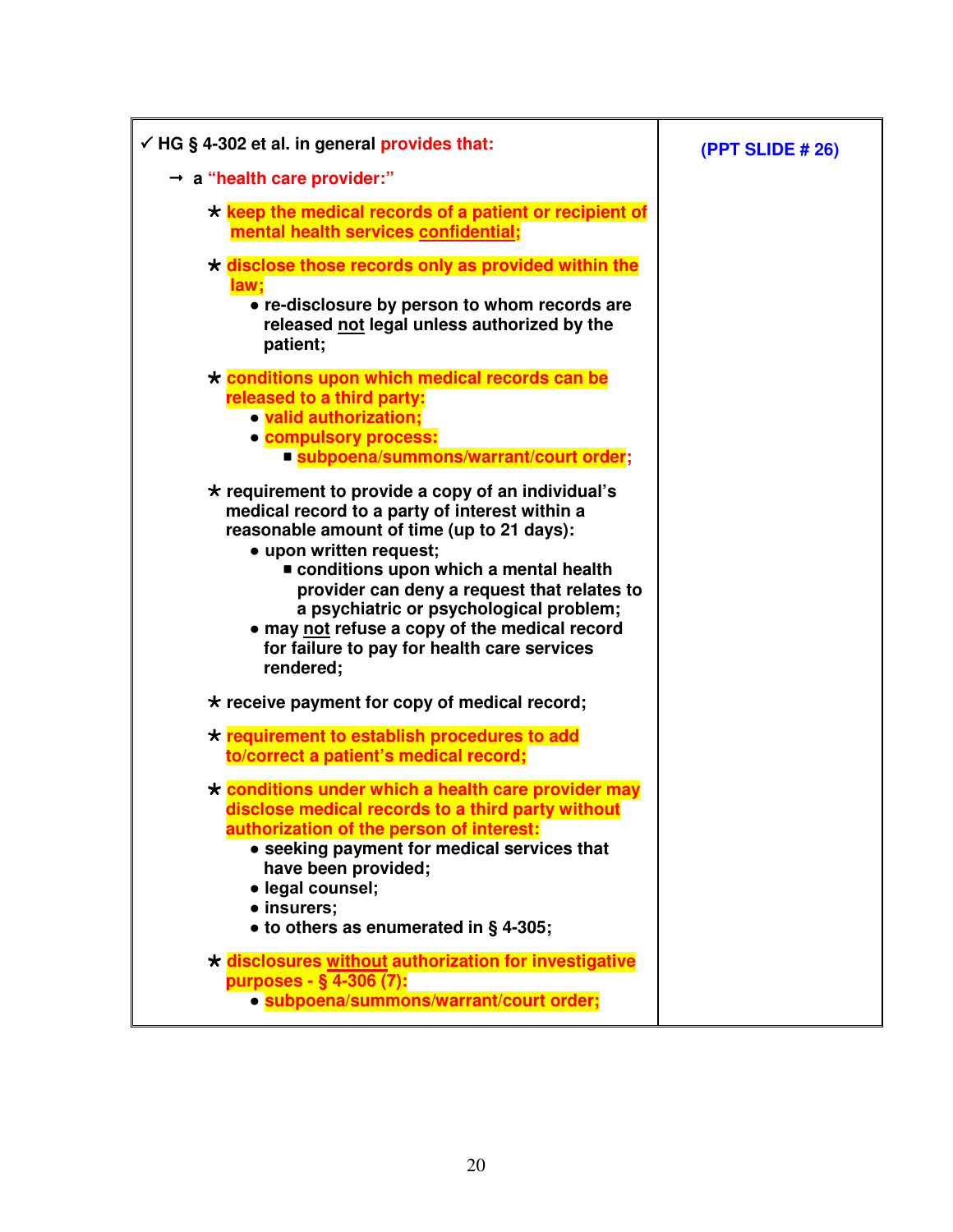| $\checkmark$ HG § 4-303. Disclosure upon authorization of person in<br>interest.                                                                                                                                                           | <b>(PPT SLIDE # 27)</b> |
|--------------------------------------------------------------------------------------------------------------------------------------------------------------------------------------------------------------------------------------------|-------------------------|
| (a) In general:                                                                                                                                                                                                                            |                         |
| health care provider shall disclose medical record on<br>authorization of person in interest in accordance with<br>this section                                                                                                            |                         |
| (1) BE IN WRITING/DATED/SIGNED BY PERSON IN<br><b>INTEREST;</b>                                                                                                                                                                            |                         |
| (2) state name of health care provider;                                                                                                                                                                                                    |                         |
| (3) identify to whom information is to be disclosed;                                                                                                                                                                                       |                         |
| (4) state period of time that authorization is valid - may<br>not exceed 1 year:<br>(i) in cases of criminal justice referrals:<br>• authorization shall be valid for 30 days<br>following final disposition;                              |                         |
| (5) apply only to medical record developed by health<br>care provider unless in writing:<br>(i) authorization specifies disclosure of medical<br>recordfrom another provider; and<br>(ii) other provider has not prohibited re-disclosure. |                         |
| (c) Pre-authorized insurance forms:                                                                                                                                                                                                        |                         |
| shall disclose medical record on receipt of<br>preauthorized formpart of application for insurance.                                                                                                                                        |                         |
| (d) Authorization for release related to workers'<br>compensation claims:                                                                                                                                                                  |                         |
| shall disclose medical record on receipt of<br>authorization for release of relevant medical<br>information included with the claim application form<br>filed with the Workers' Compensation Commission                                    |                         |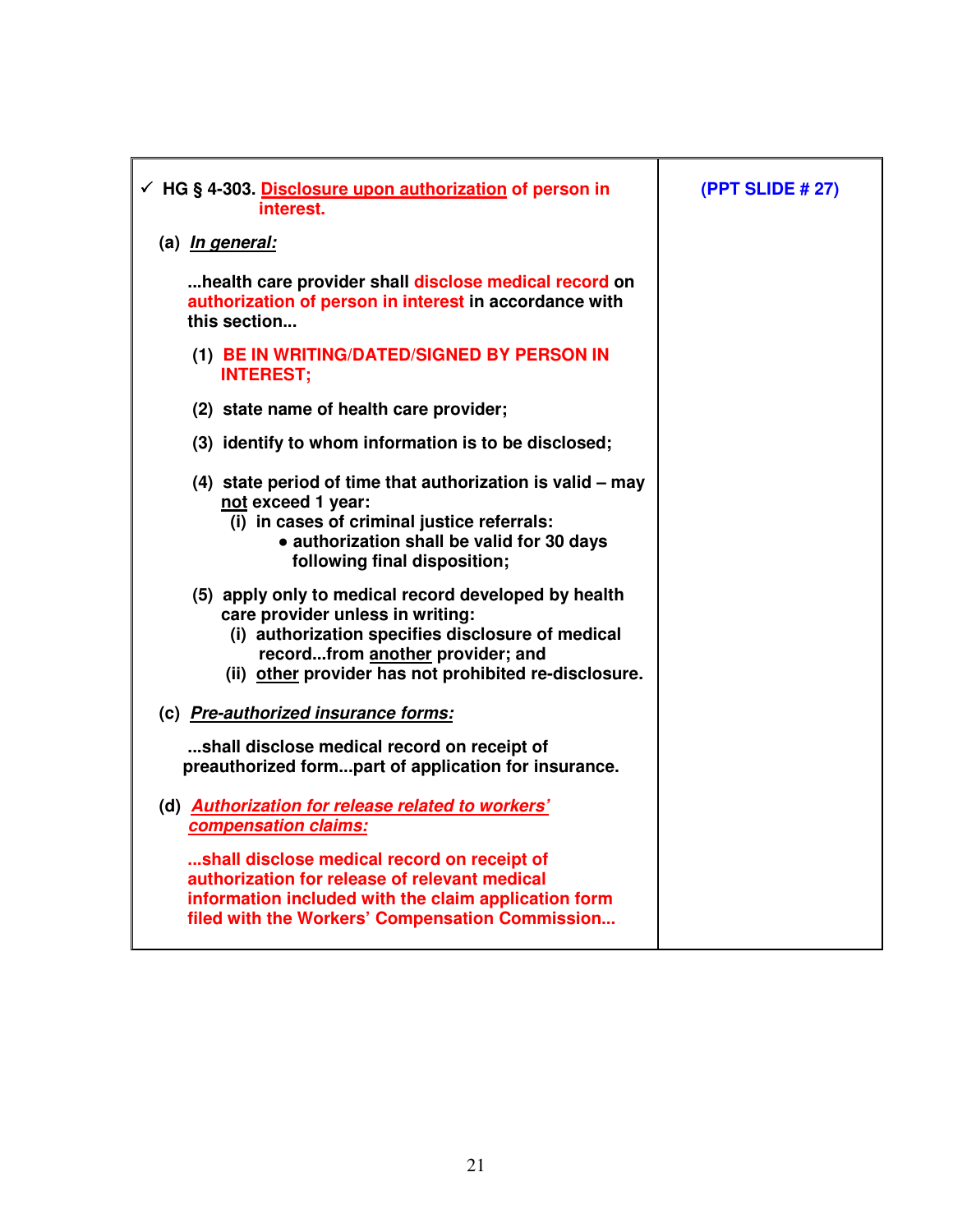| $\checkmark$ Maryland Law [HG § 4-306] allows disclosure of medical<br>records WITHOUT authorization of patient or person of<br>interest under various circumstances/with certain<br>conditions/limitations to include:                                                                                                                                                                                                                                        | (PPT SLIDE # 28) |
|----------------------------------------------------------------------------------------------------------------------------------------------------------------------------------------------------------------------------------------------------------------------------------------------------------------------------------------------------------------------------------------------------------------------------------------------------------------|------------------|
| $\rightarrow$ investigation/treatment in case of suspected<br>abuse/neglect of child/adult;<br>$\rightarrow$ health professional licensing and disciplinary boards;<br>$\rightarrow$ health care provider or provider's insurer/legal counsel<br>when health care provider is faced with civil action<br>initiated by patient/recipient/person of interest;<br>$\rightarrow$ medical/dental review committees defined in Health<br><b>Occupations Article;</b> |                  |
| $\rightarrow$ another health care provider as provided in<br>HG § 19-308.2/HG § 10-807;<br>$\rightarrow$ during court proceedings when person of interest has<br>waived compulsory process;<br>$\rightarrow$ grand juries/prosecution agencies/law enforcement                                                                                                                                                                                                 |                  |
| agencies to further an investigation:<br>* PURSUANT TO SUBPOENA/WARRANT/COURT<br><b>ORDER:</b><br><b>. for SOLE purpose of INVESTIGATING AND</b>                                                                                                                                                                                                                                                                                                               |                  |
| <b>PROSECUTING CRIMINAL ACTIVITY:</b><br>• must have written procedures to protect<br>confidentiality of the records;<br>→ Maryland Insurance Administration when conducting an<br>investigation/examination pursuant to Title 2, Subtitle 2                                                                                                                                                                                                                   |                  |
| of Insurance Article;<br>$\rightarrow$ State/local child fatality review team established under<br>Title 5, Subtitle 7 of this Article as necessary to carry out<br>its official functions;<br>$\rightarrow$ local domestic violence fatality review team established<br>under Title 4, Subtitle 7 of Family Law Article as                                                                                                                                    |                  |
| necessary to carry out its official functions;<br>$\checkmark$ Health care provider to insert in patient's medical file:<br>$\rightarrow$ written request for disclosure;<br>$\rightarrow$ written confirmation of oral request that justifies<br>disclosure;<br>$\rightarrow$ documentation of disclosure;                                                                                                                                                    |                  |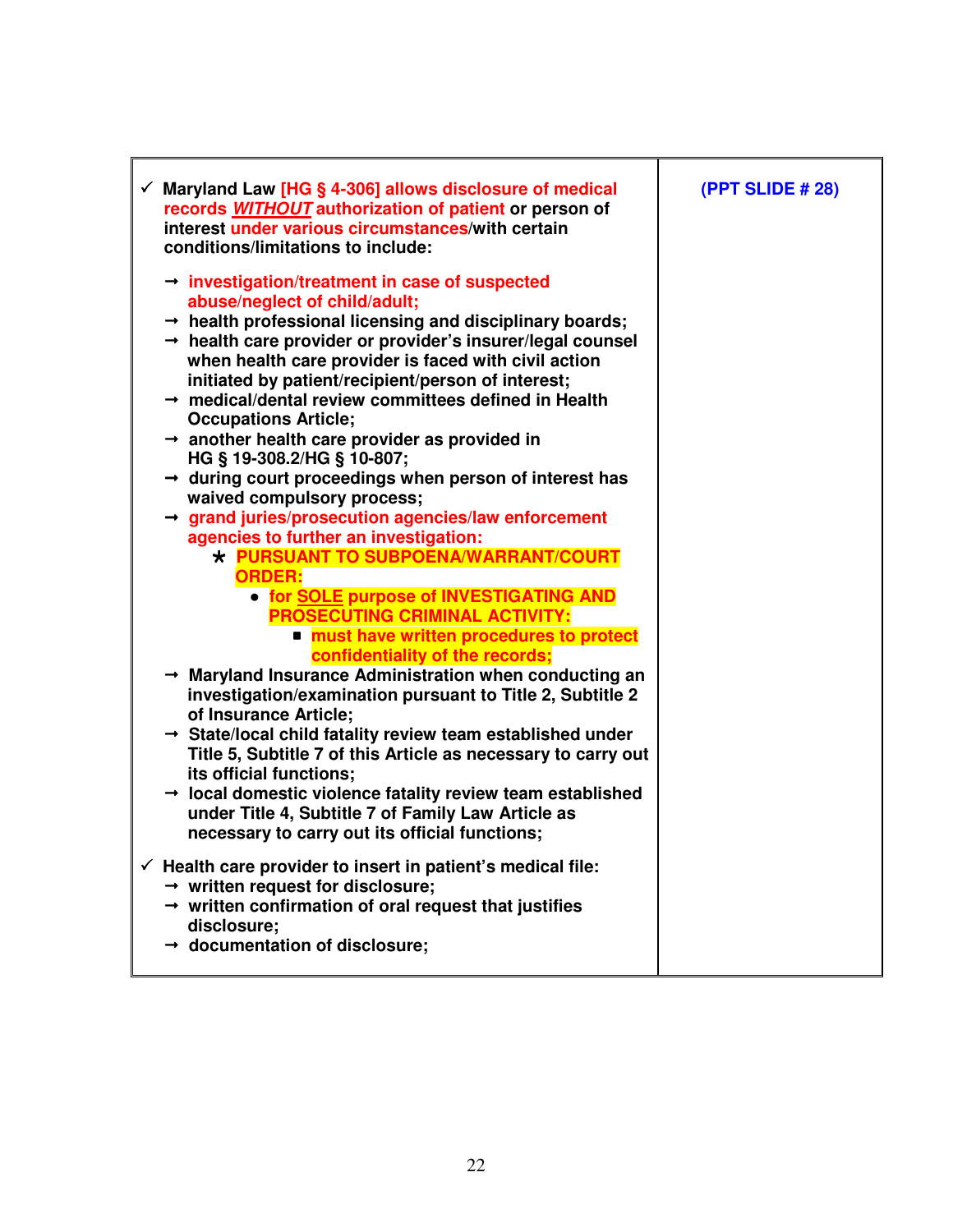| * HG § 4-307 deals with disclosure of MENTAL HEALTH<br>records:                                                                                                                                                                                                                                                                                                 | (PPT SLIDE # 29) |
|-----------------------------------------------------------------------------------------------------------------------------------------------------------------------------------------------------------------------------------------------------------------------------------------------------------------------------------------------------------------|------------------|
| • conditions under which a medical record<br>developed in connection with the provision of<br>mental health services disclosed without the<br>authorization of a person in interest;                                                                                                                                                                            |                  |
| • status of/disclosure of "personal notes" of a<br>mental health provider;                                                                                                                                                                                                                                                                                      |                  |
| • status of/disclosure of psychological tests as<br>part of a medical record;                                                                                                                                                                                                                                                                                   |                  |
| • status of/disclosure of mental health medical<br>records relating to obtaining or continuing<br>employment;                                                                                                                                                                                                                                                   |                  |
| • other conditions for disclosure;                                                                                                                                                                                                                                                                                                                              |                  |
| • requirement to document disclosure and to<br>maintain documentation in the medical record<br>of the recipient of the mental health services;                                                                                                                                                                                                                  |                  |
| → HG § 4-309 (e) FRAUDULENT OBTAINING OF<br><b>RECORDS; WRONGFUL DISCLOSURE</b><br>OF RECORDS:                                                                                                                                                                                                                                                                  | (PPT SLIDE # 30) |
| A health care provider or any person, including an<br>officer or employee of a governmental unit who:<br>* KNOWINGLY/ WILLFULLY REQUESTS/OBTAINS<br>A MEDICAL RECORD UNDER FALSE<br><b>PRETENSES OR THROUGH DECEPTION; or</b><br>* KNOWINGLY/ WILLFULLY DISLOSES A<br><b>MEDICAL RECORD in violation of this Subtitle</b><br>is guilty of a <b>MISDEMEANOR:</b> |                  |
| * This subsection does NOT apply to an officer or<br>employee of governmental unit that is conducting<br>a CRIMINAL investigation.                                                                                                                                                                                                                              |                  |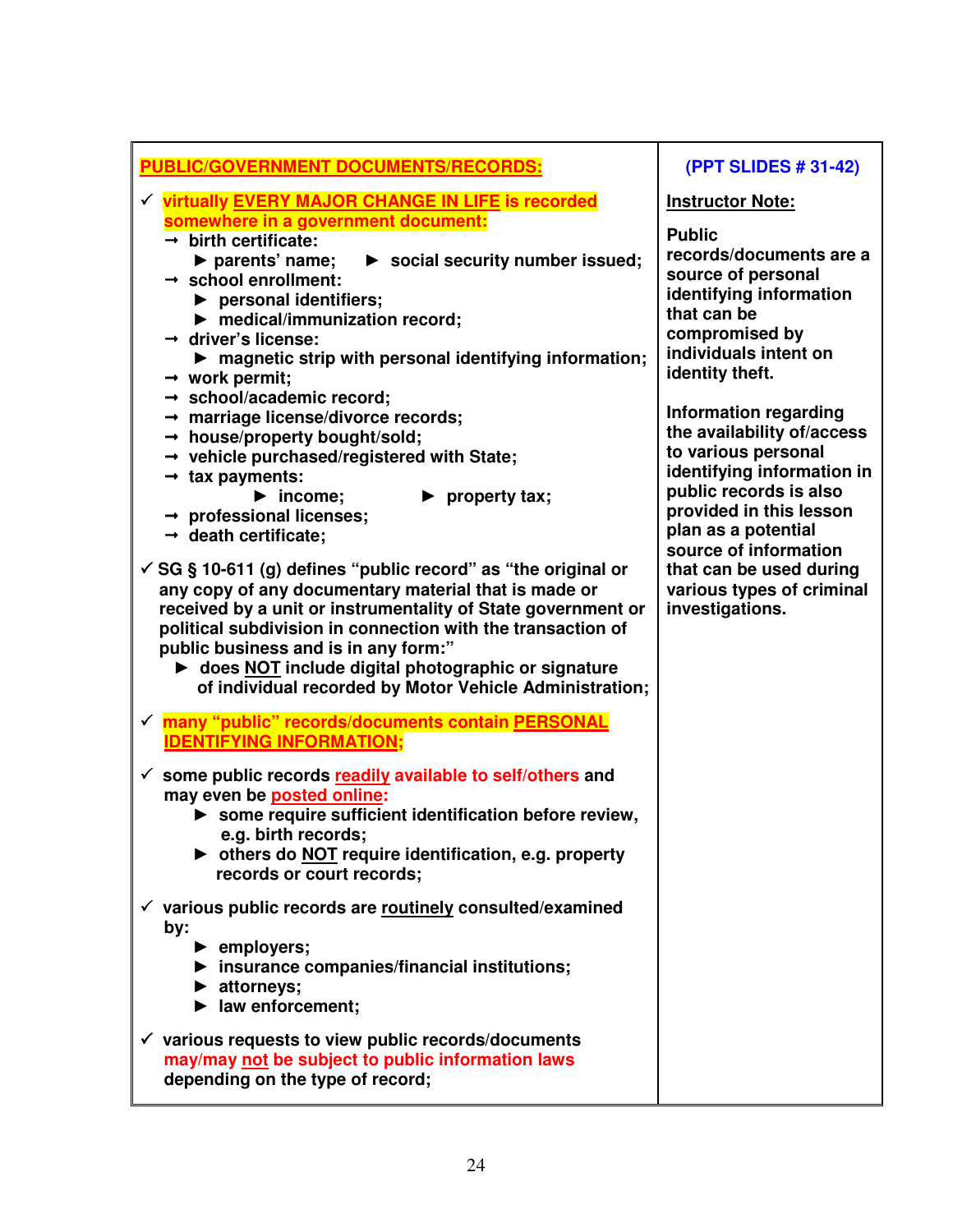| $\checkmark$ EXAMPLES - INFORMATION THAT MAY BE CONTAINED<br>IN PUBLIC RECORDS/DOCUMENTS:                                                                                                                                                                                            | (PPT SLIDE #33)             |
|--------------------------------------------------------------------------------------------------------------------------------------------------------------------------------------------------------------------------------------------------------------------------------------|-----------------------------|
| → BIRTH RECORD:<br>$\star$ NAME OF CHILD;<br>* NAME OF PARENTS;<br>* DATE AND TIME OF BIRTH;<br>$\star$ CITY OF BIRTH - NAME OF HOSPITAL;<br>$\star$ ATTENDING PHYSICIAN'S NAME;                                                                                                     |                             |
| → <u>STUDENT RECORD:</u><br>$\star$ NAME/DATE OF BIRTH/HOME ADDRESS/HOME<br><b>TELEPHONE NUMBER;</b><br>* BIOGRAPHICAL INFORMATION;<br>* FAMILY INFORMATION;<br>* PHYSIOLOGY;<br>$\star$ RELIGION;<br>* ACADEMIC ACHIEVEMENT;<br>* PHYSICAL/MENTAL ABILITY;                          |                             |
| → MOTOR VEHICLE RECORD:<br>* PERSONAL IDENTIFYING INFORMATION;<br>* PHYSICAL DESCRIPTION;<br>$\star$ NOTATIONS REGARDING PHYSICAL/MENTAL<br><b>CONDITIONS:</b><br>* ISSUED DRIVER'S LICENSE NUMBER;<br>* PHOTOGRAPH;<br>* CONVICTIONS FOR VIOLATIONS;<br>* TRAFFIC ACCIDENT HISTORY; |                             |
| $\checkmark$ access to <b>public</b> records [in Maryland] is controlled under:<br><b>State Government Article</b><br><b>Title 10 - Governmental Procedures</b><br>Subtitle 6 - Records<br>Part III - Access to Public records                                                       | <b>(PPT SLIDES # 34-42)</b> |
| parts of which state:                                                                                                                                                                                                                                                                |                             |
| $\rightarrow$ SG § 10-611. Definitions:                                                                                                                                                                                                                                              |                             |
| (c) "Custodian" means:                                                                                                                                                                                                                                                               |                             |
| (1) <i>official</i> custodian; or<br>(2) any other authorized individual who has physical<br>custody/control of a public record;                                                                                                                                                     |                             |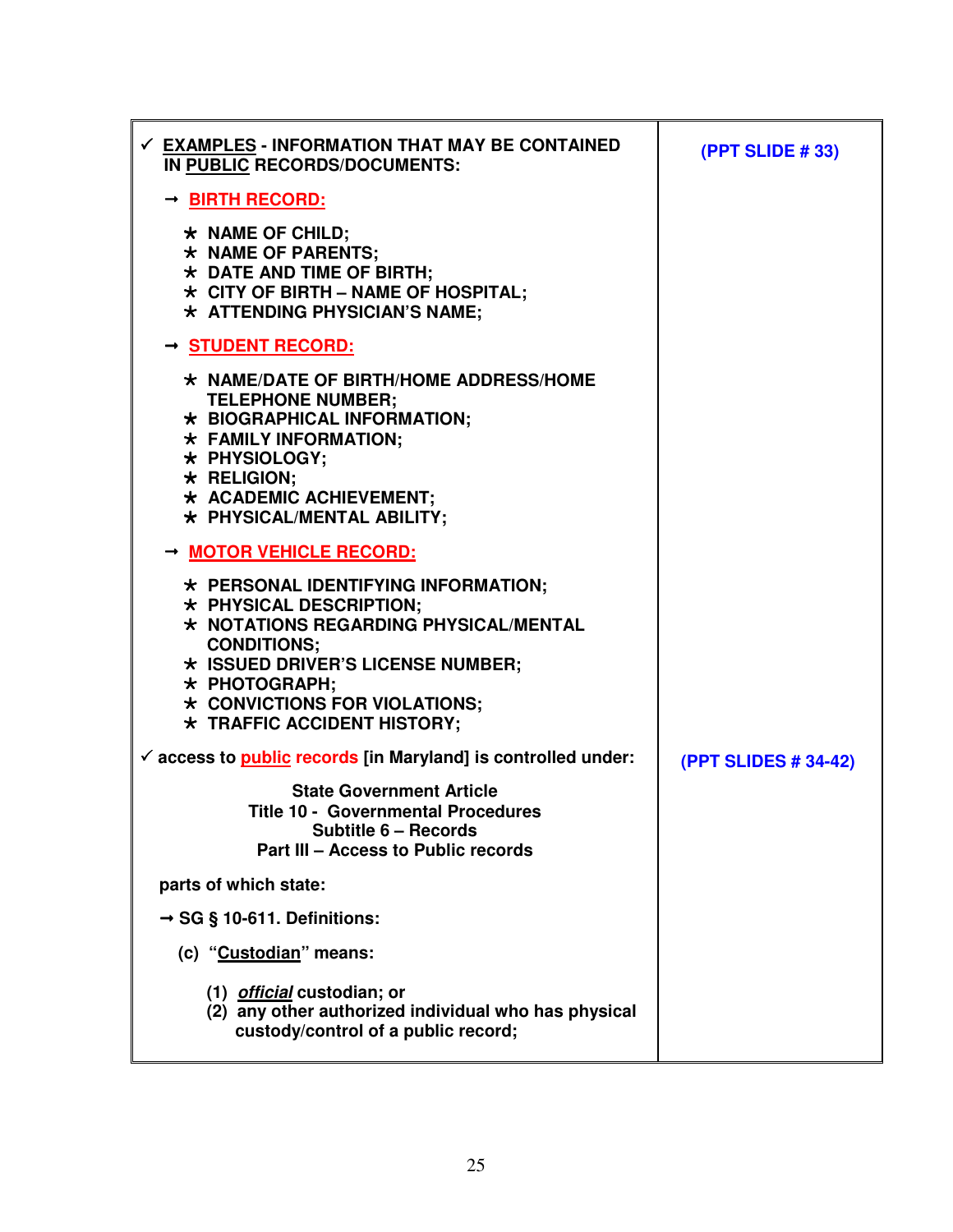| (d) Official custodian - Official custodian means<br>officer/employee of State or of political subdivision<br>who, whether or not officer/employee has physical<br>custody and control of public record, is responsible<br>for keeping the public record.                                                                                                                                                                        | <b>Instructor Note:</b>              |
|----------------------------------------------------------------------------------------------------------------------------------------------------------------------------------------------------------------------------------------------------------------------------------------------------------------------------------------------------------------------------------------------------------------------------------|--------------------------------------|
| (f) Personal information:                                                                                                                                                                                                                                                                                                                                                                                                        | See definition of public             |
| (1) Except as provided in this Part III, "personal<br>information" means:<br>$\blacktriangleright$ information that identifies an individual<br>including an individual's:<br>* address;<br>* driver's license number;<br>* any other identification number;<br>* medical or disability information;<br>$\star$ name;<br><b>* Social Security number;</b><br>* photograph/computer generated image;<br>$\star$ telephone number; | record on page 24 of<br>lesson plan. |
| ✓ SG § 10-613 – Inspection of Public records:                                                                                                                                                                                                                                                                                                                                                                                    |                                      |
| (a) In general:                                                                                                                                                                                                                                                                                                                                                                                                                  |                                      |
| (1)  a custodian shall permit person/government unit to<br>inspect any public record at any reasonable time.                                                                                                                                                                                                                                                                                                                     |                                      |
| (2) inspection/copying of public record may be denied<br>only to extent provided under the subtitle;                                                                                                                                                                                                                                                                                                                             |                                      |
| (b) Rules or regulations:                                                                                                                                                                                                                                                                                                                                                                                                        |                                      |
| To protect public records and to prevent unnecessary<br>interference with official business each official<br>custodian shall adopt reasonable rules/regulations<br>thatgovern timely production and inspection of a<br>public record.                                                                                                                                                                                            |                                      |
| (c) Designation of specific types of public records:                                                                                                                                                                                                                                                                                                                                                                             |                                      |
| Each official custodian shall consider whether to:                                                                                                                                                                                                                                                                                                                                                                               |                                      |
| (1) designate specific types of public records of<br>government unit that are to be made available to any<br>applicant <i>immediately</i> upon request; and<br>(2) maintain current list of types of public records that<br>have been designated as available to any applicant<br><i>immediately</i> upon request.                                                                                                               |                                      |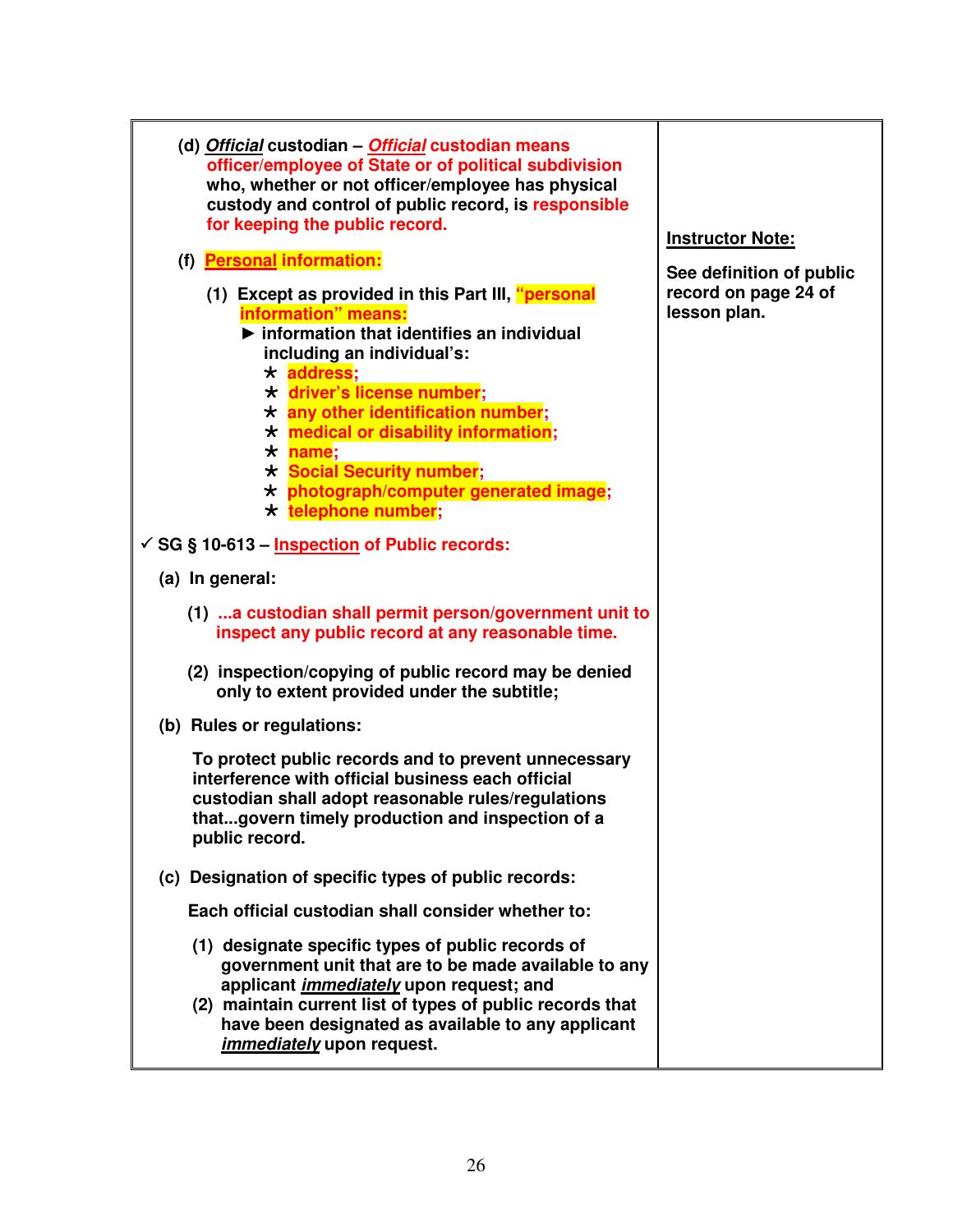| containing personal information; | √ SG § 10-616. Required DENIALS. Specific RECORDS.<br>$\rightarrow$ Unless otherwise provided by law custodian (of<br>records) shall deny inspection of public RECORD:<br>* Adoption records;<br>* Welfare records;<br>* Letters of Reference;<br>* Circulation records/other item/collection/grouping<br>of information about an individual:<br>■ e.g. library circulation/use of services records;<br>$\star$ Gifts of library/archival/museum materials as limited<br>by donor;<br>* Retirement records;<br>* Police records - criminal charging documents prior<br>to service/accident reports/traffic citations;<br>* certain personnel records;<br>* Hospital records;<br>* Student records:<br>* RBC [risk based capital] records;<br>* Maryland Transportation Authority records;<br>* Higher education investment contracts;<br>* Images from automated monitoring systems;<br>* Motor Vehicle Administration records containing<br>personal information:<br>$\triangleright$ TR § 12-111 & TR § 12-112;<br>$\star$ Records pertaining to arrest warrants;<br>* Maryland Transit Administration records;<br>* Department of Natural Resources' records | <b>(PPT SLIDE #38)</b><br><b>Instructor Note:</b><br><b>Refer student to</b><br>SG § 10-616 and 10-617<br>for a complete list of<br>public records to which<br>access can be denied. |
|----------------------------------|-----------------------------------------------------------------------------------------------------------------------------------------------------------------------------------------------------------------------------------------------------------------------------------------------------------------------------------------------------------------------------------------------------------------------------------------------------------------------------------------------------------------------------------------------------------------------------------------------------------------------------------------------------------------------------------------------------------------------------------------------------------------------------------------------------------------------------------------------------------------------------------------------------------------------------------------------------------------------------------------------------------------------------------------------------------------------------------------------------------------------------------------------------------------|--------------------------------------------------------------------------------------------------------------------------------------------------------------------------------------|
|----------------------------------|-----------------------------------------------------------------------------------------------------------------------------------------------------------------------------------------------------------------------------------------------------------------------------------------------------------------------------------------------------------------------------------------------------------------------------------------------------------------------------------------------------------------------------------------------------------------------------------------------------------------------------------------------------------------------------------------------------------------------------------------------------------------------------------------------------------------------------------------------------------------------------------------------------------------------------------------------------------------------------------------------------------------------------------------------------------------------------------------------------------------------------------------------------------------|--------------------------------------------------------------------------------------------------------------------------------------------------------------------------------------|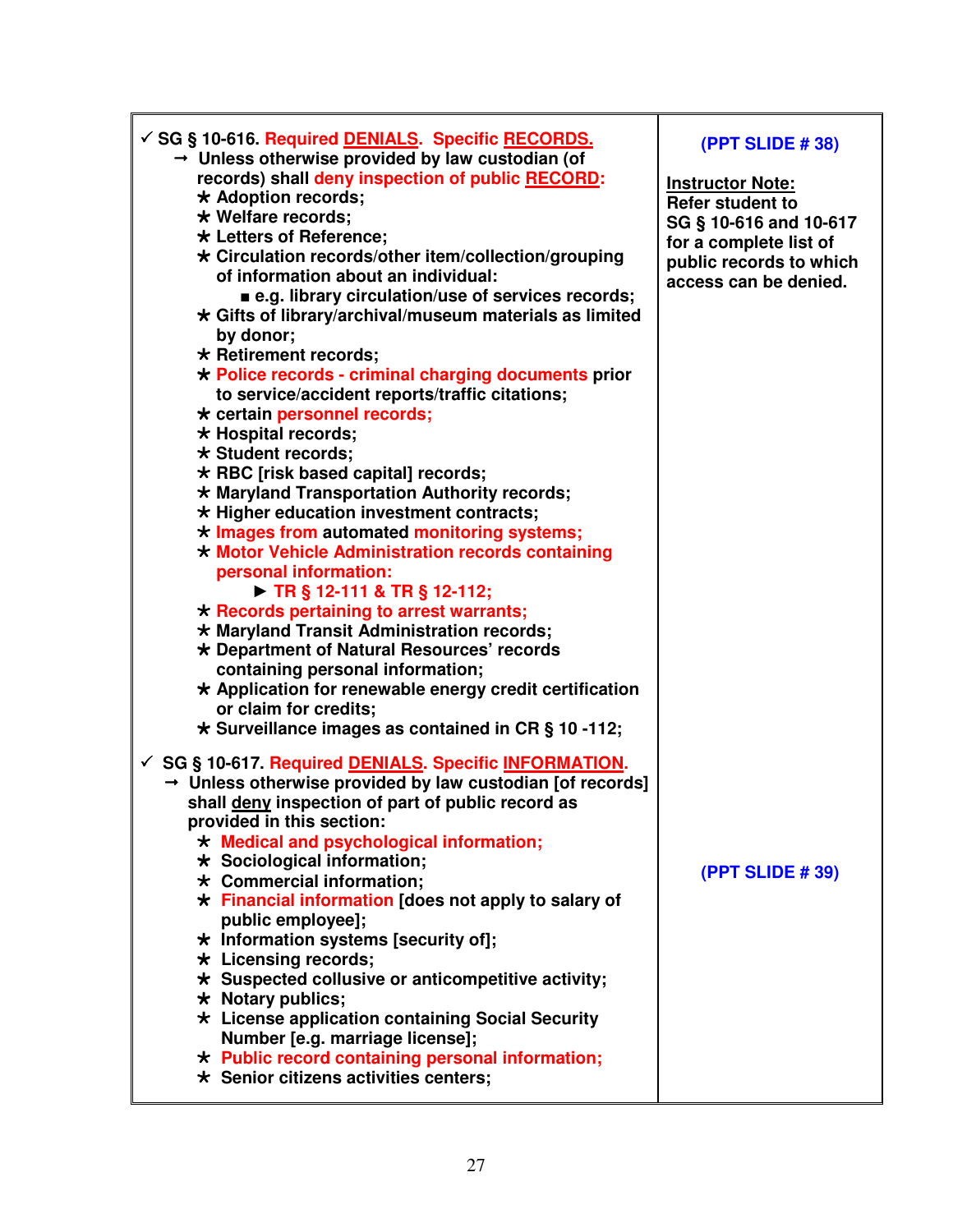| √ SG § 10-624. PERSONAL records:                                                                                                                                                                                                                                             | (PPT SLIDE #40)        |
|------------------------------------------------------------------------------------------------------------------------------------------------------------------------------------------------------------------------------------------------------------------------------|------------------------|
| (a) "Personal record" defined:                                                                                                                                                                                                                                               |                        |
| In this section "personal record" means public record<br>that names or with reasonable certainty otherwise<br>identifies individual by identifying factor such as:<br>(1) address;<br>description;<br>(2)<br>finger or voice print;<br>(3)<br>number;<br>(4)<br>(5) picture. |                        |
| (b) Requirement of need:                                                                                                                                                                                                                                                     |                        |
| (1) Personal records may NOT be created unless need<br>for information has been clearly established by unit<br>collecting records.<br>√ SG § 10-626. Unlawful disclosure of PERSONAL records.                                                                                | <b>(PPT SLIDE #41)</b> |
|                                                                                                                                                                                                                                                                              |                        |
| (a) A person including officer/employee of governmental<br>unit is liable to individual for actual damages that the<br>court considers appropriate if court finds by<br>clear/convincing evidence that:                                                                      |                        |
| (1) (i) person willfully and knowingly permits<br>inspection/use of public record in violation of<br>this subtitle; and                                                                                                                                                      |                        |
| (ii) public record names/with reasonable certainty<br>otherwise identifies individual by identifying<br>factor such as:                                                                                                                                                      |                        |
| 1. address:<br>2. description;<br>3. finger or voice print;<br>4. number; or<br>5. picture; or                                                                                                                                                                               |                        |
| (2) person willfully and knowingly<br>obtains/discloses/uses personal information in<br>violation SG §10-616 (p) [Motor Vehicle<br><b>Administration records containing personal</b><br>information] of this subtitle.                                                       |                        |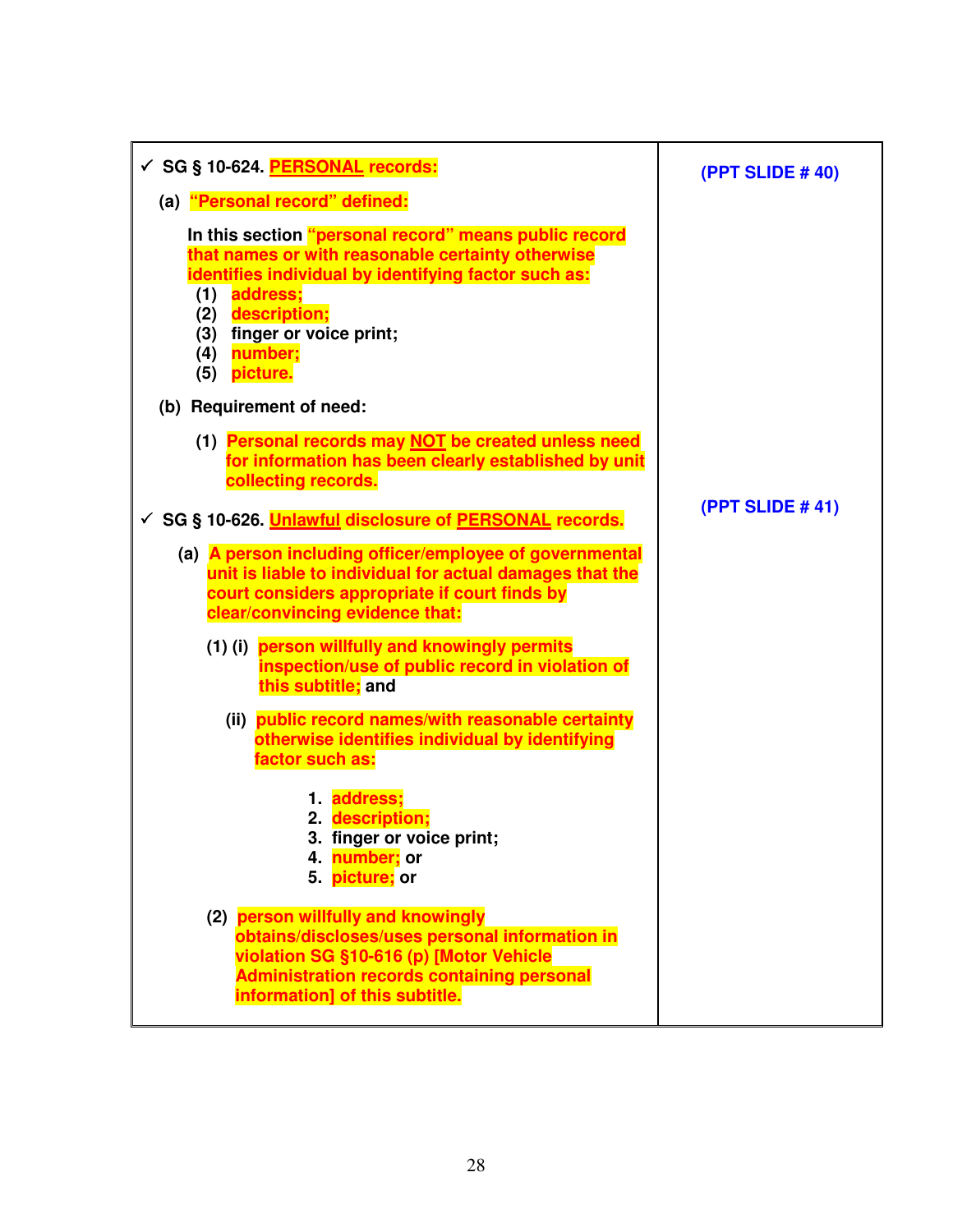| $\checkmark$ SG § 10-627. Prohibited acts; CRIMINAL penalties:                                                                                                                      | (PPT SLIDE $#42$ ) |
|-------------------------------------------------------------------------------------------------------------------------------------------------------------------------------------|--------------------|
| (a) Prohibited acts:                                                                                                                                                                |                    |
| A person may not:                                                                                                                                                                   |                    |
| willfully or knowingly violate any provision of this<br>(1)<br>subtitle;                                                                                                            |                    |
| (3) by false pretenses/bribery/theft gain access<br>to/obtain copy of personal record whose<br>disclosure to person is prohibited by this subtitle;                                 |                    |
| (b) Criminal penalties:                                                                                                                                                             |                    |
| A person who violates any provision of this section is<br>quilty of:<br>$\rightarrow$ MISDEMEANOR;<br>$\triangleright$ on conviction is subject to a fine not<br>exceeding \$1,000. |                    |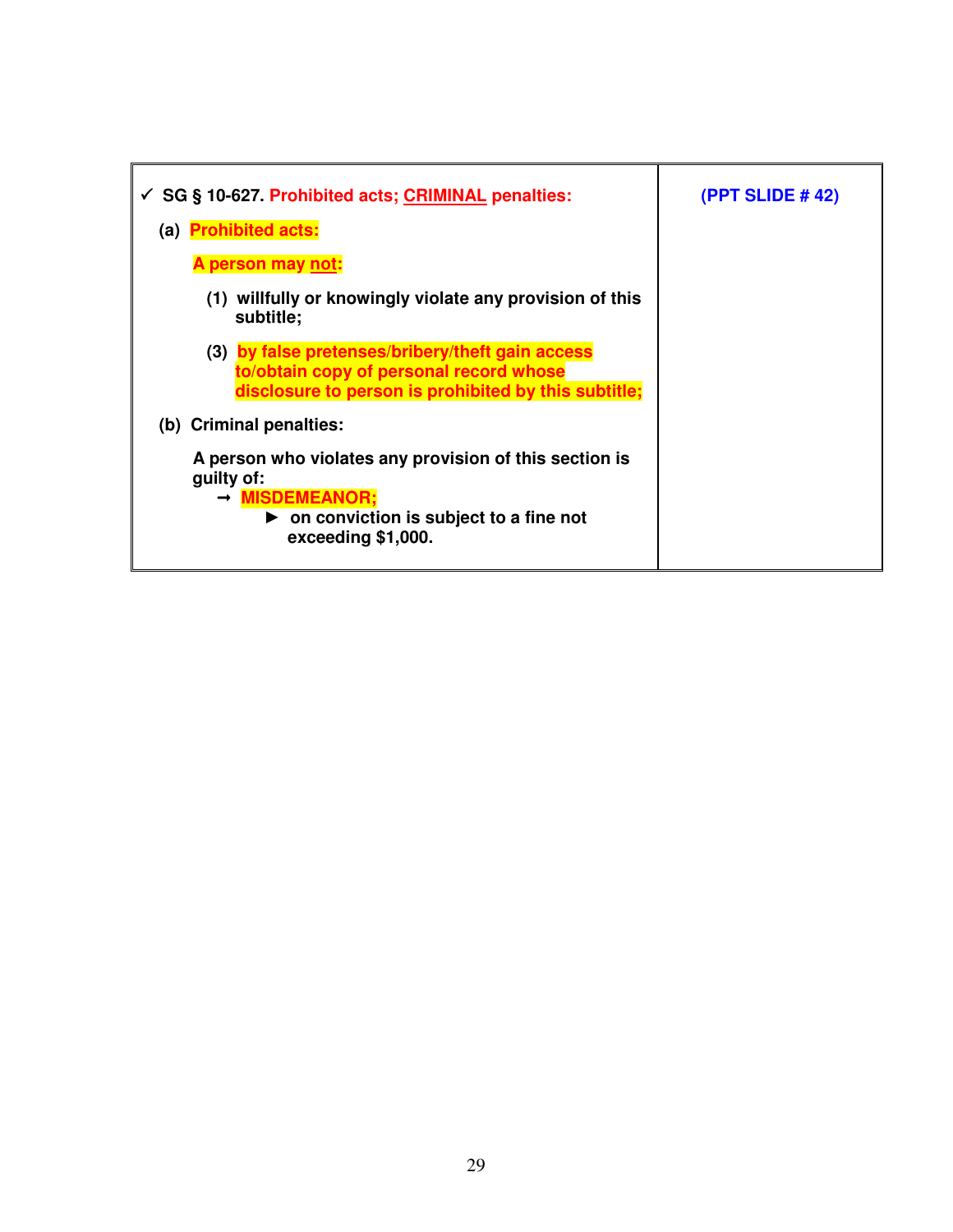# **HOW IS INFORMATION STOLEN/COMPROMISED:**

- - **personal identifying information can be stolen/compromised in a variety of ways including, but not limited to when/during:** 
	- **wallets/purses containing items with personal information are lost/stolen;**
	- **mail containing personal information is stolen;**
	- **trash/recyclables are rummaged through:** ► **dumpster diving;**
	- **individuals may pose as persons legally authorized to obtain a person's credit report such as a landlord, employer or business;**
	- **individuals may collude with/bribe employees of businesses, government agencies or service organizations to obtain personal information;**
	- **employees of businesses, government agencies or service organizations may themselves steal and use the information;**
	- **personal information is compromised during the commission of another crime such as a robbery or a residential burglary in which personal records are taken or a home computer containing personal information is taken;**
	- **home and business computers are hacked into and customer and employee databases are stolen;**
	- **personal information is stolen through "e"mail or by phone by persons saying that they represent a legitimate company and claim there is a problem with an existing account:** 
		- ► **"phishing" on line;**
		- ► **"vishing" by telephone;**
	- **false or counterfeit IDs are obtained from the Internet or other sources;**
	- **counterfeit documents such as birth certificates, visas, passports, etc. are purchased and used;**
	- **PINs/account numbers/user IDs are compromised during a legitimate transaction and then fraudulently used:** 
		- ► **shoulder surfing;**
	- **Internet scams in which Internet users are tricked into providing personal information or user IDs/PINs;**
	- **a legitimate business transaction by an employee using a skimming device or encoder or when using an ATM machine:** 
		- ► **"skimming";**
	- **data breaches occur at a government agency/school/medical facility, etc.**

## **(PPT SLIDES # 43-46)**

### **TRAINING OBJECTIVE:**

Identify several examples of the crime of identity theft/fraud to include, at a minimum, the theft/fraudulent use of:

- existing credit/debit cards/financial accounts;
- other financial records/personal financial information to obtain credit or other financial assistance;
- **personal information to**  obtain various services such as medical treatment, government or social services, educational assistance, etc; and
- **Personal information to**  obtain government identity cards, licenses or other official documents.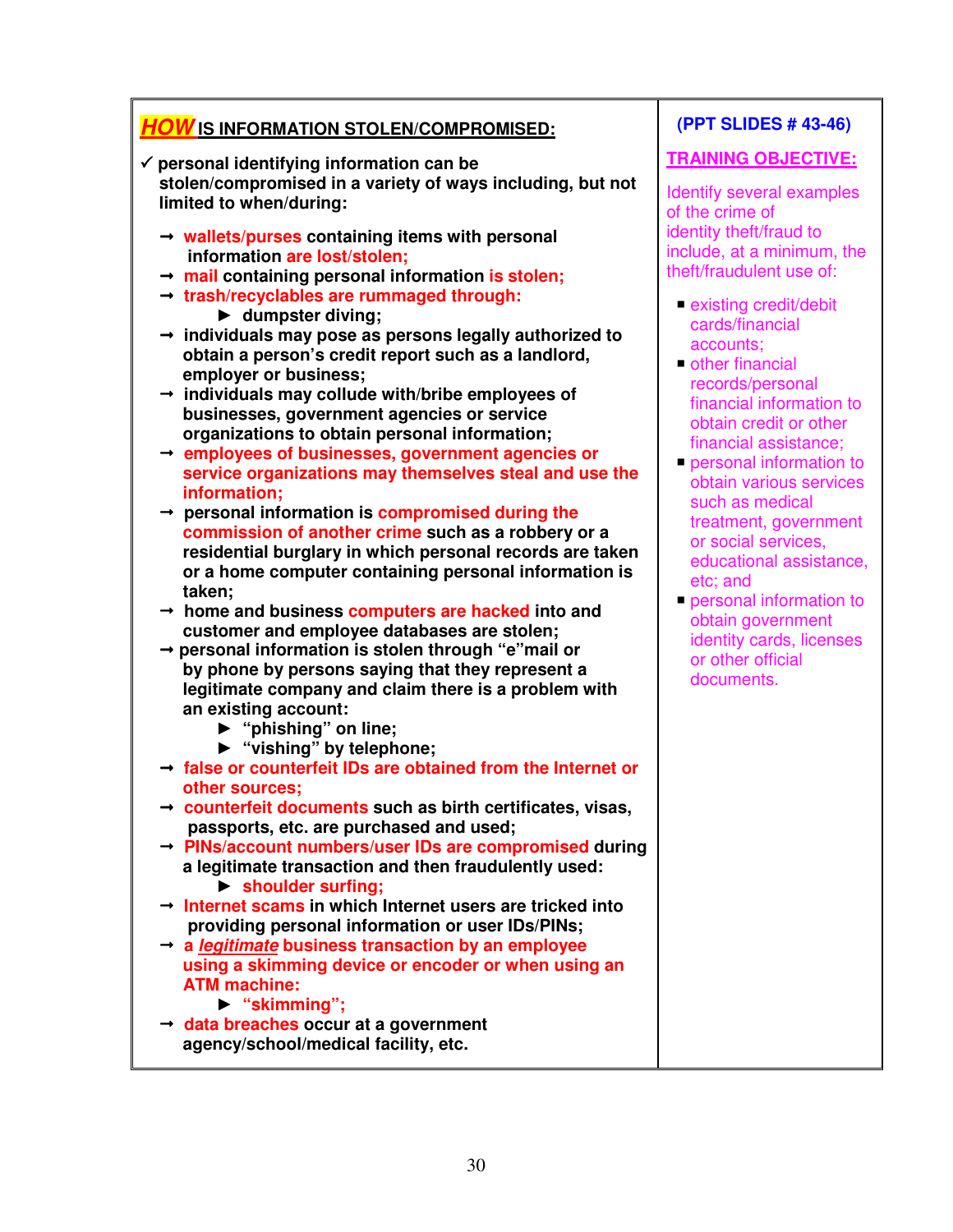| <b>EXAMPLE - IDENTITY THEFT - DIGITAL COPIERS:</b>                                                                                                                                                                                                                                                                                                                                                                                                                                                                                                                                                                                                                                                                                                                                                                                                 | (PPT SLIDES # 47-48)                                                                                               |
|----------------------------------------------------------------------------------------------------------------------------------------------------------------------------------------------------------------------------------------------------------------------------------------------------------------------------------------------------------------------------------------------------------------------------------------------------------------------------------------------------------------------------------------------------------------------------------------------------------------------------------------------------------------------------------------------------------------------------------------------------------------------------------------------------------------------------------------------------|--------------------------------------------------------------------------------------------------------------------|
| $\checkmark$ since 2005 hard drive installations in midsize to large<br>digital photo copiers have become routine;                                                                                                                                                                                                                                                                                                                                                                                                                                                                                                                                                                                                                                                                                                                                 | <b>Instructor Note:</b>                                                                                            |
| $\checkmark$ digital copiers are commonly found in offices and<br>businesses including pay per copy businesses, libraries,<br>post offices, etc.                                                                                                                                                                                                                                                                                                                                                                                                                                                                                                                                                                                                                                                                                                   | Given the commonplace<br>use of digital<br>photocopiers, especially<br>in pay per copy                             |
| $\checkmark$ the hard drive stores an image of any document that has<br>been scanned or copied;                                                                                                                                                                                                                                                                                                                                                                                                                                                                                                                                                                                                                                                                                                                                                    | businesses information<br>concerning the theft of<br>personal identifying                                          |
| $\checkmark$ the unencrypted data remains until the hard drive is full:<br>$\triangleright$ when the hard drive becomes full it overwrites old files<br>with newer ones;                                                                                                                                                                                                                                                                                                                                                                                                                                                                                                                                                                                                                                                                           | information from such<br>devices is presented for<br>general information.                                          |
| $\checkmark$ many photocopiers use a modem and are connected to an<br>office network;                                                                                                                                                                                                                                                                                                                                                                                                                                                                                                                                                                                                                                                                                                                                                              | For more information<br>about digital copiers as                                                                   |
| $\checkmark$ disposal of photocopier with personal information stored on<br>the hard drive exposes individual's personal information to<br>theft/fraudulent use:<br>$\triangleright$ no guarantee that pay per copy businesses use "disk"<br>scrubbing" software prior to disposing of used<br>copiers;<br>$\blacktriangleright$ no guarantee that pay per copy businesses use<br>encryption software to prevent data from being stored;<br>$\checkmark$ hard drives can be "reclaimed" by identity theft suspects<br>after a copier has been disposed of for recycling purposes;<br>✓ Maryland Law - Personal Information Protection Act (PIPA)<br>[CL $\S$ 14 – 3501 et al.]<br>requires businesses that maintain personal information to<br>protect that information and <b>DISPOSE OF IT IN A MANNER</b><br><b>THAT RENDERS IT UNREADABLE:</b> | identity theft threat refer<br>to Office of Maryland<br><b>Attorney General</b><br>website:<br>www.oag.state.md.us |
| lapplies to both paper records as well as records<br>maintained on computers or other devices with hard<br>drives;                                                                                                                                                                                                                                                                                                                                                                                                                                                                                                                                                                                                                                                                                                                                 |                                                                                                                    |
| $\checkmark$ improperly disposing of an individual's personal<br>information could be considered as a violation of<br><b>Maryland's PIPA;</b>                                                                                                                                                                                                                                                                                                                                                                                                                                                                                                                                                                                                                                                                                                      |                                                                                                                    |
| $\checkmark$ in the event of a security breach, notice must be given to<br>the consumer, in writing, as soon as reasonably practicable<br>following an investigation or by telephone to the most<br>recent telephone number;                                                                                                                                                                                                                                                                                                                                                                                                                                                                                                                                                                                                                       |                                                                                                                    |
| $\checkmark$ the business is also required by Maryland Law to notify the<br><b>Office of the Maryland Attorney General;</b>                                                                                                                                                                                                                                                                                                                                                                                                                                                                                                                                                                                                                                                                                                                        |                                                                                                                    |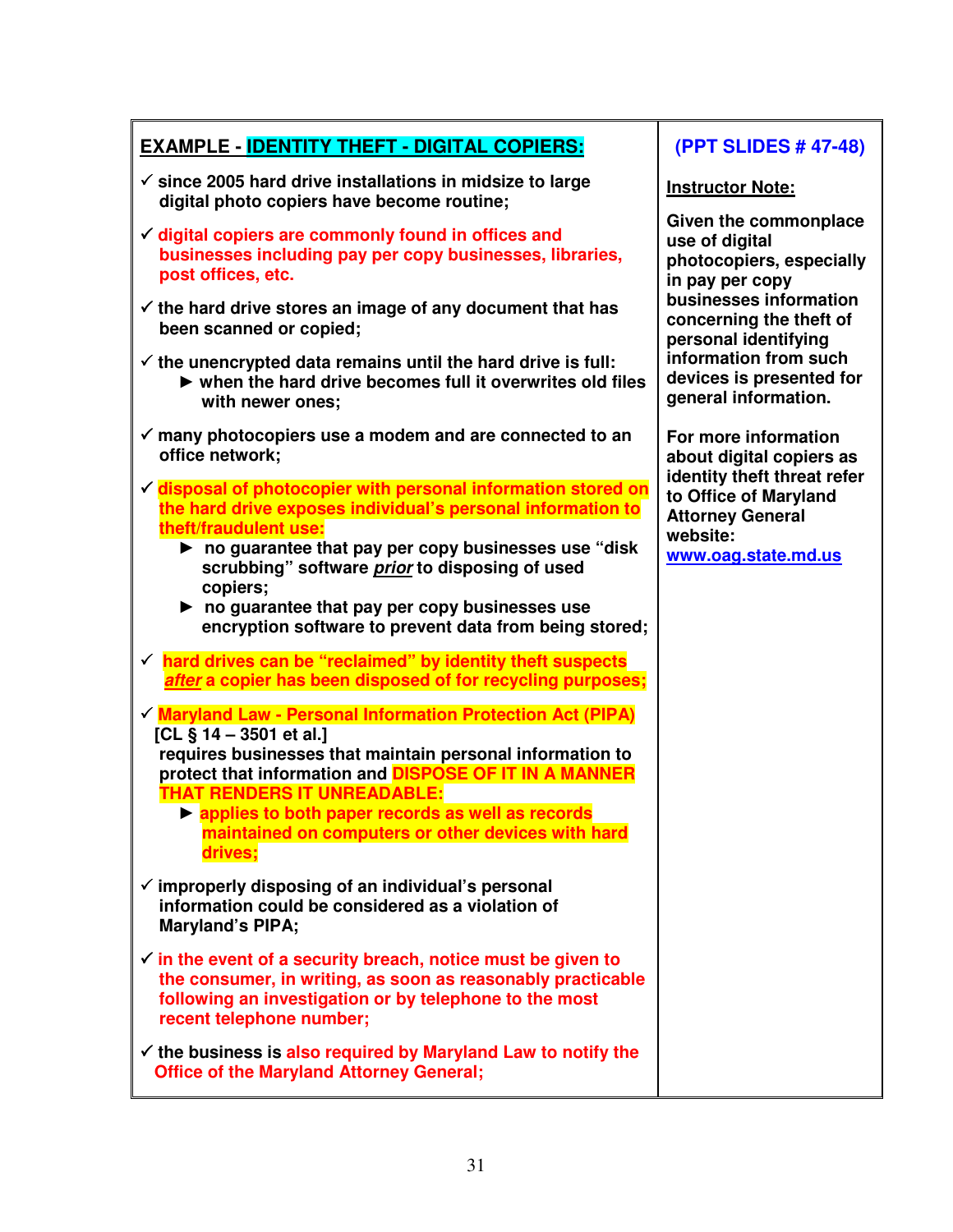| <b>E-COMMERCE (ELECTRONIC/ONLINE SHOPPING):</b>                                                                                                                                                                                                                                                                                                                                                                                                                                                                                                                                                                                                                                                                                                                                                                                                                              | (PPT SLIDES #49 - 50)                                                                                                                                                                                                                                                                                                                                                                                 |
|------------------------------------------------------------------------------------------------------------------------------------------------------------------------------------------------------------------------------------------------------------------------------------------------------------------------------------------------------------------------------------------------------------------------------------------------------------------------------------------------------------------------------------------------------------------------------------------------------------------------------------------------------------------------------------------------------------------------------------------------------------------------------------------------------------------------------------------------------------------------------|-------------------------------------------------------------------------------------------------------------------------------------------------------------------------------------------------------------------------------------------------------------------------------------------------------------------------------------------------------------------------------------------------------|
| $\checkmark$ a 2008 survey by the Pew Organization revealed that:                                                                                                                                                                                                                                                                                                                                                                                                                                                                                                                                                                                                                                                                                                                                                                                                            | <b>Instructor Note:</b>                                                                                                                                                                                                                                                                                                                                                                               |
| $\rightarrow$ 74% of adult Americans are Internet users;<br>$\rightarrow$ 93% of adult internet users have conducted some type of<br>financial/commercial transaction over the Internet:<br>▶ 66% of "on-line" Americans have purchased a<br>product online:<br>▶ 64% have made some type of travel reservation;<br>▶ 39% bank online;<br>▶ 24% used classified ads on such sites as Craig's list;<br>$\triangleright$ 26% have participated in an online auction;<br>▶ 17% have paid to access digital content;<br>▶ 11% have purchased/sold stocks online;<br>$\checkmark$ prevailing attitudes of e-commerce shoppers:<br>$\rightarrow$ 78% of users agreed that it is convenient;<br>$\rightarrow$ 68% of users agreed that it saves time;<br>$\rightarrow$ 75% of users agreed that they do not like giving their<br>credit card number or personal information online; | Because of the growing<br>amount of e-commerce,<br><i>i.e.</i> business<br>transactions conducted<br>over the Internet, identity<br>theft via <i>unsecured</i><br>websites is increasing.<br>The information<br>presented in this section<br>is provided to alert<br>officers to their<br>susceptibility to such<br>crimes and as crime<br>prevention information<br>to be shared with the<br>public. |
| $\checkmark$ victims provide personal identifying information about<br>self during E-COMMERCE transactions:<br>$\star$ name;<br>$\star$ address;<br>$\star$ credit/debit card information;                                                                                                                                                                                                                                                                                                                                                                                                                                                                                                                                                                                                                                                                                   | The data in this section<br>was taken from a Pew<br><b>Internet Survey entitled</b><br>Online Shopping - 2008<br>available at:<br>www.pewinternet.org                                                                                                                                                                                                                                                 |
| $\checkmark$ many fraudulent websites appear to be legitimate sites:<br>$\rightarrow$ may request user to update personal identifying<br>information:<br>$\star$ "phishing;"                                                                                                                                                                                                                                                                                                                                                                                                                                                                                                                                                                                                                                                                                                 | <b>Information Resource:</b><br><b>Privacy Rights</b><br><b>Clearinghouse - Fact</b>                                                                                                                                                                                                                                                                                                                  |
| $\checkmark$ once fraud/theft is discovered the victim is faced with 3<br>challenges when reporting/following through on<br>prosecution:<br>because of remote nature of Internet:<br>In difficulty in locating/identifying suspect:<br>$\star$ may operate in other countries;<br>$\star$ suspects develop new "tricks" to stay ahead<br>of law enforcement;<br>► determining jurisdiction in which to prosecute<br>suspect;<br>b obtaining restitution;                                                                                                                                                                                                                                                                                                                                                                                                                     | Sheet: Online Privacy -<br><b>Using the Internet Safely</b><br>www.privacyrights.org                                                                                                                                                                                                                                                                                                                  |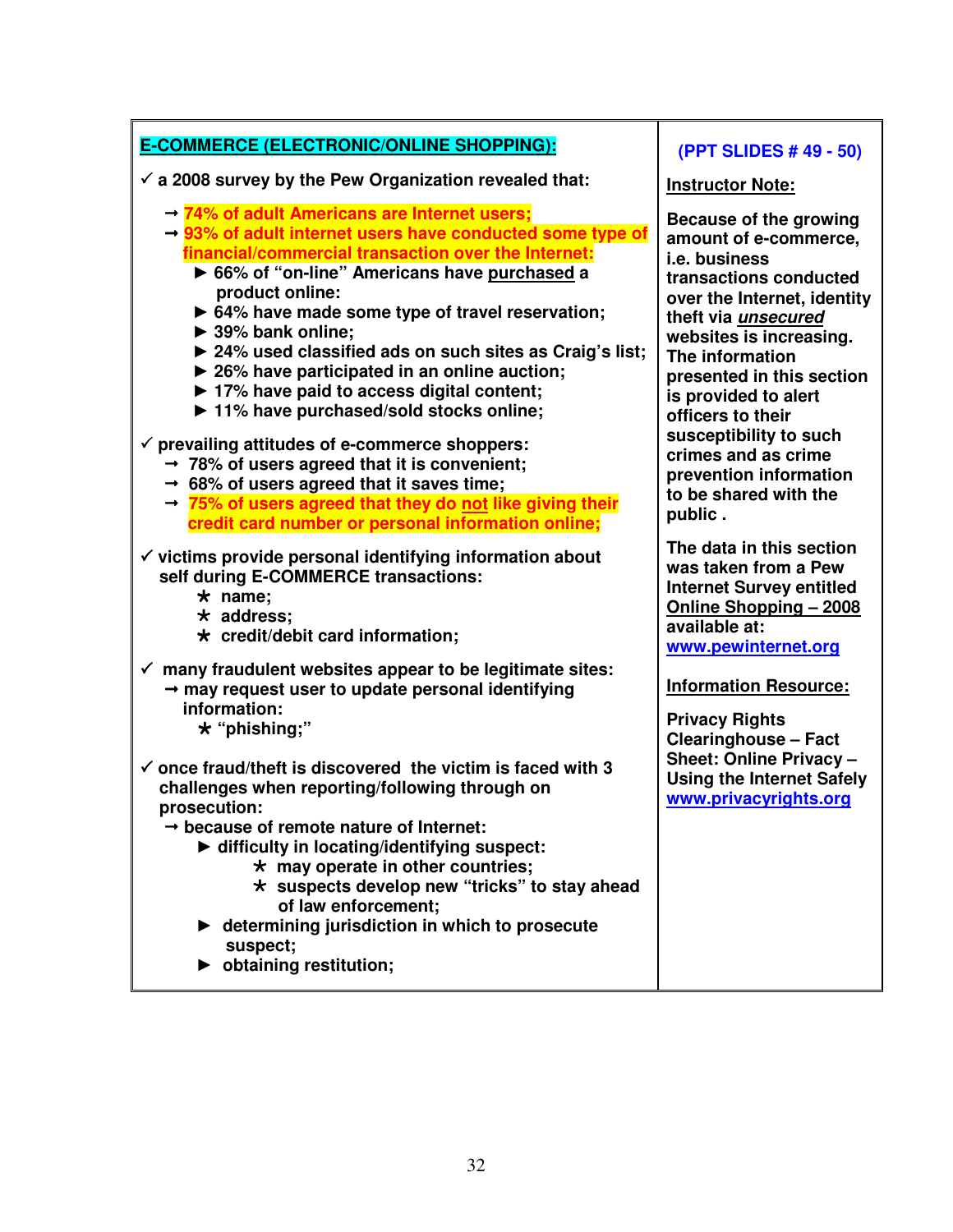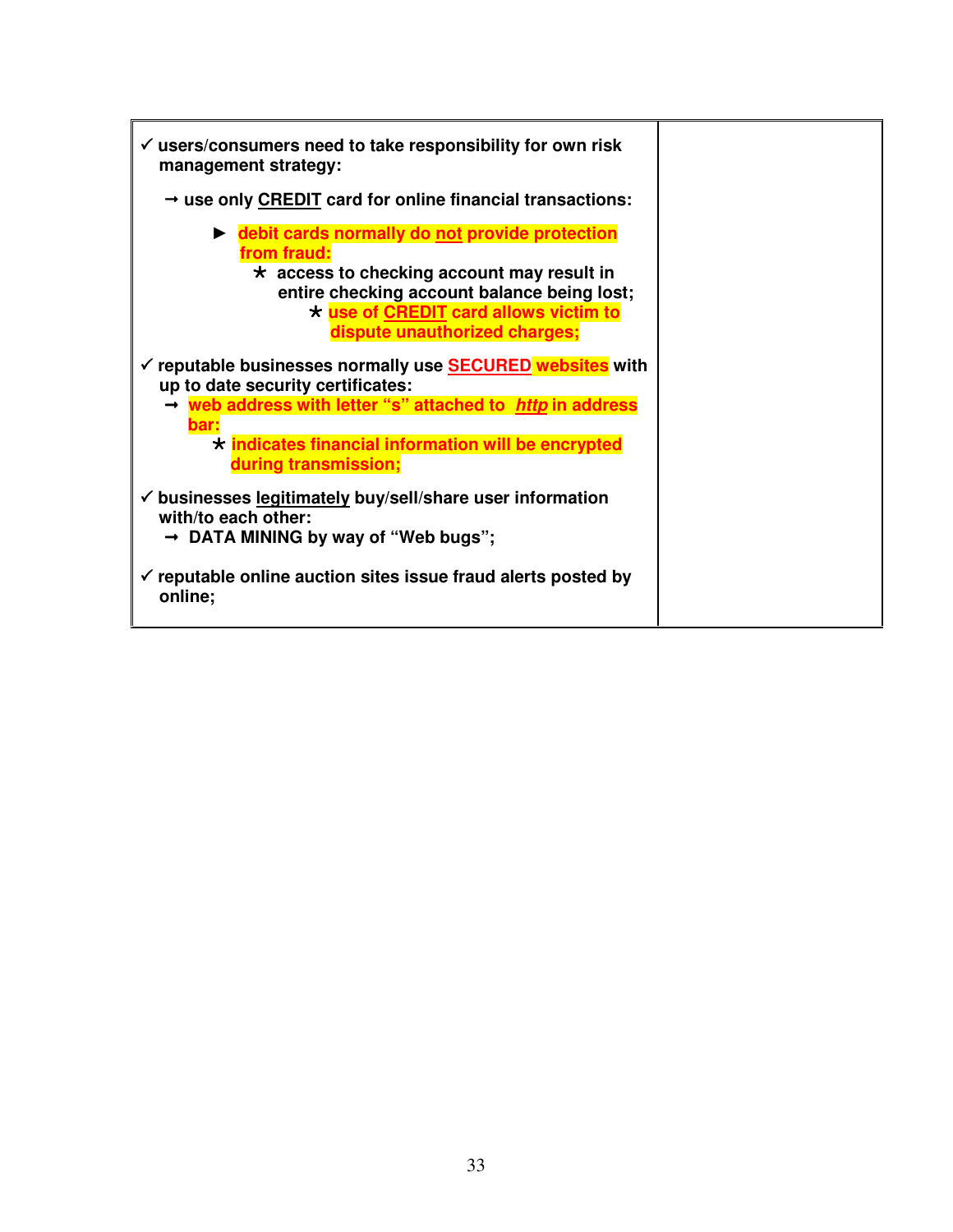# **HOW the information is USED:**

- - **identity theft is often part of a larger criminal scheme and involves other statutory prohibitions against credit card fraud, computer fraud, mail fraud or wire fraud;**
- - **there are TWO MAIN MOTIVES FOR IDENTITY THEFT:** 
	- ► **FINANCIAL GAIN;**
	- ► **CONCEALMENT OF: TRUE IDENTITY:** 
		- ● **PERSONAL HISTORY;** 
			- ● **PAST CRIME/CRIMINAL HISTORY;**
- - **while there are countless ways a victim's personal identifying information can be used, the following are the TYPICAL ILLEGITIMATE uses for this information:** 
	- **open a NEW CREDIT CARD account;**
	- **open a landline or CELLPHONE account;**
	- **open a UTILITIES account to obtain services;**
	- **open a CHECKING account by which bad checks are written;**
	- **create counterfeit checks/credit/debit cards using another individual's identity;**
	- $\rightarrow$  file for bankruptcy under the victim's name to avoid  **paying their own debts or to avoid eviction;**
	- **take over existing insurance policies or make false claims with the insurance company;**
	- **take out loans such as auto loans, personal loans or mortgages;**
	- **submit fraudulent tax returns in order to collect refunds;**
	- **submit applications for social security numbers;**
	- **apply for and receive services from various government agencies or other organizations such as medical treatment;**
	- $\rightarrow$  use the victim's name/information for identification when  **stopped by law enforcement or charged with a crime;**
	- **use stolen IDs to obtain credit/access to existing accounts/services;**

# **(PPT SLIDES # 51-52)**

## **TRAINING OBJECTIVE:**

Identify several different ways in which personal information including financial information may be stolen/compromised, to include at a minimum:

- $\blacksquare$  the use of home computers;
- discarded/stolen mail;
- discarded personal and/or financial records; and
- theft/compromise during the legitimate use of information by victim during a third party transaction.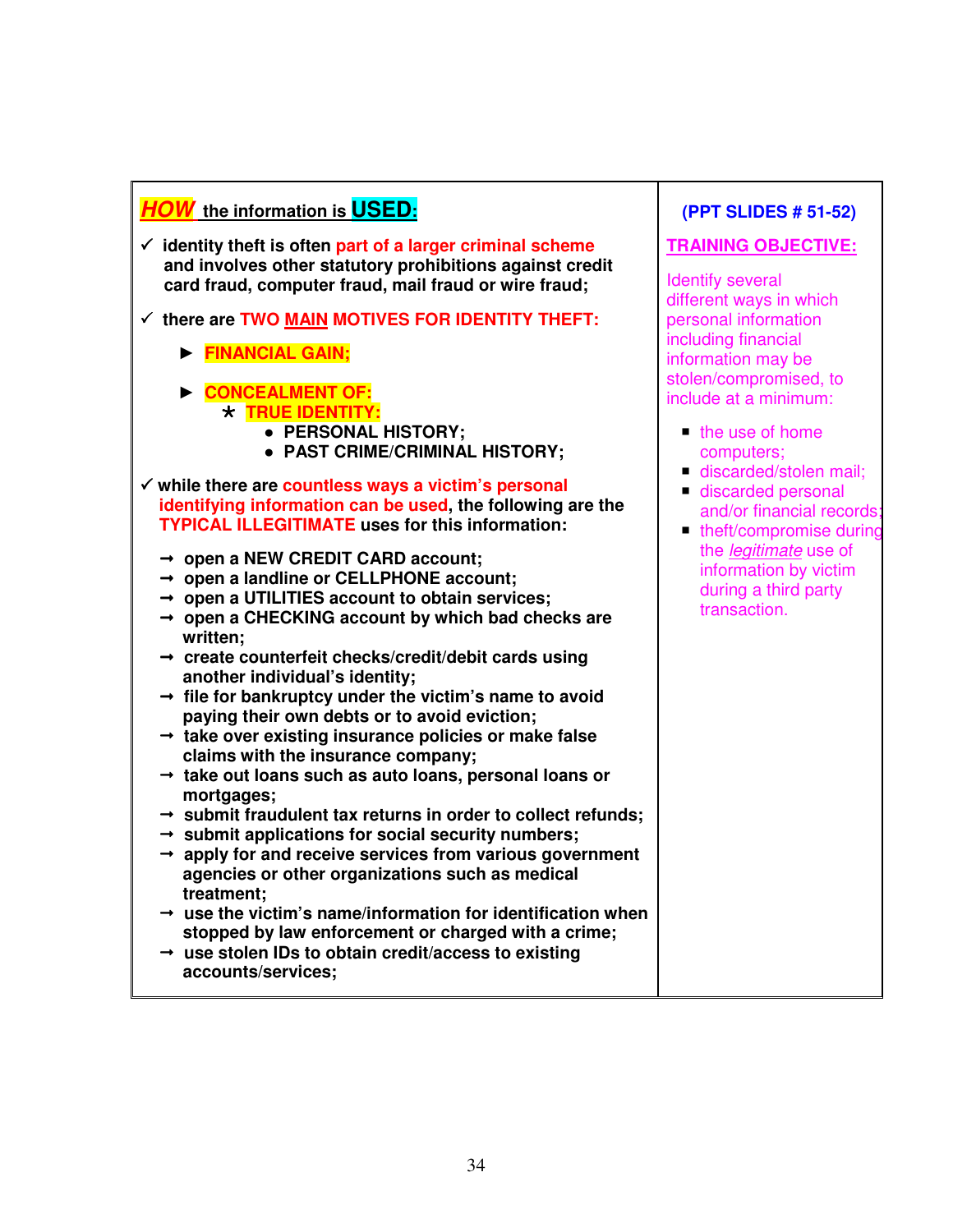| <b>SCOPE OF IDENTITY THEFT/FRAUD:</b>                                                                                                                                                                                             | $\overline{\mathcal{L}}$                 |
|-----------------------------------------------------------------------------------------------------------------------------------------------------------------------------------------------------------------------------------|------------------------------------------|
| $\checkmark$ data sources regarding identity theft/fraud vary in quality<br>concerning the information that they provide:                                                                                                         |                                          |
| $\rightarrow$ provide conflicting/different estimates concerning<br>the extent and cost of identity theft:                                                                                                                        |                                          |
| lacktriangleright tendency of businesses to exaggerate the threat of<br>identity theft in order to sell products tailored to<br>prevent identity theft or to combat its effects:<br>• computer software;<br>· insurance products; |                                          |
| $\checkmark$ there are several reliable identity theft data sources:                                                                                                                                                              | <b>Ins</b>                               |
| $\rightarrow$ Federal Trade Commission:<br>$\triangleright$ assigned the responsibility of collecting data as a<br>result of the Identity Theft Act of 1998;                                                                      | <b>The</b><br>Col<br>ma<br>info          |
| $\rightarrow$ U.S. General Accounting Office;                                                                                                                                                                                     | ide<br><b>WW</b>                         |
| → Social Security Administration;                                                                                                                                                                                                 | The                                      |
| $\rightarrow$ Postal Service;                                                                                                                                                                                                     | SOL                                      |
| $\rightarrow$ Department of Homeland Security;                                                                                                                                                                                    | sta<br>ide                               |
| $\rightarrow$ Federal Bureau of Investigation;                                                                                                                                                                                    | Se<br>are                                |
| $\rightarrow$ United States Secret Service;                                                                                                                                                                                       | thr<br>pla                               |
| $\rightarrow$ various credit reporting agencies;                                                                                                                                                                                  | <u>Ins</u>                               |
| $\rightarrow$ Javelin Strategy and Research:<br>▶ private research firm focusing on financial issues;                                                                                                                             | per<br>var<br><b>upo</b><br>info<br>this |
|                                                                                                                                                                                                                                   |                                          |

## **(PPT SLIDES # 53-57)**

**Instructor Notes:** 

**P** Federal Trade **Commission (FTC) is the nd** clearinghouse for *<u><b>information</u>* concerning **intity theft/fraud. www.ftc.gov** 

**There are a variety of sources that provide statistical data regarding ntity theft/fraud. Several different sources are used and identified throughout this lesson**   $\mathsf{n}$ .

**Instructors should periodically refer to the various listed sites to update the statistical**  *<u>information</u>* contained in **this lesson plan as needed.**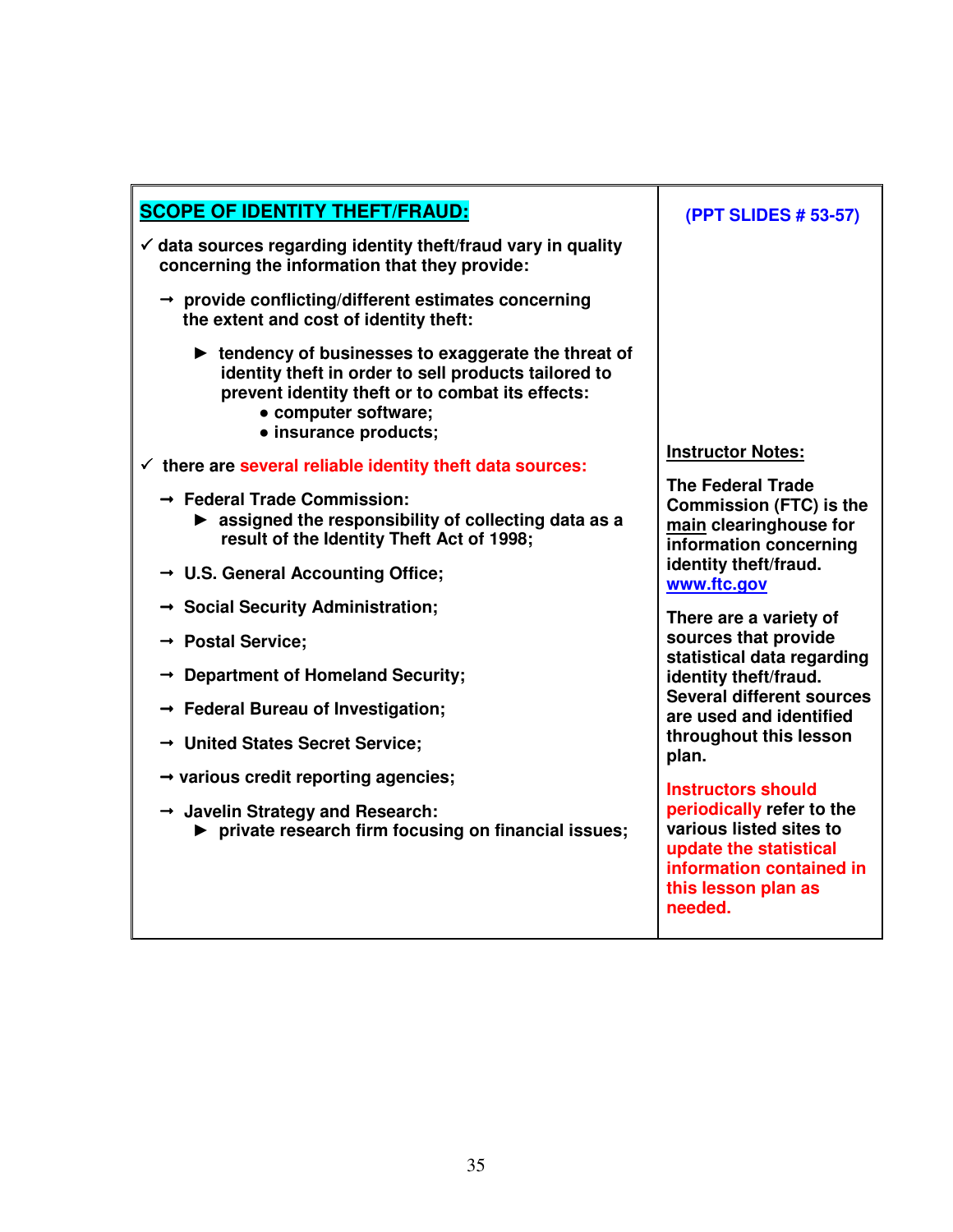| $\checkmark$ a national crime victimization survey conducted by the U.S.<br>Department of Justice entitled "Victims of Identity Theft,<br>2008" highlighted the following:<br>$\rightarrow$ an estimated 11.7 million persons, representing 5% of all<br>persons age 16 or older in the United States,<br>experienced at least one type of identity theft in a 2-year<br>period;                                                                                                                                                         | <b>Instructor Note:</b><br>The special report<br>entitled "Victims of<br>Identity Theft, 2008" is<br>available at:<br>www.ncjrs.gov<br>www.ojp.usdoj.gov                                                                                                                                |
|------------------------------------------------------------------------------------------------------------------------------------------------------------------------------------------------------------------------------------------------------------------------------------------------------------------------------------------------------------------------------------------------------------------------------------------------------------------------------------------------------------------------------------------|-----------------------------------------------------------------------------------------------------------------------------------------------------------------------------------------------------------------------------------------------------------------------------------------|
| $\rightarrow$ the unauthorized misuse/attempted misuse of a credit<br>card was the MOST PREVALENT type of identity theft:<br>reported by 10.1 million persons age 16 or older:<br>• 6.2 million experienced the fraudulent use of<br>an EXISTING credit card account;<br>$\rightarrow$ 4.4 million persons reported the fraudulent use of bank<br>accounts;<br>$\rightarrow$ 1.7 million victims reported the fraudulent misuse of<br>their personal information to open some type of NEW<br>account;                                    | The report is based on<br>data collected from<br>persons who reported<br>that they had<br>experienced one or more<br>attempted or successful<br>incidents of identity theft<br>during the two years<br>preceding their interview<br>with the U.S. Department<br>of Justice researchers. |
| $\rightarrow$ 39% of the identity theft victims believed they knew how<br>their identifying information was obtained:<br>▶ 30% believed the theft occurred while making a<br>purchase;<br>$\rightarrow$ 618,900 victims reported the misuse of their personal<br>identifying information to commit other crimes such as:<br>$\blacktriangleright$ fraudulently obtaining medical care;<br>riaudulently obtaining government<br>benefits/services;<br>▶ providing false information to law enforcement<br>during a crime or traffic stop; | Some of the statistical<br>information presented in<br>this section has been<br>taken from "Identity<br><b>Theft Consumer</b><br><b>Complaint Data -</b><br>January - December<br>2009 published by the<br><b>Federal Trade</b><br><b>Commission and</b><br>available at<br>www.ftc.gov |
| $\rightarrow$ 1.8 million persons experienced <i>MULTIPLE</i> types of<br>identity theft usually involving:<br>the unauthorized use of a combination of <b>EXISTING</b><br>accounts such as:<br>• credit cards;<br>• checking accounts;<br>• savings accounts;<br>• telephone/on-line accounts;                                                                                                                                                                                                                                          | <b>NOTE:</b><br><b>Consumer identity theft</b><br>complaints filed with the<br>FTC may be coded under<br>multiple theft types.                                                                                                                                                          |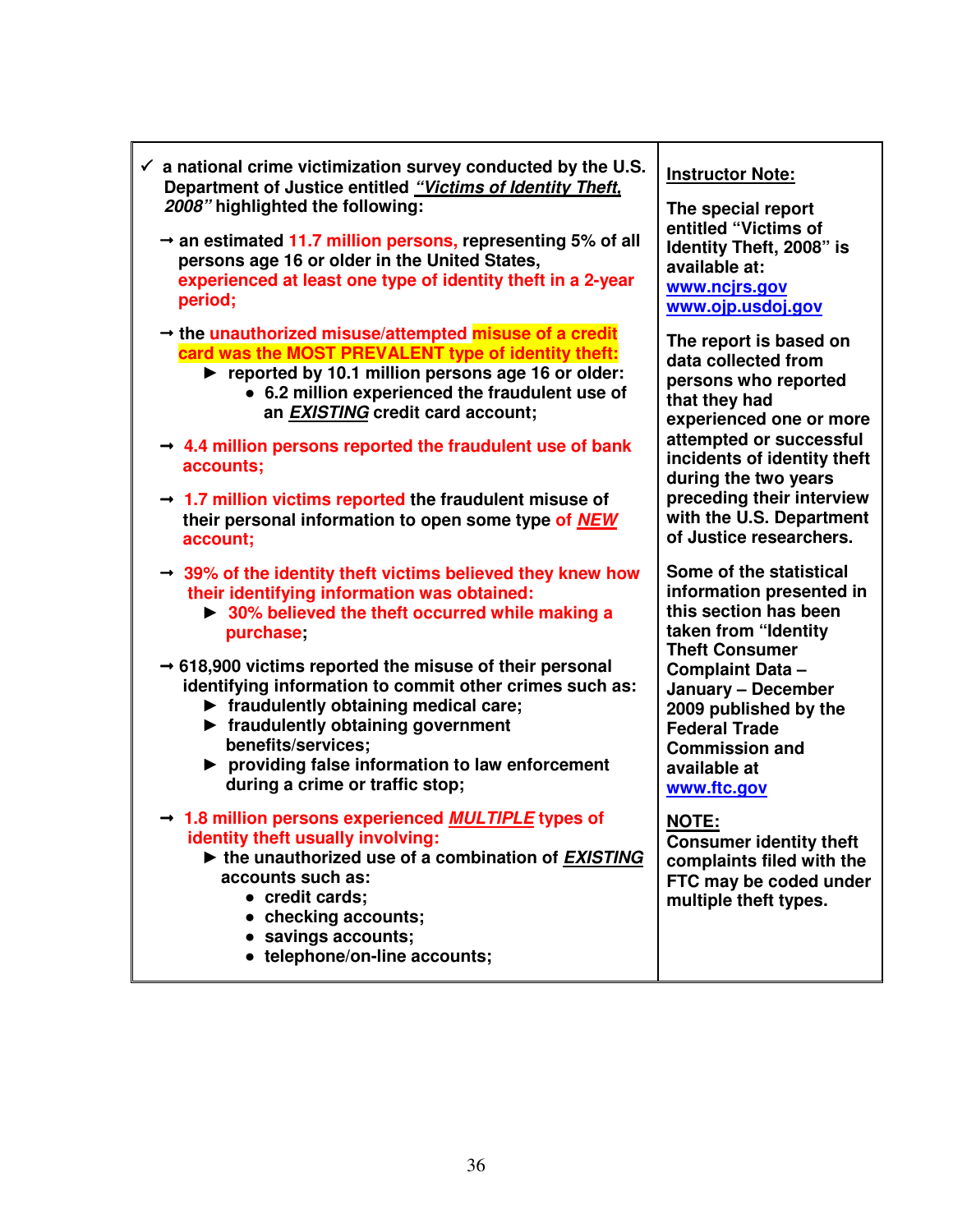| → IN 2008, ONLY 17% OF IDENTITY THEFT VICTIMS<br><b>REPORTED THE INCIDENT TO A LAW ENFORCEMENT</b><br><b>AGENCY:</b>                                                                                    |                                                                                                                         |                 |                                                            |
|---------------------------------------------------------------------------------------------------------------------------------------------------------------------------------------------------------|-------------------------------------------------------------------------------------------------------------------------|-----------------|------------------------------------------------------------|
| ▶ 80% of identity theft victims who did not report an<br>incident to the police offered a variety of reasons for<br>lack of contact:<br>reporting it to a credit card                                   | • the most common was that the victim<br>handled the theft in different way such as<br>company/bank/other organization; |                 |                                                            |
| ▶ 19% believed that the police could NOT help them;                                                                                                                                                     |                                                                                                                         |                 |                                                            |
| $\checkmark$ the Federal Trade Commission reported in its annual<br>publication entitled "Identity Theft Consumer Complaint<br>Data for 2009" the following:                                            |                                                                                                                         |                 |                                                            |
| → there were 278,078 self-reported consumer complaints<br>involving identity theft filed with the Federal Trade<br><b>Commission - Consumer Sentinel Network from</b><br>January 1 - December 31, 2009: |                                                                                                                         |                 |                                                            |
| $\star$ 5,232 identity theft consumer complaints from<br><b>Maryland</b> ;                                                                                                                              |                                                                                                                         |                 |                                                            |
| $\rightarrow$ Maryland ranked 11 <sup>th</sup> nationwide in the number of<br>consumer complaints per 100,000 persons:<br>* 91.8 complaints per 100.000 persons;                                        |                                                                                                                         |                 | <b>(PPT SLIDE # 56)</b>                                    |
| $\checkmark$ fraud complaints were categorized as follows:                                                                                                                                              |                                                                                                                         |                 | <b>Instructor Note:</b>                                    |
| <b>TYPE OF FRAUD</b>                                                                                                                                                                                    | <b>NATIONWIDE</b>                                                                                                       | <b>MARYLAND</b> | The percentage figures<br>indicate the percent of          |
| ■ CREDIT CARD<br><b>GOVERNMENT</b>                                                                                                                                                                      | 17%                                                                                                                     | 22%             | self-reported complaints<br>filed with the FTC from        |
| <b>DOCUMENTS/BENEFITS</b>                                                                                                                                                                               | 16%                                                                                                                     | 12%             | <b>Maryland residents in</b>                               |
| ■ PHONE/UTILITIES                                                                                                                                                                                       | 15%                                                                                                                     | 13%             | 2009:                                                      |
| <b>EMPLOYMENT RELATED</b>                                                                                                                                                                               | 13%                                                                                                                     | 8%              | • a total of 5,232                                         |
| <b>BANK</b>                                                                                                                                                                                             | 10%                                                                                                                     | 14%             | complaints were                                            |
| <b>LOAN</b>                                                                                                                                                                                             | 4%                                                                                                                      | 4%              | filed.                                                     |
| <b>OTHER IDENTITY</b><br><b>ATTEMPTED IDENTITY</b>                                                                                                                                                      | 23%<br>6%                                                                                                               | 24%<br>7%       | Total exceeds 100% due<br>to report of multiple<br>crimes. |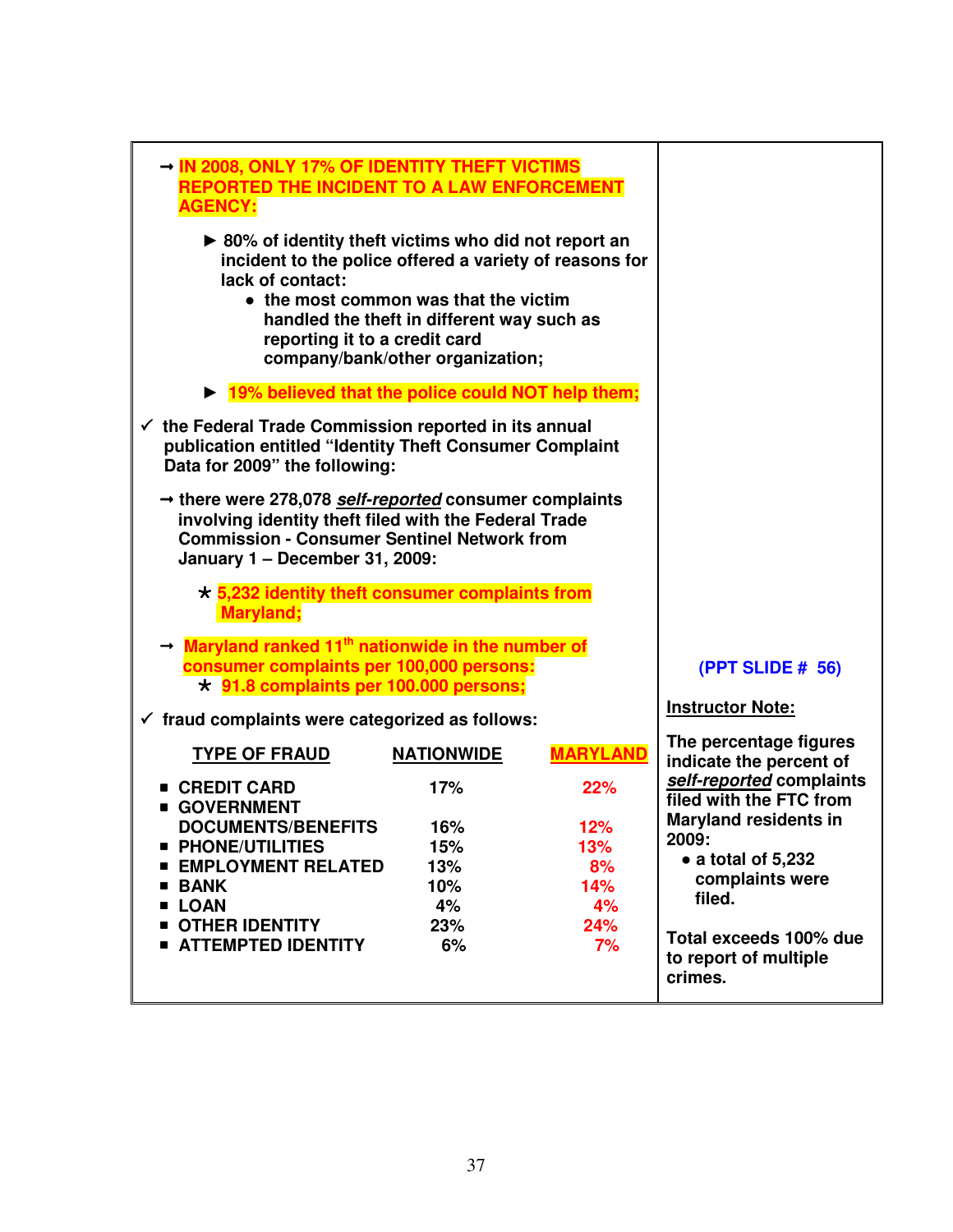| $\checkmark$ the 5,232 identity fraud complaints from Maryland filed with<br>the FTC were further broken down as follows:                                                                                                                                                                                                                                                 |  |
|---------------------------------------------------------------------------------------------------------------------------------------------------------------------------------------------------------------------------------------------------------------------------------------------------------------------------------------------------------------------------|--|
| ■ CREDIT CARD - 22%:<br>• NEW accounts $-11.8%$<br>• EXISTING accounts - 10.3%                                                                                                                                                                                                                                                                                            |  |
| <b>GOVERNMENT DOCUMENTS/BENEFITS - 12%:</b><br>• TAX or WAGE RELATED $-9.2\%$<br>• BENEFITS APPLIED FOR/RECEIVED - 1.5%<br>• OTHER DOCUMENTS ISSUED/FORGED - 0.9%<br>• DRIVER'S LICENSE ISSUED/FORGED - 1.2%                                                                                                                                                              |  |
| <b>PHONE/UTILITIES FRAUD - 13%:</b><br>• UTILITIES – NEW account – $5.5\%$<br>• WIRELESS – NEW account – $5.4\%$<br>• TELEPHONE – $NEW$ account – 1.9%<br>• UNAUTHORIZED CHARGES - EXISTING account - 0.7%                                                                                                                                                                |  |
| <b>EMPLOYMENT RELATED FRAUD - 8%</b>                                                                                                                                                                                                                                                                                                                                      |  |
| <b>BANK FRAUD - 14%:</b><br><b>• ELECTRONIC FUND TRANSFER - 5.9%</b><br>• EXISTING accounts - 4.4%<br>• NEW accounts $-3.7\%$                                                                                                                                                                                                                                             |  |
| <b>ELOAN FRAUD - 4%:</b><br>• BUSINESS/PERSONAL/STUDENT - 1.7%<br>$\bullet$ AUTO LOAN/LEASE - 1.1%<br>• REAL ESTATE LOAN - 1.3%                                                                                                                                                                                                                                           |  |
| OTHER IDENITY THEFT - 24%:<br>• UNCERTAIN/MISCELLANEOUS - 18.2%<br>$\bullet$ EVADING THE LAW - 1.2%<br>$\bullet$ MEDICAL $-1.2\%$<br>$\bullet$ INTERNET/"E" MAIL - 1.7%<br>• APARTMENT/HOUSE/PROPERTY RENTAL - 1.3%<br>$\bullet$ INSURANCE - 0.2%<br>• CHILD SUPPORT - 0.1%<br>$\bullet$ MAGAZINES - 0.2%<br>• BANKRUPTCY - 0.1%<br>• SECURITIES/OTHER INVESTMENTS - 0.2% |  |
| <b>ATTEMPTED IDENTITY THEFT - 7%;</b>                                                                                                                                                                                                                                                                                                                                     |  |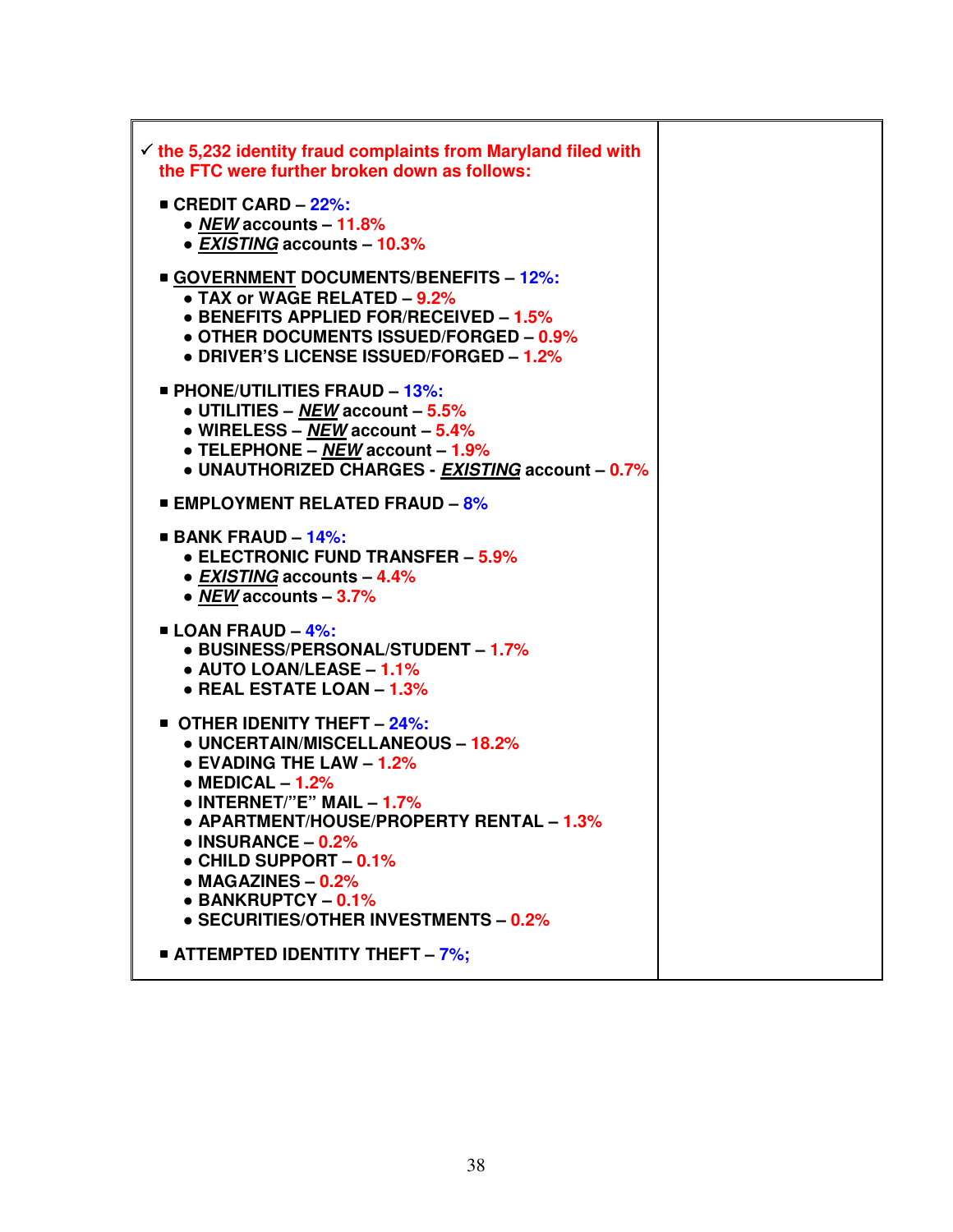# **ECONOMIC IMPACT OF IDENTITY THEFT:**

- - **the economic impact of identity theft can be broken down into DIRECT and INDIRECT financial loss;**
- - **in 2008, 62% of identity theft victims reported either direct or indirect financial loss associated with an identity theft during the prior 2 years:**
- - **victims of identity theft reported a cumulative financial loss of nearly \$17.3 billion during the 2 year period;**
- - **the percentage of victims that suffered any financial loss varied by type of identity theft:** 
	- $\rightarrow$  credit card 61%
	- $\rightarrow$  bank card fraud  $-70\%$
	- $\rightarrow$  NEW account fraud  $-48\%$
	- **personal information fraud 24%**
- - **70% of victims reporting multiple types of identity theft experienced financial loss;**
- - **DIRECT FINANCIAL LOSS:** 
	- **the monetary amount the offender obtained from misusing the victim's account or personal information:** 
		- ► **the estimated value of good/services/cash obtained:** 
			- **59% of identity theft victims reported a DIRECT FINANCIAL LOSS totaling more than \$16.6 billion: an average of \$2,400 per victim;**

- ● **the number of victims experiencing a DIRECT financial loss over the two year period varied by the type of identity theft:** 
	- **59% credit card fraud victims:** 
		- **average loss of \$1,105;**
	- **68% bank card fraud victims;**
	- **42% new account fraud victims: average loss of \$8,110;**
	- **18% personal information theft victims:** 
		- **average loss of \$2,289;**

# **(PPT SLIDES # 58-62)**

#### **Instructor Note:**

**Data regarding the economic impact of identity theft was taken from "Victims of Identity Theft, 2008" published by the Department of Justice, Bureau of Justice Statistics. www.ojp.usdoj.gov** 

**The data presented in this report was based on information taken from crime victims, age 16 years and older, over a two year period between 2006-2008. Over 56,000 victims completed the survey.** 

**Instructors should periodically update the information in this section.** 

**(PPT SLIDES # 60-61)**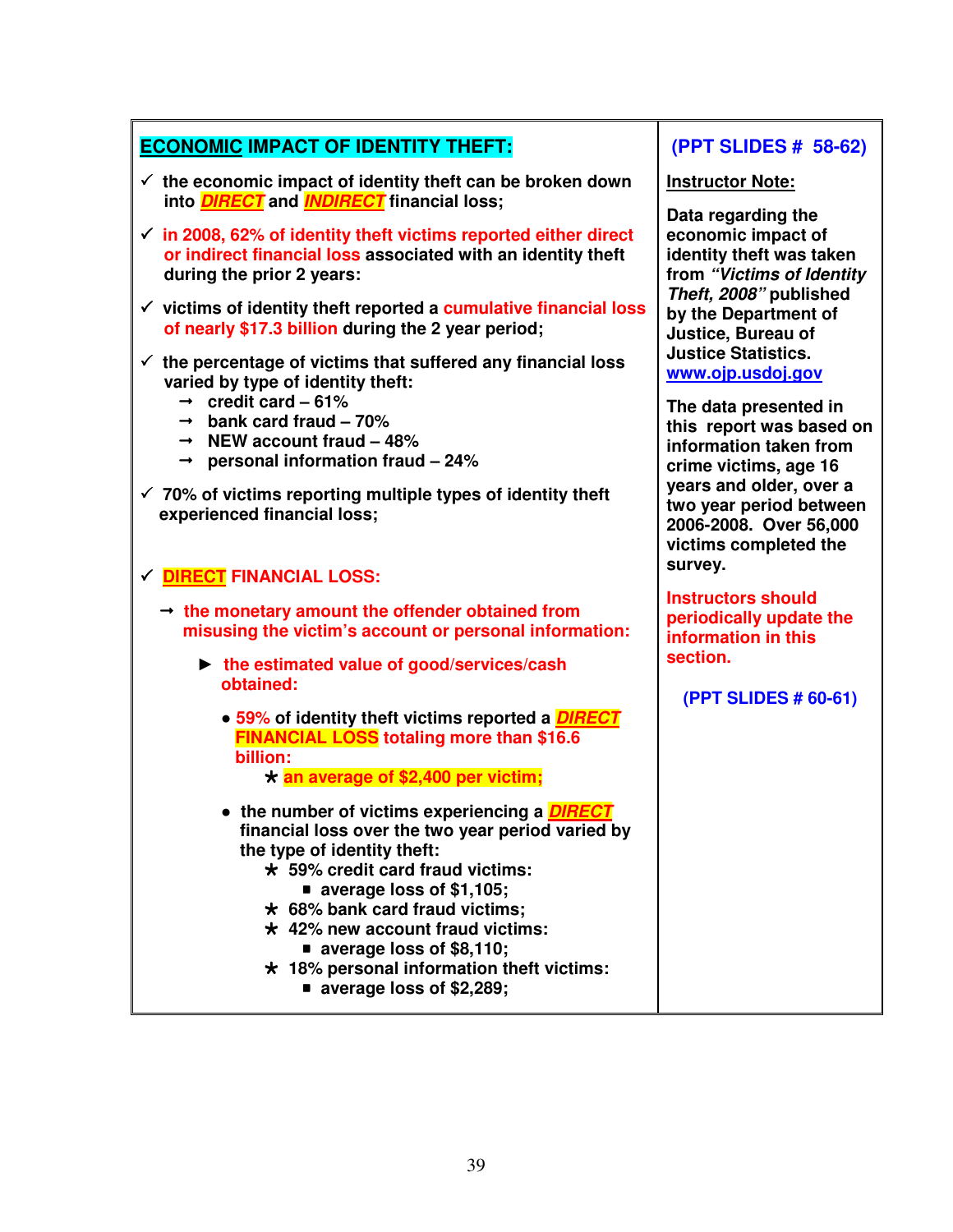| • 69% of victims who experienced multiple types of<br>identity theft/fraud reported an average DIRECT<br><b>LOSS of \$4,680;</b><br>• approximately 16% of all identity theft victims<br>reported DIRECT OUT-OF-POCKET personal<br>losses totaling over \$4.1 billion over the two<br>year period:<br>$\star$ average of \$2,228 per victim; |                 |
|----------------------------------------------------------------------------------------------------------------------------------------------------------------------------------------------------------------------------------------------------------------------------------------------------------------------------------------------|-----------------|
| √ <b>INDIRECT</b> FINANCIAL LOSS:                                                                                                                                                                                                                                                                                                            | (PPT SLIDE# 62) |
| $\rightarrow$ any other costs accrued because of identity theft:                                                                                                                                                                                                                                                                             |                 |
| $\blacktriangleright$ legal fees;<br>$\blacktriangleright$ bounced checks;<br>$\blacktriangleright$ miscellaneous expenses to the victim;                                                                                                                                                                                                    |                 |
| → 11% of all identity theft victims reported <b>INDIRECT</b> losses<br>which totaled \$1.04 billion:<br>* average reported INDIRECT LOSS of \$788;                                                                                                                                                                                           |                 |
| • victims who experienced the fraudulent misuse<br>of their personal information reported the<br>largest average INDIRECT LOSS of \$3,955;                                                                                                                                                                                                   |                 |
| → victims of NEW account fraud averaged an INDIRECT<br>financial loss of \$7,250;                                                                                                                                                                                                                                                            |                 |
| $\checkmark$ 42% identity theft victims reported that they spent a day or<br>less to resolve financial or credit problems associated with<br>the theft:                                                                                                                                                                                      |                 |
| $\rightarrow$ 27% spent MORE THAN A MONTH from the discovery of<br>the theft trying to clear up problems;                                                                                                                                                                                                                                    |                 |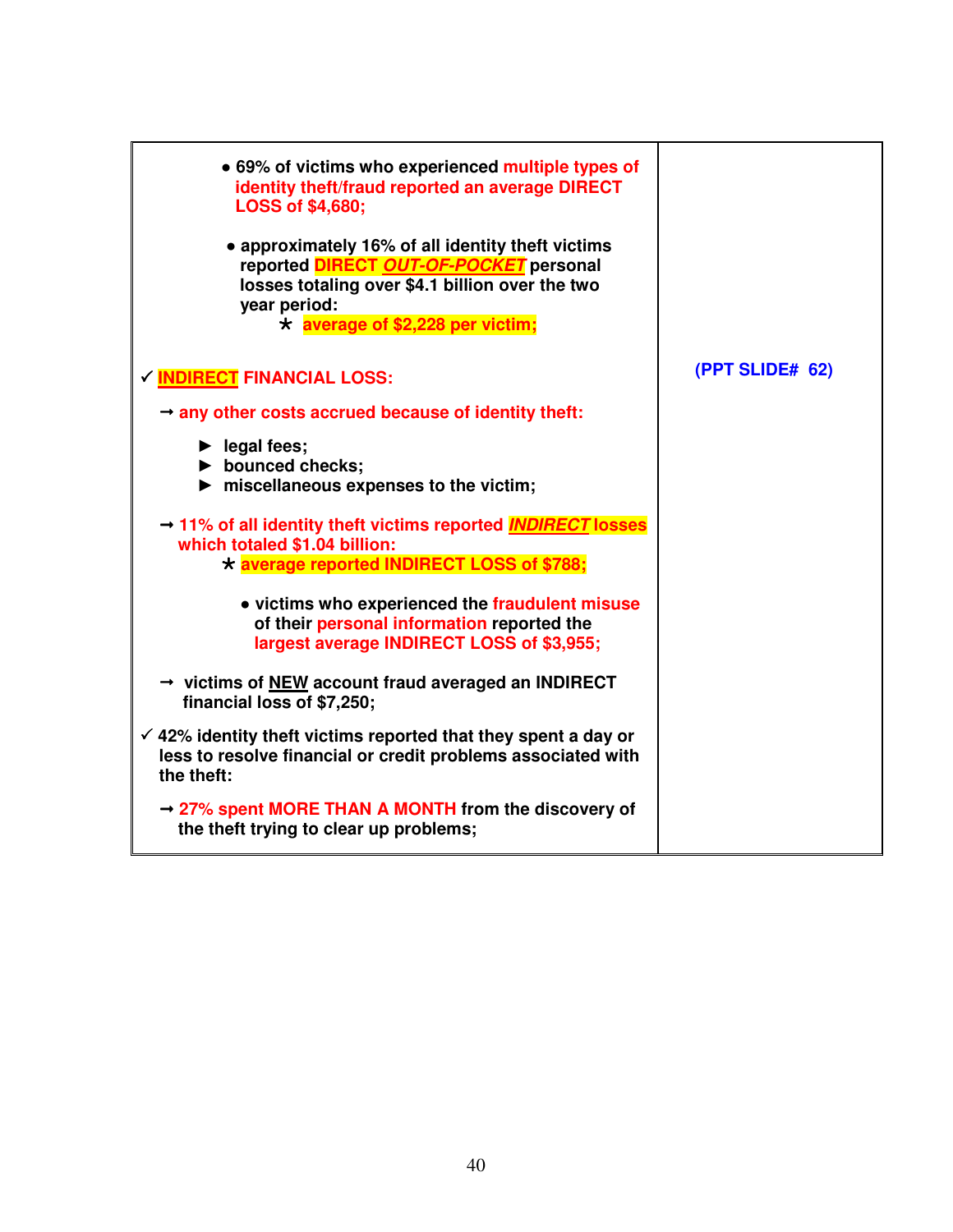| $\checkmark$ 2010 Identity Fraud Survey Report – Javelin Strategy and<br>Research:                                                                                                                                                                                   | <b>Instructor Note:</b>                                                                                                                                                    |
|----------------------------------------------------------------------------------------------------------------------------------------------------------------------------------------------------------------------------------------------------------------------|----------------------------------------------------------------------------------------------------------------------------------------------------------------------------|
| $\rightarrow$ the number of identity fraud victims in the United States<br>increased to 11.1 million adults in 2009 - a 12% increase<br>▶ 4% of the United States population;                                                                                        | <b>Javelin Strategy and</b><br><b>Research conducts</b><br>syndicated research for<br>the business community<br>in the area of identity<br>theft.<br>A summary of its 2010 |
| $\rightarrow$ the total annual fraud amount increased to a projected<br>\$54 billion - a 12.5% increase:<br>▶ fraud costs per victim were down;                                                                                                                      |                                                                                                                                                                            |
| $\rightarrow$ the average fraud resolution time dropped to 21 hours – a<br>30% decrease;                                                                                                                                                                             | <b>Identity Fraud Survey</b><br>Report is included in this<br>lesson plan to provide a                                                                                     |
| $\rightarrow$ consumer out-of-pocket costs were \$373 in 2009:<br>▶ unreimbursed losses;                                                                                                                                                                             | "current" picture of<br>identity fraud.                                                                                                                                    |
| $\blacktriangleright$ legal fees; etc.                                                                                                                                                                                                                               | The data presented is a                                                                                                                                                    |
| - NEARLY 50% OF THE VICTIMS NOW FILE POLICE                                                                                                                                                                                                                          | summary of the latest                                                                                                                                                      |
| <b>REPORTS:</b><br>▶ arrest rates doubled over 2008 rates;<br>▶ prosecution rates tripled over 2008 rates;                                                                                                                                                           | report summarized in a<br>press release from<br><b>Javelin Strategy and</b><br><b>Research, February</b>                                                                   |
| $\rightarrow$ identity information most likely to be compromised are:<br>$\triangleright$ FULL NAME - 63%;                                                                                                                                                           | 2010.<br>The 2009 telephone                                                                                                                                                |
| PHYSICAL ADDRESS - 37%;<br>SOCIAL SECURITY NUMBER - 32%;                                                                                                                                                                                                             | survey conducted by<br>Javelin included more                                                                                                                               |
| $\rightarrow$ while still a relatively small amount (4%) of the total of<br>identity theft, HEALTH INSURANCE INFORMATION is<br>being increasingly targeted for fraud;                                                                                                | than 5,000 victims of<br>identity fraud.                                                                                                                                   |
| $\rightarrow$ the number of NEW credit card accounts opened using<br>stolen information increased to 39% of all identity fraud<br>victims:                                                                                                                           |                                                                                                                                                                            |
| $\triangleright$ a 33% from 2008;<br>▶ NEW on-line accounts opened fraudulently<br>increased more than 50%:                                                                                                                                                          |                                                                                                                                                                            |
| • new e-mail payment accounts increased 12%;                                                                                                                                                                                                                         |                                                                                                                                                                            |
| → fraudsters targeted EXISTING CREDIT CARDS:<br>▶ 75% of existing card fraud involved credit cards;<br>► existing debit card fraud decreased 2% to 33%;                                                                                                              |                                                                                                                                                                            |
| $\rightarrow$ 29% of fraud victims reported that NEW mobile phone<br>accounts had been opened;                                                                                                                                                                       |                                                                                                                                                                            |
| $\rightarrow$ 18-24 year olds are the slowest to detect fraud and as a<br>result are fraud victims for a longer period of time:<br>least likely to monitor accounts regularly;<br>most likely to install anti-malware on their computer<br>when they discover fraud; |                                                                                                                                                                            |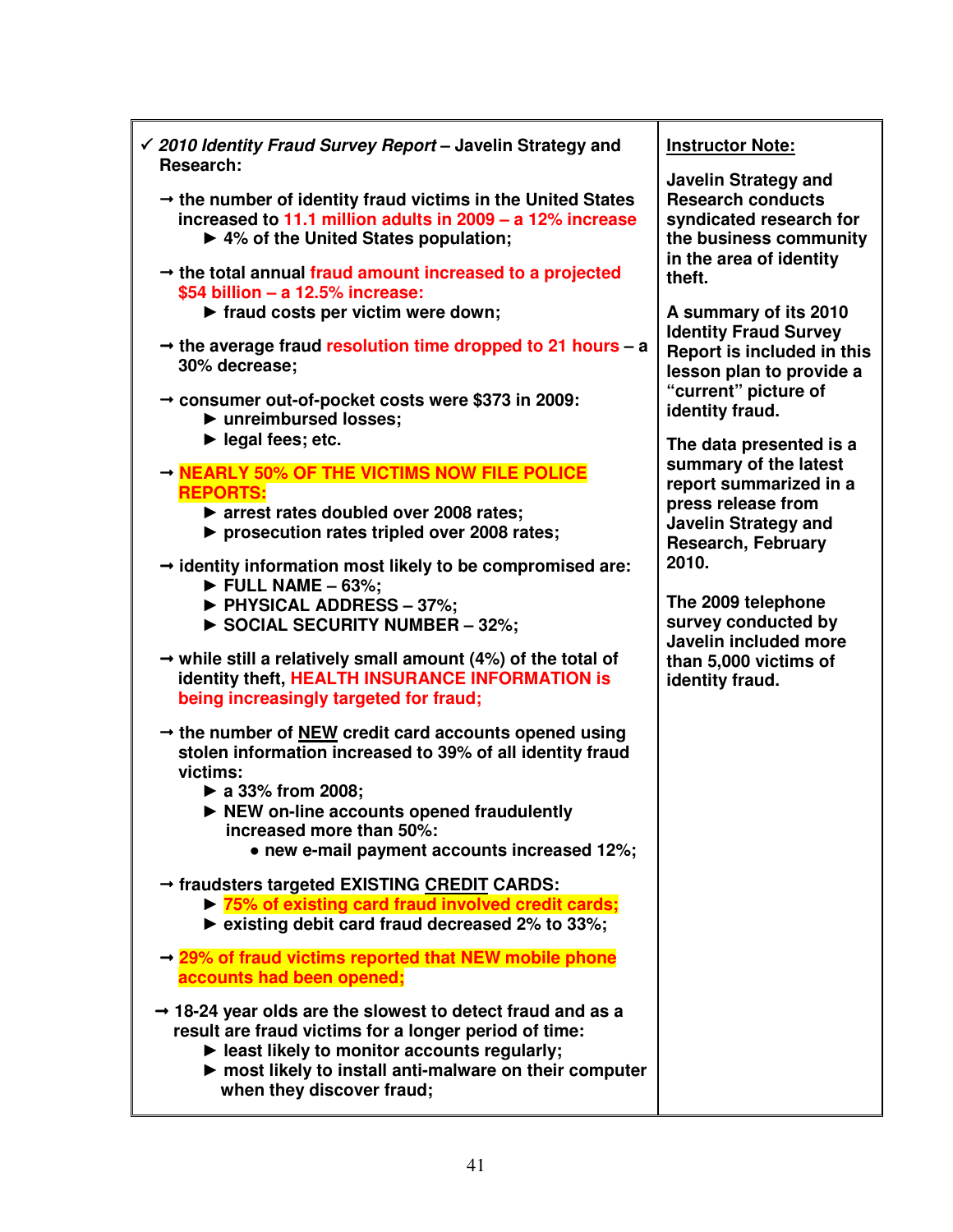| <b>PORTRAIT OF A VICTIM of Identity Theft:</b>                                                                                                                                                                                        | (PPT SLIDES # 66-69)                                                            |
|---------------------------------------------------------------------------------------------------------------------------------------------------------------------------------------------------------------------------------------|---------------------------------------------------------------------------------|
| √ virtually ANYONE MAY BECOME A VICTIM OF IDENTITY<br><b>THEFT:</b>                                                                                                                                                                   | <b>Instructor Note:</b>                                                         |
| ▶ NOT just the affluent:<br>ANYONE WITH GOOD CREDIT;                                                                                                                                                                                  | <b>The Federal Trade</b><br><b>Commission has</b>                               |
| $\checkmark$ the Federal Trade Commission has described the<br>characteristics of the "average" identity theft victim:                                                                                                                | provided a general<br>portrait of the "average"<br>identity theft victim. It is |
| → spans ALL AGE CATEGORIES:<br>$\triangleright$ average victim age is 42:<br>$\rightarrow$ victimization rates may be correlated to Internet use:                                                                                     | presented in this lesson<br>plan for informational<br>purposes.                 |
| may account for the large number of victims under<br>40 years:                                                                                                                                                                        |                                                                                 |
| • 44% of identity theft victims;<br>Seniors are less likely to be victimized by identity<br>theft by computer but more susceptible to                                                                                                 |                                                                                 |
| telephone scams;<br>→ most victims live in a metropolitan area but an<br>increasing number of victims live in rural areas;                                                                                                            |                                                                                 |
| $\rightarrow$ typically do not notice the crime for 14+ months;<br>$\rightarrow$ a greater percentage of identity theft victims live in<br>higher income households - more than \$75,000 per year<br>than in lower income households; |                                                                                 |
| $\rightarrow$ similar percentage of men and women experience<br>identity theft;                                                                                                                                                       |                                                                                 |
| $\rightarrow$ minority victims may suffer from non-credit card identity<br>theft, especially theft of telephone and other utility<br>services and check fraud;                                                                        |                                                                                 |
| $\checkmark$ approximately 4.5 million, or $40\%$ of identity theft victims,<br>had some idea as to how the identity theft occurred:                                                                                                  |                                                                                 |
| $\rightarrow$ 30% believed their identity was stolen during a purchase<br>or other transaction;                                                                                                                                       |                                                                                 |
| $\rightarrow$ 20% believed the information was lost or stolen from a<br>wallet or checkbook;                                                                                                                                          |                                                                                 |
| $\rightarrow$ 14% thought the information was stolen from personnel<br>or other files at their office;                                                                                                                                |                                                                                 |
| $\rightarrow$ 11% thought the information was stolen from the location<br>where it was stored;                                                                                                                                        |                                                                                 |
| $\rightarrow$ 8% believed that family or friends had stolen their<br>information;<br>$\rightarrow$ 17% believed that their information had been stolen by                                                                             |                                                                                 |
| other means such as:<br>their computer had been hacked;                                                                                                                                                                               |                                                                                 |
| their personal information had been<br>compromised on the internet;                                                                                                                                                                   |                                                                                 |
| it had been stolen from their mailbox or removed<br>from their garbage/recyclables;                                                                                                                                                   |                                                                                 |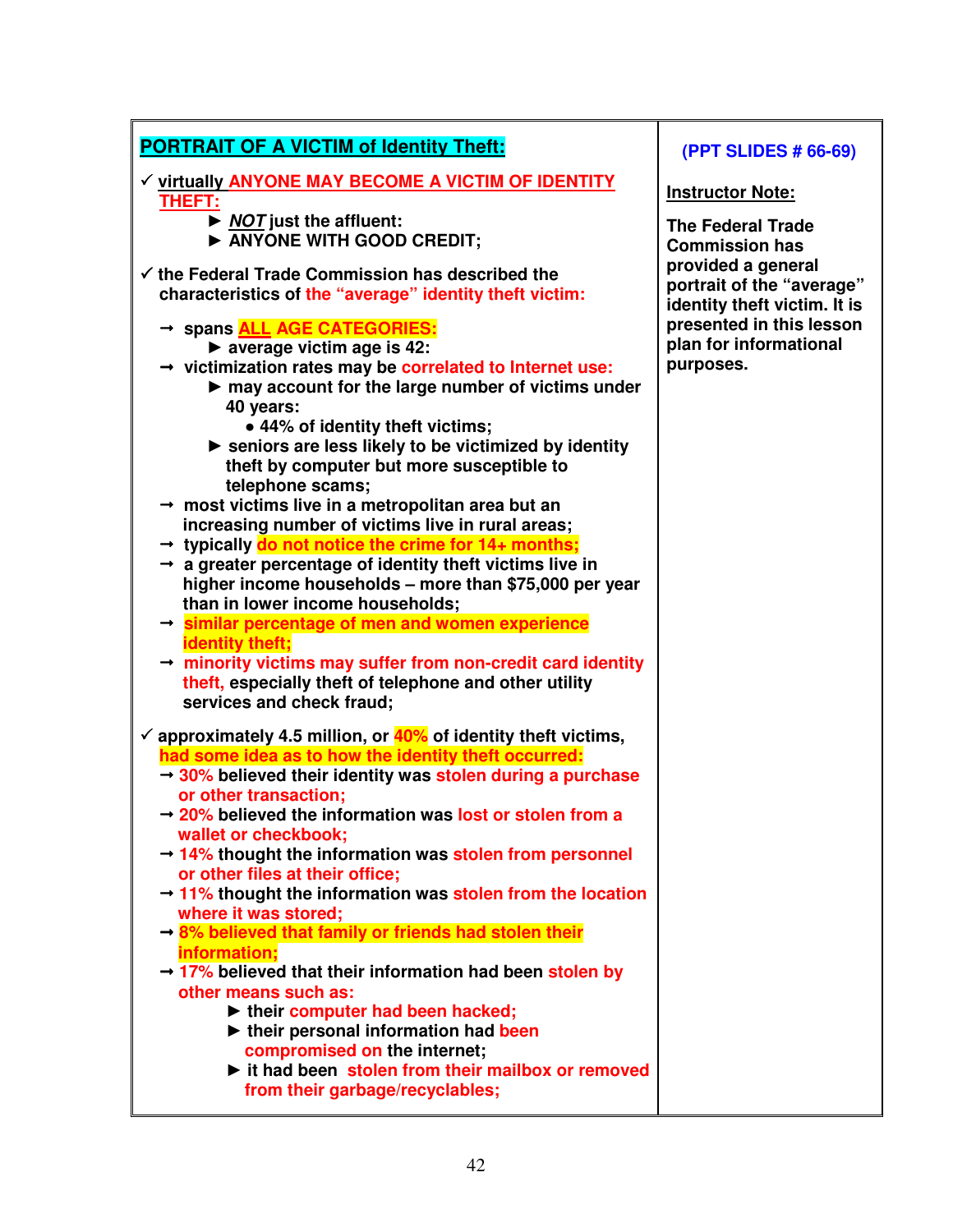| $\checkmark$ approximately 40% of identity theft victims had some idea<br>as to how the identity theft occurred:<br>$\rightarrow$ 50% of victims who had multiple types of identity theft<br>during the same incident knew how the theft occurred;<br>$\checkmark$ 40% of identity theft victims who had personal information<br>used fraudulently AND knew how their information was<br>obtained believed FAMILY/FRIENDS WERE RESPONSIBLE;<br>$\checkmark$ CHILDEREN as identity theft victims:<br>$\rightarrow$ have a social security number:<br>> used to open accounts/establish credit:<br>$\star$ credit limit reached:<br><b>defaults on account leaving child victim;</b><br>SSN stolen from medical records, school files or<br>other legitimate government/service agencies; |                      |
|-----------------------------------------------------------------------------------------------------------------------------------------------------------------------------------------------------------------------------------------------------------------------------------------------------------------------------------------------------------------------------------------------------------------------------------------------------------------------------------------------------------------------------------------------------------------------------------------------------------------------------------------------------------------------------------------------------------------------------------------------------------------------------------------|----------------------|
| $\checkmark$ DECEASED as identity theft victims:<br>$\rightarrow$ obituaries read:<br>Social security number stolen;<br>▶ fraudulent SSN obtained using deceased identity;                                                                                                                                                                                                                                                                                                                                                                                                                                                                                                                                                                                                              |                      |
| <b>VICTIM RESPONSE TO IDENTITY THEFT:</b><br>$\checkmark$ the majority of identity theft victims notified a financial                                                                                                                                                                                                                                                                                                                                                                                                                                                                                                                                                                                                                                                                   | (PPT SLIDES # 70-72) |
| institution/organization or government entity to report the                                                                                                                                                                                                                                                                                                                                                                                                                                                                                                                                                                                                                                                                                                                             |                      |
| theft and misuse or attempted misuse of an account or<br>personal information:                                                                                                                                                                                                                                                                                                                                                                                                                                                                                                                                                                                                                                                                                                          |                      |
| $\rightarrow$ 68% contacted a credit card company;<br>$\rightarrow$ about 15% contacted a credit bureau;                                                                                                                                                                                                                                                                                                                                                                                                                                                                                                                                                                                                                                                                                |                      |
| $\rightarrow$ 7% contacted a credit monitoring service;<br>→ 1% contacted the Federal Trade Commission;                                                                                                                                                                                                                                                                                                                                                                                                                                                                                                                                                                                                                                                                                 |                      |
| $\rightarrow$ 3% contacted a government consumer affairs agency or<br>other consumer protection organization;<br>$\rightarrow$ 4% contacted an agency that issues identity<br>documentation such as the Social Security<br><b>Administration or the Motor Vehicle Administration;</b><br>→ ONLY 17% CONTACTED A LAW ENFORCEMENT<br><b>AGENCY TO REPORT THE INCIDENT;</b>                                                                                                                                                                                                                                                                                                                                                                                                                |                      |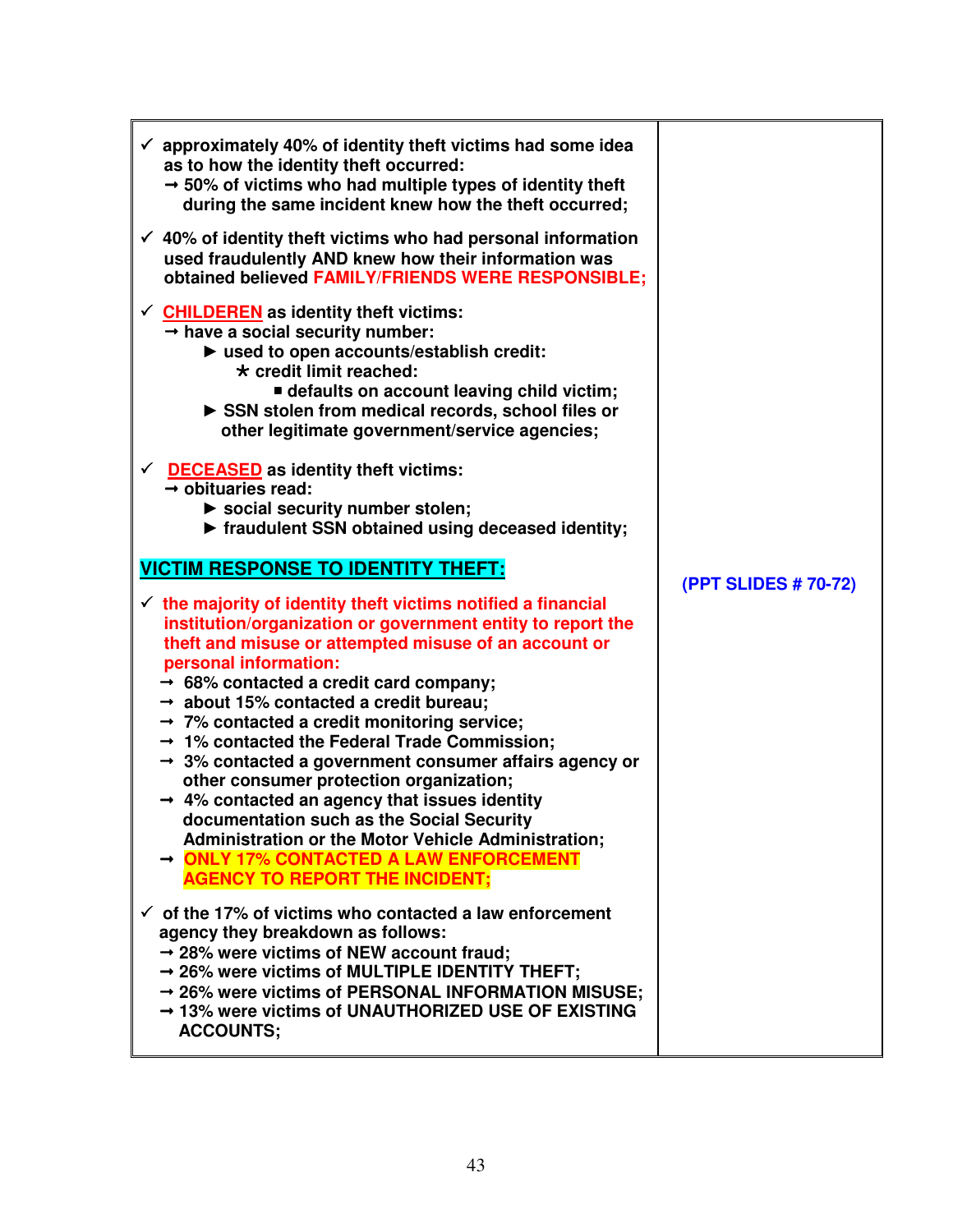| $\checkmark$ 83% of victims who did not report the incident to police<br>offered a variety of reasons for the lack of contact:<br>$\rightarrow$ 48% handled the complaint a different way such as<br>reporting the theft to their credit card company, etc.<br>$\rightarrow$ 22% did not report the incident because they did not<br>suffer any monetary loss;<br>$\rightarrow$ 19% did not believe that the police could help them;<br>$\rightarrow$ 15% did not know that they could report the incident to<br>the police;<br>$\rightarrow$ 7% chose not to report the incident because they were<br>afraid, embarrassed or thought reporting the incident<br>would inconvenience them;<br>$\rightarrow$ less than 1% did not report the incident because it<br>involved a family member or friend; |                             |
|-------------------------------------------------------------------------------------------------------------------------------------------------------------------------------------------------------------------------------------------------------------------------------------------------------------------------------------------------------------------------------------------------------------------------------------------------------------------------------------------------------------------------------------------------------------------------------------------------------------------------------------------------------------------------------------------------------------------------------------------------------------------------------------------------------|-----------------------------|
| <b>VICTIM DISTRESS/OTHER NON-FINANCIAL IMPACT:</b>                                                                                                                                                                                                                                                                                                                                                                                                                                                                                                                                                                                                                                                                                                                                                    | <b>(PPT SLIDES # 63-65)</b> |
| $\checkmark$ as with other incidents of crime victim stress to identity<br>crime varied:<br>$\rightarrow$ 11% did NOT suffer from any stress;<br>$\rightarrow$ 34% found the incident MILDLY DISTRESSING;<br>→ 33% found it MODERATELY DISTRESSING;<br>→ 20% found it SEVERELY DISTRESSING;<br>$\checkmark$ the level of emotional distress on victims of identity theft<br>varied by type of incident:                                                                                                                                                                                                                                                                                                                                                                                               |                             |
| <b>MODERATE/SEVERE STRESS</b><br><b>TYPE OF IDENTITY THEFT</b>                                                                                                                                                                                                                                                                                                                                                                                                                                                                                                                                                                                                                                                                                                                                        |                             |
| <b>TOTAL IDENTITY</b><br>53%<br>42%<br><b>CREDIT CARD</b><br><b>BANK ACCOUNT</b><br>59%<br>58%<br><b>NEW ACCOUNT</b><br><b>PERSONAL INFORMATION</b><br>67%<br><b>MULTIPLE TYPES</b><br>60%<br><b>VIOLENT CRIME - ALL TYPES</b><br>55%<br>$\checkmark$ victims who experienced theft of PERSONAL INFORMATION<br>experienced a direct negative impact on work/school and<br>family relationships compared to those who were victims of<br>the unauthorized use of credit card;                                                                                                                                                                                                                                                                                                                          |                             |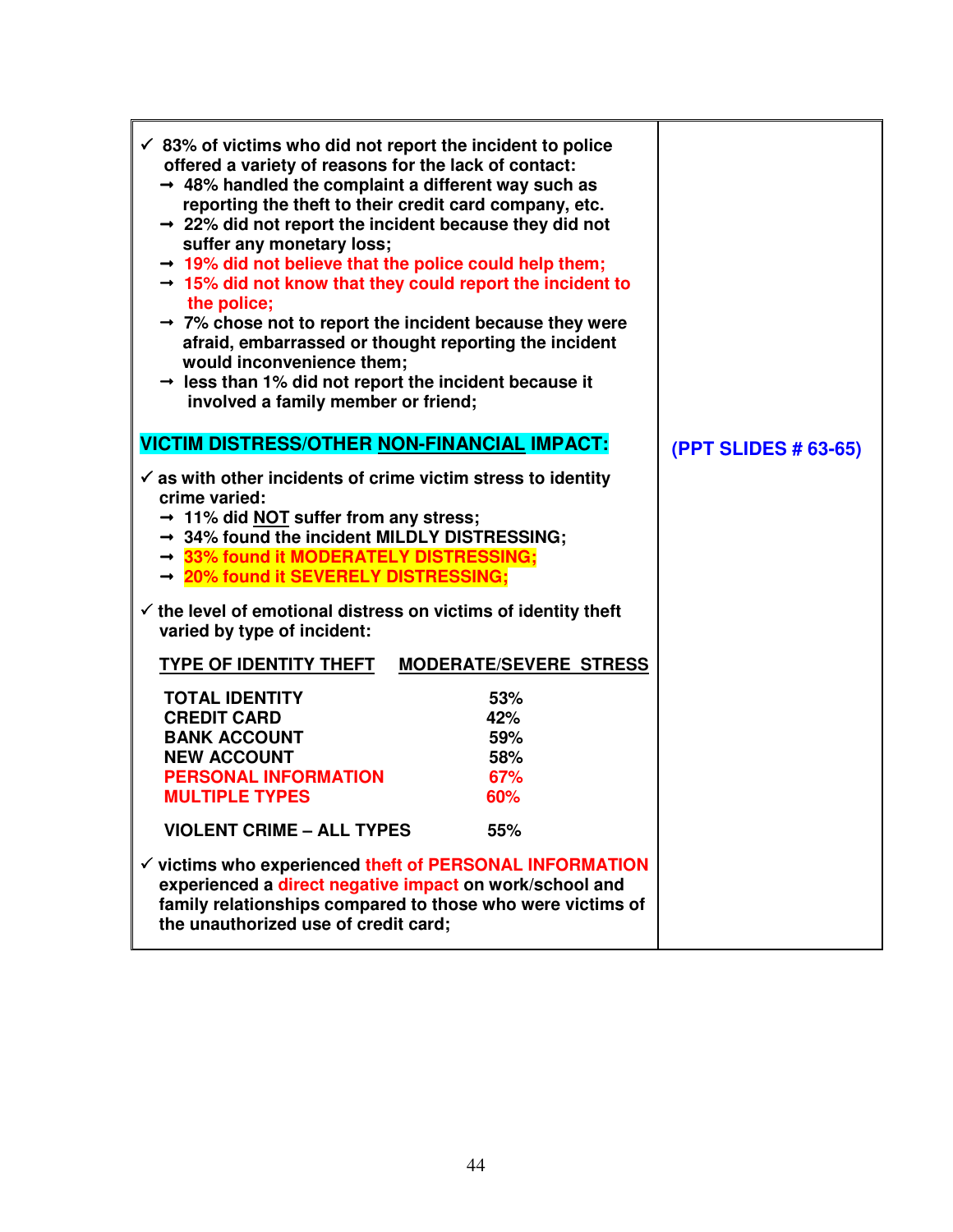| $\checkmark$ victims who spent more time resolving financial and credit<br>problems resulting from identity theft were more likely to<br>experience severe distress than victims who cleared up the<br>problem more quickly:                                                                                                                                                          |  |
|---------------------------------------------------------------------------------------------------------------------------------------------------------------------------------------------------------------------------------------------------------------------------------------------------------------------------------------------------------------------------------------|--|
| $\rightarrow$ 40% of victims who spent more than 6 months resolving<br>identity theft problems reported that identity theft was<br>severely distressing;<br>$\rightarrow$ less than 15% of victims who spent a day or less<br>resolving problems found the incident severely<br>distressing;                                                                                          |  |
| $\checkmark$ identity theft victims may experience long-term and<br>well-documented pain and suffering such as:                                                                                                                                                                                                                                                                       |  |
| $\rightarrow$ harassment from debt collectors;<br>$\rightarrow$ banking problems;<br>$\rightarrow$ loan rejection;<br>$\rightarrow$ utility cutoffs;<br>$\rightarrow$ employment denial because of credit problems;                                                                                                                                                                   |  |
| $\checkmark$ a significant feature of identity theft is the offender's<br><b>REPEATED VICTIMIZATION of the individual:</b>                                                                                                                                                                                                                                                            |  |
| → BY REPEATEDLY USING A STOLEN CREDIT CARD,<br>TAKING OVER AN ACCOUNT OR USING STOLEN<br>PERSONAL INFORMATION TO OPEN NEW ACCOUNTS:<br>repeated use of victim's identity may cause serious<br>disruption to his/her life and emotional damage;                                                                                                                                        |  |
| $\checkmark$ prior to the mid-1990's law enforcement did not generally<br>regard those whose identity had been stolen as "true"<br>victims of crime since the credit card companies absorbed<br>most, if not all, of the financial loss:<br>$\rightarrow$ victims rarely reported the loss or theft to police since<br>they believed the credit card company would cover the<br>loss; |  |
| $\checkmark$ currently, credit card companies and other financial<br>institutions require that victims report identity theft<br>incidents to law enforcement as part of an "identity theft<br>affidavit;"                                                                                                                                                                             |  |
| $\checkmark$ the estimated cost to law enforcement ranges from \$15,000<br>to \$25,000 to investigate each case of identity theft;                                                                                                                                                                                                                                                    |  |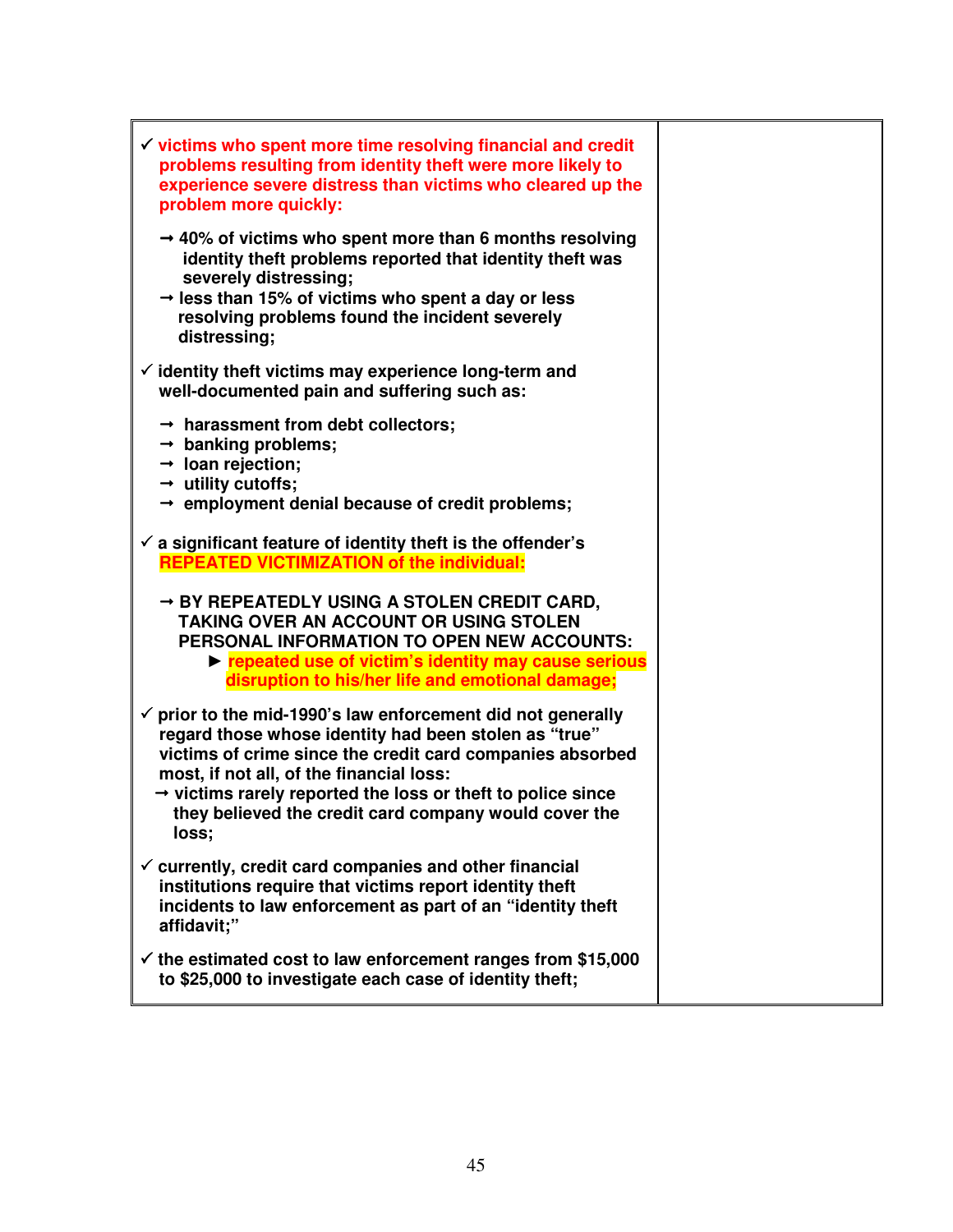

### **Instructor Note:**

**The information presented in this section is provided so that responding officers are able to provide relevant information to a victim of identity theft regarding their response to the identity theft crime.** 

**In cases of identity theft the victim has a responsibility to take certain actions on his/her own behalf to protect his/herself from or limit financial liability.** 

**Officers can direct victims to visit a variety of websites for pertinent information including the Office of the Maryland Attorney General at www.oag.state.md.us**

### **410 - 576 -6300 1 (888) 743-0023**

**Additionally, this information is presented in this detailed format for the use of officers in the event that they or their family members become a victim of identity theft.** 

**Responding officers should be encouraged to provide an identity theft victim with a copy of the page entitled Victim Assistance Information which is part of the Uniform Identity Theft Report or a reasonable facsimile provided by the law enforcement agency.**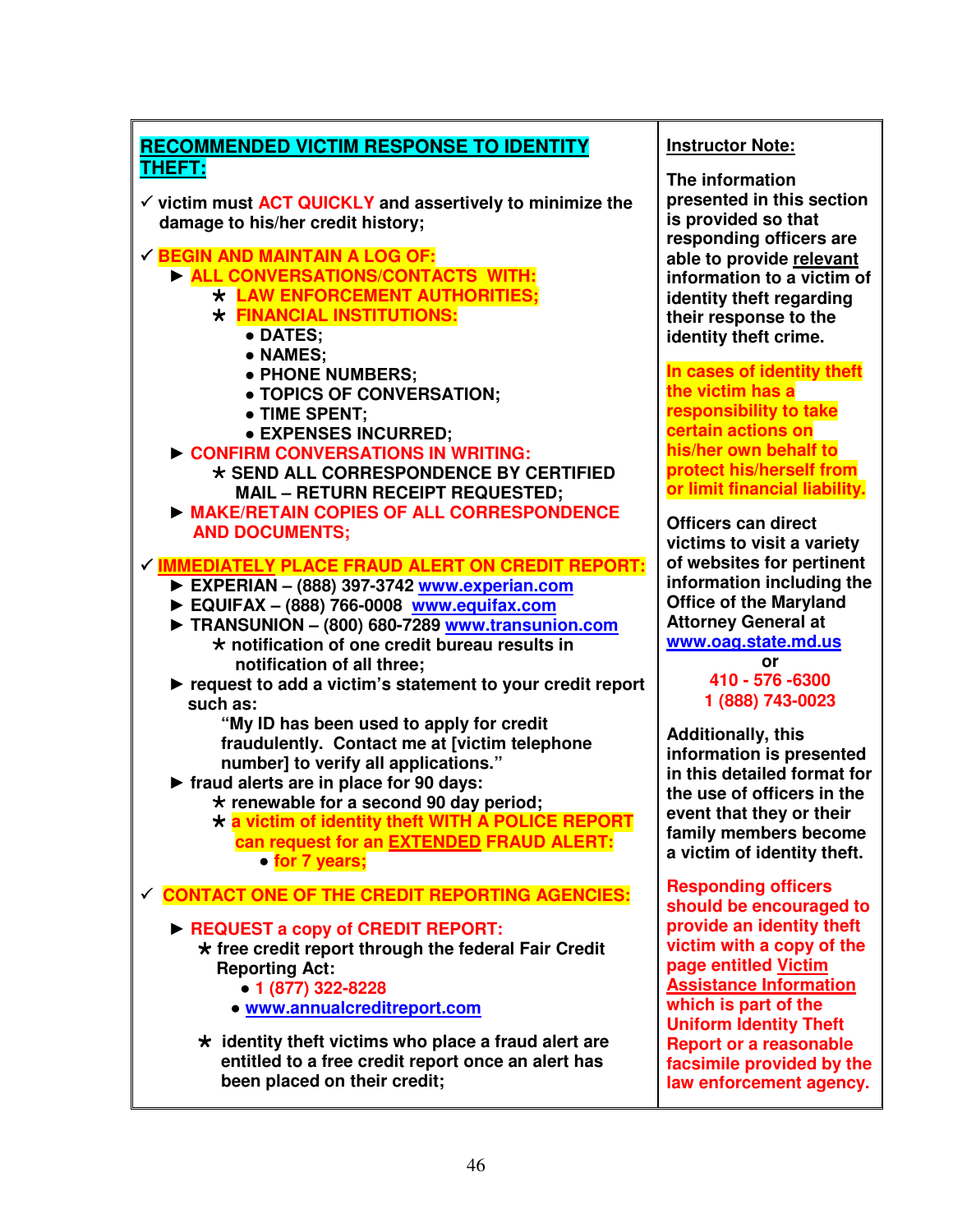| $\triangleright$ CAREFULLY REVIEW the credit report for any<br>unauthorized activity:                                                                                                                                                                                                                                                                                                                                                                                                                                                                                                                                                                                                                                                                                                | (PPT SLIDES # 73-77)              |
|--------------------------------------------------------------------------------------------------------------------------------------------------------------------------------------------------------------------------------------------------------------------------------------------------------------------------------------------------------------------------------------------------------------------------------------------------------------------------------------------------------------------------------------------------------------------------------------------------------------------------------------------------------------------------------------------------------------------------------------------------------------------------------------|-----------------------------------|
| INQUIRE ABOUT THE CREDIT BUREAU'S<br>PROCEDURES FOR INVESTIGATING AND REMOVING<br><b>ERRONEOUS INFORMATION FROM REPORT:</b><br>$\star$ ask for sample letters to dispute fraudulent accounts<br>on credit report;                                                                                                                                                                                                                                                                                                                                                                                                                                                                                                                                                                    |                                   |
| ASK FOR THE PHONE NUMBERS AND ADDRESS OF<br><b>CREDIT GRANTORS WITH WHOM FRAUDULENT</b><br><b>ACCOUNTS HAVE BEEN OPENED;</b>                                                                                                                                                                                                                                                                                                                                                                                                                                                                                                                                                                                                                                                         |                                   |
| request credit bureau that removes erroneous<br>information to send an updated credit report to any<br>business or organization that received your credit<br>report in the last year:<br>$\star$ two years for employers;                                                                                                                                                                                                                                                                                                                                                                                                                                                                                                                                                            |                                   |
| $\checkmark$ If the credit bureaus are not responsive contact the<br><b>Maryland Division of Financial Regulation:</b><br>$\blacktriangleright$ 410-330-6830                                                                                                                                                                                                                                                                                                                                                                                                                                                                                                                                                                                                                         |                                   |
| $\checkmark$ MARYLAND LAW ALLOWS VICTIMS OF IDENTITY THEFT<br>TO PLACE A "CREDIT FREEZE" ON THEIR FINANCIAL<br><b>INFORMATION:</b><br>▶ CREDIT FREEZE blocks credit reporting agencies from<br>sharing victim's credit report with potential creditors<br>without the victim's express permission:<br>* Maryland law prohibits credit reporting agencies<br>from charging more than \$5 per credit freeze:<br>• by certified mail; or<br>• telephone;<br>► each credit reporting agency has its own information<br>requirements for filing for a CREDIT FREEZE:<br>$\star$ websites contain that information;<br><b>EXAMPLE CREDIT FREEZE</b> is available FREE to identity theft<br>victims IF THEY SEND A COPY OF THE POLICE<br><b>REPORT WITH A LETTER REQUESTING THE FREEZE;</b> | Reference:<br>www.oag.state.md.us |
| √ APPLY FOR/OBTAIN IDENTITY THEFT PASSPORT:<br>CONTACT IDENTITY THEFT UNIT - OAG:<br>$\star$ IDTheft@oag.state.md.us<br>$\star$ 410-576-6491<br>DENTITY THEFT PASSPORT may help prevent<br>accidental arrest if an identity thief uses victim's<br>personal identifying information during commission of<br>a crime;<br><b>Papplication from OAG AND A COPY OF THE POLICE</b><br><b>REPORT REQUIRED;</b>                                                                                                                                                                                                                                                                                                                                                                             |                                   |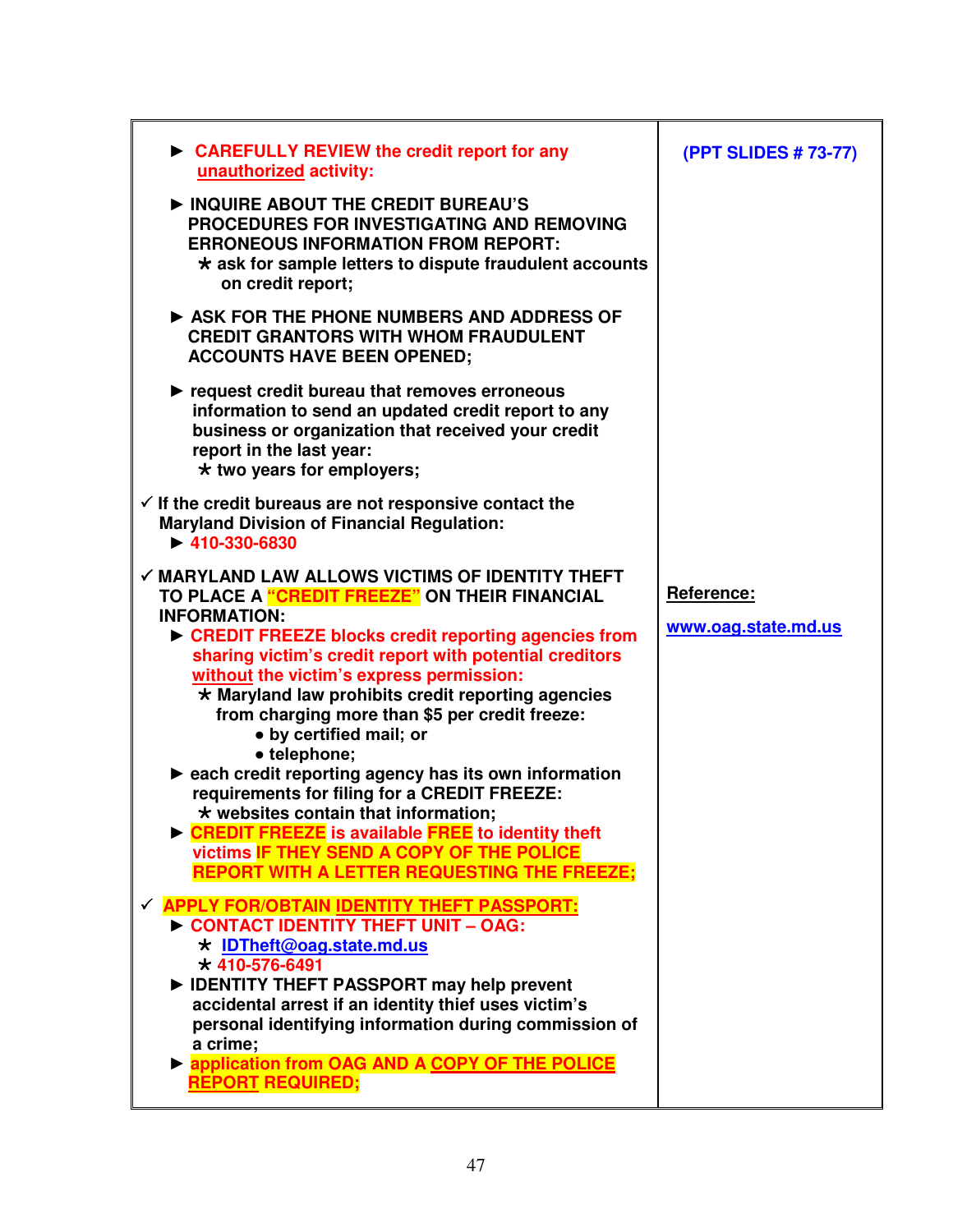| √ NEW ACCOUNT FRAUD:                                                                                                                                                                                                                                                                                                                                                                                                                                                                                                                                                                                                                                                                                                                                                                                                                                                                |                                                                                                                                                                                                                                                                                                                                                                |
|-------------------------------------------------------------------------------------------------------------------------------------------------------------------------------------------------------------------------------------------------------------------------------------------------------------------------------------------------------------------------------------------------------------------------------------------------------------------------------------------------------------------------------------------------------------------------------------------------------------------------------------------------------------------------------------------------------------------------------------------------------------------------------------------------------------------------------------------------------------------------------------|----------------------------------------------------------------------------------------------------------------------------------------------------------------------------------------------------------------------------------------------------------------------------------------------------------------------------------------------------------------|
|                                                                                                                                                                                                                                                                                                                                                                                                                                                                                                                                                                                                                                                                                                                                                                                                                                                                                     | <b>Instructor Note:</b>                                                                                                                                                                                                                                                                                                                                        |
| $\rightarrow$ may be discovered when reviewing credit report or upon<br>receiving a payment/account statement from the<br>creditor;<br>$\rightarrow$ file a police report as soon as possible;<br>$\rightarrow$ contact/notify all creditors with whom identity has been<br>fraudulently used:<br>$\triangleright$ by phone and in writing;<br>$\rightarrow$ likely to be required to fill out a uniform fraud affidavit<br>available from Federal Trade Commission at:<br>▶ www.consumer.gov/idtheft<br>$\rightarrow$ request creditors to furnish you and local law<br>enforcement copies of documents:<br>$\blacktriangleright$ used to open the new account:<br>$\star$ applications;<br>riansaction records of fraudulent transactions:<br>$\star$ may require a copy of the police report;<br>$\rightarrow$ sample letters may be obtained from:<br>• IDTheft@oag.state.md.us | The more specific tips<br>regarding a victim's<br>response to any of the<br>listed types of identity<br>theft/fraud presented in<br>this section of the lesson<br>plan should be<br>discussed with<br>participants in the<br>training at the discretion<br>of the instructor.<br>Basic tips for a victim's<br>response are contained<br>in PPT SLIDES # 75-77. |
| √ EXISTING ACCOUNT FRAUD:                                                                                                                                                                                                                                                                                                                                                                                                                                                                                                                                                                                                                                                                                                                                                                                                                                                           |                                                                                                                                                                                                                                                                                                                                                                |
| $\rightarrow$ may be discovered when reviewing credit report or upon<br>receiving a payment/account statement from a<br>creditor;<br>$\rightarrow$ file a police report as soon as possible;<br>→ contact/notify creditors holding the account <i>immediately</i><br>and obtain replacement cards with new account<br>numbers:<br>Electrical law allows 60 days to report the fraudulent<br>charges:<br>* if fraudulent use is reported within 60 days the<br>credit card company cannot hold individual<br>accountable for more than \$50 worth of charges;<br>In notification by telephone should be followed up by<br>written notification, preferably certified mail;<br>$\rightarrow$ continue to monitor credit card statements/bills for new<br>fraudulent activity and REPORT IT IMMEDIATELY;<br>$\rightarrow$ add passwords to all accounts;                               |                                                                                                                                                                                                                                                                                                                                                                |
| √ ATM cards:                                                                                                                                                                                                                                                                                                                                                                                                                                                                                                                                                                                                                                                                                                                                                                                                                                                                        |                                                                                                                                                                                                                                                                                                                                                                |
| $\rightarrow$ report theft/compromise to the bank immediately and<br>request a fraud affidavit:<br>b obtain a new card/account number/password:<br>* do NOT use old password;<br>$\rightarrow$ monitor account statement;                                                                                                                                                                                                                                                                                                                                                                                                                                                                                                                                                                                                                                                           |                                                                                                                                                                                                                                                                                                                                                                |

Ī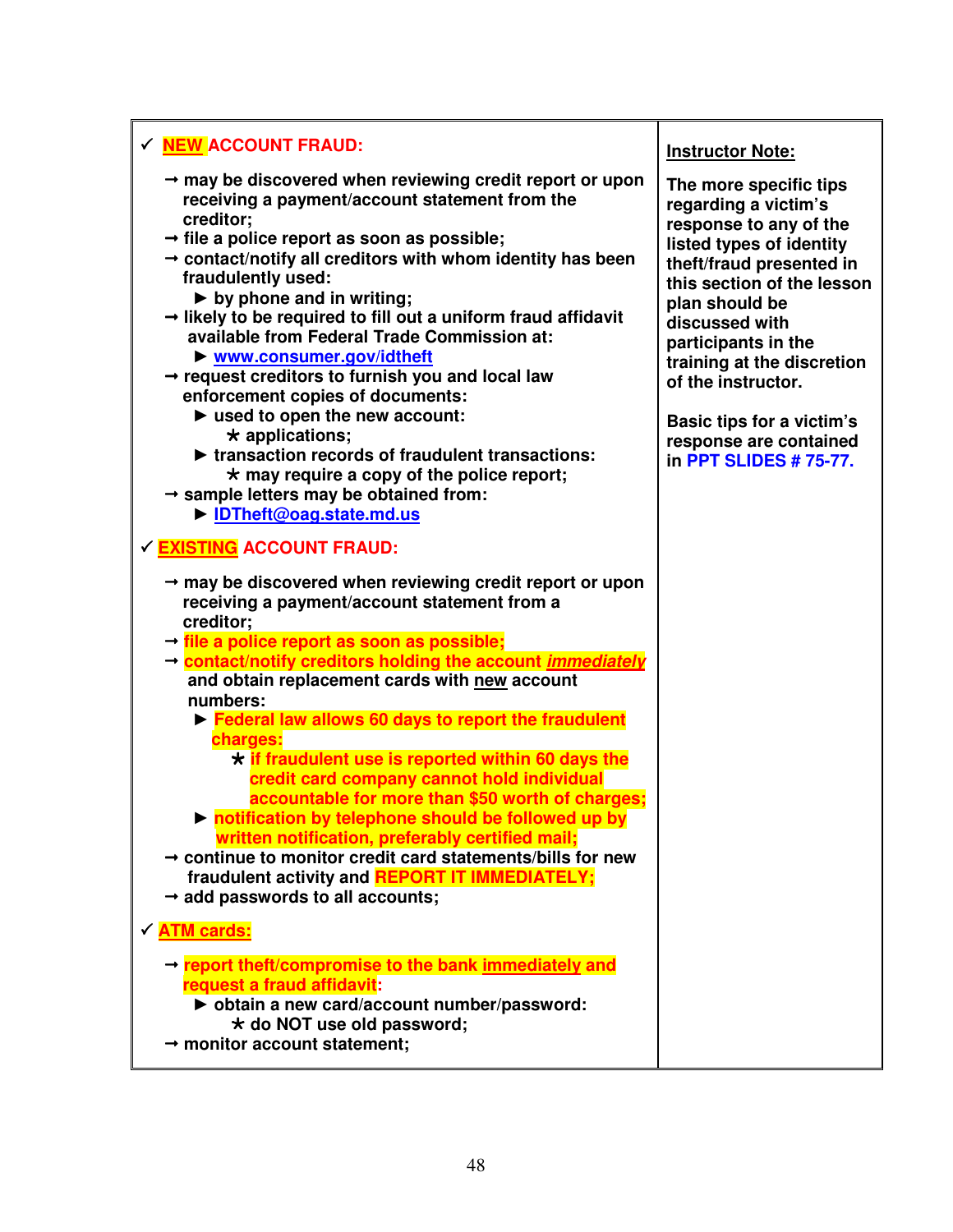| → Federal Law affords MORE PROTECTION TO CREDIT<br><b>CARD ACCOUNTS THAN ATM/DEBIT CARDS:</b><br><b>Figure 1 TM/debit card use IF REPORTED:</b><br><b>* WITHIN 2 BUSINESS DAYS:</b><br>• up to \$50 liability;<br>$\star$ WITHIN 2 - 60 DAYS:<br>• up to \$500 liability;<br>* if NOT REPORTED within 60 days:<br>• responsible for ALL unauthorized charges;<br><b>√ PHONE AND UTILITY SERVICES:</b> |  |
|-------------------------------------------------------------------------------------------------------------------------------------------------------------------------------------------------------------------------------------------------------------------------------------------------------------------------------------------------------------------------------------------------------|--|
| $\rightarrow$ contact the service provider immediately if unauthorized<br>services have been established in victim's name:<br>CANCEL the account:<br>DISPUTE the charges on existing utility bill as<br>outlined in NEW account;                                                                                                                                                                      |  |
| STOLEN CHECKS AND FRAUDULENT BANK ACCOUNTS:<br>$\rightarrow$ notify bank immediately:<br>bobtain fraud affidavit;<br>$\triangleright$ stop payment on the checks;<br>lacelled close existing checking and savings accounts and<br>open new ones;<br>$\triangleright$ set a password for the new accounts;<br>request bank to notify check verification service of<br>theft;                           |  |
| <b>√ FRAUDULENT CHANGE OF ADDRESS:</b><br>$\rightarrow$ if you believe mail has been used to commit fraud, notify<br>the U.S. Postal Inspection Service:<br>$\blacktriangleright$ 410 - 715 - 7700<br>$\rightarrow$ find out address to which fraudulent credit cards had<br>been sent and notify local postmaster for that address<br>to forward all mail in YOUR name to YOUR address;              |  |
| √ SOCIAL SECURITY NUMBER MISUSE:<br>$\rightarrow$ notify the Social Security Administration's Office of the<br>Inspector General if SSN has been used to fraudulently<br>obtain benefits:<br>$\blacktriangleright$ 1 - 800 - 269 - 0271                                                                                                                                                               |  |
| √ DRIVER'S LICENSE NUMBER MISUSE:<br>$\rightarrow$ if driver's license number is being used as identification<br>on bad checks contact the Motor Vehicle Administration<br>to obtain a new driver's license number:<br>$\blacktriangleright$ 1 - 800 - 950 - 1682                                                                                                                                     |  |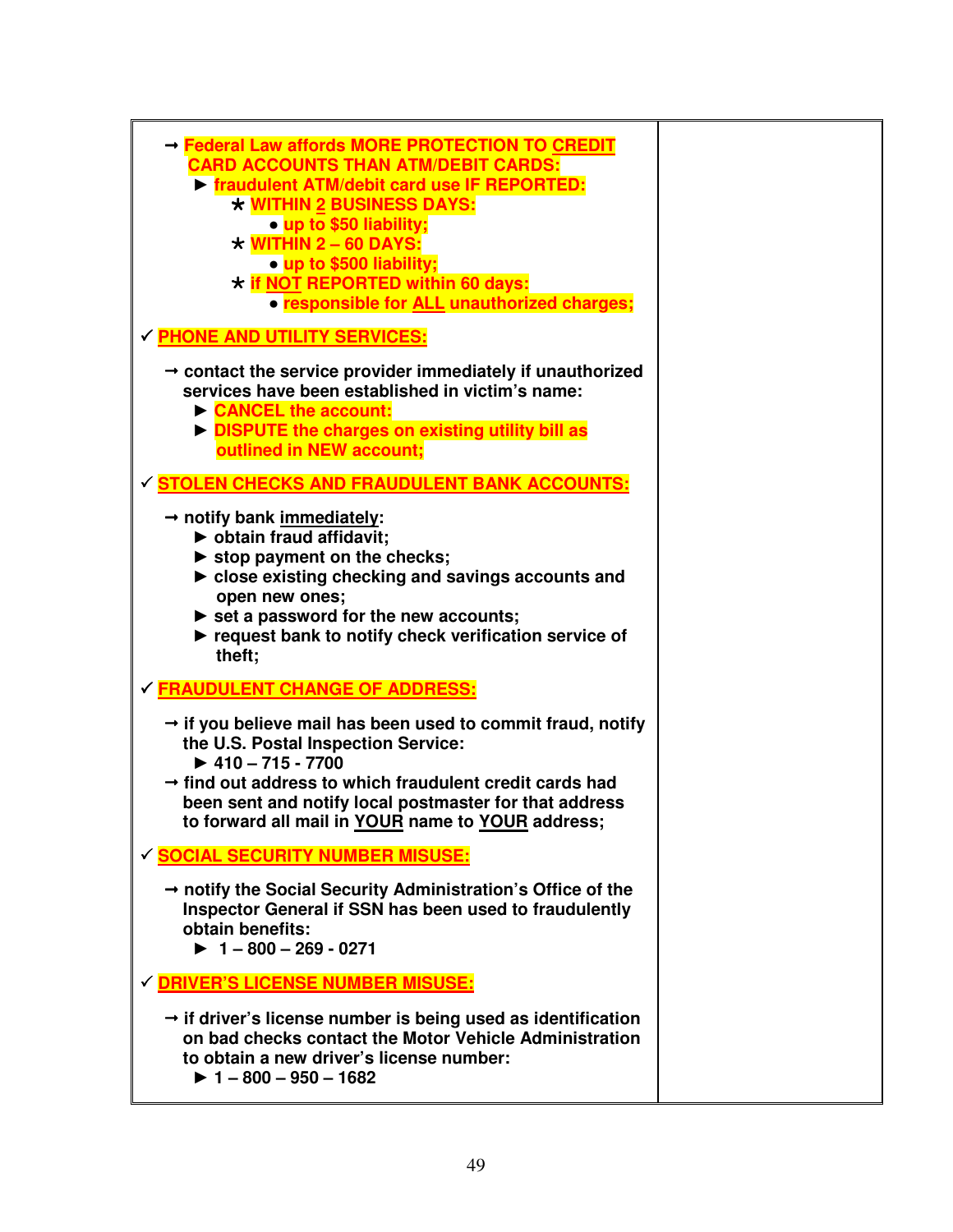| √ FILING FOR FALSE BANKRUPTCY:                                                                                                                                                                                                                                                                                                                                                                                                                                                                                                                                                                                                                                                                                                                                                                                                                                                                                             |                        |
|----------------------------------------------------------------------------------------------------------------------------------------------------------------------------------------------------------------------------------------------------------------------------------------------------------------------------------------------------------------------------------------------------------------------------------------------------------------------------------------------------------------------------------------------------------------------------------------------------------------------------------------------------------------------------------------------------------------------------------------------------------------------------------------------------------------------------------------------------------------------------------------------------------------------------|------------------------|
| $\rightarrow$ if someone has filed for bankruptcy in victim's name<br>victim should write to U.S. Trustee in the region where<br>the bankruptcy was filed:<br>It list of U.S. Trustee Program's Regional Offices<br>available at:<br>$\star$ www.usdoj.gov/ust<br>$\rightarrow$ victim may have to hire a lawyer to convince bankruptcy<br>court that the filing is fraudulent;                                                                                                                                                                                                                                                                                                                                                                                                                                                                                                                                            |                        |
| <b>CRIMINAL IDENTITY THEFT:</b>                                                                                                                                                                                                                                                                                                                                                                                                                                                                                                                                                                                                                                                                                                                                                                                                                                                                                            | <b>(PPT SLIDE #77)</b> |
| - THE FRAUDULENT USE OF PERSONAL INFORMATION<br>IN THE COMMISSION OF A CRIME:<br>lacktriangleright imposter uses name of other when arrested:<br>$\star$ may have arrest warrants issued using that<br>name;<br>$\rightarrow$ if criminal violations are wrongfully attributed to victim<br>contact either police department or court that issued the<br>warrant:<br>$\blacktriangleright$ file police report:<br>* request to have criminal justice databases<br>corrected:<br>• retain copy of police report for immediate<br>referral until databases are cleared;<br>► contact State's Attorney's Office of county in which<br>prosecution will/has occurred:<br>* www.mdsaa.org<br>$\rightarrow$ obtain a fact sheet and additional information from:<br>$\triangleright$ www.privacyrights.org<br>$\star$ 1 - 619 - 298 - 3396<br>$\rightarrow$ a lawyer may have to be retained to help clear the<br>victim's name; |                        |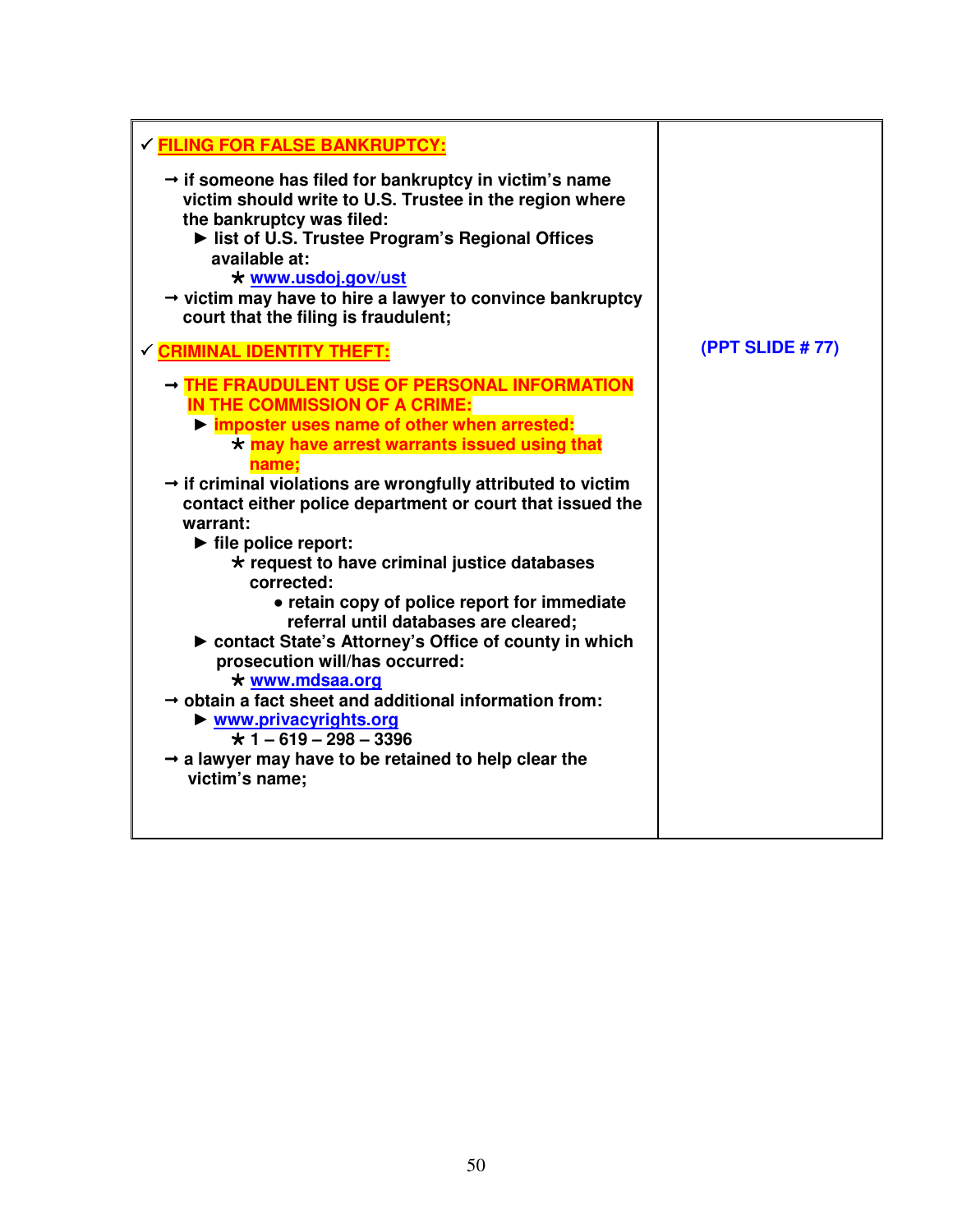| PORTRAIT OF IDENTITY CRIME SUSPECT:                                                                                                                                                                                                                                                                                                                                                                                                                                                                                                                                                                                                                                    | (PPT SLIDES # 78-81) |
|------------------------------------------------------------------------------------------------------------------------------------------------------------------------------------------------------------------------------------------------------------------------------------------------------------------------------------------------------------------------------------------------------------------------------------------------------------------------------------------------------------------------------------------------------------------------------------------------------------------------------------------------------------------------|----------------------|
| $\checkmark$ individuals who commit identity theft are normally<br>categorized as being either:<br><b>DPPORTUNISTIC</b> or<br><b>PROFESSIONAL (organized);</b>                                                                                                                                                                                                                                                                                                                                                                                                                                                                                                         |                      |
| $\checkmark$ individuals who engage in identity theft typically have two<br>motives for their crime:<br>FINANCIAL GAIN;<br>CONCEALMENT OF TRUE IDENTITY:<br>* cover up past crimes;<br>* avoid capture;                                                                                                                                                                                                                                                                                                                                                                                                                                                                |                      |
| $\checkmark$ the most common type of opportunistic identity theft for<br><b>CONCEALMENT occurs when an individual gives the name</b><br>of an acquaintance/friend/family member when<br>stopped/questioned/arrested by police;                                                                                                                                                                                                                                                                                                                                                                                                                                         |                      |
| $\checkmark$ in 2009, 13% of all identity theft crimes were committed<br>by individuals previously known to the victim including:<br>$\triangleright$ family members;<br>▶ friends/acquaintances;<br>Co-workers;<br>$\triangleright$ individuals with whom the victim has an on-going<br>business or financial relationship;                                                                                                                                                                                                                                                                                                                                           |                      |
| √ offenders who are <b>OPPORTUNISTIC:</b>                                                                                                                                                                                                                                                                                                                                                                                                                                                                                                                                                                                                                              | (PPT SLIDE # 80)     |
| take advantage of an available opportunity to<br>steal/compromise a victim's identity:<br>► typically motivated by immediate personal need:<br>* usually to solve an immediate problem:<br>• typically a financial need:<br>support a drug habit;<br>may have legitimate access to the victim's information;<br>▶ generally have a low level of commitment to the crime:<br>* may stop using the information after a short<br>period of time;<br>Example:<br>Individual uses victim's personal<br>information to open a new credit card:<br>• family member/relative;<br>• co-worker;<br>• waiter in a restaurant;<br>$\triangleright$ tend to act alone/individually; |                      |
| may graduate to PROFESSIONAL status based on their<br>success as an opportunistic thief and long term needs;                                                                                                                                                                                                                                                                                                                                                                                                                                                                                                                                                           |                      |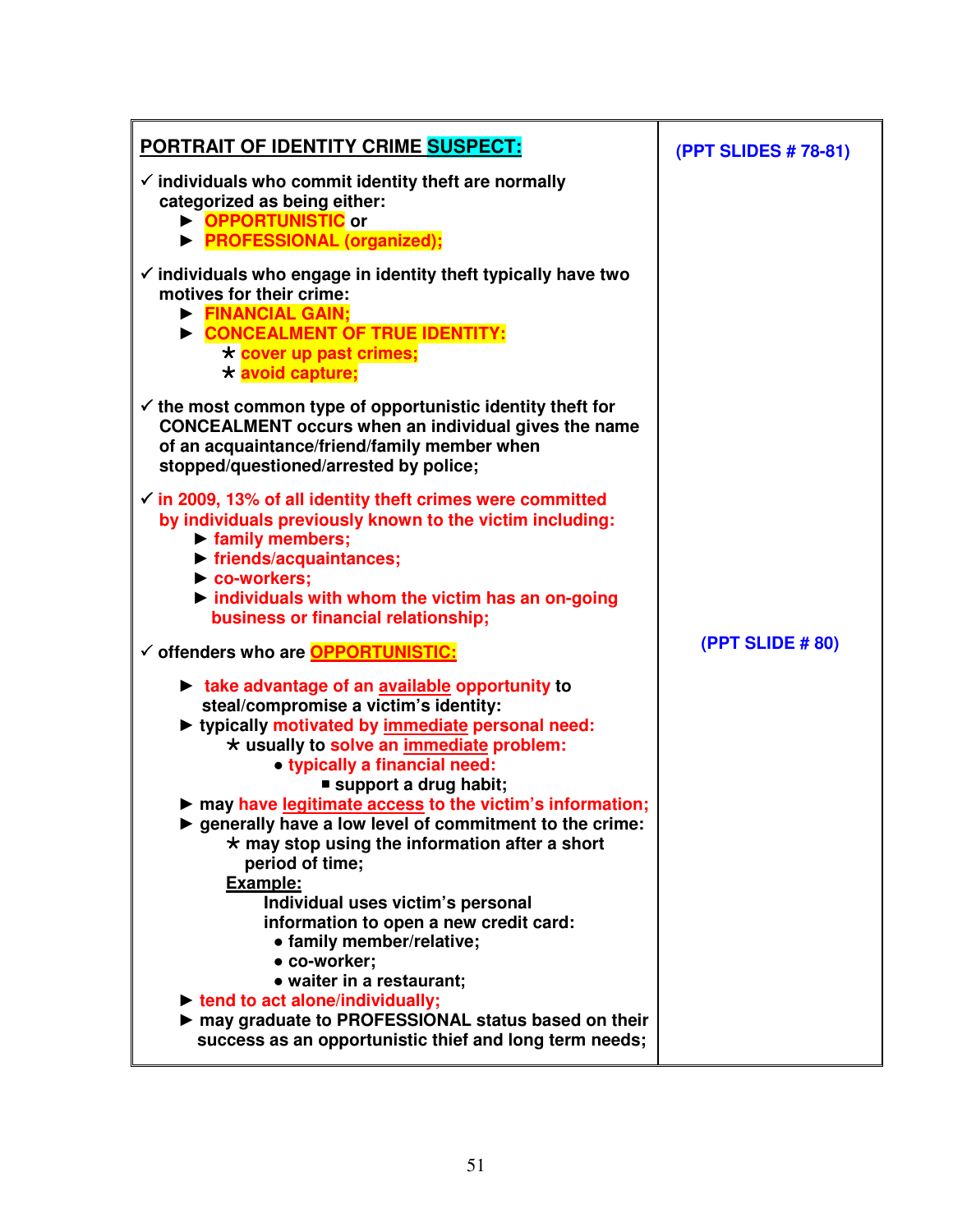| √ offenders who are <b>PROFESSIONAL:</b>                                                                                                                                                                                                                                                                                                                                                                                                                                                                                                                                                                                                                                                                                                                                                                                                                                                                                                                                                                                                                                                                                                                                                                                                                                                                                   | (PPT SLIDE #81) |
|----------------------------------------------------------------------------------------------------------------------------------------------------------------------------------------------------------------------------------------------------------------------------------------------------------------------------------------------------------------------------------------------------------------------------------------------------------------------------------------------------------------------------------------------------------------------------------------------------------------------------------------------------------------------------------------------------------------------------------------------------------------------------------------------------------------------------------------------------------------------------------------------------------------------------------------------------------------------------------------------------------------------------------------------------------------------------------------------------------------------------------------------------------------------------------------------------------------------------------------------------------------------------------------------------------------------------|-----------------|
| may work alone or in groups:<br>$\star$ may be composed of specific ethnic or national<br>groups or may be simply a collection of<br>criminals of various backgrounds cooperating to<br>obtain illegal profit by way of identity theft;<br>$\triangleright$ may specialize in one type of identity theft;<br>may have specialized skills/knowledge of techniques<br>to commit particular type of identity theft;<br>reate their own opportunities to steal/compromise a<br>victim's identity:<br>$\star$ seek out targets;<br>> carefully plan and organize their efforts to steal and<br>use the victim's information:<br>$\star$ systematically steal identifying information;<br>▶ generally have a high level of commitment to the<br>crime:<br>$\star$ committed to a continued use of the victim's<br>information for an extended period of time;<br><b>Example:</b><br>Individuals who systematically steal personal<br>information and fraudulently use the<br>information as part of an on-going criminal<br>enterprise:<br>· gang members;<br>· organized crime;<br>lacktriangleright tend to be geographically located far from victim's<br>place of work or residence;<br>may be local/regional/national or international in<br>scope;<br>$\checkmark$ identity crime is increasingly used by the PROFESSIONAL |                 |
| to fund criminal enterprises including:                                                                                                                                                                                                                                                                                                                                                                                                                                                                                                                                                                                                                                                                                                                                                                                                                                                                                                                                                                                                                                                                                                                                                                                                                                                                                    |                 |
| $\blacktriangleright$ drug trafficking;<br>$\blacktriangleright$ gang related activities;                                                                                                                                                                                                                                                                                                                                                                                                                                                                                                                                                                                                                                                                                                                                                                                                                                                                                                                                                                                                                                                                                                                                                                                                                                  |                 |
| $\blacktriangleright$ terrorism;                                                                                                                                                                                                                                                                                                                                                                                                                                                                                                                                                                                                                                                                                                                                                                                                                                                                                                                                                                                                                                                                                                                                                                                                                                                                                           |                 |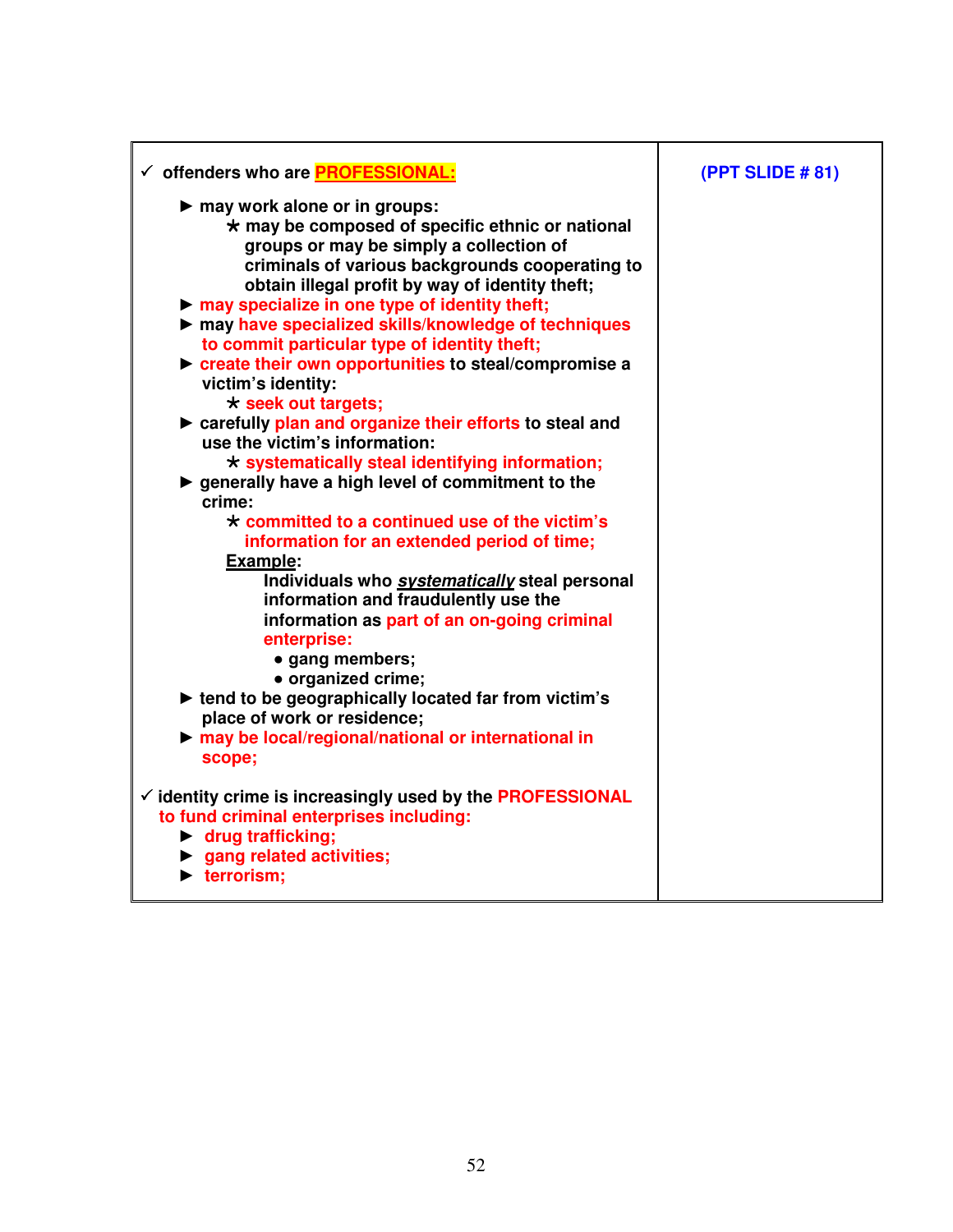| <b>FEDERAL ACTION:</b>                                                                                                | (PPT SLIDES # 82-85)                            |
|-----------------------------------------------------------------------------------------------------------------------|-------------------------------------------------|
| $\checkmark$ investigation of identity crimes may be conducted by a                                                   | <b>Instructor Note:</b>                         |
| number of federal agencies including the:<br>$\rightarrow$ FBI;                                                       | The applicable FEDERAL                          |
| $\rightarrow$ Secret Service; and                                                                                     | laws are summarized in                          |
| $\rightarrow$ Postal Inspection Service;                                                                              | this lesson for<br>informational purposes.      |
| $\checkmark$ primary jurisdiction and the lead investigative role depends<br>upon the nature and method of theft;     | Given the possibility that<br>a crime involving |
| $\checkmark$ there were/are a number of federal statutes that allow for the                                           | identity theft may be part                      |
| prosecution of such crimes as:                                                                                        | of a larger criminal<br>scheme which may        |
| $\star$ the unauthorized use of a credit card;<br>$\star$ the use of a false SSN to obtain a tax refund;              | involve violations of                           |
| $\star$ presenting false passports or immigration documents                                                           | federal credit card,                            |
| to enter the United States;                                                                                           | computer, mail or wire<br>fraud statutes and    |
| $\checkmark$ in 1998 Congress enacted the IDENTITY THEFT AND                                                          | extend beyond local                             |
| <b>ASSUMPTION DETERRENCE ACT in response to the</b>                                                                   | jurisdictional borders,                         |
| growing problem of identity theft;                                                                                    | federal law enforcement                         |
|                                                                                                                       | authorities may become                          |
| ✓ <u>IDENTITY THEFT AND ASSUMPTION DETERRENCE ACT OF</u><br>1998 – 18 USC § 1028 (a) (7) makes it a FEDERAL crime for | participants in a                               |
| anyone to:                                                                                                            | particular investigation.                       |
|                                                                                                                       | It should be noted that                         |
| → KNOWINGLY TRANSFER/POSSESS/USE:                                                                                     | while federal agencies                          |
| WITHOUT LAWFUL AUTHORITY                                                                                              | may have authority over                         |
| A MEANS OF IDENTIFICATION OF ANOTHER PERSON<br>WITH ANY NAME OR NUMBER THAT MAY BE                                    | the investigation of a                          |
| USED ALONE OR IN CONJUNCTION WITH ANY                                                                                 | particular type of identity                     |
| <b>OTHER INFORMATION:</b>                                                                                             | crime many, if not all,                         |
| TO IDENTITY A SPECIFIC INDIVIDUAL WITH THE                                                                            | have established a                              |
| <b>INTENT TO:</b>                                                                                                     | threshold that must<br>crossed or criteria that |
| COMMIT/AID/ABET:                                                                                                      | must be met for their                           |
| • ANY UNLAWFUL ACTIVITY THAT                                                                                          | involvement in a                                |
| <b>CONSTITUTES A VIOLATION OF</b><br><b>FEDERAL LAW OR THAT CONSTITUTES</b>                                           | particular investigation.                       |
| A FELONY UNDER ANY APPLICABLE                                                                                         | Local agencies are                              |
| <b>STATE OR LOCAL LAW.</b>                                                                                            | therefore responsible for                       |
|                                                                                                                       | the follow-up<br>investigation in the           |
|                                                                                                                       | majority of identity crime                      |
|                                                                                                                       | incidents.                                      |

53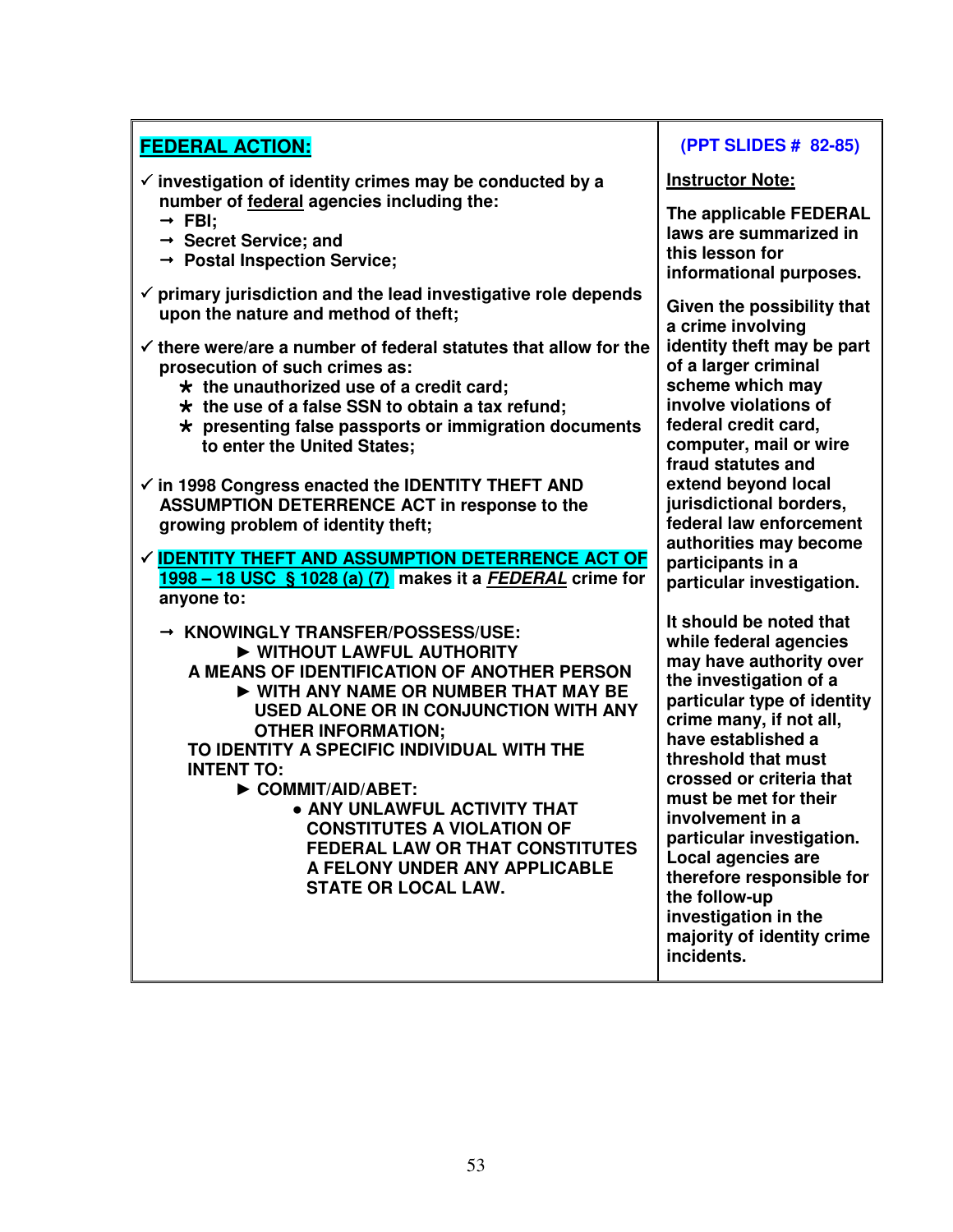| $\checkmark$ the statute defines "means of identification" as A TYPE OF<br>DOCUMENT INTENDED OR COMMONLY ACCEPTED FOR<br>THE PURPOSES OF IDENTIFICATION OF INDIVIDUALS :<br>$\rightarrow$ NAME:<br>$\rightarrow$ DATE OF BIRTH;<br>$\rightarrow$ SOCIAL SECURITY NUMBER:<br>• other official government identification numbers:<br>· issued driver's license or identification number;<br>· alien registration number;<br>· government passport number;<br>• employer or taxpayer identification number;<br>$\rightarrow$ UNIQUE BIOMETRIC DATA:<br>$\blacktriangleright$ fingerprints;<br>$\blacktriangleright$ voice prints;<br>$\blacktriangleright$ retina or iris image;<br>• other unique physical representation;<br>→ UNIQUE ELECTRONIC IDENTIFYING NUMBER, ADDRESS<br><b>OR ROUTING CODE:</b><br>credit card account numbers;<br>→ TELECOMMUNICATIONS IDENTIFYING INFORMATION<br><b>OR ACCESS DEVICE:</b><br>$\rightarrow$ ANY OTHER PIECE OF INFORMATION THAT MAY BE<br>USED ALONE OR IN CONJUNCTION WITH OTHER<br><b>INFORMATION:</b> |  |
|--------------------------------------------------------------------------------------------------------------------------------------------------------------------------------------------------------------------------------------------------------------------------------------------------------------------------------------------------------------------------------------------------------------------------------------------------------------------------------------------------------------------------------------------------------------------------------------------------------------------------------------------------------------------------------------------------------------------------------------------------------------------------------------------------------------------------------------------------------------------------------------------------------------------------------------------------------------------------------------------------------------------------------------------------|--|
| TO IDENTIFY ANY SPECIFIC INDIVIDUAL;<br>$\checkmark$ the statute also empowers the FTC to:<br>$\triangleright$ act as the national clearinghouse for information<br>related to identity theft crimes;<br>Subseteption a number of central resources to provide<br>information to law enforcement agencies about<br>identity theft crimes;<br>▶ provide guidance to identity theft victims in order to<br>defend themselves against the effects of this crime;                                                                                                                                                                                                                                                                                                                                                                                                                                                                                                                                                                                    |  |
| <b>IDENTITY THEFT PENALTY ENHANCEMENT ACT:</b><br>$\checkmark$ enacted in 2004, establishes a mandatory 2 year minimum<br>sentence to be served in addition to the sentence the                                                                                                                                                                                                                                                                                                                                                                                                                                                                                                                                                                                                                                                                                                                                                                                                                                                                  |  |
| individual receives for aggravated identity theft;                                                                                                                                                                                                                                                                                                                                                                                                                                                                                                                                                                                                                                                                                                                                                                                                                                                                                                                                                                                               |  |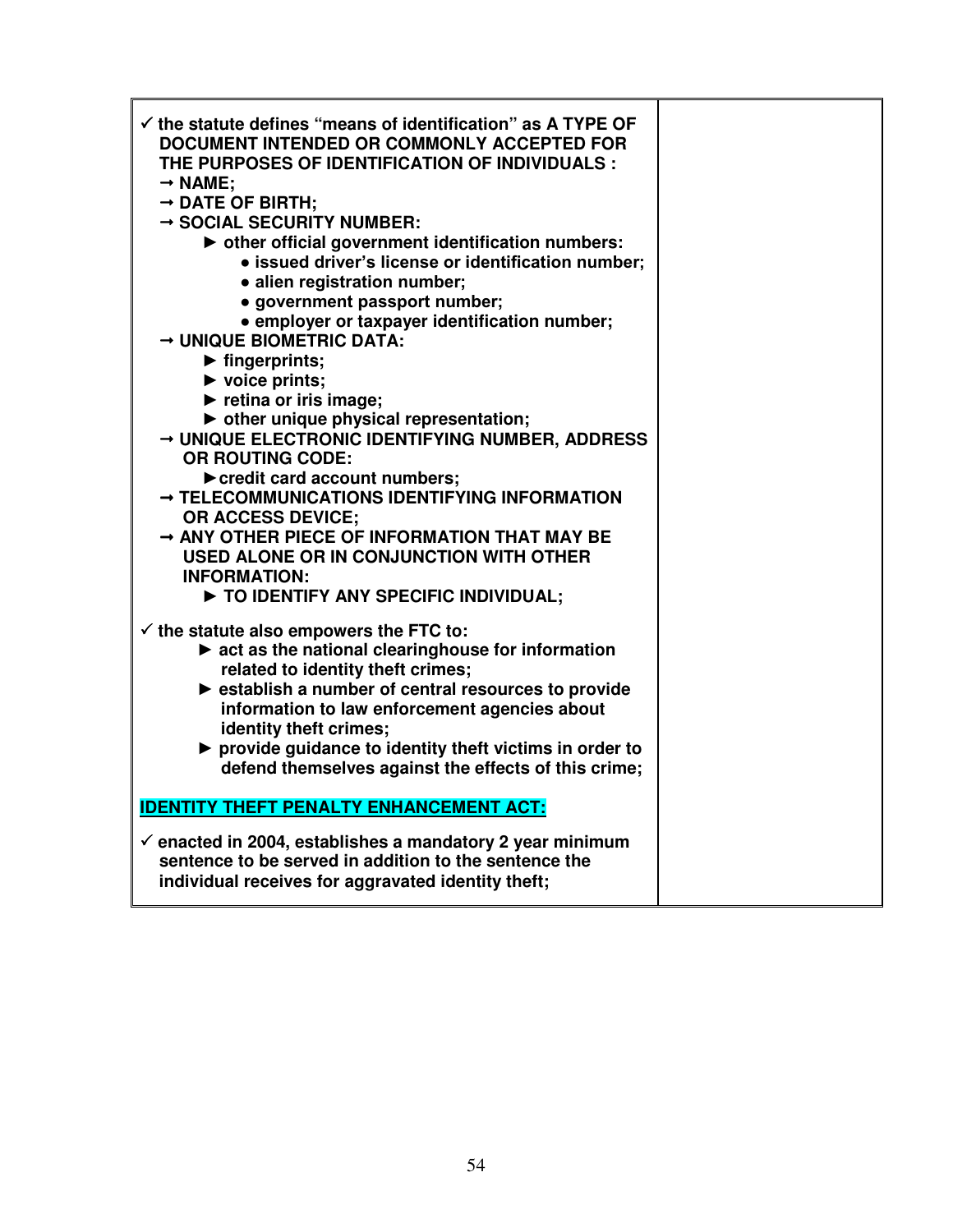| <b>MARYLAND CRIMINAL LAW</b>                                                                                                                                                                                                                                                                                                                                                                                                                                                                                                                                                                                                                | <b>Instructor Notes:</b>                                                                                                                                                                                                           |
|---------------------------------------------------------------------------------------------------------------------------------------------------------------------------------------------------------------------------------------------------------------------------------------------------------------------------------------------------------------------------------------------------------------------------------------------------------------------------------------------------------------------------------------------------------------------------------------------------------------------------------------------|------------------------------------------------------------------------------------------------------------------------------------------------------------------------------------------------------------------------------------|
| <b>CRIMINAL LAW</b><br>TITLE 8.<br><b>FRAUD AND RELATED CRIMES</b><br><b>SUBTITLE 3.</b><br><b>IDENTITY FRAUD.</b><br>§ CR 8-301. IDENTITY FRAUD.<br>(a) Definitions.                                                                                                                                                                                                                                                                                                                                                                                                                                                                       | The text of $CR \S 8-301$<br>has been formatted with<br>emphasis added for<br>instructional purposes.<br>(PPT SLIDES # 86-108)<br><b>TRAINING OBJECTIVE:</b>                                                                       |
| (1) In this section the following words have the<br>meanings indicated.                                                                                                                                                                                                                                                                                                                                                                                                                                                                                                                                                                     | <b>Define the term</b><br><b>IDENTITY THEFT.</b>                                                                                                                                                                                   |
| (4) "PAYMENT DEVICE NUMBER" has the meaning<br>stated in:<br>$\rightarrow$ § 8-213 of this title:                                                                                                                                                                                                                                                                                                                                                                                                                                                                                                                                           | <b>DEFINITIONS</b>                                                                                                                                                                                                                 |
| (e) Payment device number.<br>a code, account number or other means of<br>account access, other than a check, draft or<br>similar paper instrument:<br>that can be used to obtain money, goods,<br>services, or anything of value, or for<br>purpose of initiating a transfer of funds.                                                                                                                                                                                                                                                                                                                                                     | <b>PAYMENT DEVICE</b><br><b>NUMBER</b>                                                                                                                                                                                             |
| (5) "PERSONAL IDENTIFYING INFORMATION" includes:<br>→ name;                                                                                                                                                                                                                                                                                                                                                                                                                                                                                                                                                                                 | (PPT SLIDE # 9)                                                                                                                                                                                                                    |
| → address;<br>→ telephone number;<br>$\rightarrow$ driver's license number;<br>→ Social Security number;<br>$\rightarrow$ place of employment;<br>$\rightarrow$ employee identification number;<br>$\rightarrow$ health insurance ID number/medical ID number;<br>$\rightarrow$ mother's maiden name;<br>$\rightarrow$ bank/other financial institution account number;<br>$\rightarrow$ date of birth;<br>personal identification number;<br>→ unique biometric data including fingerprint, voice<br>print, retina or iris image or other unique physical<br>representation;<br>→ credit card number; or<br>→ other payment device number. | <b>PERSONAL</b><br><b>IDENTIFYING</b><br><b>INFORMATION</b><br><b>Instructor Note:</b><br><b>Health insurance ID</b><br>number and medical ID<br>number and "unique<br>biometric dataadded to<br>law effective October 1.<br>2013. |
|                                                                                                                                                                                                                                                                                                                                                                                                                                                                                                                                                                                                                                             |                                                                                                                                                                                                                                    |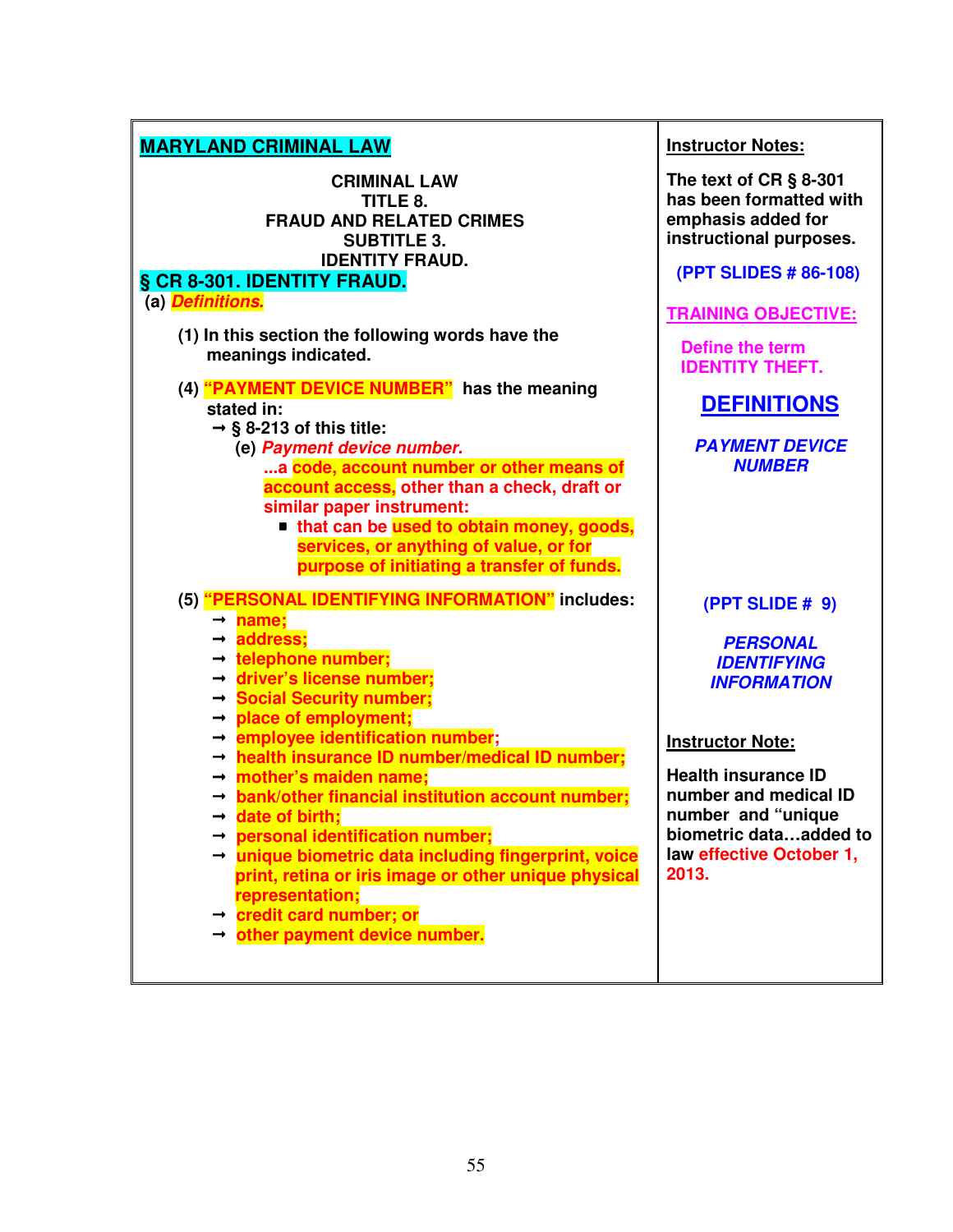| (6) "RE-ENCODER" means an:                                                                                                                                                                                                                                                                                                                                                                                                                                                                                                                                                                                                                                                                                              | <b>(PPT SLIDE # 90)</b>                                                                                                                                                                         |
|-------------------------------------------------------------------------------------------------------------------------------------------------------------------------------------------------------------------------------------------------------------------------------------------------------------------------------------------------------------------------------------------------------------------------------------------------------------------------------------------------------------------------------------------------------------------------------------------------------------------------------------------------------------------------------------------------------------------------|-------------------------------------------------------------------------------------------------------------------------------------------------------------------------------------------------|
| - ELECTRONIC device that places ENCODED<br>PERSONAL IDENTIFYING INFORMATION OR A<br><b>PAYMENT DEVICE NUMBER:</b><br>• FROM THE MAGNETIC STRIP/STRIPE OF<br><b>A CREDIT CARD:</b><br>ONTO THE MAGNETIC STRIP/STRIPE<br>OF A DIFFERENTCREDIT CARD OR<br><b>ANY ELECTRONIC MEDIUM or allows</b><br>such a transaction to occur.                                                                                                                                                                                                                                                                                                                                                                                           | <b>RE-ENCODER</b>                                                                                                                                                                               |
| (7) "SKIMMING DEVICE" means a:<br>$\rightarrow$ SCANNER, SKIMMER, READER, OR ANY OTHER<br><b>ELECTRONIC DEVICE that is used to:</b><br><b>E ACCESS, READ, SCAN, OBTAIN, MEMORIZE,</b><br><b>OR STORE:</b><br><b>• TEMPORARILY OR PERMANENTLY</b><br>* PERSONAL IDENTIFYING<br><b>INFORMATION OR A PAYMENT</b><br><b>DEVICE NUMBER ENCODED ON</b><br>THE MAGNETIC STRIP/STRIPE OF<br><b>A CREDIT CARD.</b>                                                                                                                                                                                                                                                                                                               | <b>SKIMMING DEVICE</b><br><b>(PPT SLIDE # 90)</b>                                                                                                                                               |
| CR § 8-201 Definitions.                                                                                                                                                                                                                                                                                                                                                                                                                                                                                                                                                                                                                                                                                                 | <b>Instructor Note:</b>                                                                                                                                                                         |
| (c) Credit Card.                                                                                                                                                                                                                                                                                                                                                                                                                                                                                                                                                                                                                                                                                                        |                                                                                                                                                                                                 |
| (1) Credit card means an:                                                                                                                                                                                                                                                                                                                                                                                                                                                                                                                                                                                                                                                                                               | In as much as the term<br>"Credit Card" is used in<br>Subtitle 3 - Identity<br>Fraud, its definition as<br>presented in CR § 8-201<br>(c) is included in this<br>section of the lesson<br>plan. |
| $\rightarrow$ instrument or device issued by an issuer for the<br>use of a cardholder in obtaining money, goods,<br>services, or anything of value on credit.<br>(2) "Credit card" includes:<br>(i) a debit card, access card or other device for<br>use by a cardholder to effect a transfer of<br>funds through an electronic terminal,<br>telephone or computer;<br>(ii) a magnetic tape that orders or authorizes a<br>financial institution to debit or credit an<br>account; and<br>(iii) a code, account number, or other means of<br>account access that is not encoded or<br>truncated and can be used to:<br>1. obtain money, goods, services or<br>anything of value; or<br>2. initiate a transfer of funds. |                                                                                                                                                                                                 |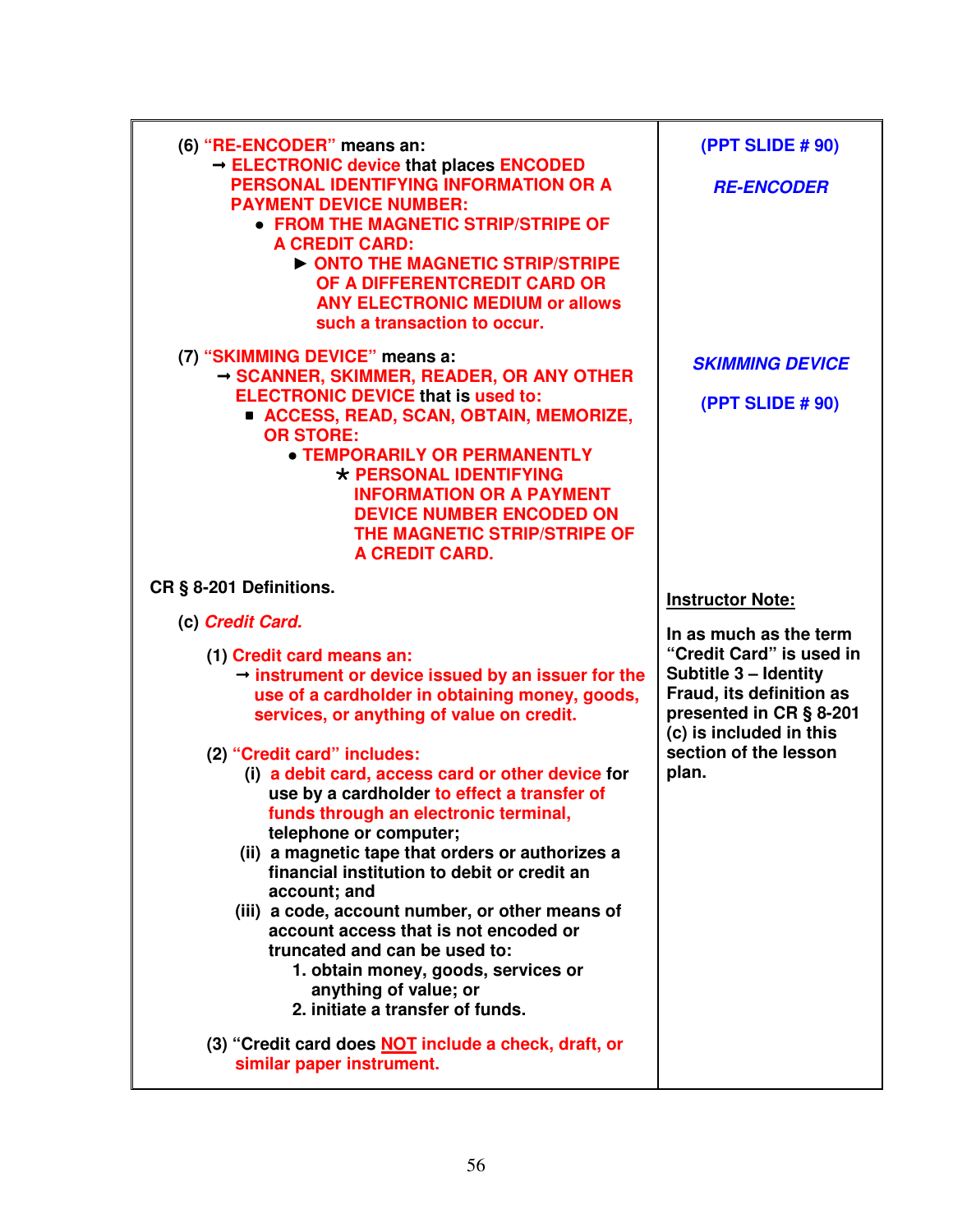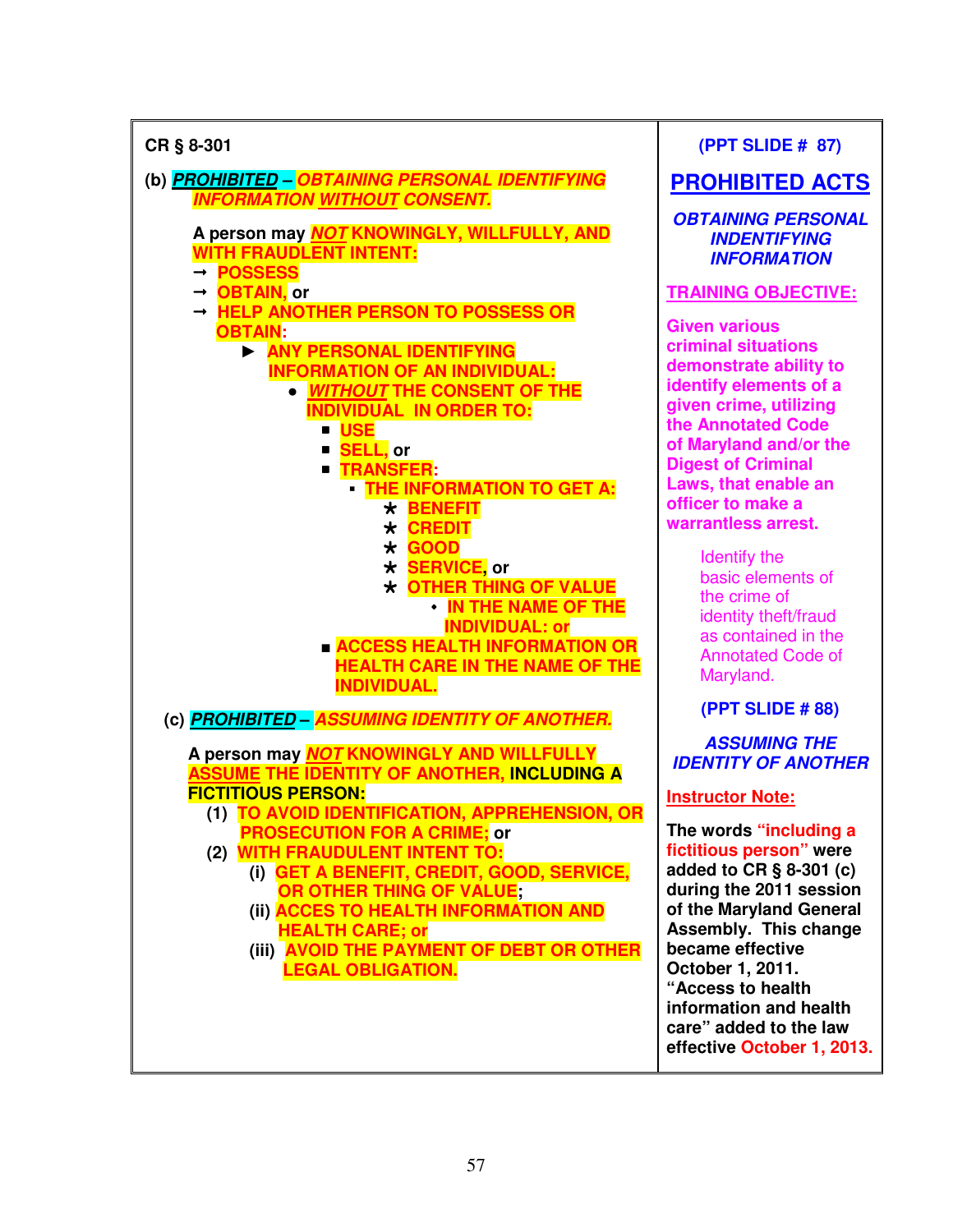| (d) USE of re-encoder or skimming device.                                                                                                                                                                                                                                                                                                                                                                                                                    | (PPT SLIDES # 92-93)                                                                         |
|--------------------------------------------------------------------------------------------------------------------------------------------------------------------------------------------------------------------------------------------------------------------------------------------------------------------------------------------------------------------------------------------------------------------------------------------------------------|----------------------------------------------------------------------------------------------|
| A person may NOT knowingly, willfully, and with<br>fraudulent intent to obtain a benefit, credit, good,<br>service or other thing of value or to access health<br>information or care use:                                                                                                                                                                                                                                                                   | <b>USING/POSSESSING</b><br><b>DEVICES TO</b><br><b>FRAUDLENTLY OBTAIN</b><br><b>PERSONAL</b> |
| (1) a <b>RE-ENCODER</b> to place information encoded on<br>the magnetic strip or stripe of a credit card onto<br>the magnetic strip or stripe of a different credit<br>card, or use any OTHER ELECTRONIC MEDIUM<br>that allows such a transaction to occur:<br>→ WITHOUT THE CONSENT OF THE<br><b>INDIVIDUAL AUTHORIZED TO USE THE</b><br><b>CREDIT CARD from which the personal</b><br>identifying information or payment device is<br>being re-encoded; or | <b>IDENTIFYING</b><br><b>INFORMATION</b>                                                     |
| (2) a <i>SKIMMING DEVICE</i> to ACCESS, READ, SCAN,<br><b>OBTAIN, MEMORIZE, OR STORE personal</b><br>information or a payment device number on the<br>magnetic strip or stripe of a credit card:<br>→ WITHOUT THE CONSENT OF THE<br><b>INDIVIDUAL AUTHORIZED TO USE THE</b><br><b>CREDIT CARD.</b>                                                                                                                                                           |                                                                                              |
| (e) POSSESSION of re-encoder or skimming device.                                                                                                                                                                                                                                                                                                                                                                                                             |                                                                                              |
| A persons may <b>NOT</b> knowingly, willfully and with<br>fraudulent intent POSSESS, OBTAIN, OR HELP<br><b>ANOTHER POSSESS OR OBTAIN A RE-ENCODER</b><br><b>DEVICE or a SKIMMING DEVICE for the unauthorized</b><br>use, sale, or transfer of personal identifying information<br>or a payment device number.                                                                                                                                                | (PPT SLIDE #88)                                                                              |
| (f) Representation without authorization prohibited.                                                                                                                                                                                                                                                                                                                                                                                                         |                                                                                              |
| A person may NOT knowingly and willfully claim to<br>represent another person:<br>- WITHOUT THE KNOWLEDGE AND CONSENT OF<br><b>THAT PERSON:</b><br><b>E WITH THE INTENT TO SOLICIT, REQUEST, OR</b><br><b>TAKE ANY OTHER ACTION TO OTHERWISE</b><br><b>INDUCE ANOTHER PERSON TO PROVIDE</b><br>PERSONAL IDENTIFYING INFORMATION OR<br><b>A PAYMENT DEVICE NUMBER.</b>                                                                                        |                                                                                              |

58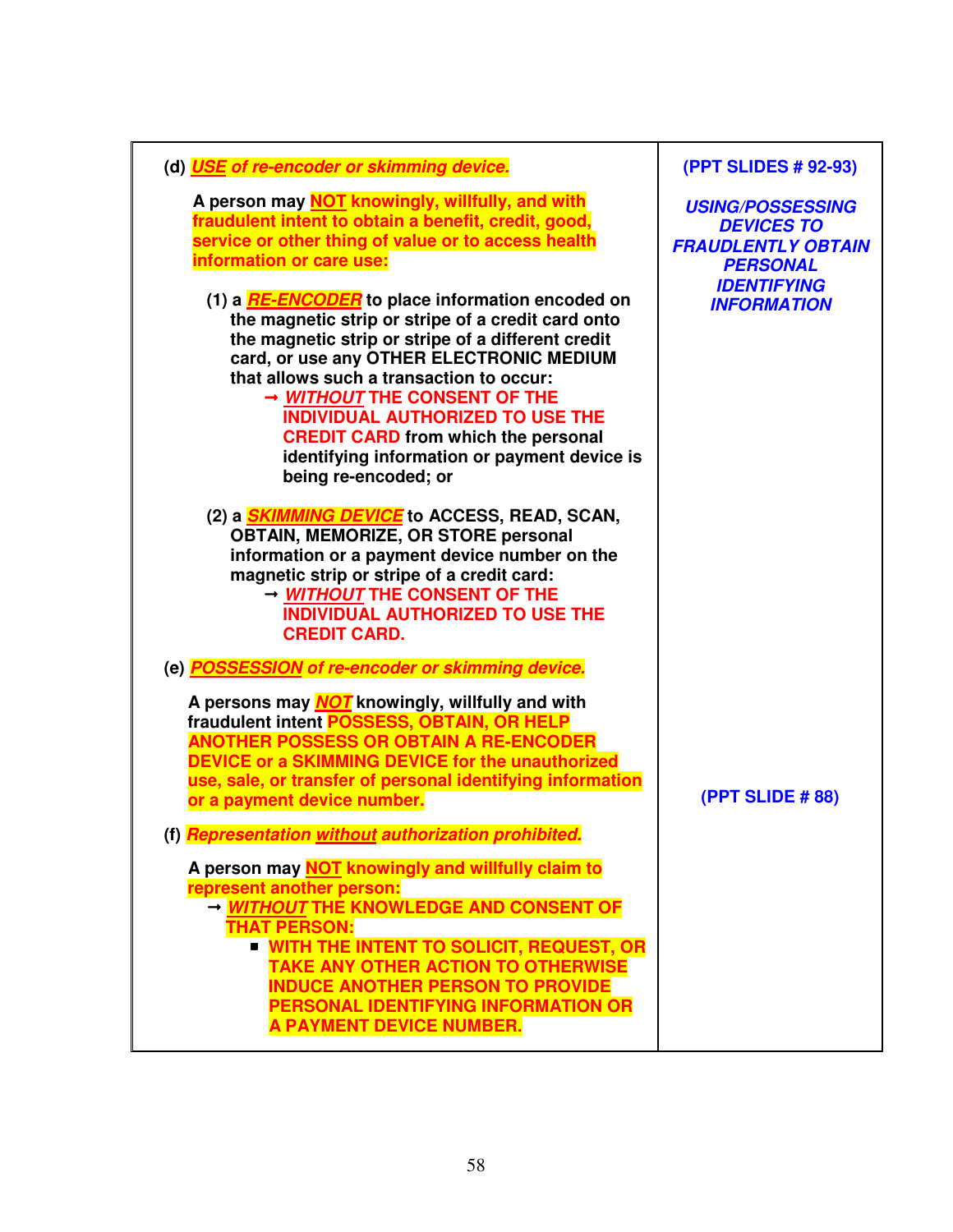| CR § 8-301 (g) Penalty.                                                                                                                                                                                                                                                                                                                                                                                                                                                                                                                                                                                                                                                                                                                                                                                                                                                                                                                                                                                                                                                                                                                                                                                                                                                                                                                                                                              |                                                                                                                                                                                                                                                                                                  |
|------------------------------------------------------------------------------------------------------------------------------------------------------------------------------------------------------------------------------------------------------------------------------------------------------------------------------------------------------------------------------------------------------------------------------------------------------------------------------------------------------------------------------------------------------------------------------------------------------------------------------------------------------------------------------------------------------------------------------------------------------------------------------------------------------------------------------------------------------------------------------------------------------------------------------------------------------------------------------------------------------------------------------------------------------------------------------------------------------------------------------------------------------------------------------------------------------------------------------------------------------------------------------------------------------------------------------------------------------------------------------------------------------|--------------------------------------------------------------------------------------------------------------------------------------------------------------------------------------------------------------------------------------------------------------------------------------------------|
| (1) (i) A person who violates this section where the benefit,<br>credit, good, service, health information or care or<br>other thing of value that is subject of subsection (b),<br>(c), or (d) that has a value of:<br>$\rightarrow$ at least \$1,000 but less than \$10,000 is guilty<br>of a <b>FELONY</b> ;<br>$\rightarrow$ at least \$10,000 but less than \$100,000 is<br>guilty of a <b>FELONY</b> ;<br>$\rightarrow$ \$100,000 or more is guilty of a FELONY;<br>(2)<br>$\rightarrow$ has a value of less than \$1,000 is guilty of a<br><b>MISDEMEANOR;</b><br>(3) A person who violates this section under<br>circumstances that reasonably indicate that the<br>person's intent was to:<br>$\rightarrow$ MANUFACTURE<br>$\rightarrow$ DISTRIBUTE, or<br>$\rightarrow$ DISPENSE ANOTHER INDIVIDUAL'S<br>PERSONAL IDENTIFYING INFORMATION:<br><b>UNITHOUT THAT INDIVIDUAL'S CONSENT</b><br>is guilty of a <b>FELONY</b> ;<br>(4) A person who violates subsection $(c)$ $(1)$ , $(e)$ , or $(f)$ of<br>this section is guilty of a <b>MISDEMEANOR</b> ;<br>(5) When the violation of this section is pursuant to one<br>scheme or continuing course of conduct, whether<br>from the same or several sources, the conduct may<br>be considered one violation and the value of the<br>benefit, credit, good, service or other thing of value<br>may be aggregated in determining whether the | <b>PENALTIES</b><br>(PPT SLIDE #94)<br><b>INSTRUCTOR NOTE:</b><br>Reference to the<br>different monetary<br>values reflects the<br>different sentences that<br>can be imposed upon<br>conviction for that<br>particular theft.<br>The cited monetary<br>values are effective<br>October 1, 2013. |
| violation is a felony or misdemeanor.                                                                                                                                                                                                                                                                                                                                                                                                                                                                                                                                                                                                                                                                                                                                                                                                                                                                                                                                                                                                                                                                                                                                                                                                                                                                                                                                                                |                                                                                                                                                                                                                                                                                                  |
| <b>RELATED OFFENSES:</b><br><b>CREDIT CARD CRIMES</b><br><b>MARYLAND ANNOTATED CODE</b><br><b>CRIMINAL LAW ARTICLE</b><br><b>TITLE 8 - FRAUD AND RELATED CRIMES</b><br><b>SUBTITLE 2 - CREDIT CARD CRIMES</b>                                                                                                                                                                                                                                                                                                                                                                                                                                                                                                                                                                                                                                                                                                                                                                                                                                                                                                                                                                                                                                                                                                                                                                                        |                                                                                                                                                                                                                                                                                                  |
| $\checkmark$ Maryland law [CR § 8-201 et al.] makes it a criminal offense<br>to:                                                                                                                                                                                                                                                                                                                                                                                                                                                                                                                                                                                                                                                                                                                                                                                                                                                                                                                                                                                                                                                                                                                                                                                                                                                                                                                     | (PPT SLIDES # 98-102)                                                                                                                                                                                                                                                                            |
| $\rightarrow$ make a false statement in writing about identity of<br>person or of another to procure issuance of credit card;<br>[CR § 8-203 - MISDEMEANOR]                                                                                                                                                                                                                                                                                                                                                                                                                                                                                                                                                                                                                                                                                                                                                                                                                                                                                                                                                                                                                                                                                                                                                                                                                                          |                                                                                                                                                                                                                                                                                                  |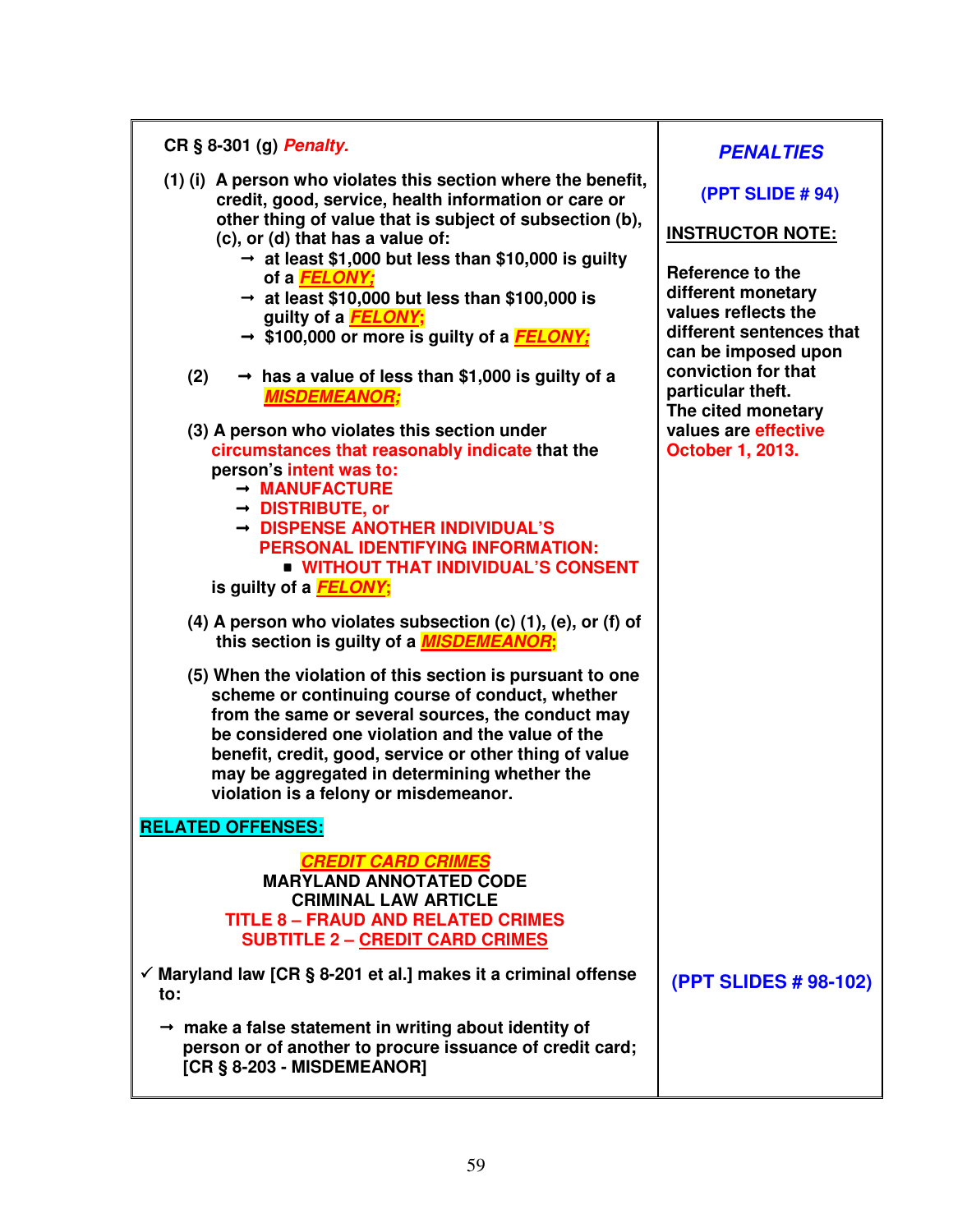| $\rightarrow$ take credit card without consent of cardholder;<br>[CR § 8-204 (a) (1) (i) - MISDEMEANOR]                                                                                                                                                                                                                                                                                                                                                                                                                                                               |  |
|-----------------------------------------------------------------------------------------------------------------------------------------------------------------------------------------------------------------------------------------------------------------------------------------------------------------------------------------------------------------------------------------------------------------------------------------------------------------------------------------------------------------------------------------------------------------------|--|
| $\rightarrow$ receive credit card with intent to use/sell/transfer it to<br>another who is not issuer or cardholder;<br>[CR § 8-204 (a) (1) (ii) - MISDEMEANOR]                                                                                                                                                                                                                                                                                                                                                                                                       |  |
| $\rightarrow$ receive credit card that person knows was<br>lost/mislaid/delivered under mistake as the identity<br>or address of cardholder and retain possession of credit<br>card with intent to use/sell/transfer it to another who is<br>not issuer of card;<br>[CR § 8-204 (b) (1) - MISDEMEANOR]                                                                                                                                                                                                                                                                |  |
| $\rightarrow$ sell credit card unless person is issuer;<br>[CR § 8-204 (c) (1) - MISDEMEANOR]                                                                                                                                                                                                                                                                                                                                                                                                                                                                         |  |
| $\rightarrow$ buy credit card from person other than issuer;<br>[CR § 8-204 (c) (2) - MISDEMEANOR]                                                                                                                                                                                                                                                                                                                                                                                                                                                                    |  |
| $\rightarrow$ receive credit card person knows was taken/retained<br>under circumstances that constitute:<br>(1) credit card theft;<br>(2) violation of $CR \S 8-203$ ;<br>[CR $\S$ 8-204 (d) (1) – MISDEMEANOR]<br>(3) violation of CR $\S$ 8-204 (c);<br>[CR $\S$ 8-204 (d) (2) – MISDEMEANOR]                                                                                                                                                                                                                                                                      |  |
| $\rightarrow$ with intent to defraud another:<br>(1) falsely make a purported credit card;<br>[CR $§ 8-205$ (b) (1) – FELONY]<br>(2) falsely emboss a credit card;<br>[CR $§ 8-205$ (b) (2) – FELONY]<br>(3) transfer or possess:<br>(i) falsely made instrument/device that purports to be<br>credit card with knowledge that the<br>instrument/device was falsely made;<br>[CR $\S$ 8-205 (b) (3) (i) – FELONY]<br>(ii) falsely embossed credit card with knowledge that<br>credit card was falsely made or falsely embossed;<br>[CR § 8-205 (b) (3) (ii) - FELONY] |  |
| $\rightarrow$ sign credit card with intent to defraud another if not<br>cardholder/anyone authorized by cardholder;<br>[CR § 8-205 (c) - FELONY]                                                                                                                                                                                                                                                                                                                                                                                                                      |  |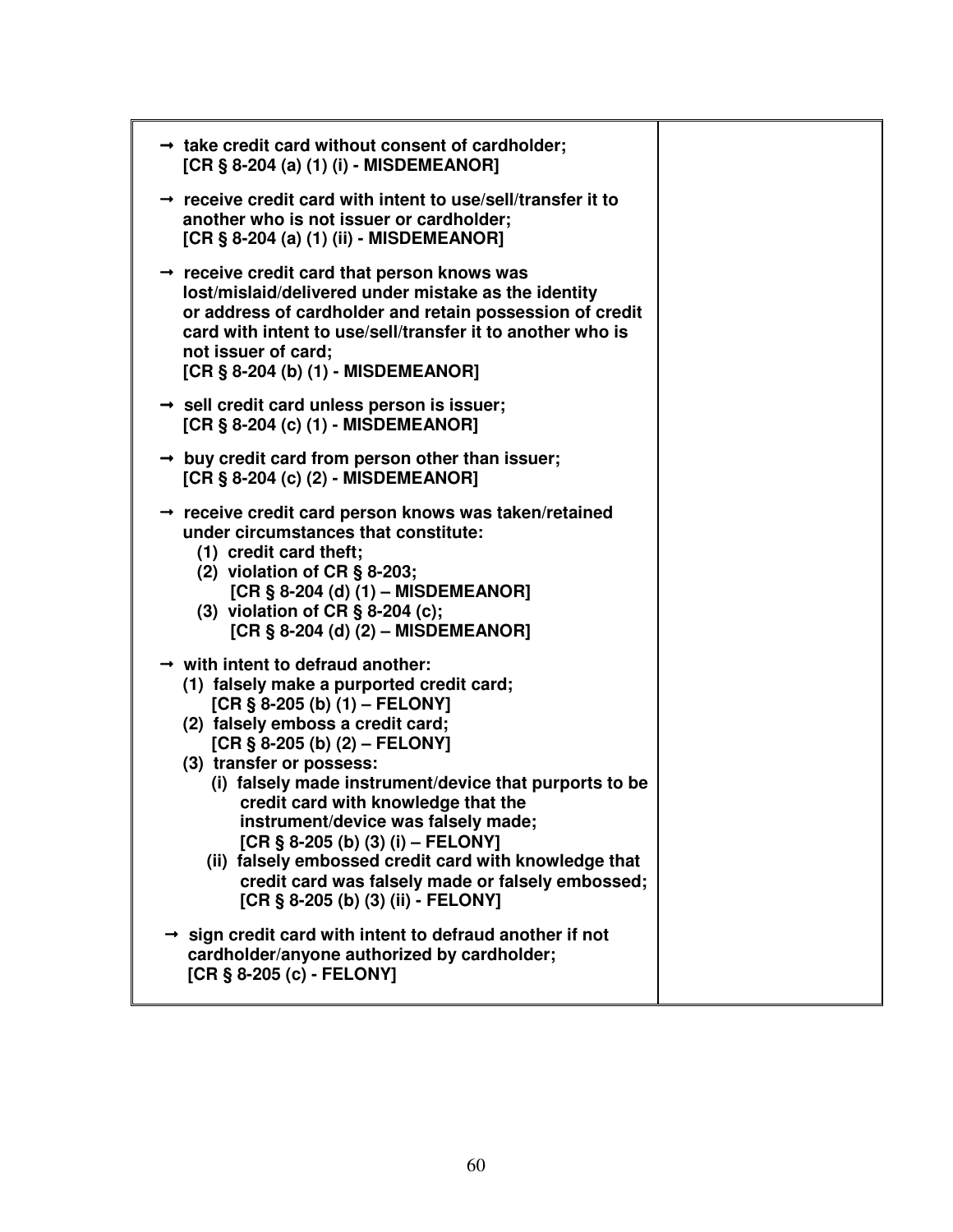| $\rightarrow$ for purpose of obtaining<br>money/goods/services/anything of value with intent to<br>defraud another use:<br>(1) credit card obtained/retained in violation of §8-204<br>or § 8-205 of this subtitle; or<br>(2) credit card person knows is counterfeit;<br>[CR § 8-206 (a) (1) and (2) – FELONY/MISDEMEANOR<br>depending on value]                                                                                                                                                                                         |  |
|-------------------------------------------------------------------------------------------------------------------------------------------------------------------------------------------------------------------------------------------------------------------------------------------------------------------------------------------------------------------------------------------------------------------------------------------------------------------------------------------------------------------------------------------|--|
| $\rightarrow$ with intent to defraud another/obtain<br>money/goods/services/anything of value by<br>representing:<br>(1) without consent of cardholder that the person is the<br>holder of a specified credit card; or<br>(2) the person is holder of a credit card when the credit<br>card had not been issued;<br>[CR § 8-206 (b) (1) and (2) – FELONY/MISDEMEANOR<br>depending on value]                                                                                                                                               |  |
| $\rightarrow$ person/agent/employee of person authorized by issuer<br>to furnish money/goods/services/anything of value on<br>presentation of credit card by cardholder with intent to<br>defraud the issuer or cardholder:<br>(1) furnish money/goods/services/anything of value on<br>presentation of:<br>(i) credit card obtained/retained in violation of<br>§ 8-204 or § 8-205 of this subtitle; or<br>(ii) credit card the person knows is counterfeit;<br>[CR § 8-207 (a) (i) and (ii) - FELONY/MISDEMEANOR<br>depending on value] |  |
| (2) fail to furnish money/goods/services/anything of<br>value that the person represents in writing to the<br>issuer that the person has furnished;<br>[CR § 8-207 (2) - FELONY/MISDEMEANOR depending<br>on value]                                                                                                                                                                                                                                                                                                                        |  |
| person other than cardholder without consent of issuer<br>possess incomplete credit card with intent to complete<br>it; $[CR \S 8-208 (b) (1) - FELONY]$                                                                                                                                                                                                                                                                                                                                                                                  |  |
| possess with knowledge of its character<br>machinery/plates/any other contrivance designed to<br>reproduce instrument purporting to be a credit card or<br>issuer that not consented to preparation of the credit<br>card; [CR § 8-208 (b) (2) - FELONY]                                                                                                                                                                                                                                                                                  |  |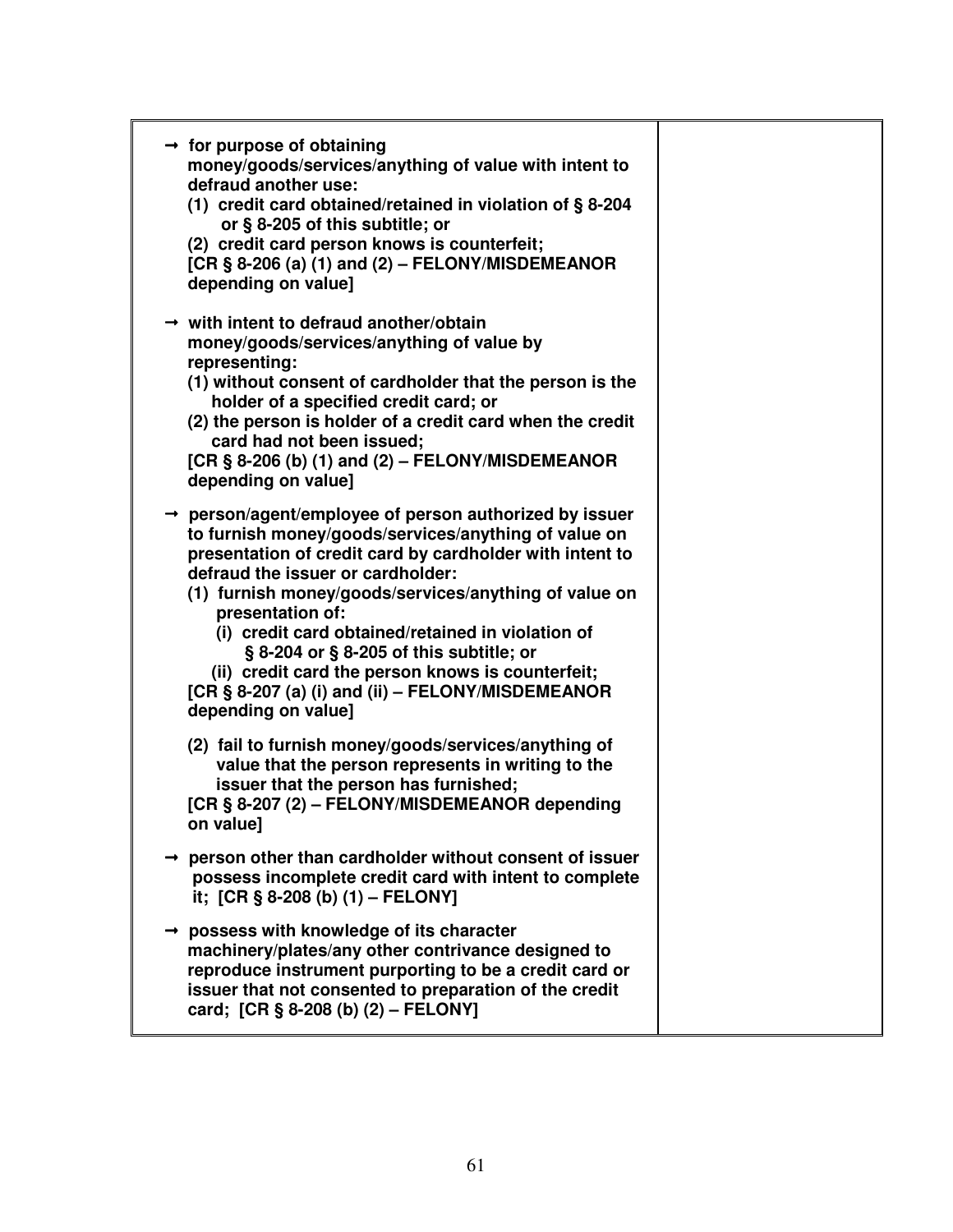| → receive money/goods/services/anything of value if<br>person knows/believes<br>money/goods/services/anything of value was obtained<br>in violation of § 8-206 of this subtitle;<br>[CR § 8-209 (a) - FELONY/MISDEMEANOR depending<br>on value]                                                                                                                                                                                                                                                                                                                                                                                                                                                                                                                                                                                                                               |                                                                                                         |
|-------------------------------------------------------------------------------------------------------------------------------------------------------------------------------------------------------------------------------------------------------------------------------------------------------------------------------------------------------------------------------------------------------------------------------------------------------------------------------------------------------------------------------------------------------------------------------------------------------------------------------------------------------------------------------------------------------------------------------------------------------------------------------------------------------------------------------------------------------------------------------|---------------------------------------------------------------------------------------------------------|
| $\rightarrow$ publish or cause to be published [communicate]<br>information to one or more persons either orally in<br>person/by telephone/radio/television or in writing of any<br>kind]:<br>$\blacktriangleright$ number/code of<br>existing/canceled/revoked/expired/nonexistent<br>telephone credit card; or<br>In numbering/coding system that is used in issuing<br>telephone credit cards:<br>$\star$ with intent that the number/code/system be<br>used with knowledge that it may be used<br>fraudulently to avoid paying lawful toll charge;<br>[CR $\S$ 8-210 (b) – MISDEMEANOR]<br>$\rightarrow$ use/disclose any credit card number/other payment<br>device number/holder's signature unless:<br>(1) person is holder of credit card number/payment<br>device number;<br>(2) disclosure is made to holder/issuer of credit card<br>number/payment device number; |                                                                                                         |
| (3) use/disclosure is:<br>(i) required under federal or State law;<br>(ii) at direction of a governmental unit in<br>accordance with law; or<br>(iii) in response to the order of the court having<br>jurisdiction to issue the order;<br>(4) disclosure is in connection with:<br>▶ authorization, processing, billing, collection,<br>chargeback, insurance collection, fraud<br>prevention, or credit card/payment device<br>recovery that relates to credit card number or<br>payment device number;<br>$\blacktriangleright$ account accessed by credit card<br>number/payment account number<br>$\blacktriangleright$ debt for which the holder or person authorized<br>by holder gave credit card<br>number/payment device number for purposes of<br>identification; or                                                                                                |                                                                                                         |
| ► debt/obligation arising alone/in conjunction<br>with another means of payment from use of<br>credit card number/payment device number;<br>[CR $\S$ 8-214 (a) (1) (2) (3) (4)]                                                                                                                                                                                                                                                                                                                                                                                                                                                                                                                                                                                                                                                                                               | <b>ISEE COMPLETE TEXT</b><br><b>OF CR § 8-214 FOR</b><br><b>OTHER PROHIBITED</b><br><b>DISCLOSURES]</b> |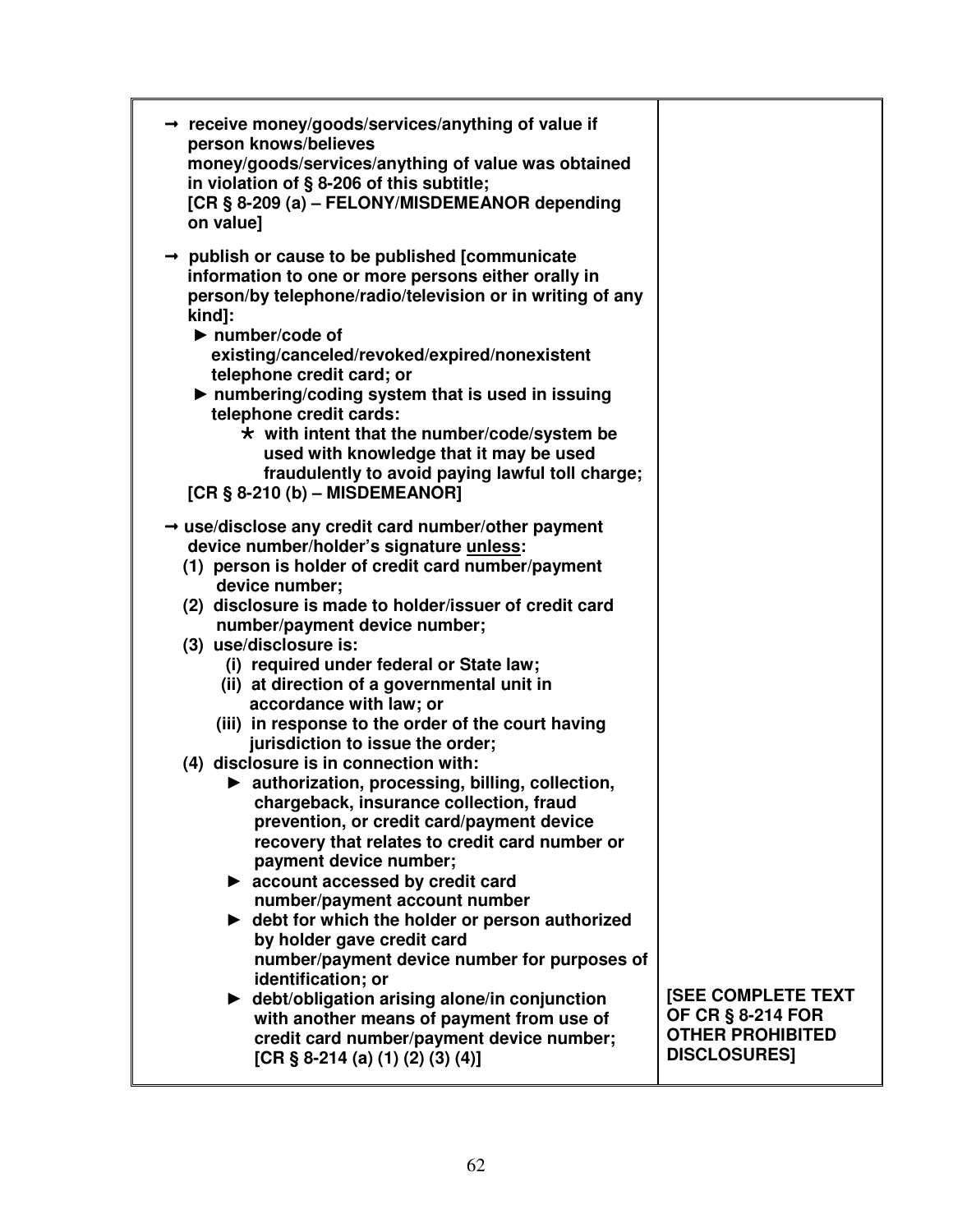| <b>BLANK IDENTIFICATION CARDS</b><br><b>CR § 8-302</b>                                                                                                                                                       | (PPT SLIDES # 95 - 97) |
|--------------------------------------------------------------------------------------------------------------------------------------------------------------------------------------------------------------|------------------------|
| <b>GOVERNMENT IDENTIFICATION DOCUMENTS</b><br><b>CR § 8-303</b>                                                                                                                                              |                        |
| ← CR § 8-302. Blank or incorrect identification card.                                                                                                                                                        | (PPT SLIDE # 96)       |
| (b) a person may not:                                                                                                                                                                                        |                        |
| (1) sell/issue/offer for sale/offer to issue identification<br>card/document that contains:                                                                                                                  |                        |
| (i) blank space for person's age/date of birth; or                                                                                                                                                           |                        |
| (ii) person's incorrect age/date of birth; or                                                                                                                                                                |                        |
| (2) knowingly sell/issue/offer for sale/offer to issue<br>identification card/document that contains:                                                                                                        |                        |
| (i) incorrect name instead of person's true name; or                                                                                                                                                         |                        |
| (ii) incorrect address for person; [MISDEMEANOR]                                                                                                                                                             |                        |
| <b>Exception:</b>                                                                                                                                                                                            |                        |
| This section does not prohibit a manufacturer of<br>identification cards/documents from selling/issuing<br>identification cards/documents that contain a blank<br>space for a person's age/date of birth to: |                        |
| (1) employers for use as employee identification<br>cards/documents;                                                                                                                                         |                        |
| (2) hospitals for use as patient identification<br>cards;                                                                                                                                                    |                        |
| (3) governmental units.                                                                                                                                                                                      |                        |
| (d) EACH IDENTIFICATION CARD/DOCUMENT SOLD OR<br><b>ISSUED AND EACH OFFER IN VIOLATION OF THIS</b><br>SECTION IS A CRIME THAT MAY BE SEPARATELY<br>PROSECUTED.                                               |                        |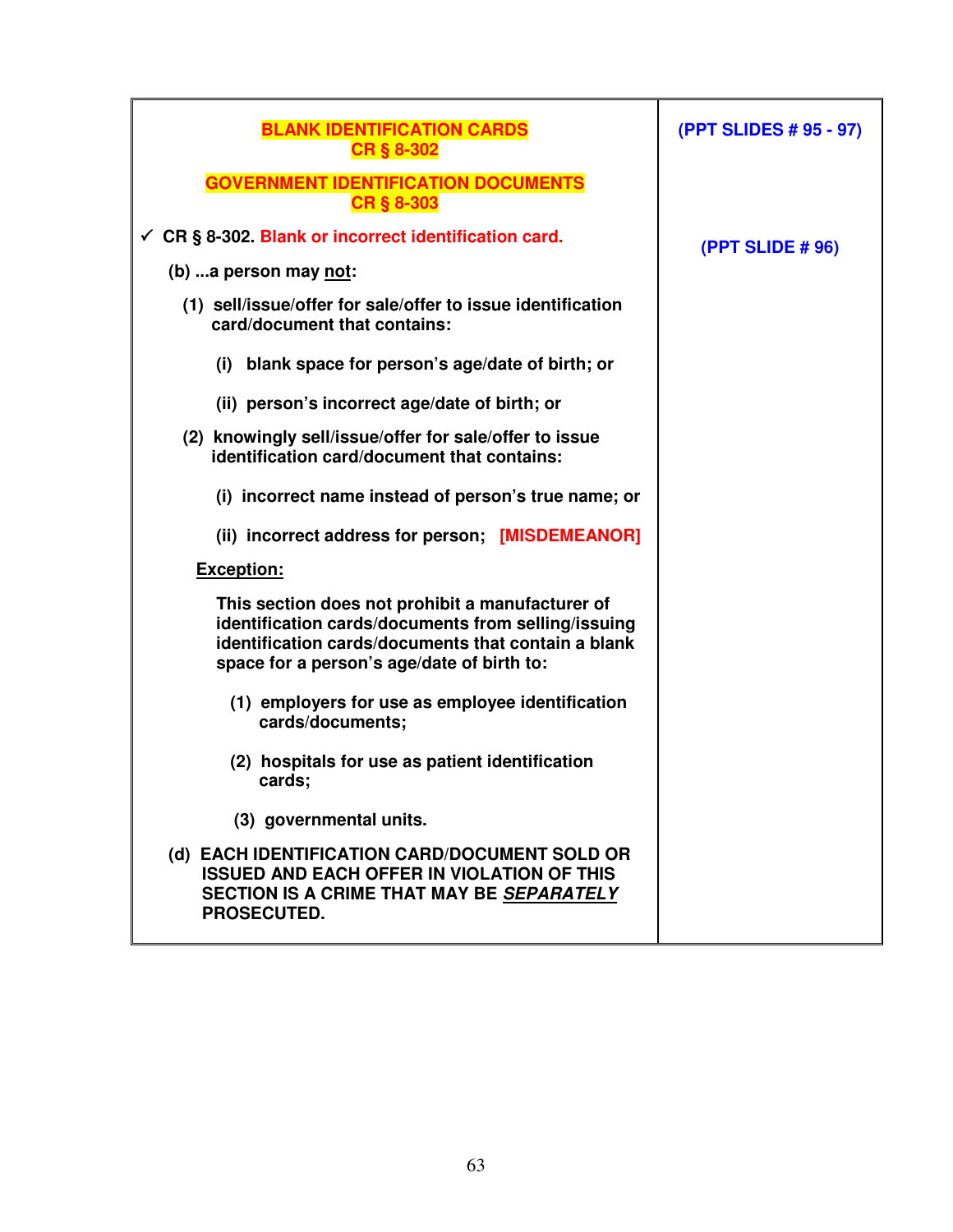| $\checkmark$ § 8-303. Government identification document.                                                                                                                                                                                                                                                         | (PPT SLIDE # 97) |
|-------------------------------------------------------------------------------------------------------------------------------------------------------------------------------------------------------------------------------------------------------------------------------------------------------------------|------------------|
| (a) Government identification document means one of the<br>following documents issued by the United States<br>government or any state/local government:                                                                                                                                                           |                  |
| (1) passport;<br>(2) immigration visa;<br>(3) alien registration card;<br>(4) employment authorization card;<br>(5) birth certificate;<br>(6) Social Security card;<br>(7) military identification;<br>(8) adoption decree;<br>(9) marriage license;<br>(10) driver's license;<br>(11) photo identification card; |                  |
| (b) a person may NOT with fraudulent intent:                                                                                                                                                                                                                                                                      |                  |
| (1) POSSESS a fictitious or fraudulently altered<br>government identification document;                                                                                                                                                                                                                           |                  |
| (2) DISPLAY/cause/allow to be displayed a fictitious or<br>fraudulently altered government identification<br>document;                                                                                                                                                                                            |                  |
| (3) LEND a government identification document to<br>another or knowingly allow the use of the person's<br>government identification document by another; or                                                                                                                                                       |                  |
| (4) DISPLAY or REPRESENT as the person's own a<br>government identification document not issued<br>to the person. [MISDEMEANOR]                                                                                                                                                                                   |                  |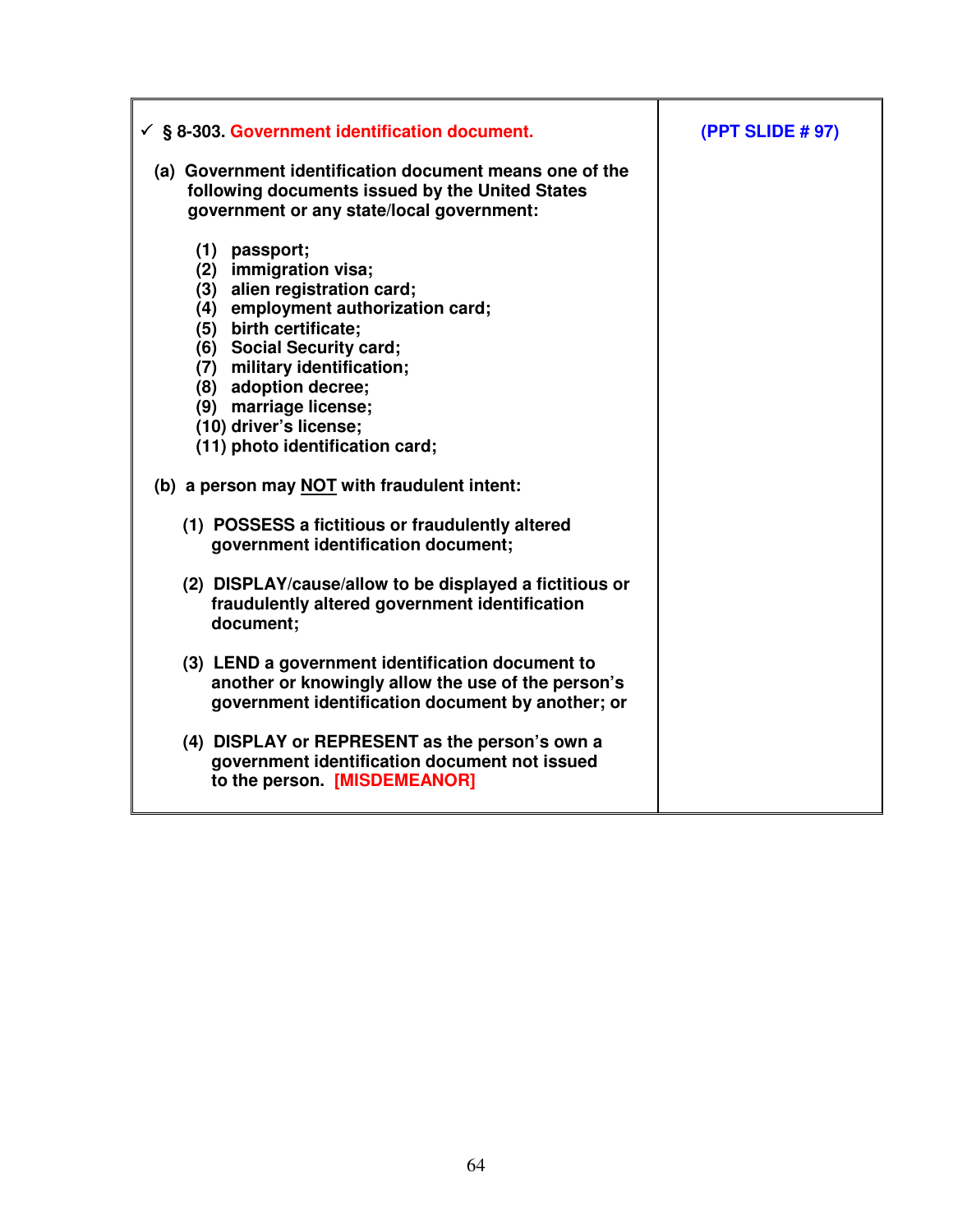| <b>AUTHORITY TO INVESTIGATE:</b>                                                                                                                                                                                                                                                                                                                                                                                                                                                                                                                                                                                                                                                                                                                            | (PPT SLIDES # 103-106)                                                                                                                                                                                                                 |
|-------------------------------------------------------------------------------------------------------------------------------------------------------------------------------------------------------------------------------------------------------------------------------------------------------------------------------------------------------------------------------------------------------------------------------------------------------------------------------------------------------------------------------------------------------------------------------------------------------------------------------------------------------------------------------------------------------------------------------------------------------------|----------------------------------------------------------------------------------------------------------------------------------------------------------------------------------------------------------------------------------------|
| ✓ CR § 8-301:                                                                                                                                                                                                                                                                                                                                                                                                                                                                                                                                                                                                                                                                                                                                               | <b>AUTHORITY TO</b>                                                                                                                                                                                                                    |
| (k) Statewide jurisdiction for officers - <b>STATE POLICE.</b>                                                                                                                                                                                                                                                                                                                                                                                                                                                                                                                                                                                                                                                                                              | <b>INVESTIGATE</b>                                                                                                                                                                                                                     |
| Notwithstanding any other law, the Department of State<br>Police may initiate investigations and enforce this section                                                                                                                                                                                                                                                                                                                                                                                                                                                                                                                                                                                                                                       | (PPT SLIDE # 104)                                                                                                                                                                                                                      |
| throughout the state:<br>→ <i>WITHOUT</i> REGARD TO ANY LIMITATION<br><b>OTHERWISE APPLICABLE TO THE</b><br><b>DEPARTMENT'S ACTIVITIES IN A MUNICIPAL</b><br><b>CORPORATION OR OTHER POLICTICAL</b><br><b>SUBDIVISION.</b>                                                                                                                                                                                                                                                                                                                                                                                                                                                                                                                                  |                                                                                                                                                                                                                                        |
| (I) Statewide jurisdiction for officers - OTHER OFFICERS.                                                                                                                                                                                                                                                                                                                                                                                                                                                                                                                                                                                                                                                                                                   |                                                                                                                                                                                                                                        |
| (1) Notwithstanding other law, a LAW ENFORCEMENT<br><b>OFFICER OF:</b><br>$\rightarrow$ the Maryland Transportation Authority Police;<br>$\rightarrow$ the Maryland Port Administration Police;<br>→ the Park Police of the Maryland -National Capital<br><b>Park and Planning Commission; or</b><br>$\rightarrow$ a MUNICIPAL CORPORATION; or<br>$\rightarrow$ COUNTY;<br><b>MAY INVESTIGATE VIOLATIONS OF THIS SECTION:</b><br>- THROUGHOUT THE STATE:<br>* WITHOUT ANY LIMITATION AS TO<br><b>JURISDICTION, and</b><br>* TO THE SAME EXTENT AS A LAW<br><b>ENFORCEMENT OFFICER OF THE</b><br><b>DEPARTMENT OF STATE POLICE.</b><br>(2) The authority granted in paragraph (1) of this subsection<br>may be exercised only in accordance with regulations | <b>TERMINAL OBJECTIVE:</b><br><b>Identify the basic</b><br>responsibility of the<br>officer when<br><b>Investigating the crime</b><br>of identity theft.<br><b>(PPT SLIDE # 105)</b><br><b>NOTIFICATION OF</b><br><b>INVESTIGATION</b> |
| that the Department of State Police adopts.<br>(3) The regulations are not subject to Title 10, Subtitle 1 of<br>the State Government Article.                                                                                                                                                                                                                                                                                                                                                                                                                                                                                                                                                                                                              |                                                                                                                                                                                                                                        |
| (4) The <b>AUTHORITY GRANTED</b> in paragraph (1) of this<br>subsection MAY BE EXERCISED ONLY IF:<br>AN ACT RELATED TO THE CRIME WAS<br>COMMITTED IN THE INVESTIGATING LAW<br><b>ENFORCEMENT AGENCY'S JURISDICTION; or</b><br>$\rightarrow$ the COMPLAINING WITNESS RESIDES IN THE<br><b>INVESTIGATING LAW ENFORCEMENT AGENCY'S</b><br><b>JURISDICTION.</b><br>(5) during investigation, officer remains an employee of<br>officer's employing agency;                                                                                                                                                                                                                                                                                                      |                                                                                                                                                                                                                                        |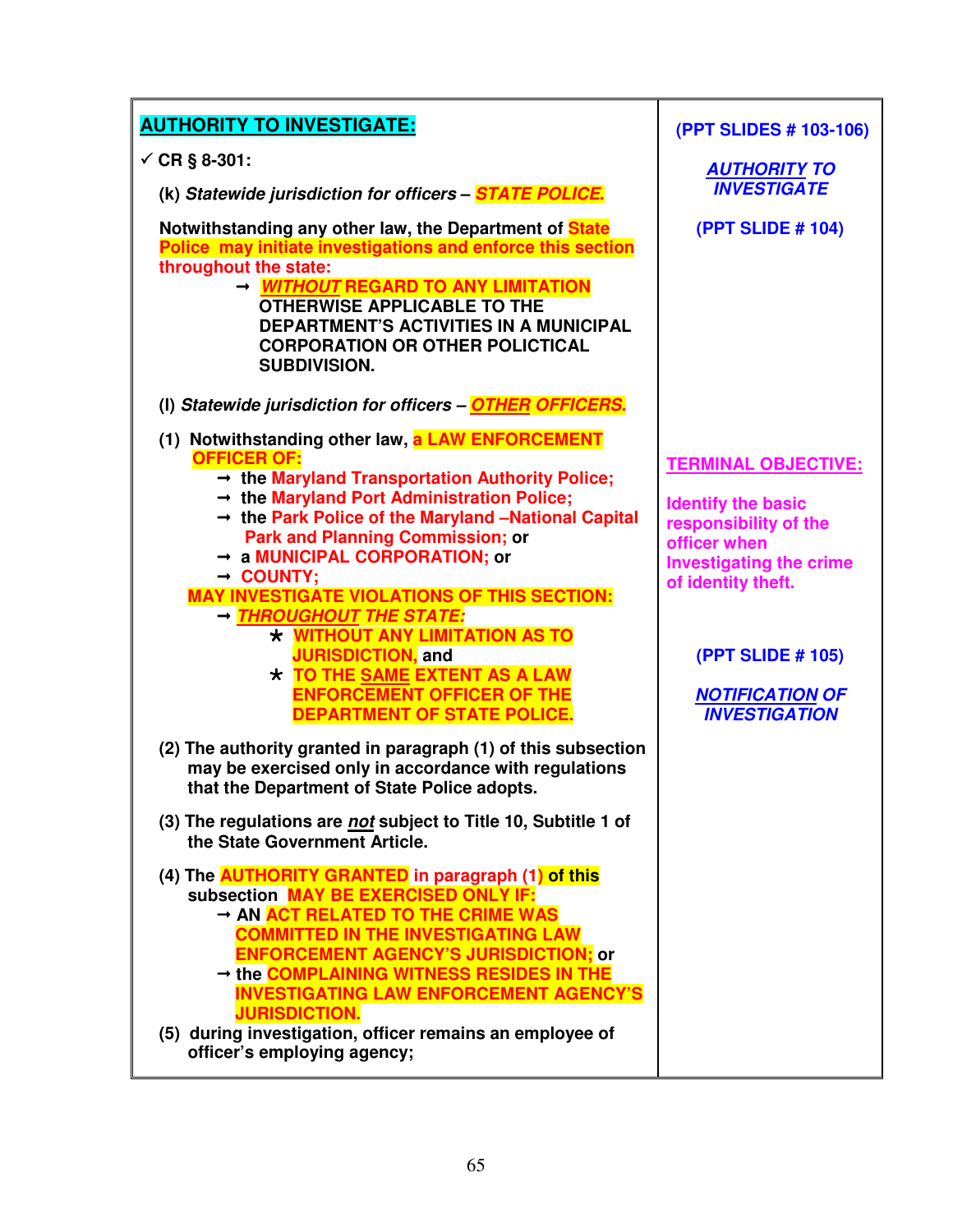| (m) Required notifications.<br>If action is taken under the authority granted in<br>subsection (I) of this section, notification of an                                                                                                                                                                                                                                                                                                                                                                                                                                                                                                                                                                                                                                                                                                                                                                                                                                                                                                                                                                       | (PPT SLIDE # 106)                              |
|--------------------------------------------------------------------------------------------------------------------------------------------------------------------------------------------------------------------------------------------------------------------------------------------------------------------------------------------------------------------------------------------------------------------------------------------------------------------------------------------------------------------------------------------------------------------------------------------------------------------------------------------------------------------------------------------------------------------------------------------------------------------------------------------------------------------------------------------------------------------------------------------------------------------------------------------------------------------------------------------------------------------------------------------------------------------------------------------------------------|------------------------------------------------|
| investigation:<br>(1) IN A MUNICIPAL CORPORATION, shall be made to<br>the chief of police/designee of the chief of police;<br>(2) IN A COUNTY THAT HAS A COUNTY POLICE<br>DEPARTMENT, shall be made to the chief of police<br>or designee of the chief of police;<br>(3) IN A COUNTY WITHOUT A POLICE DEPARTMENT<br>shall be made to the sheriff/designee of the sheriff;<br>(4) IN BALTIMORE CITY, shall be made to the Police<br><b>Commissioner/the Police Commissioner's</b><br>designee;<br>(5) ON PROPERTY OWNED, LEASED OR OPERATED<br>BY OR UNDER THE CONTROL OF THE MARYLAND<br><b>TRANSPORTATION AUTHORITY, THE MARYLAND</b><br><b>AVIATION ADMINISTRATION OR THE MARYLAND</b><br>PORT ADMINISTRATION, shall be made to the<br>respective chief of police/the chief's designee; and<br>(6) ON PROPERTY OWNED, LEASED OR OPERATED<br>BY OR UNDER THE CONTROL OF THE MARYLAND-<br><b>NATIONAL CAPITAL PARK AND PLANNING</b><br><b>COMMISSION to the chief of police of the Maryland-</b><br><b>National Capital Park and Planning Commission for</b><br>the county in which the property is located. |                                                |
| (o) Investigation and prosecution.                                                                                                                                                                                                                                                                                                                                                                                                                                                                                                                                                                                                                                                                                                                                                                                                                                                                                                                                                                                                                                                                           | (PPT SLIDES # 107-108)                         |
| (1) A STATE'S ATTORNEY or the ATTORNEY GENERAL<br>may <i>investigate</i> and <i>prosecute</i> a violation of this<br>section or a violation of any crime based on the act<br>establishing a violation of this section.                                                                                                                                                                                                                                                                                                                                                                                                                                                                                                                                                                                                                                                                                                                                                                                                                                                                                       | <b>INVESTIGATION AND</b><br><b>PROSECUTION</b> |
| (2) If the Attorney General exercises authority under<br>paragraph (1) of this subsection, the Attorney General<br>has all the powers and duties of a State's Attorney,<br>including the use of a grand jury in any county or<br>Baltimore City, to investigate and prosecute the<br>violation.                                                                                                                                                                                                                                                                                                                                                                                                                                                                                                                                                                                                                                                                                                                                                                                                              |                                                |
| (p) Venue.                                                                                                                                                                                                                                                                                                                                                                                                                                                                                                                                                                                                                                                                                                                                                                                                                                                                                                                                                                                                                                                                                                   |                                                |
| Notwithstanding any other provision of law, the<br>prosecution of a violation of any crime based on the act<br>establishing a violation of this section may be<br>commenced in any county in which:<br>(1) an element of the crime occurred;<br>(2) the victim resides.                                                                                                                                                                                                                                                                                                                                                                                                                                                                                                                                                                                                                                                                                                                                                                                                                                      |                                                |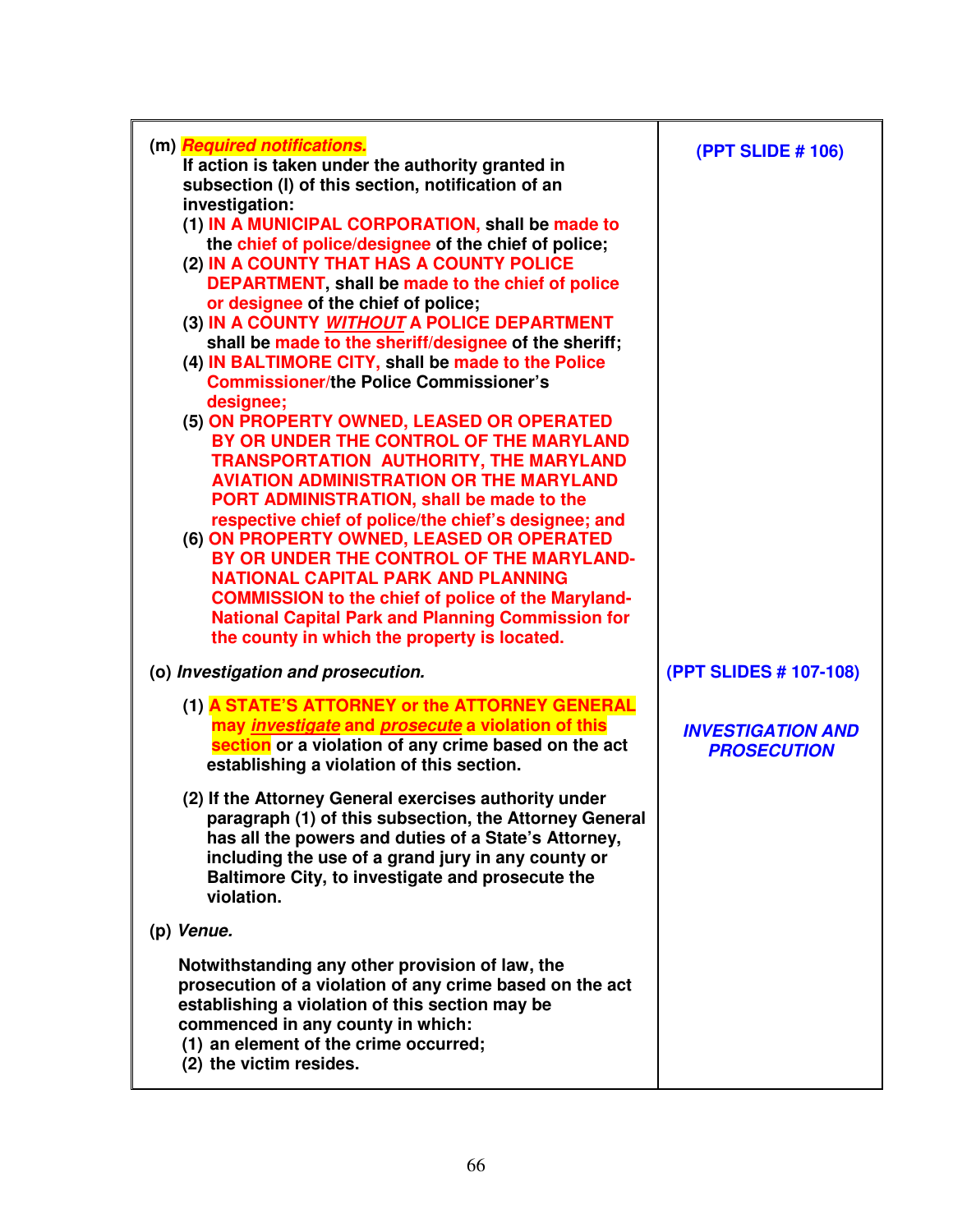# **IDENTITY THEFT/FRAUD – REPORTING:**

# **OVERVIEW:**

- - **identity theft/fraud is a NON-TRADITIONAL CRIME: NOT specifically recorded as an offense category in the** 
	- **FBI's Uniform Crime Reporting (UCR) program; many states continue to lack comprehensive data on the numbers of identity theft crimes that have occurred: and the number of arrests/convictions that have resulted from investigations into these crimes;**
- - **local police have the first official contact with the victim of identity theft and their preliminary investigation as reflected in their incident/offense report can be an important investigative resource;**
- - **police reports of identity theft serve two important purposes:** 
	- $\rightarrow$  important first step in the investigation of the crime;
	- **serve the victim as documentation to his/her creditor and/or debt collectors that the crime has been reported;**

## **MARYLAND LAW:**

- - **the State of Maryland has attempted to address both the need for official documentation of the crime of identity theft by the victim and the need to develop meaningful statistical data regarding the occurrence of the various forms of identity theft throughout the State through various legislation:** 
	- **in 2005, the Maryland Legislature enacted and the Governor signed into law CR § - 8 – 304. Report which requires law enforcement officers to complete a report of any incident of IDENTITY THEFT/FRAUD regardless of whether the offense occurred/did not occur in the jurisdiction of the officer taking the report:**

# **CR § 8-304. Report.**

- **(a) Contact local law enforcement agency. A person who knows or reasonably suspects that the person is a victim of identity fraud, as prohibited under this subtitle, may contact a LOCAL LAW ENFORCEMENT AGENCY THAT HAS JURISDICTION OVER:** 
	- **(1) ANY PART OF THE COUNTY IN WHICH THE PERSON LIVES; OR**
	- **(2) ANY PART OF THE COUNTY IN WHICH THE CRIME OCCURRED.**

## **(PPT SLIDES # 109-110)**

### **(PPT SLIDES # 111 -113)**

## **TERMINAL OBJECTIVE:**

**Identify the basic responsibility of the officer when investigating the crime of identity theft.** 

# **Instructor Note:**

**The requirement established by CR § 8-304 that law enforcement officers complete a report of an incident involving identity theft regardless of where the offense occurred may conflict with an agency's standard operating procedure regarding the reporting of out-ofjurisdiction offenses/incidents.** 

**This exception to an agency's reporting policy/procedures should be pointed out/explained to recruits.**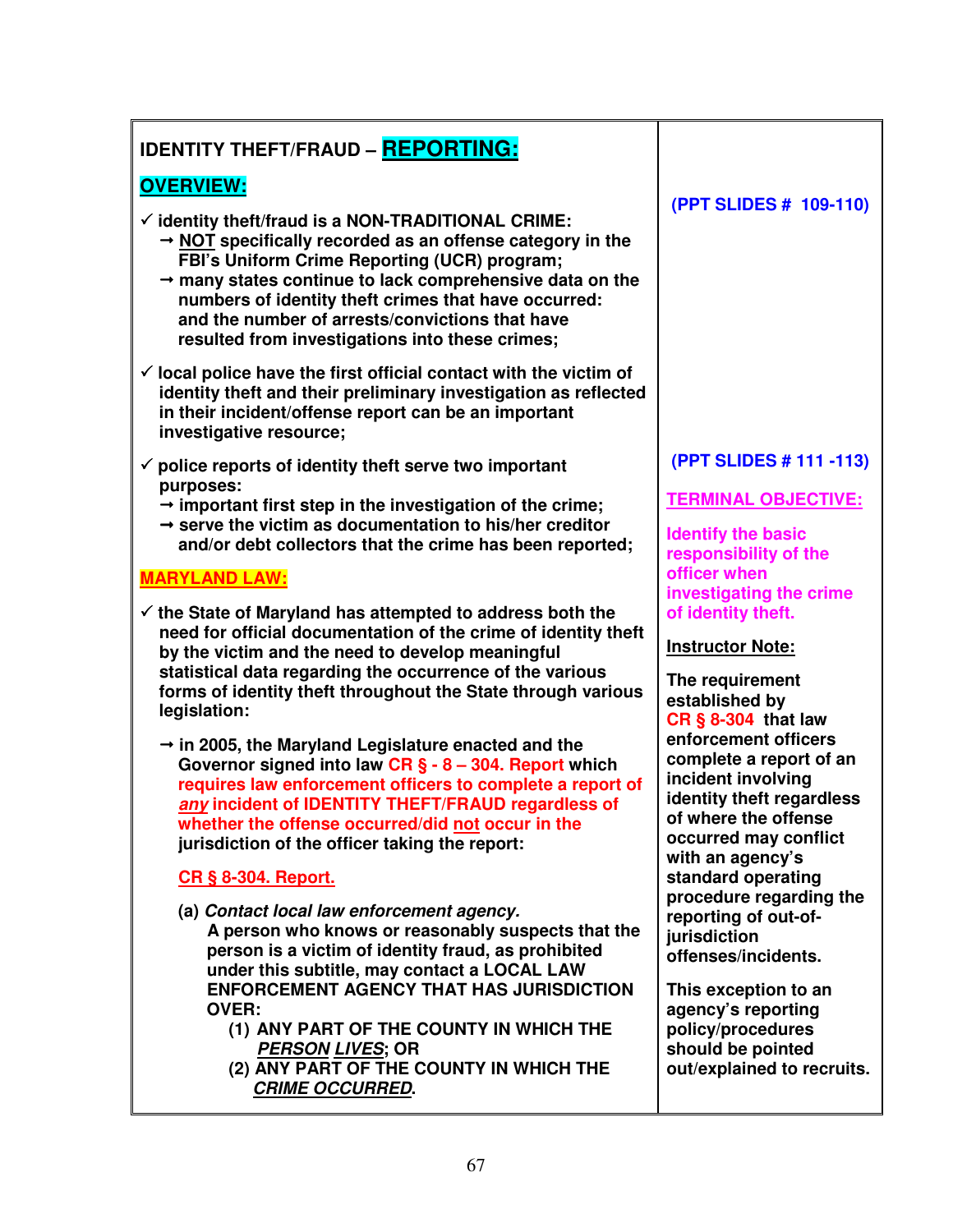| (b) Preparation of report.<br>After being contacted by a person in accordance with<br>subsection (a) of this section, A LOCAL LAW<br><b>ENFORCEMENT AGENCY SHALL PROMPLTY:</b><br>(1) PREPARE AND FILE A REPORT OF THE<br><b>ALLEGED IDENTITY FRAUD; and</b>                                                                                                                                                                                                                                                                                                    | <b>Demonstrate completion</b><br>of acceptable police<br>reports for various<br>offenses, incidents, or<br>situations.                                                                                                                                                                                                                                      |
|-----------------------------------------------------------------------------------------------------------------------------------------------------------------------------------------------------------------------------------------------------------------------------------------------------------------------------------------------------------------------------------------------------------------------------------------------------------------------------------------------------------------------------------------------------------------|-------------------------------------------------------------------------------------------------------------------------------------------------------------------------------------------------------------------------------------------------------------------------------------------------------------------------------------------------------------|
| (2) <b>PROVIDE A COPY OF THE REPORT TO THE</b><br><b>VICTIM.</b>                                                                                                                                                                                                                                                                                                                                                                                                                                                                                                | Apply the law as<br>contained in the<br><b>Annotated Code of</b>                                                                                                                                                                                                                                                                                            |
| (c) Refer matter to another law enforcement agency.<br>The local law enforcement agency contacted by the<br>victim may subsequently refer the matter to a law<br>enforcement agency with proper jurisdiction.                                                                                                                                                                                                                                                                                                                                                   | Maryland that requires a<br>law enforcement officer<br>to prepare and file a<br>report from the victim of<br>identity/theft/fraud.                                                                                                                                                                                                                          |
| (d) Not included as open case.<br>A report filed under this section is not required to be<br>counted as an open case for purposes including<br>compiling open case statistics.                                                                                                                                                                                                                                                                                                                                                                                  | Given a scenario<br>involving identity<br>theft/fraud, compose a<br>complete <i>initial</i> identity                                                                                                                                                                                                                                                        |
| $\checkmark$ in addition to the reporting requirements imposed by<br>CR § 8-304 the State of Maryland has developed a uniform<br>reporting form for offenses involving identity theft:                                                                                                                                                                                                                                                                                                                                                                          | theft/fraud offense<br>report that includes, at a<br>minimum, the following                                                                                                                                                                                                                                                                                 |
| <b>Public Safety Article</b><br><b>Title 3</b><br><b>Subtitle 2</b><br><b>Police Training Commission</b>                                                                                                                                                                                                                                                                                                                                                                                                                                                        | elements:<br>complete victim<br>information at the time<br>of the identity<br>theft/fraud:                                                                                                                                                                                                                                                                  |
| PS § 3 - 207. General Powers and Duties of Commission.                                                                                                                                                                                                                                                                                                                                                                                                                                                                                                          | complete description of                                                                                                                                                                                                                                                                                                                                     |
| Subject to the authority of the Secretary, the Commission<br>has the following powers and duties:                                                                                                                                                                                                                                                                                                                                                                                                                                                               | the type of item/identity<br>document<br>stolen/compromised;<br>specific information                                                                                                                                                                                                                                                                        |
| (16) to develop, with the cooperation of the Office of the<br>Attorney General, the Governor's Office of Crime<br><b>Control and Prevention and the Federal Trade</b><br><b>Commission, <mark>a UNIFORM IDENTITY FRAUD</mark></b><br><b>REPORTING FORM that:</b><br>(I) makes transmitted data available on or before<br>October 1, 2011 for use by each law<br>enforcement agency of State and local<br>government; and<br>(II) may authorize the data to be transmitted to the<br><b>Consumer Sentinel Program in the Federal</b><br><b>Trade Commission.</b> | about how the<br>stolen/compromised<br>identity item/document<br>was discovered by the<br>victim and how the<br>identity item/document<br>was used;<br>potential suspect<br>information;<br>action victim has taken<br>to mitigate the identity<br>loss/compromise; and<br><b>description of</b><br>recommended<br>follow-up action given<br>to the victim. |

Ī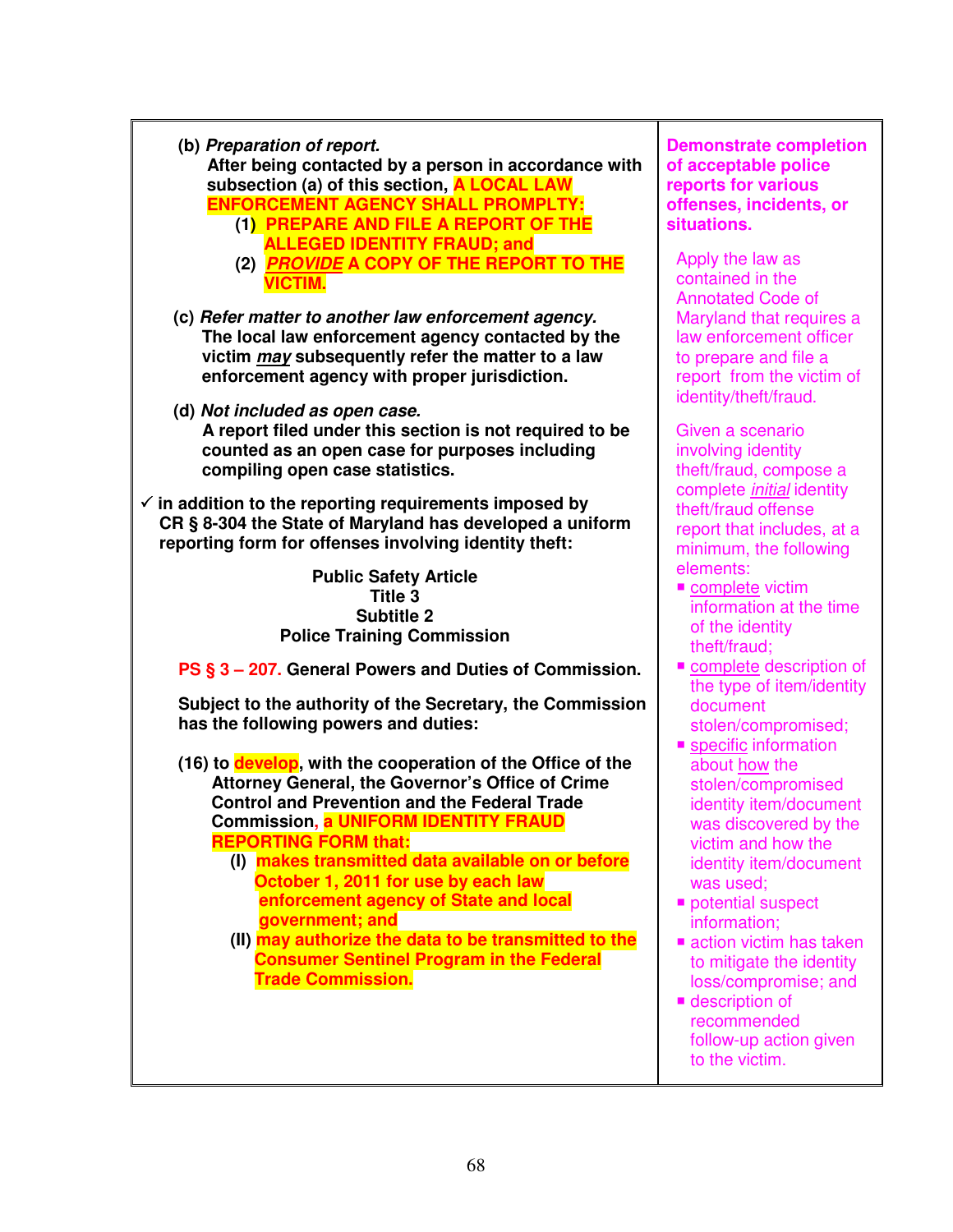# **UNIFORM REPORT – IDENTITY FRAUD/THEFT**

# **ANNOTATED CODE OF MARYLAND**

## **Article – PUBLIC SAFETY**

#### **Background:**

**During the 2010 legislative session the Maryland Legislature repealed and reenacted, with amendments:** 

> **Public Safety Article Title 3 – Law Enforcement Subtitle 2 – Police Training Commission § 3 – 207 General Power and Duties of Commission Annotated Code of Maryland (2003 Volume and 2009 Supplement)**

**Among other changes, § 3-207 - "General powers and duties of Commission" contains the following provision regarding the development and distribution of a uniform Identity Fraud Reporting form:** 

**Subject to the authority of the Secretary, the Commission has the following powers and duties:** 

- **(16) to develop, with the cooperation of the Office of the Attorney General, the Governor's Office of Crime Control and Prevention and the Federal Trade Commission, a uniform identity fraud reporting form that:**
	- **(i) makes transmitted data available on or before October 1, 2011, for use by each law enforcement agency of State and local government; and**
	- **(ii) may authorize the data to be transmitted to the Consumer Sentinel Program in the Federal Trade Commission;**

#### **Action Taken:**

**As required by law, the Maryland Police and Correctional Training Commission, in consultation with the Office of the Attorney General, Consumer Protection Division, and the Governor's Office of Crime Control Prevention, Maryland Statistical Analysis Center, and the Federal Trade Commission has developed the captioned uniform IDENTITY FRAUD/THEFT reporting form.** 

**The uniform IDENTITY FRAUD/THEFT reporting form has been developed using a variety of sources including the following:** 

**Identity Theft Victims' Universal Complaint Form (Federal Trade Commission) Identity Crime Incident Detail Form (U.S. Secret Service) Model Policy – Identity Crime (International Association of Chiefs of Police) Application for Maryland Identity Theft Passport (Office of Maryland Attorney General)** 

**1/2**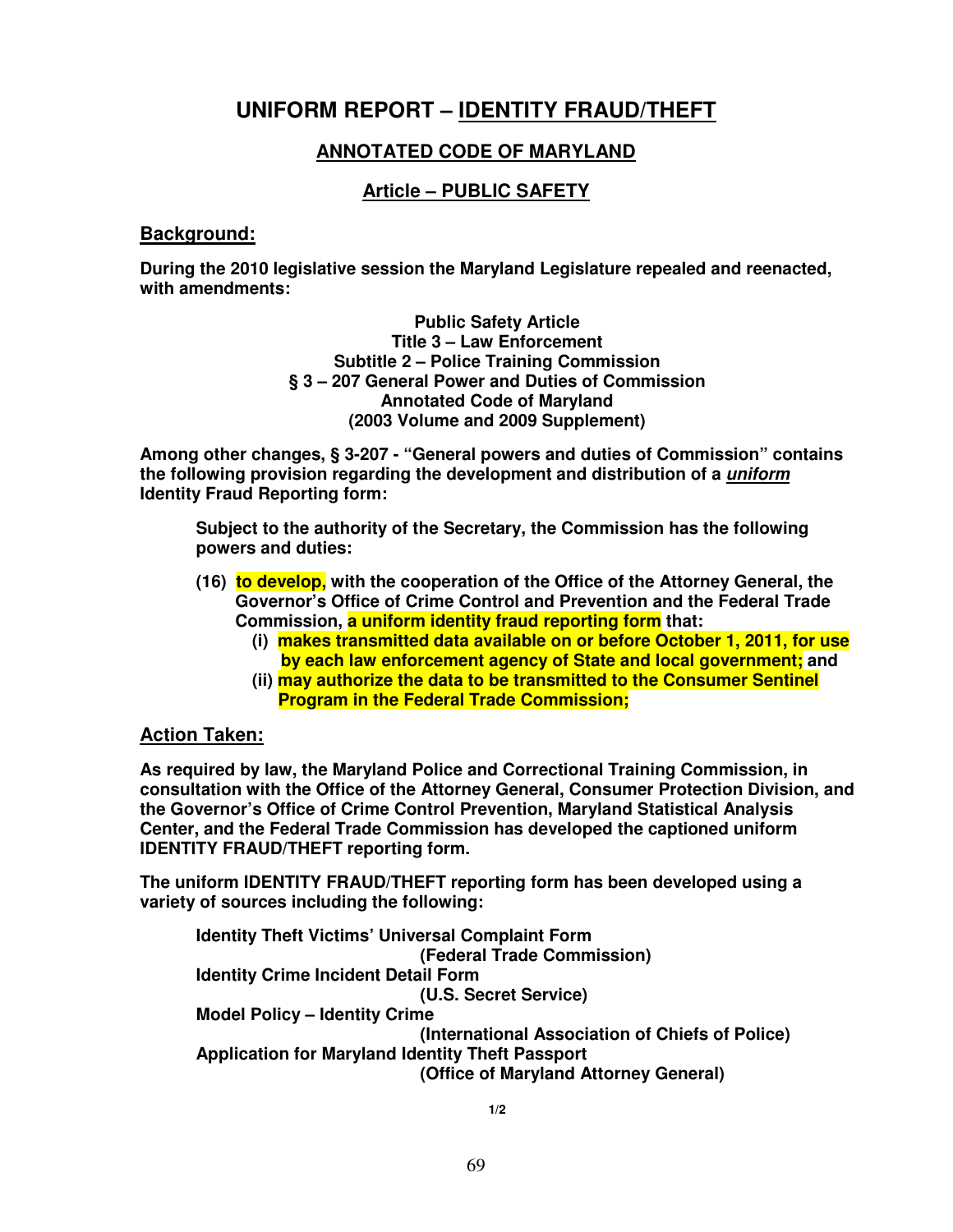#### **INSTRUCTIONS FOR COMPLETING FORM**

- **PAGE 1 LINES # 1-2: Reporting Agency Identifiers.**
- **PAGE 1 LINE # 3: Agency Complaint/Case Number.**
- **PAGE 1 LINE # 4: Date report taken.**
- **PAGE 1 LINES # 5-11: Victim Identification to be completed as indicated on form.**
- **PAGE 2 BLOCK # 12: Determine if document/information was stolen or lost.**
- **PAGE 2 BLOCKS # 13-14: To be completed as indicated on form.**
- **PAGE 2 BLOCK # 15: Determine HOW victim discovered theft/compromise occurred check all that apply.**
- **PAGE 2 BLOCK # 16: Determine identity information/item compromised check all that apply.**
- **PAGE 3 BLOCK # 17: Determine from victim if information/identity was used to:** 
	- **establish NEW account;**
	- use an *EXISTING* account;

 **Note: Use separate pages if multiple/additional accounts are involved.** 

**PAGE 4 - BLOCK # 18: Obtain a detailed narrative from victim to include as much of the information contained in BLOCK # 18 as possible. Use additional page(s) if necessary.** 

- **PAGE 5 BLOCK # 19: Determine from victim the names/identities of any "potential suspect(s).**
- **PAGE 5 LINE # 20: To be completed as indicated on form.**
- **PAGE 5 LINE # 21: To be completed as indicated on form if known.**

**PAGE 6 - BLOCK # 22: Page to be given to victim as reference/resource: Note: Reporting officer should explain options/recommended actions to the victim if necessary.** 

#### **ANNOTATED CODE OF MARYLAND**

**CR § 8-304. REPORT.** 

 **(a) Contact local law enforcement agency. – A person who knows or reasonably suspects that the person is a victim of identity fraud, as prohibited under this subtitle, may contact a local law enforcement agency that has jurisdiction over:** 

- **(1) any part of the county in which the person lives; or,**
- **(2) any part of the county in which the crime occurred.**

 **(b) Preparation of report. – After being contacted by a person in accordance with subsection(a) of this section, a local law enforcement agency shall promptly: (1) prepare and file a report of the alleged identity fraud; and, (2) PROVIDE A COPY OF THE REPORT TO THE VICTIM.** 

 **3/31/11**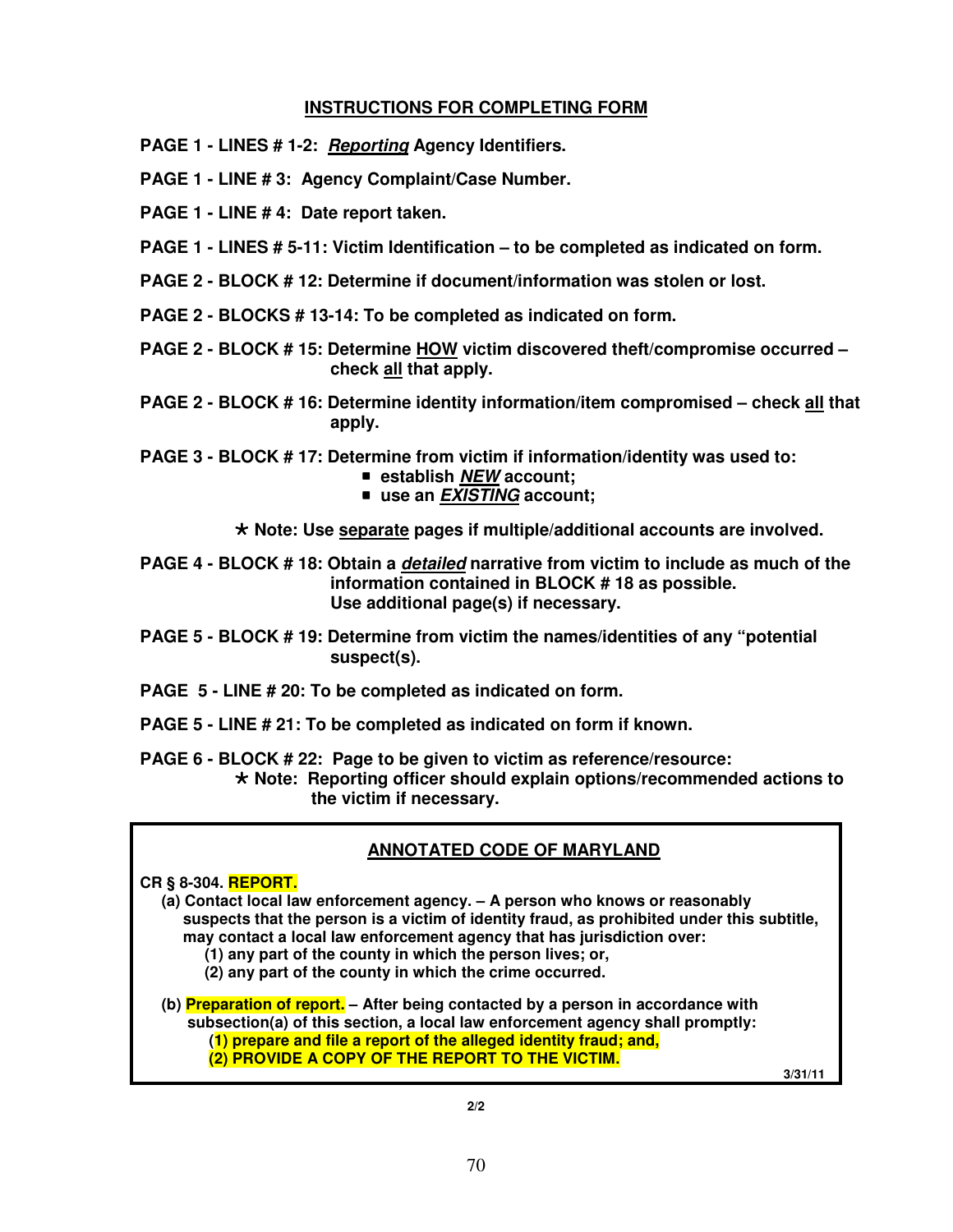| UNIFORM IDENTITY FRAUD/THEFT REPORTING FORM                                             |                           |                            |  |
|-----------------------------------------------------------------------------------------|---------------------------|----------------------------|--|
| LAW ENFORCEMENT AGENCY IDENTIFIERS/ADMINISTRATIVE INFORMATION                           |                           |                            |  |
| 1. AGENCY NAME:                                                                         |                           | 2. REPORTING AGENCY ORI #: |  |
| 3. COMPLAINT/INCIDENT/REPORT#:                                                          |                           | 4. DATE REPORT TAKEN:      |  |
|                                                                                         | <b>VICTIM INFORMATION</b> |                            |  |
| 5. LEGAL NAME OF VICTIM AT TIME OF REPORT:                                              |                           |                            |  |
| (last)                                                                                  | (first)                   | (middle)                   |  |
| 6. DATE OF BIRTH: <b>All Accounts</b> 2014                                              |                           |                            |  |
| 7. VICTIM CURRENT ADDRESS:                                                              |                           |                            |  |
|                                                                                         | (STREET NAME/APARTMENT #) |                            |  |
| (CITY)                                                                                  | (STATE)                   | (ZIP CODE)                 |  |
| 8. TELPHONE #:                                                                          |                           |                            |  |
| (home)                                                                                  | (work)                    | (cell - optional)          |  |
| 9. "E" MAIL ADDRESS (recommended/not required)                                          |                           |                            |  |
| <b>10. DRIVER LICENSE INFORMATION:</b>                                                  |                           |                            |  |
| (number)                                                                                |                           | (state of issuance)        |  |
| 11. VICTIM FULL LEGAL NAME AT TIME OF THEFT/DISCOVERY OF THEFT IF DIFFERENT FROM ABOVE: |                           |                            |  |
| (last)                                                                                  | (first)                   | (middle)                   |  |

F

**1 OF 6**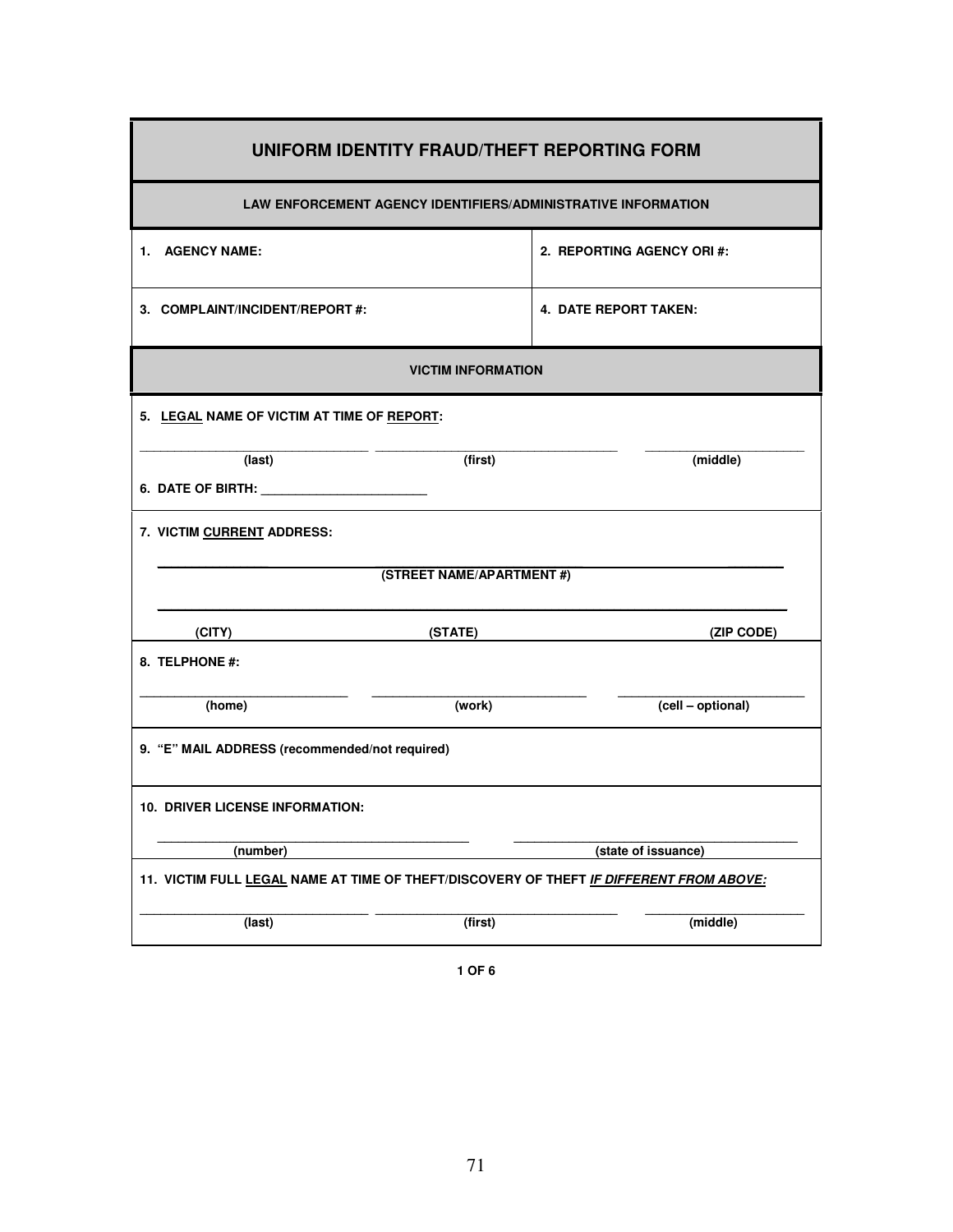| PERSONAL INFORMATION - IDENTITY THEFT/COMPROMISE SUMMARY                                                                                                                                                                                                                                                                                                                                                                                                                                                                                                                                                                                                                                                                                                                                                                                                       |                                                                                                                                                     |                                                                                                                                  |           |  |
|----------------------------------------------------------------------------------------------------------------------------------------------------------------------------------------------------------------------------------------------------------------------------------------------------------------------------------------------------------------------------------------------------------------------------------------------------------------------------------------------------------------------------------------------------------------------------------------------------------------------------------------------------------------------------------------------------------------------------------------------------------------------------------------------------------------------------------------------------------------|-----------------------------------------------------------------------------------------------------------------------------------------------------|----------------------------------------------------------------------------------------------------------------------------------|-----------|--|
| 12. DOCUMENT/INSTRUMENT/INFORMATION:<br>____ LOST _______ STOLEN<br>UNAUTHORIZED DISCLOSURE OF PERSONAL INFORMATION FROM OTHER RECORDS:<br>TYPE OF RECORD: TYPE OF RECORD:                                                                                                                                                                                                                                                                                                                                                                                                                                                                                                                                                                                                                                                                                     |                                                                                                                                                     |                                                                                                                                  |           |  |
| 13. DATE IDENTITY THEFT FIRST NOTICED/DISCOVERED:<br>AMOUNT OF <u>MONEY</u> SPENT TO DATE TO RESOLVE THEFT (ESTIMATE IF NOT SURE): \$<br>AMOUNT OF TIME SPENT TO DATE TO RESOLVE THEFT (ESTIMATE IF NOT SURE): ______<br>(HOURS)<br>14. LOCATION/ADDRESS IDENTITY THEFT/LOSS BELIEVED TO HAVE OCCURRED:                                                                                                                                                                                                                                                                                                                                                                                                                                                                                                                                                        |                                                                                                                                                     |                                                                                                                                  |           |  |
|                                                                                                                                                                                                                                                                                                                                                                                                                                                                                                                                                                                                                                                                                                                                                                                                                                                                | (STREET)                                                                                                                                            |                                                                                                                                  |           |  |
| (CITY)<br>IF COMMERCIAL ESTABLISHMENT – NAME:                                                                                                                                                                                                                                                                                                                                                                                                                                                                                                                                                                                                                                                                                                                                                                                                                  | (COUNTY) (STATE)                                                                                                                                    |                                                                                                                                  | (ZIPCODE) |  |
| 15. IDENTITY THEFT/COMPROMISE DISCOVERED HOW (CHECK APPLICABLE):<br><b>SELF-INITIATED CREDIT REPORT CHECK</b><br><b>FRAUDULENT/UNAUTHORIZED ACCOUNT:</b><br><b>USED</b><br><b>OPENED</b><br>OVERDRAWN ACCOUNT<br>CREDIT REPORT FINDING BY FINANCIAL/OTHER INSTITUTION<br><b>NOTIFIED BY:</b><br>BANK/CREDIT UNION/OTHER TYPE OF FINANCIAL INSTITUTION<br>CREDIT CARD COMPANY/OTHER CREDITOR<br><b>BILL COLLECTION AGENCY/REPRESENTATIVE</b><br><b>INSURANCE COMPANY</b><br>UTILITY/TELEPHONE COMPANY<br><b>DENIED LOAN/CREDIT</b><br>ARRESTED/HAD WARRANT ISSUED/COMPLAINT FILED FOR CRIME DID NOT COMMIT<br>DRIVER'S LICENSE SUSPENDED FOR ACTS NOT COMMITTED<br>SUED FOR DEBT NOT INCURRED<br><b>DENIED EMPLOYMENT FOR FINANCIAL REASONS</b><br>THEFT OF MAIL/DIVERSION OF MAIL FROM ADDRESS<br><b>GARBAGE/RECYCLABLES GONE THROUGH</b><br>OTHER (DESCRIBE): |                                                                                                                                                     |                                                                                                                                  |           |  |
| 16. TYPE OF IDENTITY INFORMATION/ITEM COMPROMISED (CHECK APPLICABLE TYPES):<br><b>SOCIAL SECURITY NUMBER</b><br><b>DRIVER'S LICENSE</b><br><b>BIRTH CERTIFICATE/OTHER</b><br><b>RESIDENT ALIEN CARD</b><br><b>PASSPORT</b><br><b>EDUCATIONAL RECORDS</b><br><b>MEDICAL RECORDS</b><br><b>PROFESSIONAL RECORDS/LICENSE</b><br><b>INSURANCE RECORDS:</b><br><b>MEDICAL</b><br><b>OTHER (IDENTIFY TYPE):</b>                                                                                                                                                                                                                                                                                                                                                                                                                                                      | <b>ATM/BANK CARD</b><br><b>SAVINGS ACCOUNT</b><br><b>CREDIT CARD</b><br><b>CHECKING ACCOUNT</b><br><b>PERSONAL COMPUTER:</b><br><b>FILES HACKED</b> | UTILITIES/TELEPHONE RECORDS<br><b>BROKERAGE/STOCK ACCOUNT</b><br><b>INTERNET PURCHASE</b><br><b>OTHER (PROVIDE INFORMATION):</b> |           |  |

**2 OF 6**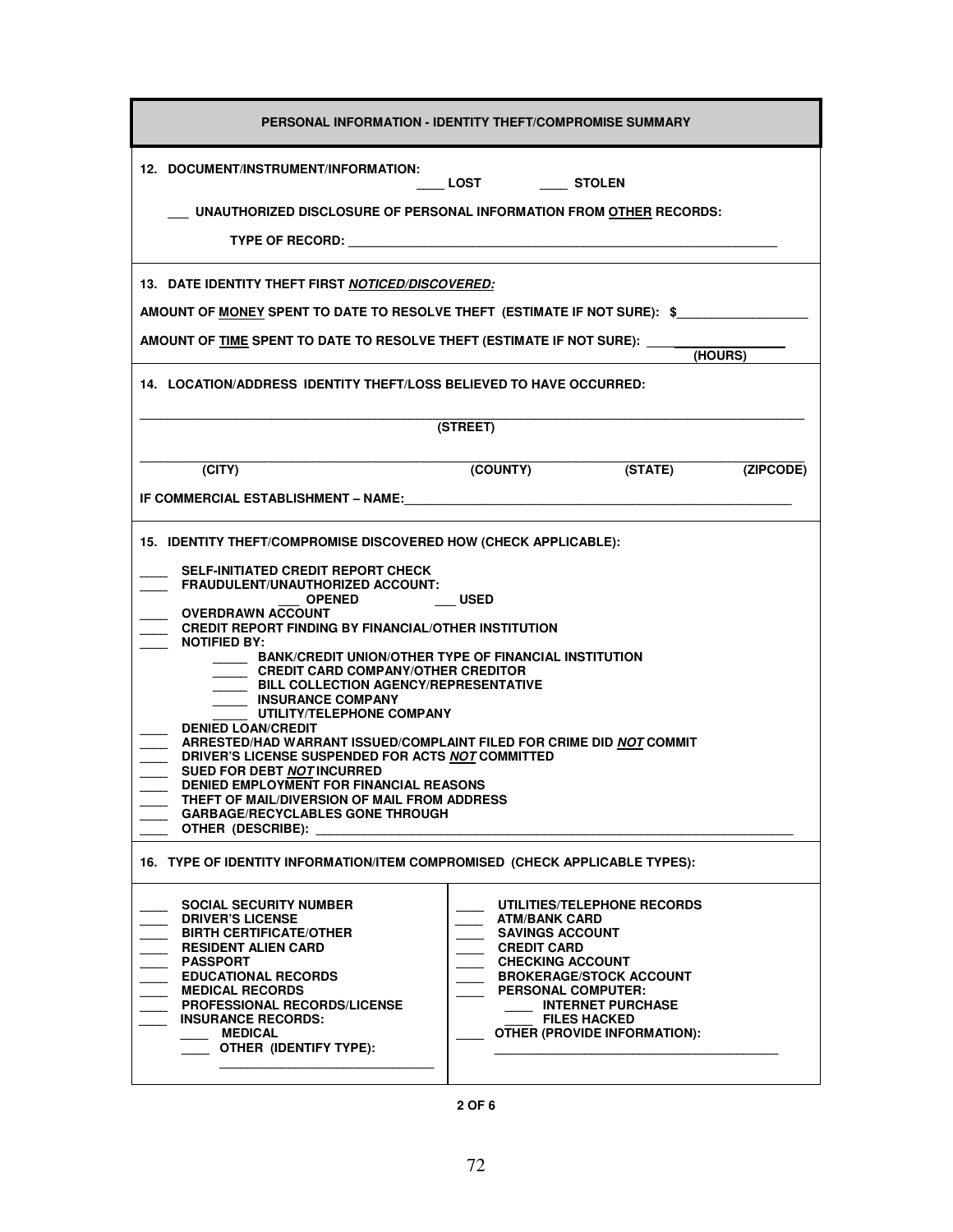| 17. HOW INFORMATION/IDENTITY WAS USED (CHECK APPLICABLE):                                                                                                                                                     |
|---------------------------------------------------------------------------------------------------------------------------------------------------------------------------------------------------------------|
| <u>______ NEW ACCOUNT:</u>                                                                                                                                                                                    |
| <b>FRAUDULENTLY ATTEMPTED TO OPEN NEW ACCOUNT (fill in applicable information)</b>                                                                                                                            |
| FRAUDULENTLY OPENED NEW ACCOUNT (fill in applicable information)                                                                                                                                              |
| <b>DATE OPENED:</b>                                                                                                                                                                                           |
|                                                                                                                                                                                                               |
|                                                                                                                                                                                                               |
| $\blacksquare$ COMPANY NAME:                                                                                                                                                                                  |
| $\bullet$ ACCOUNT#:                                                                                                                                                                                           |
| $\bullet$ AMOUNT OBTAINED/CREDIT LIMIT: $\$$<br>$\blacksquare$ COMPANY ADRESS: ____________________                                                                                                           |
| $\blacksquare$ COMPANY PHONE #:                                                                                                                                                                               |
| $\blacksquare$ COMPANY "E" MAIL ADDRESS:                                                                                                                                                                      |
|                                                                                                                                                                                                               |
| <b>TYPE OF FRAUD/THEFT:</b>                                                                                                                                                                                   |
| CASH OBTAINED: \$                                                                                                                                                                                             |
| __ MERCHANDISE OBTAINED: \$                                                                                                                                                                                   |
| <b>SERVICES OBTAINED:</b><br><b>COVERNMENT BENEFITS;</b>                                                                                                                                                      |
| __ MEDICAL SERVICES;                                                                                                                                                                                          |
|                                                                                                                                                                                                               |
| <i>EXISTING</i> ACCOUNT:<br>____ FRAUDULENTLY <u>ATTEMPTED</u> TO USE <u>EXISITING</u> ACCOUNT (fill in applicable information)<br>FRAUDULENTLY USED <i>EXISTING</i> ACCOUNT (fill in applicable information) |
|                                                                                                                                                                                                               |
| $\blacksquare$ COMPANY NAME:<br><u> 1989 - Johann John Harry, mars eta industrial eta industrial eta industrial eta industrial eta industrial eta</u>                                                         |
| $\bullet$ ACCOUNT#:                                                                                                                                                                                           |
| • AMOUNT OBTAINED/CREDIT LIMIT: \$                                                                                                                                                                            |
|                                                                                                                                                                                                               |
| $\blacksquare$ COMPANY PHONE #:                                                                                                                                                                               |
|                                                                                                                                                                                                               |
| $\blacksquare$ ACCOUNT #:                                                                                                                                                                                     |
|                                                                                                                                                                                                               |
| <b>TYPE OF FRAUD/THEFT:</b>                                                                                                                                                                                   |
| <b>CASH OBTAINED: \$</b>                                                                                                                                                                                      |
| <b>MERCANDISE OBTAINED: \$</b>                                                                                                                                                                                |
| SERVICES OBTAINED:                                                                                                                                                                                            |
| <b>GOVERNMENT BENEFITS</b>                                                                                                                                                                                    |
| MEDICAL SERVICES                                                                                                                                                                                              |
| <b>OTHER:</b> ____________                                                                                                                                                                                    |
| [LIST ADDITIONAL/MULTIPLE STOLEN/COMPROMISED ACCOUNTS ON SEPARATE PAGES]                                                                                                                                      |

**3 OF 6**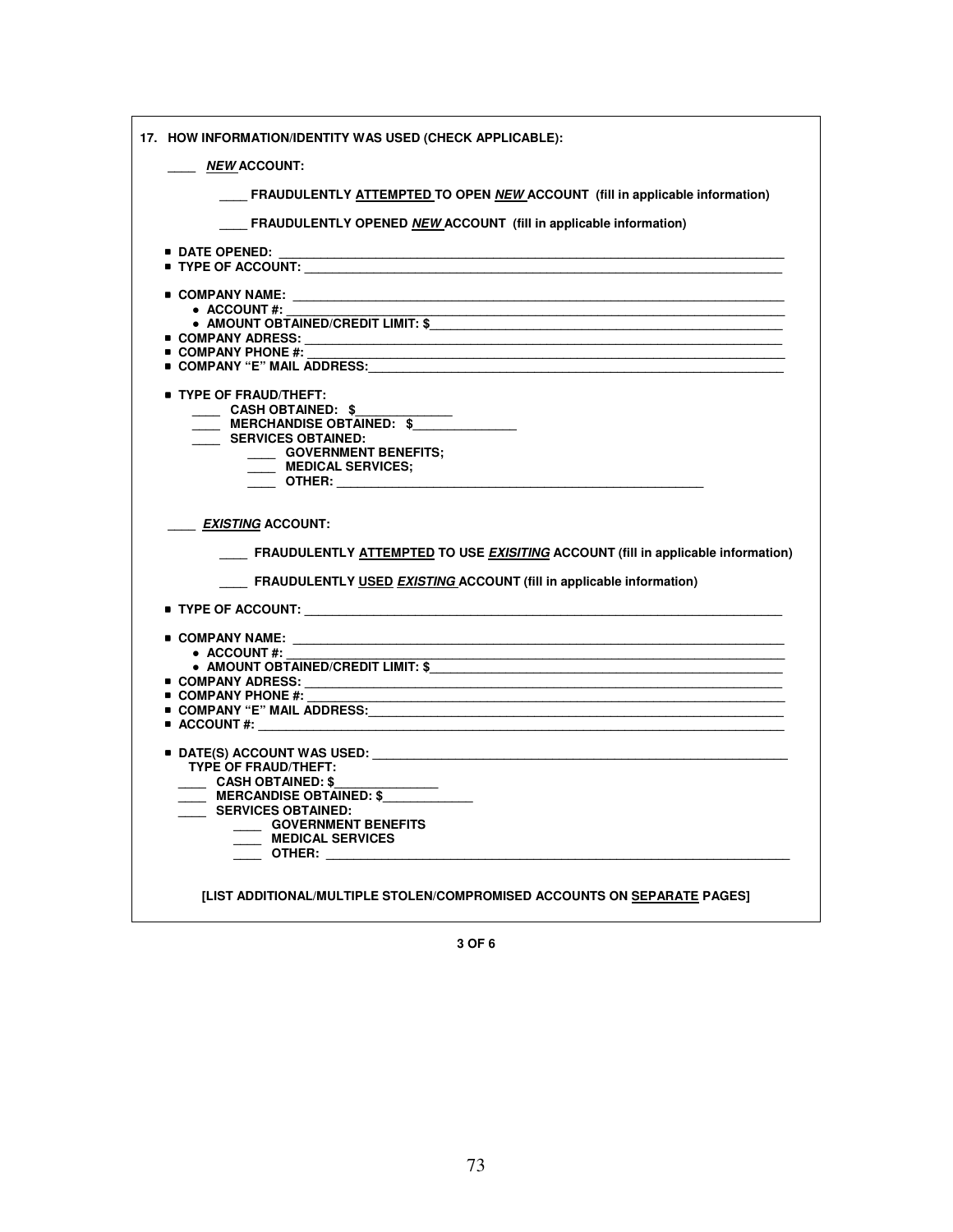| VICTIM ACCOUNT/NARRATIVE OF HOW THEFT OCCURRED OR DISCOVERED & ACTION TAKEN                                                                                                                                                                                                                                                                                                                                                                      |
|--------------------------------------------------------------------------------------------------------------------------------------------------------------------------------------------------------------------------------------------------------------------------------------------------------------------------------------------------------------------------------------------------------------------------------------------------|
| 18. DETAILED NARRATIVE FROM VICTIM – INCLUDE THE FOLLOWING INFORMATION IF APPLICABLE:                                                                                                                                                                                                                                                                                                                                                            |
| ■ LOCATION IDENTITY THEFT/LOSS BELIEVED TO HAVE OCCURRED<br>■ DESCRIPTION OF PERSONAL INFORMATION LOST/STOLEN/COMPROMISED:<br>$\bullet$ OTHER/ADDITIONAL IDENTITY INFORMATION LOST/STOLEN COMPROMISED                                                                                                                                                                                                                                            |
| $\bullet$ Determine if victim authorized anyone to use name/personal information:<br>• IDENTIFY AUTHORIZED USER<br>■ DATE THEFT/COMPROMISE OCCURRED/DISCOVERED<br><b>EXPLANATION OF HOW THEFT/LOSS/COMPROMISE WAS DISCOVERED</b><br><b>EXPLANATION OF HOW ACCESS WAS GAINED TO IDENTITY INFORMATION (if known)</b><br><b>UP WAS IDENTITY THEFT RESULT OF ANOTHER CRIME:</b><br>___ BURGLARY ____ STOLEN AUTO _____ ROBBERY ____ OTHER TYPE THEFT |
| <b>DATE/TIME OTHER CRIME OCCURRED:</b><br>• INCIDENT # (if known)                                                                                                                                                                                                                                                                                                                                                                                |
| $\bullet$ DESCRIPTION OF HOW PERSONAL INFORMATION WAS USED/FOR WHAT PURPOSE<br>• AMOUNT OF FINANCIAL LOSS (known at time of this report)<br><b>E. IF INTERNET PURCHASE - WEBSITE ADDRESS/COMPANY</b><br>$\bullet$ NAME/TELEPHONE # OF COMPANY REPRESENTATIVE/INVESTIGATOR MAKING CONTACT<br><b>DATE THEFT/LOSS REPORTED TO COMPANY/INSTITUTION</b><br><b>UNITED BY REPORTITY VERIFIED BY REPORTING OFFICER AT TIME OF REPORT:</b>                |
| $\bullet$ METHOD USED: $\bullet$ METHOD USED:                                                                                                                                                                                                                                                                                                                                                                                                    |
| $\bullet$ Determine if victim is willing to assist in the investigation/prosecution if suspect is<br><b>IDENTIFIED/ARRESTED/CHARGED:</b><br>YES<br>$\overline{\phantom{a}}$ NO<br>NOT SURE AT THIS TIME                                                                                                                                                                                                                                          |
| <b>DETERMINE IF VICTIM HAS FILED A REPORT WITH ANY OTHER LAW ENFORCEMENT AGENCY:</b><br>$\bullet$ IF YES, NAME OF AGENCY/REPORT #:                                                                                                                                                                                                                                                                                                               |
| $\bullet$ DETERMINE IF VICTIM HAS ADDITIONAL DOCUMENTATION TO SUPPORT THEFT/FRAUD CLAIM THAT<br><b>MIGHT ASSIST IN INVESTIGATION</b><br>• IF YES, IDENTIFY DOCUMENT: Network and the state of the state of the state of the state of the state of the state of the state of the state of the state of the state of the state of the state of the state of the state of                                                                           |
| <b>NARRATIVE:</b>                                                                                                                                                                                                                                                                                                                                                                                                                                |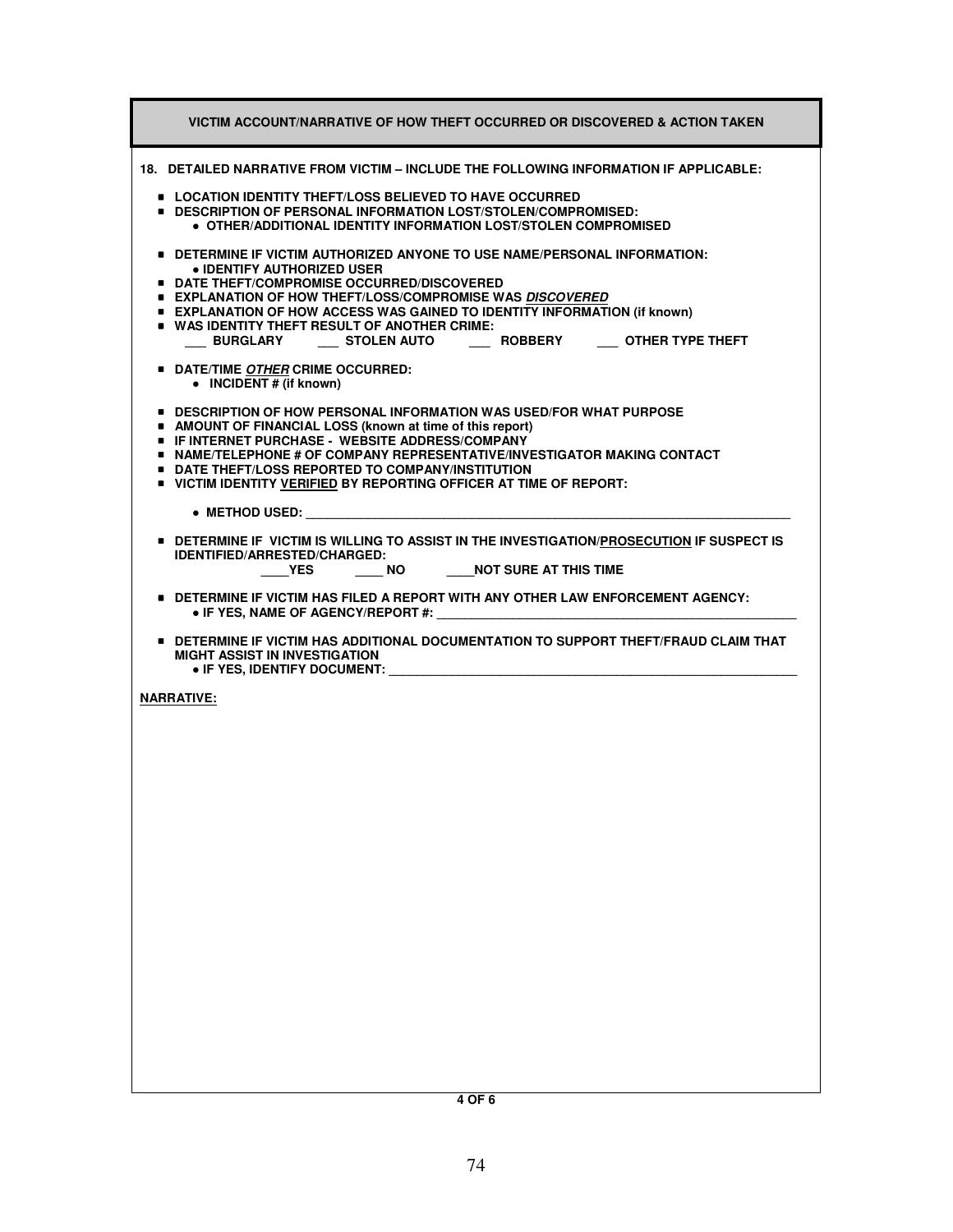| "POTENTIAL" SUSPECT INFORMATION                                                     |                                    |          |  |
|-------------------------------------------------------------------------------------|------------------------------------|----------|--|
| <b>19. "POTENTIAL" SUSPECT IDENTIFIERS:</b>                                         |                                    |          |  |
|                                                                                     |                                    |          |  |
|                                                                                     |                                    |          |  |
|                                                                                     |                                    |          |  |
| SUSPECT RELATIONSHIP TO VICTIM: UNIVERSITY OF A SUSPECT RELATIONSHIP TO VICTIM:     |                                    |          |  |
| <b>METHOD USED TO OBTAIN IDENTITY ITEM (if known/suspected):</b>                    |                                    |          |  |
|                                                                                     |                                    |          |  |
| AUTHORIZATION BY VICTIM TO SUSPECT TO USE PERSONAL IDENTITY INFORMANTION:<br>YES NO |                                    |          |  |
| IF YES, TRANSACTIONS/CIRCUMSTANCES AUTHORIZED FOR (EXPLAIN):                        |                                    |          |  |
|                                                                                     |                                    |          |  |
|                                                                                     | <b>OFFICER CONTACT INFORMATION</b> |          |  |
| 20. NAME/ASSIGNMENT/TELEPHONE # REPORTING OFFICER:                                  |                                    |          |  |
| (NAME)                                                                              | (TELEPHONE #)                      | (E MAIL) |  |
| 21. NAME/ASSIGNMENT/TELEPHONE # OF FOLLOW-UP INVESTIGATOR (if known):               |                                    |          |  |
| (NAME)                                                                              | (TELEPHONE #)                      | (E MAIL) |  |

**5 OF 6**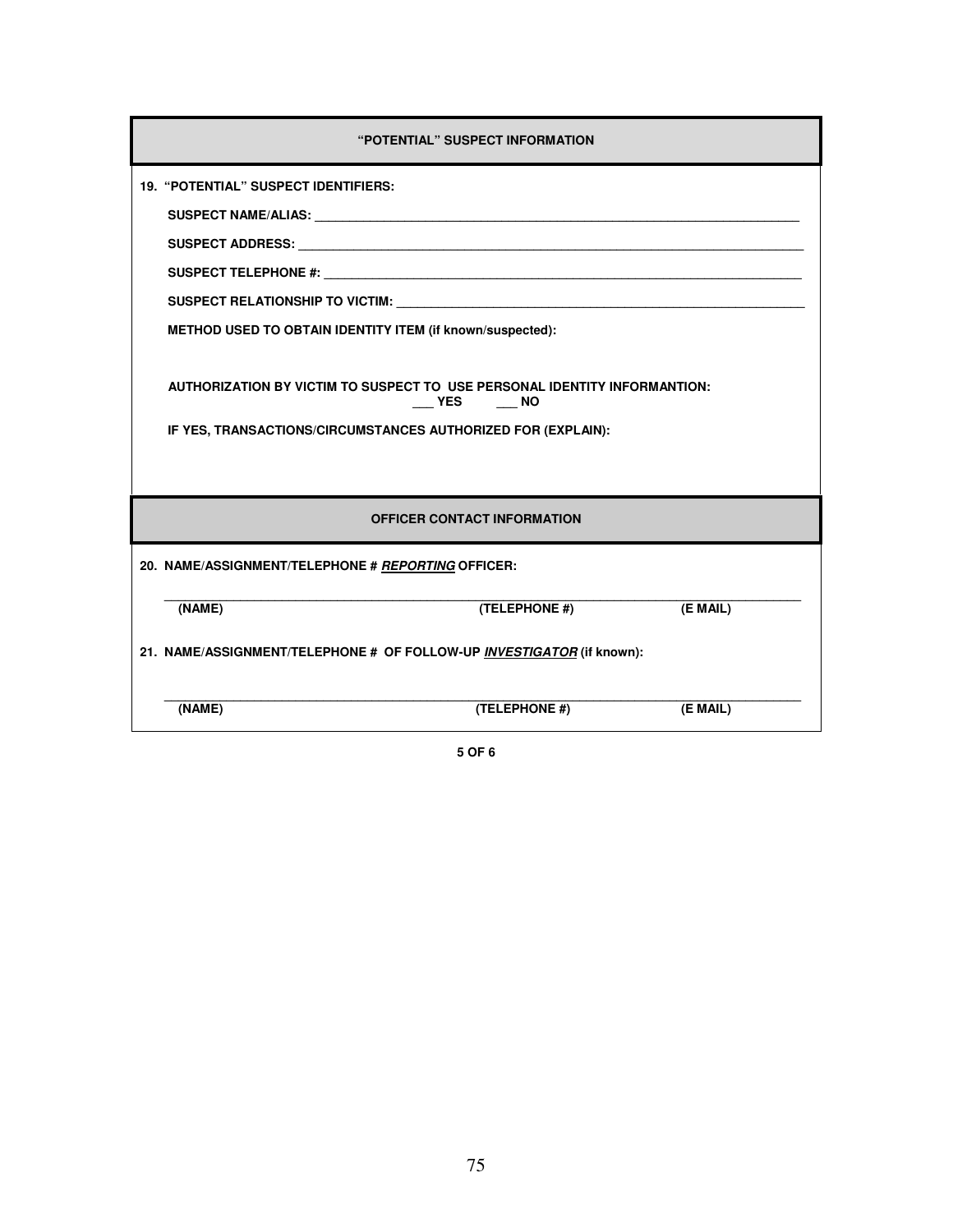| <b>VICTIM ASSISTANCE INFORMATION/CHECKLIST</b>                                                                                                                                                                                                                                                                                                            |  |  |
|-----------------------------------------------------------------------------------------------------------------------------------------------------------------------------------------------------------------------------------------------------------------------------------------------------------------------------------------------------------|--|--|
| An Identity Theft Report entitles an identity crime victim to certain important protections that may help the victim<br>eliminate fraudulent debt and restore their credit to pre-crime status. It is recommended that the victim of the<br>identity theft be provided with the following information after the Identity Crime Report has been completed. |  |  |
| Briefly describe the agency investigative process that occurs after an Identity Theft Report is completed.                                                                                                                                                                                                                                                |  |  |
| 22. RECOMMENDED ACTION TO BE TAKEN BY VICTIM (CHECK APPLICABLE):                                                                                                                                                                                                                                                                                          |  |  |
| BEGIN <i>WRITTEN</i> LOG OF ACTION TAKEN TO INCLUDE:<br>• DATES/TIMES OF CONTACTS<br>• NAMES/TELEPHONE # OF CONTACTS<br>• SUMMARY OF ACTION NEEDED/TAKEN                                                                                                                                                                                                  |  |  |
| <b>• RECORD TIME SPENT/EXPENSES INCURRED FOR CONTACT</b><br>• CONFIRM IN WRITING ALL CONVERSATIONS REGARDING THEFT/FRAUD/COMPROMISE<br>• MAINTAIN COPIES OF ALL CORRESPONDENCE/DOCUMENTS REGARDING THEFT<br><b>OBTAIN/REVIEW COPY OF CREDIT REPORT(S):</b>                                                                                                |  |  |
| · EQUIFAX (800-685-1111) www.equifax.com<br>· EXPERIAN (888-397-3742) www.experian.com<br>• TRANS UNION (800-680-7289) www.transunion.com                                                                                                                                                                                                                 |  |  |
| <b>IDENTIFY ALL OPEN FRAUDULENT ACCOUNTS:</b><br>• IDENTIFY FRAUDULENT ACCOUNT NUMBERS<br>$\bullet$ IDENTIFY FRAUDULENT ADDRESSES/OTHER INFORMATION<br><b>NOTIFY ALL CREDITORS ABOUT IDENTITY FRAUD COMPLAINT:</b>                                                                                                                                        |  |  |
| • AUTHORIZE ACCESS TO FRAUDULENT ACCOUT INFORMATION FOR LAW ENFORCEMENT FRAUD<br><b>INVESTIGATORS</b><br>• DISPUTE STOLEN ACCOUNTS WITH CREDITORS<br>• REQUEST CREDIT REPORTING AGENCIES BLOCK FRAUDULENT INFORMATION                                                                                                                                     |  |  |
| <b>PLACE FRAUD ALERT</b><br><b>PLACE CREDIT FREEZE</b><br>OBTAIN REPLACEMENT CREDIT ACCOUNTS WITH NEW ACCOUNT # FOR EXISTING COMPROMISED<br><b>ACCOUNTS</b>                                                                                                                                                                                               |  |  |
| NOTIFY AFFECTED CREDIT CARD COMPANY/BANK/FINANCIAL INSTITUTION<br>FILE COMPLAINT WITH FEDERAL TRADE COMMISSION (FTC):<br>• COMPLETE ID THEFT AFFIDAVIT (1-877-438-4338) www.ftc.gov/idtheft                                                                                                                                                               |  |  |
| <b>OBTAIN IDENTITY THEFT PASSPORT:</b><br>• OFFICE OF MARYLAND ATTORNEY GENERAL:<br>■ IDENTITY THEFT UNIT (410-576-6491) www.IDTheft@oag.state.md.us<br><b>MONITOR CREDIT CARD BILLS FOR EVIDENCE OF FRAUDULENT ACTIVITY:</b>                                                                                                                             |  |  |
| • REPORT ACTIVITY IMMEDIATELY TO CREDIT GRANTOR<br>NOTIFY SOCIAL SECURITY ADMINISTRATION IF SS# HAS BEEN COMPROMISED:<br>$(1-800-269-0271)$<br>NOTIFY MOTOR VEHICLE ADMINISTRATION IF DRIVER'S LICENSE HAS BEEN                                                                                                                                           |  |  |
| LOST/STOLEN/COMPROMISED:<br>● (1-800-950-1682)<br>• APPLY FOR "V" RESTRICTION ON DRIVER'S LICENSE FROM MVA;                                                                                                                                                                                                                                               |  |  |
| CONTACT LOCAL LAW ENFORCEMENT AGENCY IF IDENTITY HAS BEEN USED TO COMMIT CRIMINAL<br><b>VIOLATIONS:</b><br>• FILE APPROPRIATE ADMINISTRATIVE REPORT FOR MISIDENTIFICATION:                                                                                                                                                                                |  |  |
| <b>LOCAL STATE'S ATTORNEY'S OFFICE www.mdsaa.org</b><br>. PRIVACY RIGHTS CLEARINGHOUSE:<br>■ (1-619-298-3396) www.privacyrights.org                                                                                                                                                                                                                       |  |  |
| [ USE THIS PAGE AS A VICTIM ASSISTANCE CHECKLIST ]                                                                                                                                                                                                                                                                                                        |  |  |

**6 OF 6**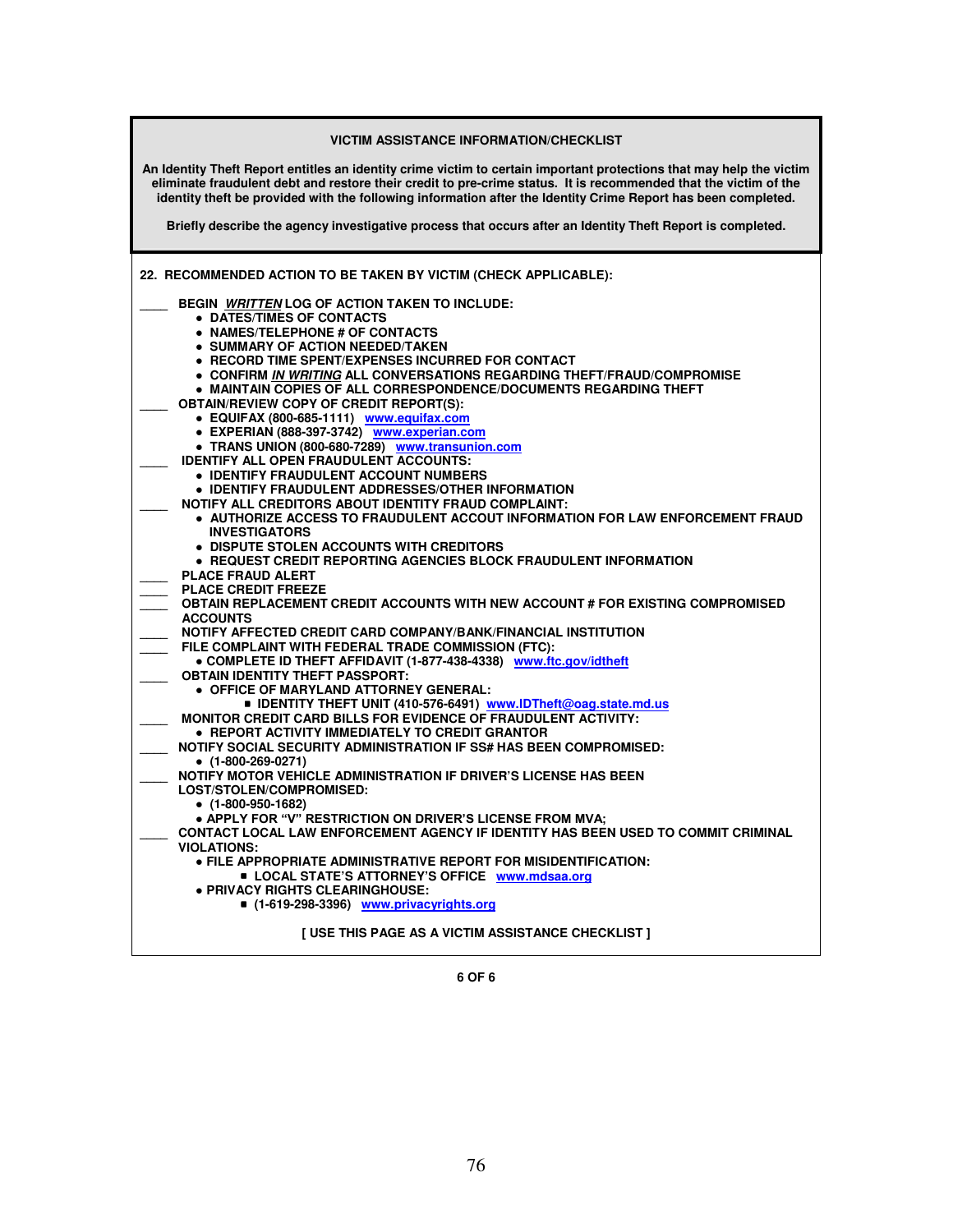| <b>Personal Information Protection Act (PIPA)</b>                                                                                                                                                                                                                                                                                                                                                                                                                                                                                                                                                      | (PPT SLID                                                                                                                  |
|--------------------------------------------------------------------------------------------------------------------------------------------------------------------------------------------------------------------------------------------------------------------------------------------------------------------------------------------------------------------------------------------------------------------------------------------------------------------------------------------------------------------------------------------------------------------------------------------------------|----------------------------------------------------------------------------------------------------------------------------|
| <b>Maryland Annotated Code</b><br><b>Commercial Law</b><br>Title 14 - Miscellaneous Consumer Protection Provisions                                                                                                                                                                                                                                                                                                                                                                                                                                                                                     | <b>Instructor I</b>                                                                                                        |
| $\checkmark$ the Personal Information Protection Act (PIPA) CLS 14-3501<br>et al. was enacted to ensure:<br>→ consumer's personal identifying information is<br>reasonably protected;<br>$\rightarrow$ if compromised, consumers are notified so that they can<br>take steps to protect themselves;                                                                                                                                                                                                                                                                                                    | <b>The Maryla</b><br>14-3501 et<br>governs the<br>personal in<br>(PIPA) is pr<br>general info<br>purposes i<br>recruits an |
| <b>Components of the Statute:</b><br>$\rightarrow$ "personal information" is defined as an individual's first<br>and last name in combination with a:<br>Social Security number;<br>▶ driver's license number;<br>$\triangleright$ financial account number such as:                                                                                                                                                                                                                                                                                                                                   | enforcemer<br>consumers<br>vested inte<br>knowing th<br>regarding p<br>information                                         |
| • credit card/debit card number;<br>• access code/password that would permit                                                                                                                                                                                                                                                                                                                                                                                                                                                                                                                           | <b>Instructor I</b>                                                                                                        |
| access to an individual's financial account;<br>Individual taxpayer identification number;<br>unless encrypted/redacted/otherwise rendered unusable;<br>→ "security breach" is defined as the <b>UNAUTHORIZED</b><br>acquisition of computerized data that compromises the<br>security confidentiality or integrity of personal<br>information; [CL § 14-3504 (a)]                                                                                                                                                                                                                                     | <b>The Office</b><br><b>Maryland A</b><br>General ma<br>of compani<br>experience<br>reported a<br>during the<br>years.     |
| $\rightarrow$ if a business experiences a "security breach" where<br>personal information that may pose a threat to a<br>consumer if the information is misused the business<br>must:                                                                                                                                                                                                                                                                                                                                                                                                                  | <b>That listing</b><br>viewed at:<br>www.oag.s                                                                             |
| ► conduct a reasonable and prompt good faith<br>investigation to determine whether the<br>compromised information has been or is likely to<br>be misused;<br>$\blacktriangleright$ if the information may be misused the business<br>shall NOTIFY any affected consumer residing in<br>Maryland:<br>• as soon as reasonably possible after the<br>business conducts its investigation into how<br>the breach of security occurred:<br>* UNLESS REQUESTED BY LAW<br><b>ENFORCEMENT TO DELAY</b><br><b>NOTIFICATION BECAUSE</b><br><b>NOTIFICATION MAY IMPEDE A</b><br>PENDING CRIMINAL INVESTIGATION OR | click on:<br>Consum<br>click on:<br><b>Identity</b><br>click on:<br>Data Bre                                               |
| <b>JEOPARDIZE HOMELAND SECURITY;</b>                                                                                                                                                                                                                                                                                                                                                                                                                                                                                                                                                                   |                                                                                                                            |

## **(PDF)** ES # 114-116

#### **Note:**

**The Maryland law [CL §**  al.] that **e** security of **permation (PIPA) is provided for general informational parages in as in as as all d** other law **nt officers are c** and have a **rest in keir rights** personal h.

### **Note:**

**of the Attorney General maintains a list ies that have d** and data breach **past several** 

**That is can be www.oag.state.md.us**

**Protection Theft eaches**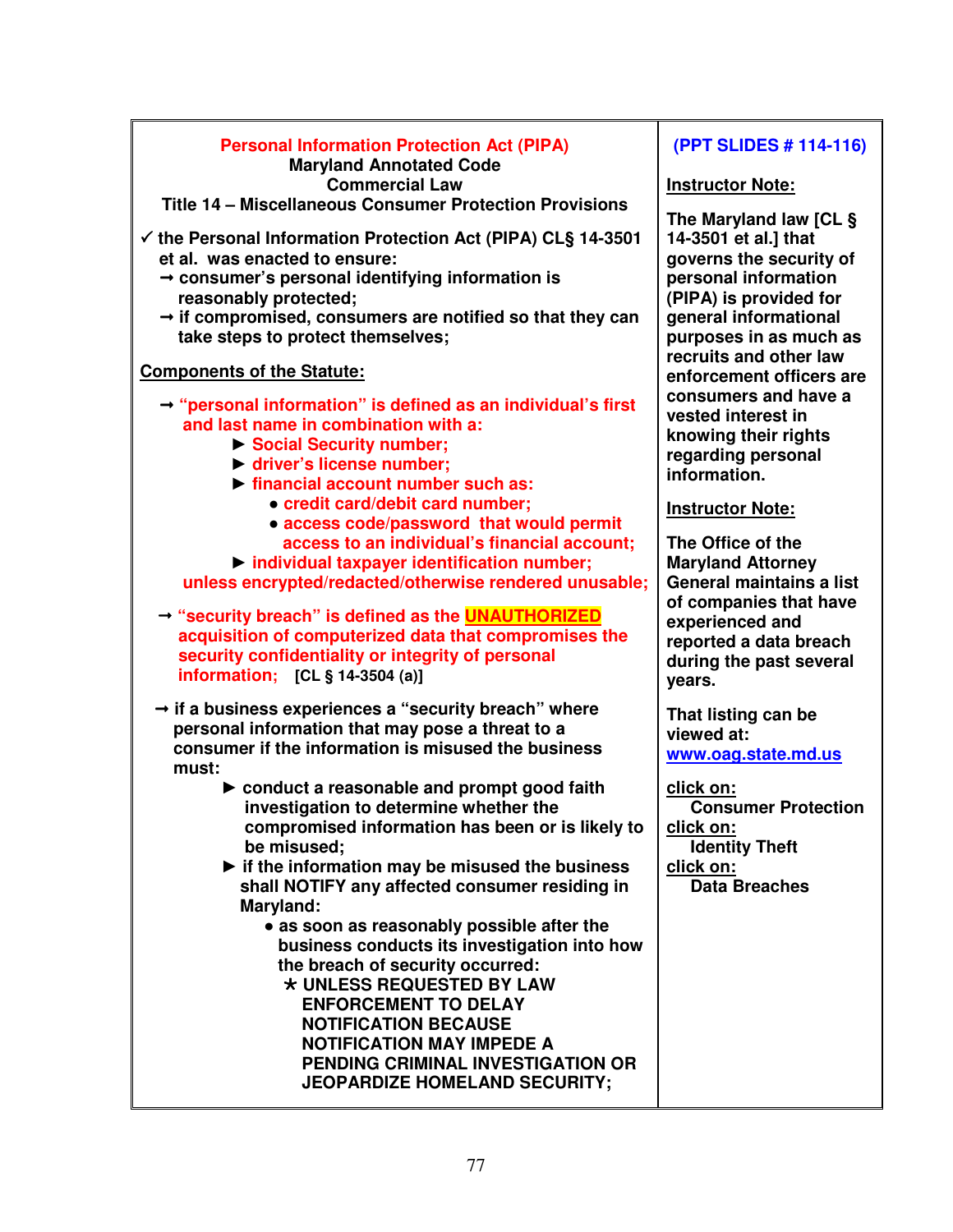| $\rightarrow$ notice to the affected consumer must be given:<br>$\blacktriangleright$ IN WRITING:<br>• sent to the most recent address of the<br>individual;<br>BY TELEPHONE:<br>• at the most recent telephone number; or<br>BY "E" MAIL:<br>• if the individual has already consented to<br>receive electronic notice or the business<br>primarily conducts business via the Internet;<br>$\triangleright$ substitute notice by e mail, posting on the<br>business website or notice to statewide media<br>outlets if the cost of notice would exceed<br>\$100,000 or the number of consumers to be<br>notified exceeds 175,000;  |  |
|-------------------------------------------------------------------------------------------------------------------------------------------------------------------------------------------------------------------------------------------------------------------------------------------------------------------------------------------------------------------------------------------------------------------------------------------------------------------------------------------------------------------------------------------------------------------------------------------------------------------------------------|--|
| $\rightarrow$ notice must contain:<br>$\blacktriangleright$ description of information compromised;<br>business contact information;<br>If toll-free numbers and addresses of each of the 3<br>credit reporting agencies:<br>• Equifax (1-888-766-0008);<br>• Experian (1-888-397-3742);<br>• TransUnion (1-800-680-7289);<br>$\blacktriangleright$ toll-free numbers/addresses/websites for the<br><b>Federal Trade Commission and the Office of the</b><br><b>Attorney General;</b><br>$\blacktriangleright$ a statement that the individual can obtain<br>information from these sources about steps to<br>avoid identity theft; |  |
| $\rightarrow$ prior to sending the notice the business must contact the<br>Office of the Attorney General with:<br>$\blacktriangleright$ a brief description of the security breach;<br>$\blacktriangleright$ the number of Maryland residents being notified;<br>what information was compromised;<br>$\triangleright$ steps the business has taken to restore the<br>integrity of the system;<br>$\triangleright$ a sample copy of the notice being sent out;                                                                                                                                                                     |  |
| $\rightarrow$ if a business is required to send notice of a security<br>breach to more than 1,000 individuals it must notify each<br>consumer reporting agency that compiles/maintains files<br>on consumers on a nationwide basis;                                                                                                                                                                                                                                                                                                                                                                                                 |  |
| $\rightarrow$ businesses must also take reasonable steps to protect<br>against unauthorized access to or use of personal<br>information when they are destroying or discarding<br>records that contain personal information;                                                                                                                                                                                                                                                                                                                                                                                                        |  |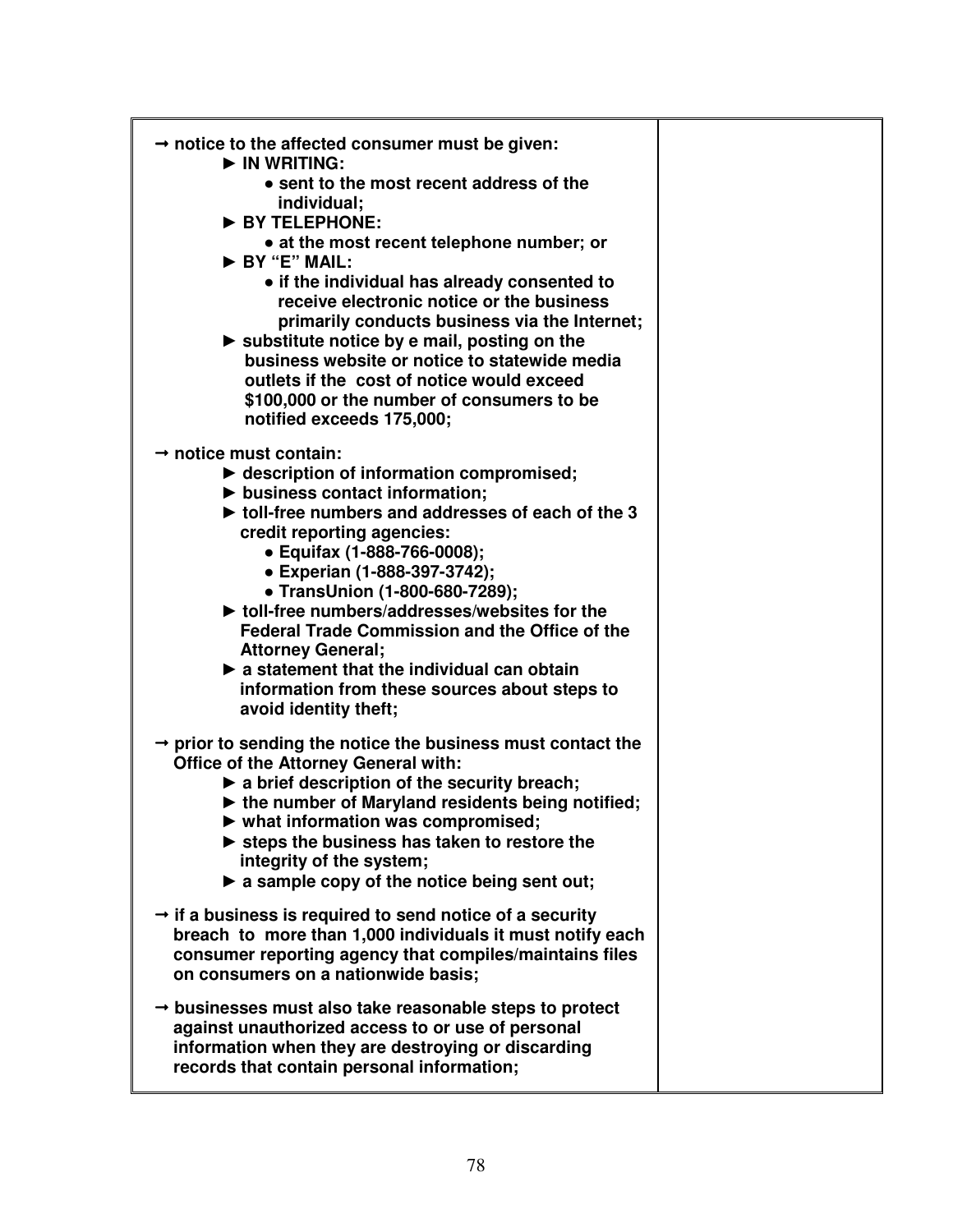# **INVESTIGATORY RESOURCES:**

**FTC - CONSUMER SENTINEL PROGRAM:** 

- - **the FTC maintains a COMPREHENSIVE WEB SITE devoted to identity theft: www.ftc.gov/IDTheft and includes:** 
	- **information for victims/business and law enforcement;**
	- **consumer information on how to AVOID/DETECT identity crime;**
	- **what steps to take if an individual's identity is stolen;**

- **the FTC's national repository of identity theft complaints;** 

- **database for complaints relating to identity theft investigations;**
- **reports of recent identity crime schemes;**
- **information on state identity crime laws;**
- **"e" mail notifications when complaints relating to areas of interest are entered into the database from other agencies;**
- - **Internet access for all local, state, federal law enforcement officers:** 
	- **web-based law enforcement network that provides law enforcement agencies with secure, password protected access to consumer complaints about:** 
		- ► **telemarketing schemes;**
		- ► **direct mail schemes;**
		- ► **Internet fraud;**
- **to access law enforcement agencies must sign up and complete a confidentiality agreement;**

#### - **enables users to:**

- **share information;**
- **avoid duplication of efforts;**
- **formulate rapid responses to new fraud schemes;**
- - **contains the Identity Theft Clearinghouse which offers direct Internet access to consumer complaints about Identity Crime in order to:** 
	- **locate victims and perpetrators of identity crime;**
	- **link reports of identity crime that might otherwise appear to be isolated incidents;**
	- **identity other federal/state/local agencies involved in a particular investigation;**
	- **help identify trends regards identity crime;**
- - **available at www.ftc.gov/sentinel**

# **(PPT SLIDES # 117-119)**

**Identify the resources available to the officer while conducting a criminal investigation.** 

> Identify the resources available to the officer for crimes involving identity theft/fraud.

#### **TERMINAL OBJECTIVE:**

**Identify the basic responsibility of the officer when Investigating the crime of identity theft.** 

#### **Instructor Note:**

**This lesson plan is intended to provide law enforcement officers with a basic understanding of Identity Theft/fraud. It is not intended as training for investigators who are assigned to investigate identity theft rings or schemes.** 

**Information on the FTC's Consumer Sentinel Program is presented as general law enforcement information.** 

**Individual law enforcement agencies have the option of participating in the Consumer Sentinel Program.** 

**Enrollment into the Program can be made at: www.ftc.gov/sentinel**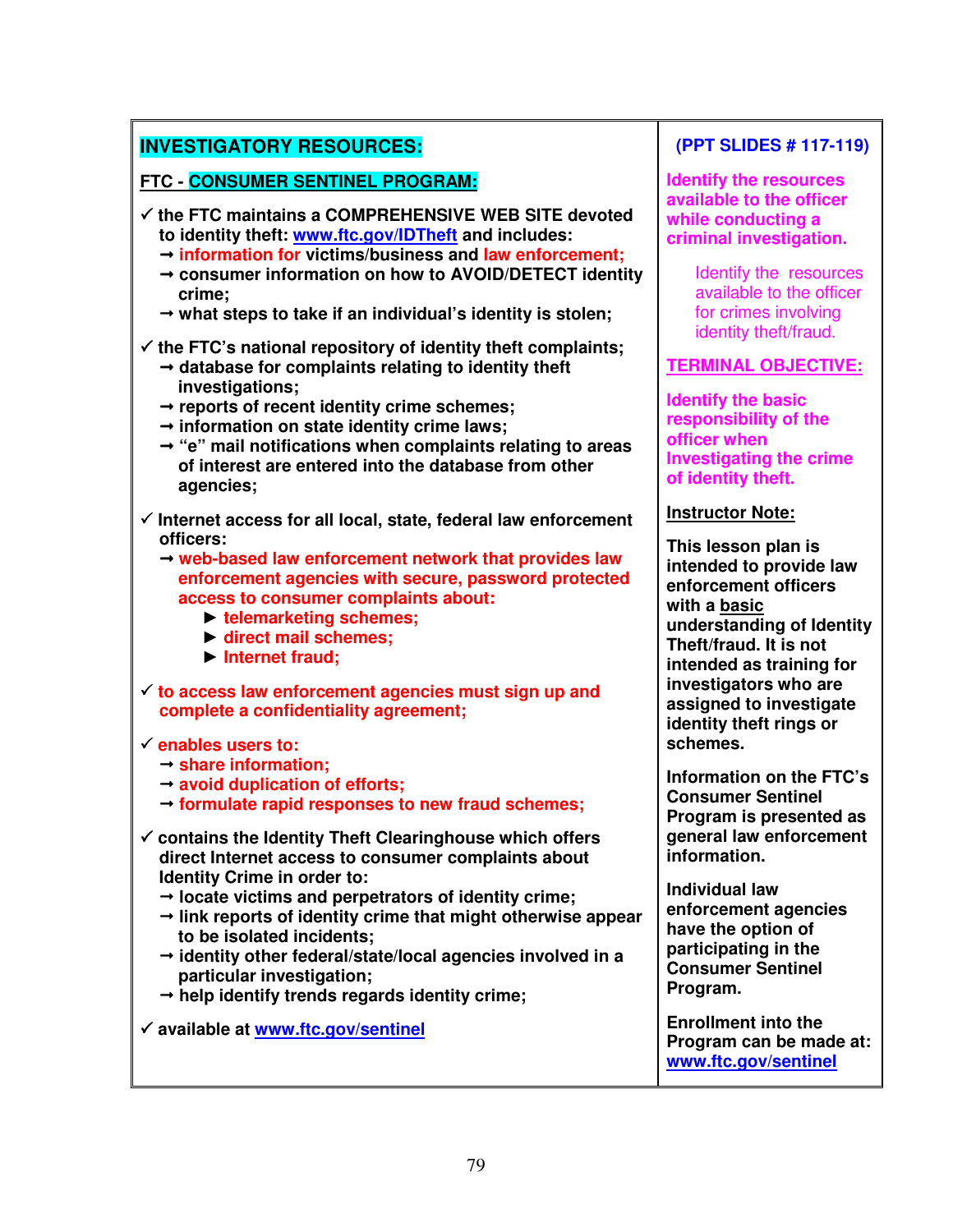| <b>CREDIT CARD COMPANY DATABASES:</b>                                                                                                                                                                          |  |
|----------------------------------------------------------------------------------------------------------------------------------------------------------------------------------------------------------------|--|
| $\checkmark$ credit issuing and reporting companies maintain databases<br>of lost or stolen cards:<br>→ access is available working with local banks and<br>businesses with ties to the credit card companies; |  |
| <b>MULTI-AGENCY TASK FORCE:</b>                                                                                                                                                                                |  |
| $\checkmark$ coordinates response of various local agencies;                                                                                                                                                   |  |
| <b>LAW ENFORCEMENT TRAINING AND INVESTIGATIVE</b><br><b>RESOURCES:</b>                                                                                                                                         |  |
| <b>FEDERAL TRADE COMMISSION</b><br>www.ftc.gov                                                                                                                                                                 |  |
| <b>US Secret Service Field Offices</b><br>www.usss.treas.gov/field offices                                                                                                                                     |  |
| <b>Electronic Crimes Task Force</b><br>www.ectaskforce.org/regional locations                                                                                                                                  |  |
| <b>US Postal Inspection Service</b><br>www.usps.com/postalinspectors                                                                                                                                           |  |
| <b>E-Information Network</b><br>www.einformation.usss.gov                                                                                                                                                      |  |
| <b>International Association of Chiefs of Police</b><br>www.theiacp.org                                                                                                                                        |  |
| <b>ID Safety Resources</b><br>www.idsafety.org/enforcement/resources/                                                                                                                                          |  |
| <b>International Association of Financial Crimes Investigators</b><br>www.iafci.org                                                                                                                            |  |
| The Identity Theft Assistance Center (ITAC)<br>www.identitytheftassistance.org                                                                                                                                 |  |
| <b>National Crime Justice Reference Center</b><br>www.ncjrs.org                                                                                                                                                |  |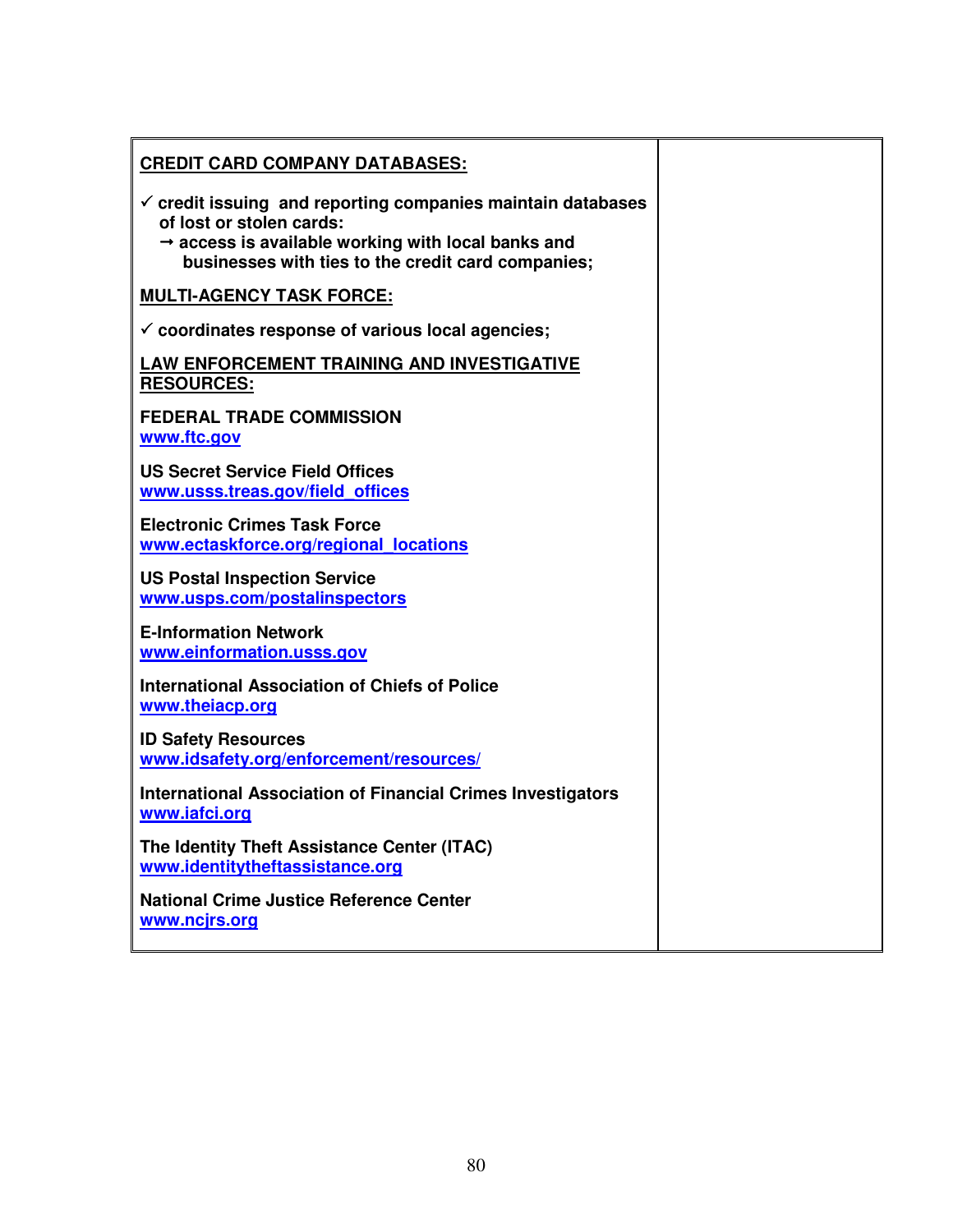| <b>VICTIM ASSISTANCE - RESOURCES:</b>                                                                                                                                                                                                                                                                                                                                                                                                                                                                                                                                                                                                                                                                                                                                                          | (P <sup>1</sup> )            |
|------------------------------------------------------------------------------------------------------------------------------------------------------------------------------------------------------------------------------------------------------------------------------------------------------------------------------------------------------------------------------------------------------------------------------------------------------------------------------------------------------------------------------------------------------------------------------------------------------------------------------------------------------------------------------------------------------------------------------------------------------------------------------------------------|------------------------------|
| √ the FTC maintains a COMPREHENSIVE WEB SITE devoted<br>to identity theft: www.ftc.gov/IDTheft and includes:                                                                                                                                                                                                                                                                                                                                                                                                                                                                                                                                                                                                                                                                                   | Ider<br>avai                 |
| $\rightarrow$ information for victims/business and law enforcement;                                                                                                                                                                                                                                                                                                                                                                                                                                                                                                                                                                                                                                                                                                                            | vict                         |
| $\rightarrow$ self-reporting identity theft complaint process for victims<br>of identity theft:                                                                                                                                                                                                                                                                                                                                                                                                                                                                                                                                                                                                                                                                                                | lc<br><b>a</b>               |
| ► does NOT replace/take the place of the reporting of<br>identity theft incidents to law a enforcement agency;                                                                                                                                                                                                                                                                                                                                                                                                                                                                                                                                                                                                                                                                                 | fc<br>id                     |
| $\rightarrow$ consumer information on how to AVOID/DETECT identity<br>crime;                                                                                                                                                                                                                                                                                                                                                                                                                                                                                                                                                                                                                                                                                                                   | <u>Inst</u><br><b>The</b>    |
| $\rightarrow$ what steps to take if an individual's identity is stolen;                                                                                                                                                                                                                                                                                                                                                                                                                                                                                                                                                                                                                                                                                                                        | Con                          |
| $\checkmark$ the FTC maintains an identity crime HOTLINE for victims at<br>1-877-IDTHEFT (1-877-438-4338) for victims to:                                                                                                                                                                                                                                                                                                                                                                                                                                                                                                                                                                                                                                                                      | web<br>vari<br>vict          |
| $\rightarrow$ report identity theft for entry into the FTC database;                                                                                                                                                                                                                                                                                                                                                                                                                                                                                                                                                                                                                                                                                                                           | Tha<br>nun                   |
| $\rightarrow$ receive counseling from trained personnel to:                                                                                                                                                                                                                                                                                                                                                                                                                                                                                                                                                                                                                                                                                                                                    | <b>bro</b><br>sam            |
| resolve credit-related problems resulting from<br>misuse of their identity;<br>▶ explain their rights under the Fair Credit Reporting<br>Act and procedures to correct misinformation on<br>their credit reports;<br>▶ explain the victim's responsibility for unauthorized<br>charges on their credit card accounts;<br>A advice on their rights under the Fair Debt Collection<br>Practices Act which describes debt collector<br>practices;<br>$\blacktriangleright$ referral to the appropriate federal agency that<br>has a program in place to assist consumers when<br>investigation and resolution of the identity crime<br>falls under the jurisdiction of that different agency:<br>Example:<br>* Social Security Administration hotline for<br>social security number misuse/fraud; | cred<br>prov<br>self<br>thef |
| $\checkmark$ the Identity Theft Resource Center is a non-profit<br>organization that provides:<br>$\rightarrow$ victim support;<br>$\rightarrow$ consumer education;<br>▶ www.idtheftcenter.org                                                                                                                                                                                                                                                                                                                                                                                                                                                                                                                                                                                                |                              |
| $\checkmark$ the Privacy Rights Clearinghouse is a non-profit<br>organization specializing in consumer education:<br>▶ www.privacyrights.org                                                                                                                                                                                                                                                                                                                                                                                                                                                                                                                                                                                                                                                   |                              |

Г

### **(PPT SLIDES # 120-123)**

**Identify resources ilable to a crime victim.** 

dentify resources vailable to the victim or crimes involving lentity theft/fraud.

#### **Instructor Note:**

**Federal Trade Commission, via its website, provides a variety of services to victims of identity theft. That site contains nerous informational brochures as well as sample letters to creditors. The FTC also provides a form for the self-reporting of identity**  ft crimes.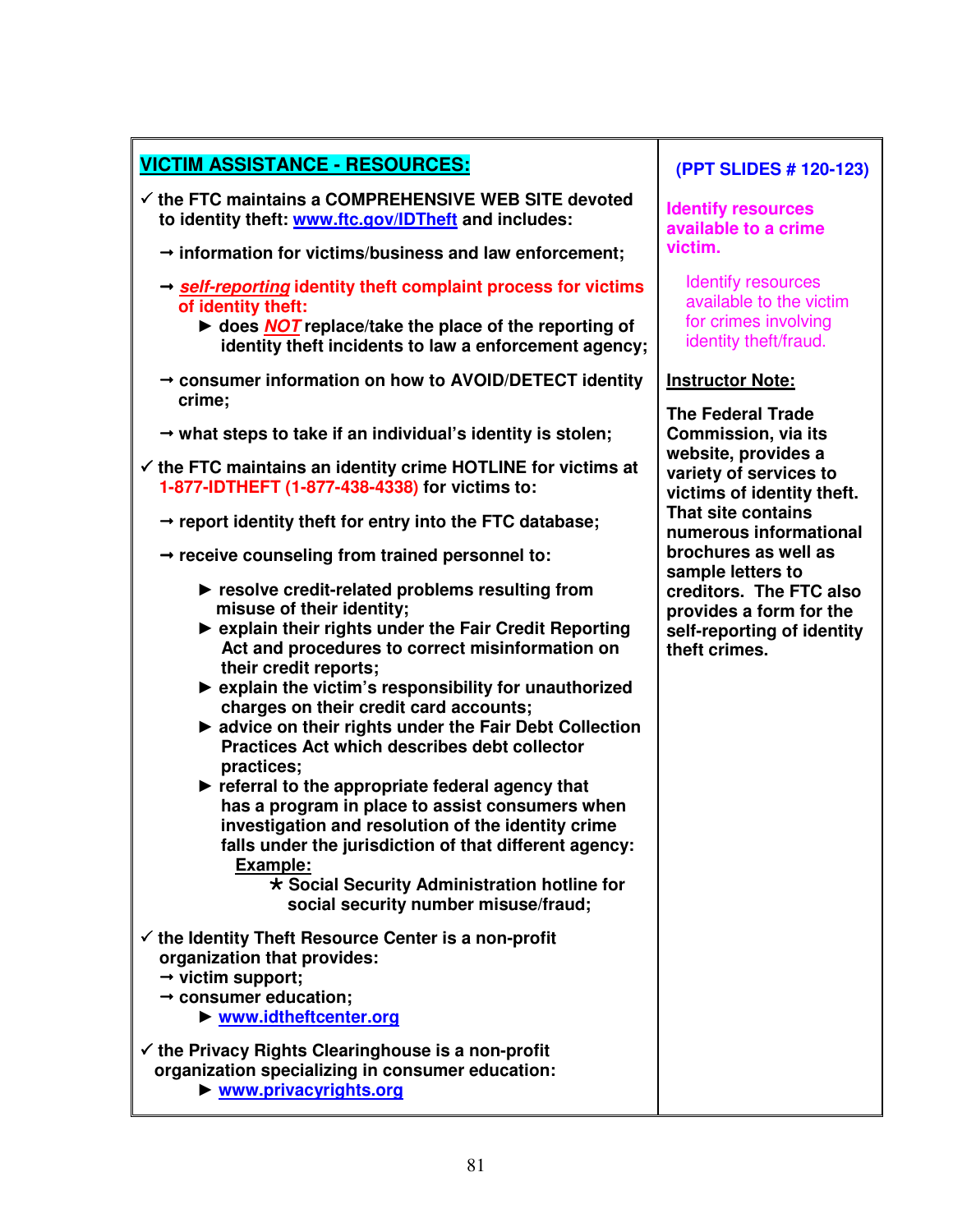| √ Maryland Attorney General's Office - ID Theft Unit:<br>www.oag.state.md.us/idtheft                                                                                                                                                                                                                                                                                                                                                                                                                         | (PPT SLIDES # 124-127)                                                                                                                                                                                                                     |
|--------------------------------------------------------------------------------------------------------------------------------------------------------------------------------------------------------------------------------------------------------------------------------------------------------------------------------------------------------------------------------------------------------------------------------------------------------------------------------------------------------------|--------------------------------------------------------------------------------------------------------------------------------------------------------------------------------------------------------------------------------------------|
| $\rightarrow$ provides general information and assistance to victims of<br>identity theft/fraud:<br>$\star$ ID Theft Unit - 410-576-6491:<br>idtheft@oag.state.md.us<br>• protect self from identity theft;<br>· obtain a credit report;<br>• freeze credit;<br>• apply for/obtain an Identity Theft Passport;<br>→ provides an IDENTITY THEFT PASSPORT to victims of                                                                                                                                        | <b>Instructor Note:</b><br>The Office of the<br><b>Maryland Attorney</b><br><b>General - ID Theft Unit is</b><br>the main LOCAL entity<br>that can provide<br>assistance/information<br>to Maryland residents<br>who become victims of     |
| identity theft:<br>* requires victim to submit a <i>written</i> application to the<br><b>Identity Theft Unit:</b><br>• photocopy of Maryland Driver's License or<br><b>State-issued Identification Card;</b><br>• copy of the police report;<br>* background check made to verify victim's identity<br>and details of the crime;<br><u><b>IDENTITY THEFT PASSPORT:</b></u><br>$\checkmark$ in 2006, the Maryland Legislature enacted and the Governor<br>signed into law CR § 8-305, entitled IDENTITY THEFT | identity theft.<br>The ID Theft Unit can<br>provide information<br>about how to:<br>• protect self from<br>identity theft;<br>• obtain a credit<br>report;<br>• freeze credit;<br>• apply for and obtain<br>an Identity Theft<br>Passport; |
| PASSPORTS, which have a twofold purpose to:<br>$\rightarrow$ help an identity theft victim to resolve financial issues<br>caused by the crime; and<br>$\rightarrow$ prevent wrongful arrest if the victim's identity has been<br>used by a suspect during the commission of a crime;<br>CR § 8-305:                                                                                                                                                                                                          |                                                                                                                                                                                                                                            |
| (a) Definitions. $-$ (1) In this section the following words have<br>the meanings indicated.<br>(2) "Identity fraud" means a violation of<br>§ 8-301 of this subtitle.<br>(3) "IDENTITY THEFT PASSPORT" means<br>a card or certificate issued by the<br><b>Attorney General that verifies the</b><br>identity of the person who is a victim of<br><b>identity fraud.</b>                                                                                                                                     |                                                                                                                                                                                                                                            |
| (b) In general. - A PERSON WHO KNOWS OR<br><b>REASONABLY SUSPECTS THAT THE PERSON IS A</b><br><b>VICTIM OF IDENTITY FRAUD AND HAS FILED A</b><br><b>REPORT UNDER § 8-304 OF THIS SUBTITLE MAY</b><br>APPLY FOR AN IDENTITY THEFT PASSPORT THROUGH<br>A LAW ENFORCEMENT AGENCY.                                                                                                                                                                                                                               |                                                                                                                                                                                                                                            |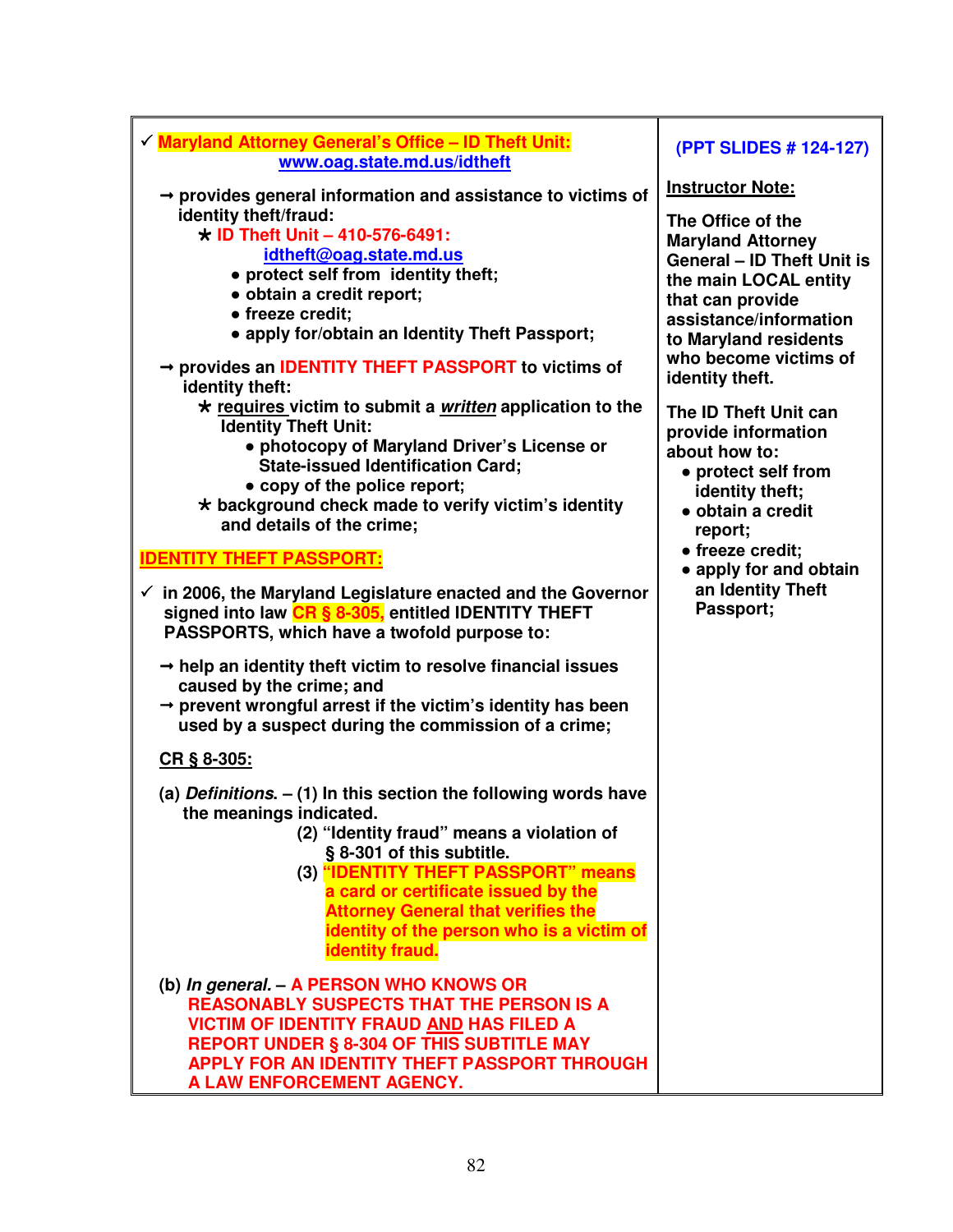| (c) Processing. - A law enforcement agency that receives<br>an application for an identity theft passport shall submit<br>the application and a copy of the report filed under<br>§ 8-304 of this subtitle to the Attorney General for<br>processing and issuance of an identity theft passport.                                                                                                                                                                                                                                                                                                             |  |
|--------------------------------------------------------------------------------------------------------------------------------------------------------------------------------------------------------------------------------------------------------------------------------------------------------------------------------------------------------------------------------------------------------------------------------------------------------------------------------------------------------------------------------------------------------------------------------------------------------------|--|
| (d) Issuance. $-$ (1) The Attorney General, in cooperation<br>with a law enforcement agency, may issue an identity<br>theft passport to a person who is a victim of identity<br>fraud.<br>(2) The Attorney General may not issue an<br>identity theft passport to a person before completing a<br>background check on the person.                                                                                                                                                                                                                                                                            |  |
| (e) $Use - A person who is issued an identity that password$<br>under subsection (d) of this section may present the<br>identity theft passport to:<br>(1) A LAW ENFORCEMENT AGENCY TO HELP<br>PREVENT THE ARREST OR DETENTION OF THE<br>PERSON FOR AN OFFENSE COMMITTED BY<br><b>ANOTHER USING THE PERSON'S PERSONAL</b><br><b>IDENTIFYING INFORMATION; OR</b><br>(2) a creditor to aid in the investigation of:<br>(i) a fraudulent account that is opened in the<br>person's name; or<br>(ii) a fraudulent charge that is made against the<br>account of the person.                                      |  |
| (f) Acceptance or Rejection of passport. $-$ (1) <b>A LAW</b><br><b>ENFORCEMENT AGENCY or creditor THAT IS</b><br>PRESENTED WITH AN IDENTITY THEFT PASSPORT<br><b>UNDER SUBSECTION (e) OF THIS SECTION HAS</b><br><b>SOLE DISCRETION TO ACCEPT OR REJECT THE</b><br><b>IDENTITY THEFT PASSPORT.</b><br>(2) In determining whether to accept or reject the<br>identity theft passport, THE LAW ENFORCEMENT<br><b>AGENCY</b> or creditor <b>MAY CONSIDER THE</b><br><b>SURROUNDING CIRCUMSTANCES AND AVAILABLE</b><br><b>INFORMATION REGARDING THE OFFENSE OF</b><br><b>IDENTITY FRAUD AGAINST THE PERSON.</b> |  |
| (g) Confidentiality. $-$ An application for an identity theft<br>passport submitted under this section, including any<br>supporting documentation:<br>(1) is NOT a public record; and<br>(2) may NOT be released except to a law<br>enforcement agency in this or another state.                                                                                                                                                                                                                                                                                                                             |  |
| (h) Regulations. - The Attorney General shall adopt<br>regulations to carry out the provisions of this section.                                                                                                                                                                                                                                                                                                                                                                                                                                                                                              |  |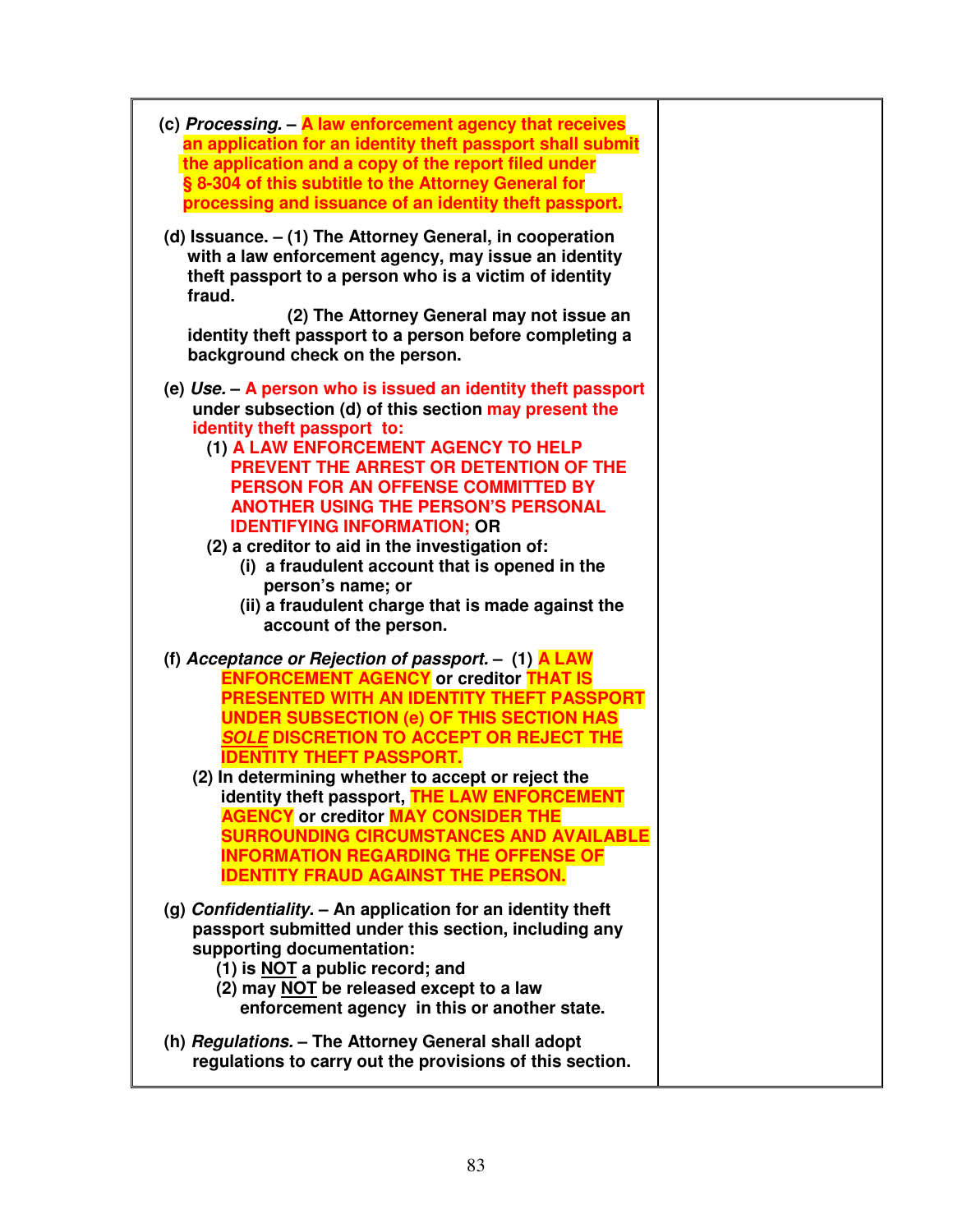| <b>IDENTITY THEFT PREVENTION:</b>                                                                                                                                                                                                                                                                                                           | (PPT SLIDES # 128-146)                                                                                                                            |
|---------------------------------------------------------------------------------------------------------------------------------------------------------------------------------------------------------------------------------------------------------------------------------------------------------------------------------------------|---------------------------------------------------------------------------------------------------------------------------------------------------|
| $\checkmark$ the FTC web site offers a number of COMMONSENSE<br>suggestions to consumers on steps to take to MINIMIZE the<br>risk of identity crime:                                                                                                                                                                                        | <b>Instructor Note:</b><br><b>Recommendations to</b>                                                                                              |
| <b>PERSONAL IDENTIFYING INFORMATION:</b>                                                                                                                                                                                                                                                                                                    | prevent identity theft are<br>included in this section                                                                                            |
| → NEVER reveal personal identifying information:<br>▶ over the PHONE;<br>In through the MAIL;<br>on the INTERNET:<br>* UNLESS YOU HAVE INITIATED CONTACT;<br>* KNOW WHO YOU ARE DEALING WITH;                                                                                                                                               | as part of a<br>comprehensive lesson<br>plan on Identity Theft.<br><b>Enabling Objective:</b>                                                     |
| $\star$ KNOW HOW THE INFORMATION WILL BE USED;<br>→ <b>BEFORE</b> sharing personal information <b>CONFIRM</b> that you<br>are DEALING WITH A LEGITIMATE ORGANIZATION;                                                                                                                                                                       | <b>Identify several different</b><br>ways by which an<br>individual can safeguard<br>his/her personal<br>identifying information.                 |
| - PROTECT YOUR SOCIAL SECURITY NUMBER:<br>DO NOT CARRY IT IN YOUR WALLET/PURSE;<br>STORE IT IN A SECURE PLACE;<br>GIVE IT OUT ONLY WHEN ABSOLUTELY<br><b>NECESSARY:</b><br>$\star$ ask to use another identifier in its place;                                                                                                              | The information provided<br>has been compiled from<br>a variety of different<br>sources. It is not<br>intended to be an all-<br>inclusive list of |
| <b>FINANCIAL INFORMATION:</b>                                                                                                                                                                                                                                                                                                               | recommendations.                                                                                                                                  |
| - READ ALL BILLS/STATEMENTS ESPECIALLY CREDIT                                                                                                                                                                                                                                                                                               |                                                                                                                                                   |
| <b>CARD BILLS CAREFULLY:</b><br>DISPUTE WITH CREDITOR ANY CHARGES YOU DID<br><b>NOT MAKE/AUTHORIZE;</b>                                                                                                                                                                                                                                     | <b>Sources:</b><br>www.ftc.gov<br>www.privacyrights.org<br>www.trynova.org                                                                        |
| → ORDER a copy of your CREDIT REPORT EVERY YEAR<br>from each of the major credit reporting agencies:<br>EXPERIFY that the information is <b>ACCURATE:</b><br>* all consumers may receive a FREE credit report<br>from www.annualcreditreport.com<br>■ Maryland law provides for an annual free<br>credit report on request;                 | (PPT SLIDE # 131)                                                                                                                                 |
| → obtain and <b>MONITOR</b> "specialty reports:"<br>$\blacktriangleright$ free upon request:<br>* insurance claims history:<br>■ 866-312-8076;<br>■ www.personalreports.lexisnexis.com/index.jsp<br>$\triangleright$ banking account history:<br>■ 800-428-9623;<br>■ www.consumerdebit.com<br>$\blacktriangleright$ public records report: |                                                                                                                                                   |

Ī

Ш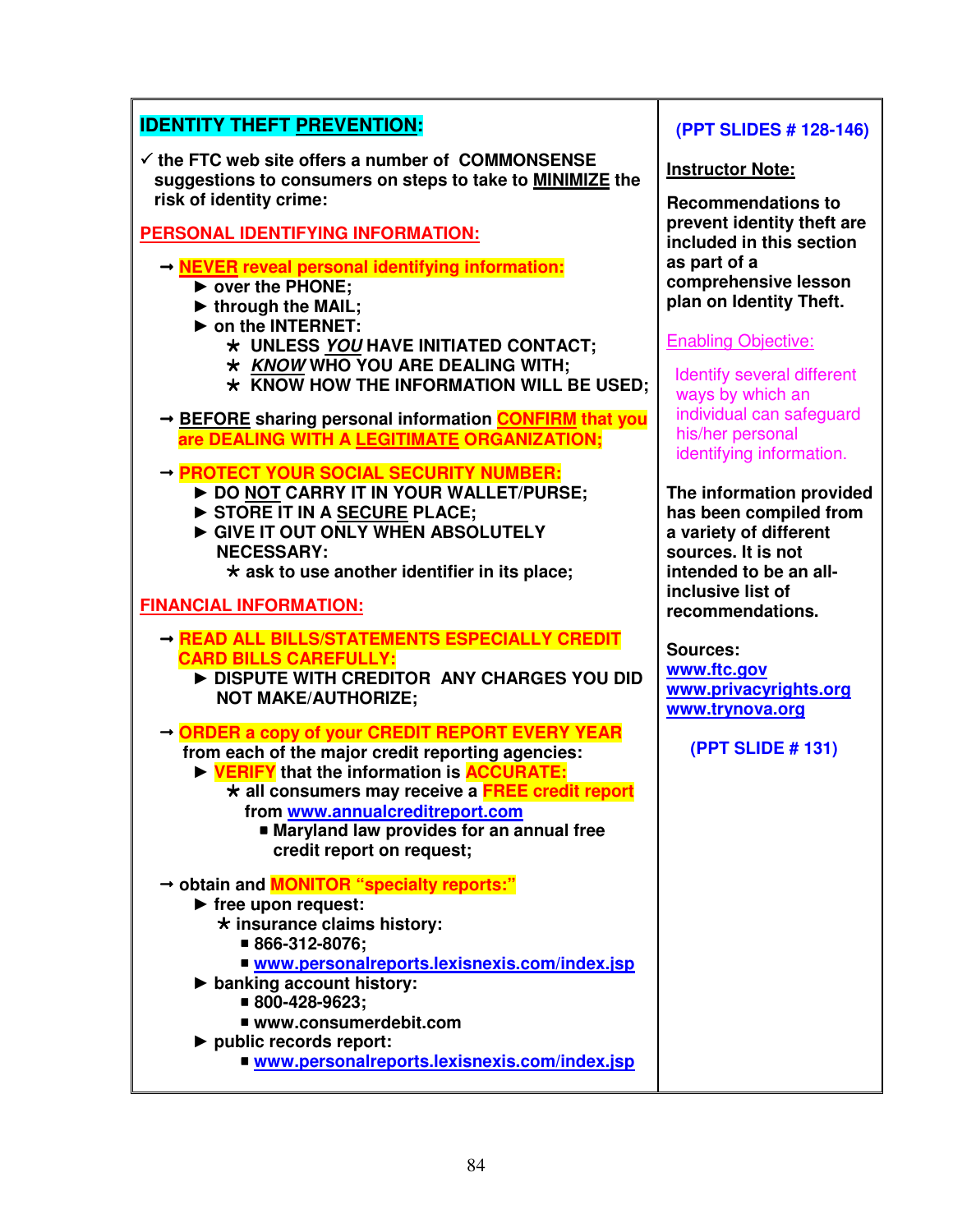| ACTIVELY MONITOR ACCOUNTS FOR SUSPICIOUS<br><b>ACTIVITY:</b><br><b>IMMEDIATELY CONTACT THE CREDIT</b><br><b>COMPANY/FINANCIAL INSTITUTION WHEN</b><br><b>UNAUTHORIZED ACTIVITY IS FOUND;</b><br>FILE A POLICE REPORT IF USE IS FRAUDULENT;<br>$\star$ 43% of all reported identity fraud are spotted by<br>victims during self-monitoring;                                                                                                                                                                                                                                                                                                                          |                          |
|---------------------------------------------------------------------------------------------------------------------------------------------------------------------------------------------------------------------------------------------------------------------------------------------------------------------------------------------------------------------------------------------------------------------------------------------------------------------------------------------------------------------------------------------------------------------------------------------------------------------------------------------------------------------|--------------------------|
| <b>PERSONAL CHECK CASHING:</b>                                                                                                                                                                                                                                                                                                                                                                                                                                                                                                                                                                                                                                      | <b>(PPT SLIDE # 133)</b> |
| $\rightarrow$ be aware of information-gathering when cashing a<br>personal check:<br>Iviting a credit card number on a personal check:<br>* Maryland Law prohibits requesting or recording<br>the account number of any credit card of the<br>drawer on the check or other draft<br>Consumer Protection Act - Title 13<br><b>Subtitle 3 - Unfair or Deceptive Practices</b><br>$§$ 13-318;<br>$\star$ may ask drawer to display a credit card for<br>identification/credit worthiness;<br>$\star$ may record the type or issuer of the credit card;<br>$\star$ record the account number/expiration date if the<br>person has agreed with the credit card issuer to |                          |
| cash checks as service to the issuer's<br>cardholders and the issuer has guaranteed<br>payment of the cardholders checks cashed by<br>that person;<br><b>FINANCIAL PRIVACY:</b>                                                                                                                                                                                                                                                                                                                                                                                                                                                                                     | (PPT SLIDE # 132)        |
| $\rightarrow$ federal law requires banks/credit card<br>companies/insurance companies and brokerage firms to<br>send a privacy notice each year:<br>$\triangleright$ companies that sell information to unaffiliated third<br>parties must provide an OPT OUT provision:<br>$\star$ PRIVACY NOTICE will contain either a form or<br>toll-free telephone number to call;                                                                                                                                                                                                                                                                                             |                          |
| USE OF TOLL FREE TELEPHONE NUMBERS:                                                                                                                                                                                                                                                                                                                                                                                                                                                                                                                                                                                                                                 |                          |
| $\rightarrow$ avoid using 800/866/877/888/900 telephone numbers<br>unless a relationship with company already exists:<br>Incoming calls can be recorded by an Automatic<br>Number Identification system (ANI) and the telephone<br>number sold to telemarketers for mail or phone<br>solicitations:<br>$\star$ FCC requires user permission prior to selling the<br>phone number;                                                                                                                                                                                                                                                                                   |                          |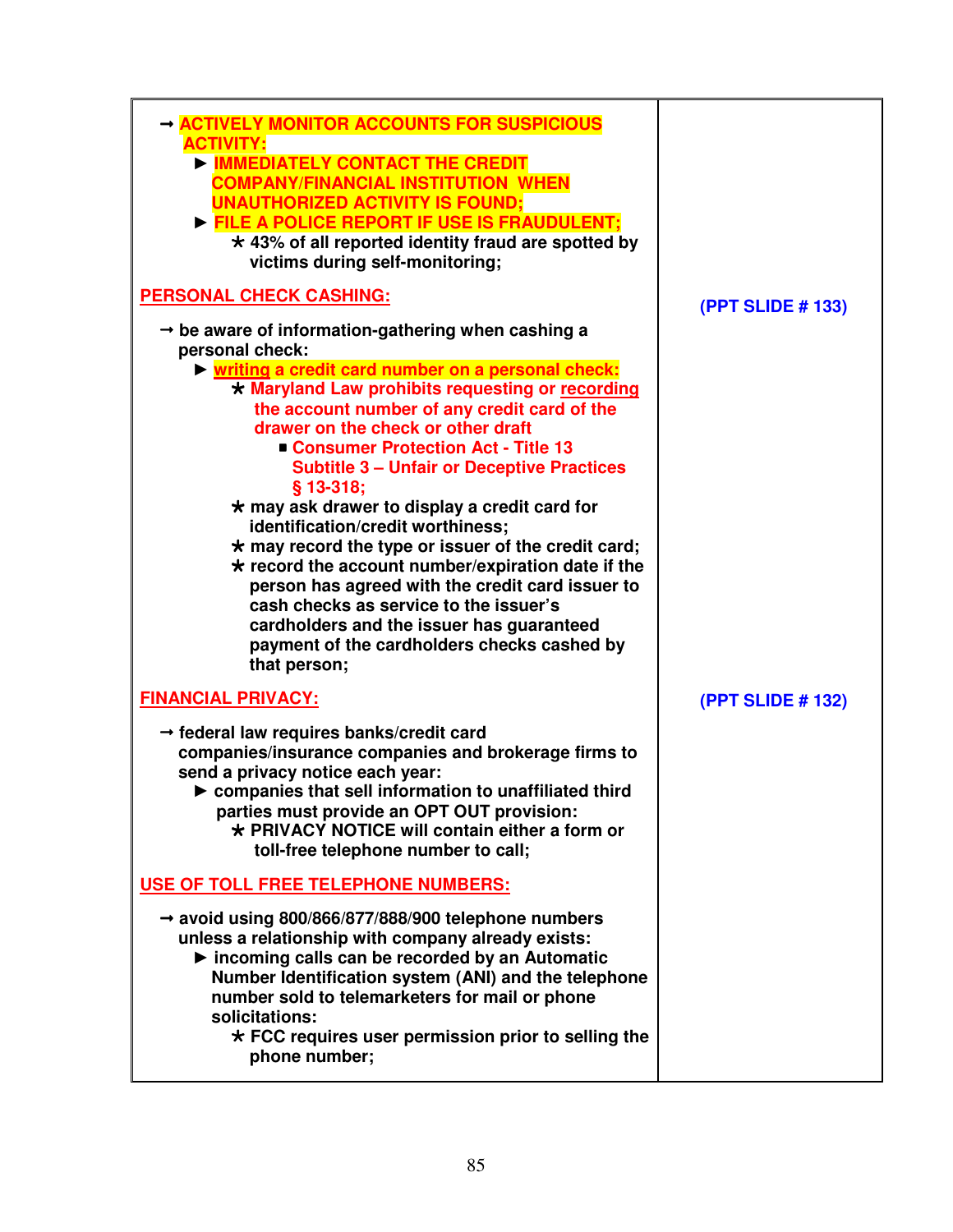| USE OF CORDLESS AND CELLULAR PHONES:                                                                                                                                                                                                                                                                                                                                                                                          |                          |
|-------------------------------------------------------------------------------------------------------------------------------------------------------------------------------------------------------------------------------------------------------------------------------------------------------------------------------------------------------------------------------------------------------------------------------|--------------------------|
| $\rightarrow$ cell phones emit a radio signal that can be captured by a<br>radio scanner:<br>▶ newer DIGITAL models are less likely to be<br>"intercepted;"<br>► care should be taken when giving personal<br>identifying information over a cell phone in public;                                                                                                                                                            |                          |
| <b>MAIL:</b>                                                                                                                                                                                                                                                                                                                                                                                                                  |                          |
| - HANDLE MAIL CAREFULLY:<br>DEPOSIT OUTGOING MAIL IN POSTAL COLLECTION<br><b>BOXES OR AT THE POST OFFICE:</b><br>$\star$ not in unsecured mailboxes;<br>PROMPTLY REMOVE MAIL FROM MAILBOX:<br>$\star$ have mail held at the post office for pick up if<br>not able to remove it from mailbox for<br>any length of time;                                                                                                       | <b>(PPT SLIDE # 138)</b> |
| → TEAR UP/SHRED IMPORTANT PAPERWORK OR<br><b>RECEIPTS WITH PERSONAL INDENTIFYING</b><br><b>INFORMATION ON THEM PRIOR TO DISPOSING OF IN</b><br>THE TRASH OR RECYCLABLES;                                                                                                                                                                                                                                                      |                          |
| → PRE-APPROVED CREDIT OFFERS:<br>REMOVE NAME from mailing lists:<br>$\star$ 888 - 50PTOUT [888-567-8688;<br>* www.optoutprescreen.com                                                                                                                                                                                                                                                                                         |                          |
| $\rightarrow$ USE OPT OUT to reduce "junk" mail:<br>many mail order firms/magazines/credit card<br>companies provide a box to check if individual does<br>not want name/address/shopping habits to be<br>sold/shared with other companies;<br>$\star$ warranty and product registration cards;<br>$\star$ joining/donating money to clubs/charities:<br>■ inform them in writing not to sell/share name<br>with other groups; |                          |
| → AVOID entering SWEEPSTAKES/other contests:<br>▶ entries are used to compile mailing lists for<br>marketers/other solicitors;                                                                                                                                                                                                                                                                                                |                          |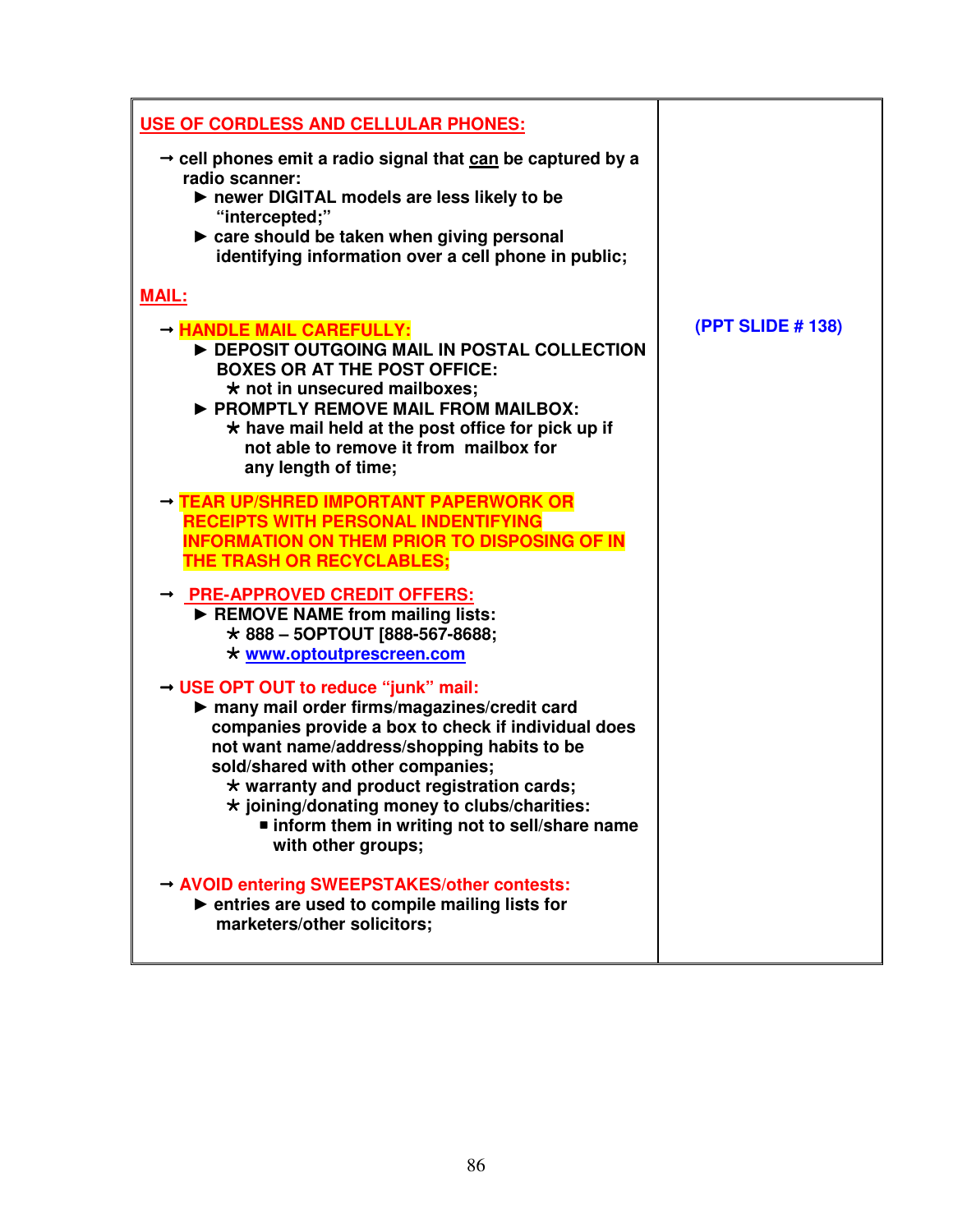| <b>COMPUTER:</b>                                                                                                                                                                                                                                                                                                                                                                                                                                                                                                                                                                                                                                                                                                                                                                                                                                                                                                                                                                                                                                                                                                                         | (PPT SLIDE # 139)        |
|------------------------------------------------------------------------------------------------------------------------------------------------------------------------------------------------------------------------------------------------------------------------------------------------------------------------------------------------------------------------------------------------------------------------------------------------------------------------------------------------------------------------------------------------------------------------------------------------------------------------------------------------------------------------------------------------------------------------------------------------------------------------------------------------------------------------------------------------------------------------------------------------------------------------------------------------------------------------------------------------------------------------------------------------------------------------------------------------------------------------------------------|--------------------------|
| → LOCK COMPUTERS WHEN NOT IN USE;<br>→ INSTALL/UPDATE COMPUTER VIRUS PROTECTION<br><b>SOFTWARE REGULARLY:</b><br>$\rightarrow$ no "one thing" makes a computer/data secure;<br>A MAINTAIN/UPDATE SECURITY as frequently as possible;<br>→ KEEP COMPUTER UPDATED:<br>$\blacktriangleright$ use automatic updates;<br>$\rightarrow$ use a virus scan and anti-spyware software:<br>$\blacktriangleright$ use automatic updates;<br>Set virus scan to CD, DVD and USB automatically;<br>$\rightarrow$ do not send personal information to unsecured websites:<br>▶ look for "https" which indicates secure site:<br>· unless so marked assume not encrypted;<br>→ wipe computer hard drive before donating/selling or<br>trashing computer:<br>▶ according to a 2009 survey 40% of hard drives sold<br>on E-Bay contained sensitive personal identifying<br><b>information</b><br>lacksquare in the set of the set of the set of the set of the set of the set of the set of the set of the set o<br>• free download:<br>■ www.killdisk.com<br><b>In physically destroy hard drive:</b><br>• caution to be used to avoid harmful chemicals; |                          |
| <b>PASSWORDS/PINS:</b><br>→ CREATE A "STRONG" PASSWORD:<br>> one that is NOT 'GUESSABLE;"<br>$\blacktriangleright$ the longer a password is the harder it is to decode;<br>$\rightarrow$ do NOT use personal identifying information in<br>passwords:<br>$\blacktriangleright$ birth date;<br>$\blacktriangleright$ name/initials;<br>$\triangleright$ other personal identifiers;<br>→ do NOT maintain/store written passwords near where<br>computer is stored;<br>$\rightarrow$ CHANGE passwords frequently if possible;<br>→ do NOT use same password for multiple<br>accounts/services;<br>$\rightarrow$ use password "keeper" security software to store<br>passwords;                                                                                                                                                                                                                                                                                                                                                                                                                                                             | <b>(PPT SLIDE # 140)</b> |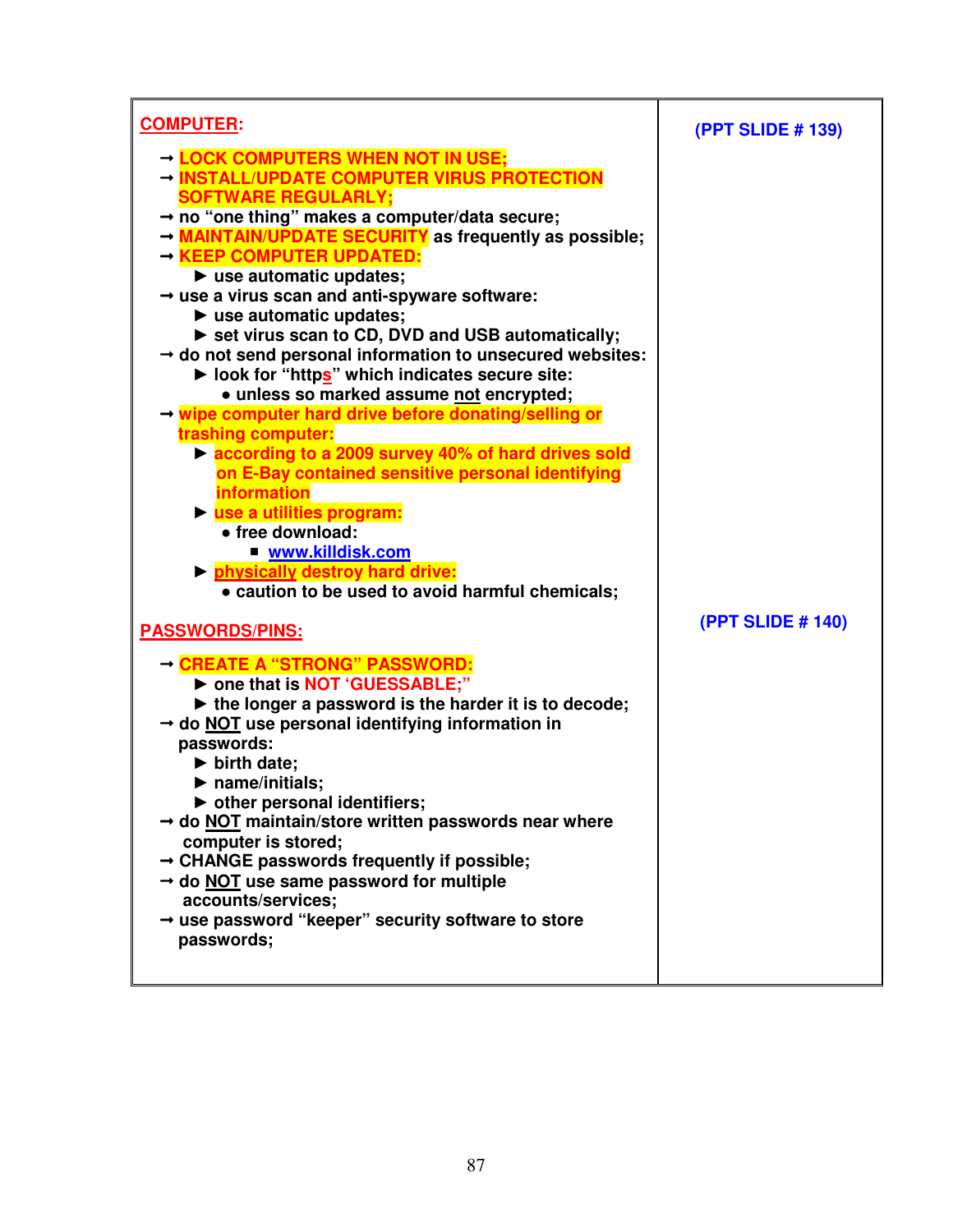| <b>EMAIL/FILE SHARING:</b>                                                                                                                                                                                                                                                                                | (PPT SLIDE # 141)        |
|-----------------------------------------------------------------------------------------------------------------------------------------------------------------------------------------------------------------------------------------------------------------------------------------------------------|--------------------------|
| → do <mark>NOT</mark> :<br><b>DEN COMPUTER FILES/ATTACHMENTS/LINKS</b><br><b>SENT BY STRANGERS;</b><br><b>DEN HYPERLINKS:</b><br>DOWN LOAD PROGRAMS:                                                                                                                                                      |                          |
| * FROM PEOPLE/COMPANIES THAT YOU DO<br><b>NOT KNOW:</b><br>- AVOID SENDING PERSONAL IDENTIFYING<br><b>INFORMATION IN EMAIL/TEXT MESSAGES/SOCIAL</b>                                                                                                                                                       |                          |
| <b>NETWORKING SITES;</b><br>→ be CAUTIOUS ABOUT USING FILE SHARING PROGRAMS<br>which can capture passwords or other information when                                                                                                                                                                      |                          |
| they are typed into computer by user;<br>- AVOID USING FREE FILE SHARING PROGRAMS for<br>music/movies/other entertainment purposes;<br>- ENSURE INTERNET SITES ARE SECURE BEFORE<br><b>SUPPLYING PERSONAL OR FINANCIAL INFORMATION</b>                                                                    |                          |
| <b>ONLINE:</b><br>→ do NOT SHARE PASSWORDS OR OTHER ACCOUNT<br><b>INFORMATION:</b>                                                                                                                                                                                                                        |                          |
| - USE DISCRETION WHEN SHARING PERSONAL<br><b>IDENTIFYING INFORMATION ON E-COMMERCE SITES:</b><br>- USE DISCRETION WHEN PUBLISHING INFORMATION ON<br><b>SOCIAL MEDIA WEBSITES:</b>                                                                                                                         |                          |
| monitor the personal information that children<br>or other family members are posting on social sites;<br>- do NOT ACCESS SECURE WEB SITES WHEN USING<br><b>PUBLIC Wi-Fi;</b>                                                                                                                             |                          |
| <b>SOCIAL NETWORKING WEBSITES:</b>                                                                                                                                                                                                                                                                        | (PPT SLIDE # 142)        |
| $\rightarrow$ do NOT post any information/photographs that you would<br>not want accessible to the world;<br>$\rightarrow$ use caution when clicking on "links" or installing "apps;"<br>$\rightarrow$ be aware of any pleas for financial assistance:<br>▶ verify any requests for financial assistance; |                          |
| <b>INSTANT MESSAGING:</b><br>$\rightarrow$ most information sent is not encrypted:<br>• do NOT send personal identifying information via IM;                                                                                                                                                              | <b>(PPT SLIDE # 142)</b> |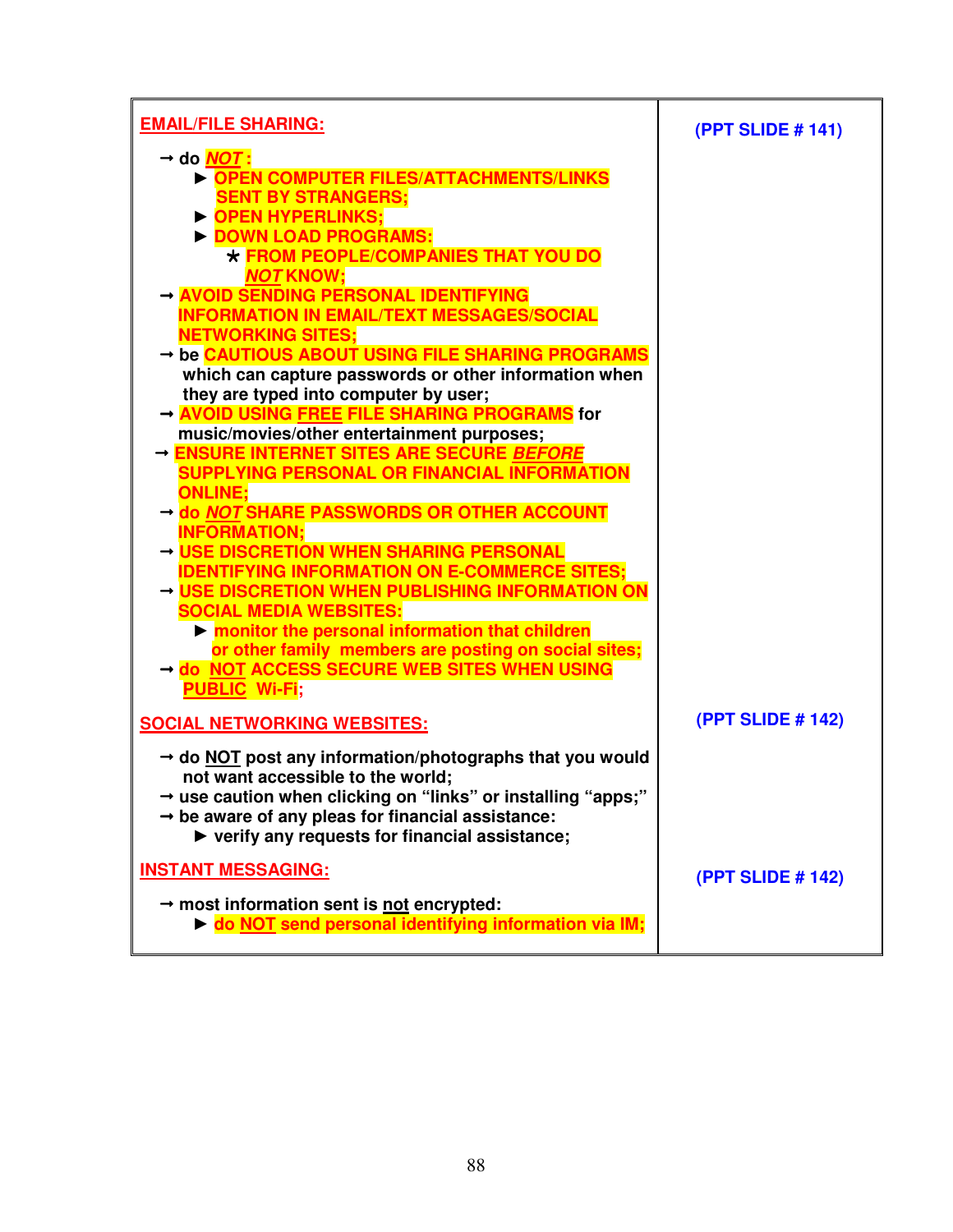| <b>HAND HELD DEVICES:</b>                                                                                                                                                                                                                                                                                                                                                                                                                                                                                                              | <b>(PPT SLIDE # 143)</b> |
|----------------------------------------------------------------------------------------------------------------------------------------------------------------------------------------------------------------------------------------------------------------------------------------------------------------------------------------------------------------------------------------------------------------------------------------------------------------------------------------------------------------------------------------|--------------------------|
| - ENSURE DEVICES LOCK AUTOMATICALLY AFTER A<br><b>MAXIMUM OF 15 MINUTES IDLE TIME;</b>                                                                                                                                                                                                                                                                                                                                                                                                                                                 |                          |
| $\rightarrow$ enable device to "wipe" information after a<br>predetermined number of invalid password attempts;                                                                                                                                                                                                                                                                                                                                                                                                                        |                          |
| <b>WIFI:</b>                                                                                                                                                                                                                                                                                                                                                                                                                                                                                                                           |                          |
| → many public WiFi "hotspots" are NOT secure;<br>Information "flies" through the air and can be<br>intercepted and compromised;                                                                                                                                                                                                                                                                                                                                                                                                        |                          |
| USE OF CREDIT CARD ON THE INTERNET:                                                                                                                                                                                                                                                                                                                                                                                                                                                                                                    | (PPT SLIDE # 143)        |
| $\rightarrow$ use a credit card only if your browser identifies the<br>website as a SECURE CONNECTION;<br>ADDRESS BAR SHOULD READ "https;"<br>$\rightarrow$ if a victim is notified that his/her private records were<br>involved in a data breach:<br>1) confirm that the letter is LEGITIMATE;<br>2) take advantage of any free protection services that<br>are offered;<br>3) PLACE A FRAUD ALERT ON CREDIT REPORT:<br>A FRAUD ALERT requires lenders to make<br>sure that it is actually the victim who is<br>applying for credit; |                          |
| <b>TELEMARKETERS:</b>                                                                                                                                                                                                                                                                                                                                                                                                                                                                                                                  | (PPT SLIDE # 144)        |
| $\rightarrow$ LIMIT calls from telemarketers:<br>▶ "DO NOT CALL REGISTRY:"<br>$\star$ 888 -382 - 1222;<br>* www.donotcall.gov<br>► FCC regulations currently prohibit telemarketers from<br>using automated dialers to call cell phone numbers:<br>* DO NOT CALL REGISTRY will accept cell phone<br>numbers:<br>▶ look for/use "opt out" instructions on "junk" faxes;                                                                                                                                                                 |                          |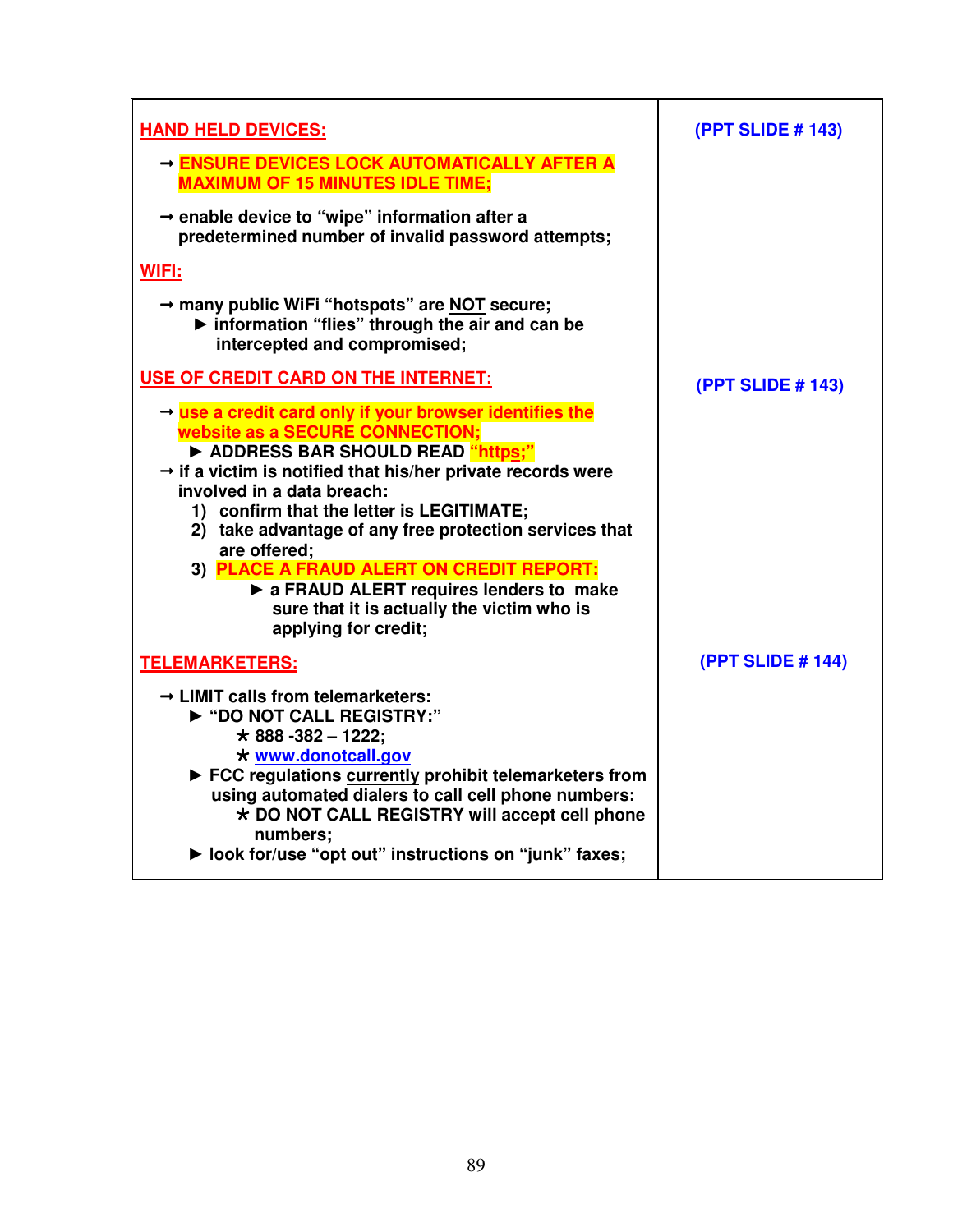| <b>DATA MINING:</b>                                                                                                                                                                                                                                                                                                                                                                                                                                                                                                                                          | <b>(PPT SLIDE # 145)</b> |
|--------------------------------------------------------------------------------------------------------------------------------------------------------------------------------------------------------------------------------------------------------------------------------------------------------------------------------------------------------------------------------------------------------------------------------------------------------------------------------------------------------------------------------------------------------------|--------------------------|
| $\checkmark$ definition:<br>$\rightarrow$ practice of:<br>► collecting "bits" of data including personal<br>identifiers/information from variety of sources:<br>* use "tracking" device to identify individual's<br>web site visits/usage:<br>• user/consumer "gps;"<br>► compiling that information into "portrait" of that<br>individual;<br>Selling / sharing that "portrait" to businesses:<br>$\star$ advertising then directed at individual either<br>online or via mail;<br>$\star$ collected data can also be accessed by<br>prospective employers; |                          |
| $\checkmark$ sources of collected data include but are not limited to:<br>$\blacktriangleright$ e-commerce transactions;<br>$\blacktriangleright$ online searches;<br>$\triangleright$ social networking sites:<br>* web sites visited;<br>> customer "reward" cards;<br>▶ product warranty/extended service cards;<br>$\triangleright$ cell phone "apps" use;<br>$\blacktriangleright$ consumer surveys;<br>$\blacktriangleright$ public records;<br>$\blacktriangleright$ other businesses;                                                                |                          |
| $\checkmark$ seen by some as invasion of privacy;<br>$\checkmark$ currently legal practice:<br>→ congressional hearings underway looking into the<br>practice:<br>► considering "opt-out" provision similar to "Do Not<br><b>Call Registry;"</b>                                                                                                                                                                                                                                                                                                             |                          |
| $\checkmark$ disclaimer regarding privacy issues/information sharing<br>usually included on web site/billing statements;                                                                                                                                                                                                                                                                                                                                                                                                                                     |                          |
| no way to correct misinformation that has been<br>$\checkmark$<br>collected/compiled/distributed which can affect various life<br>transactions such as obtaining:<br>$\blacktriangleright$ credit;<br>$\blacktriangleright$ employment;<br>$\blacktriangleright$ health/life insurance;                                                                                                                                                                                                                                                                      |                          |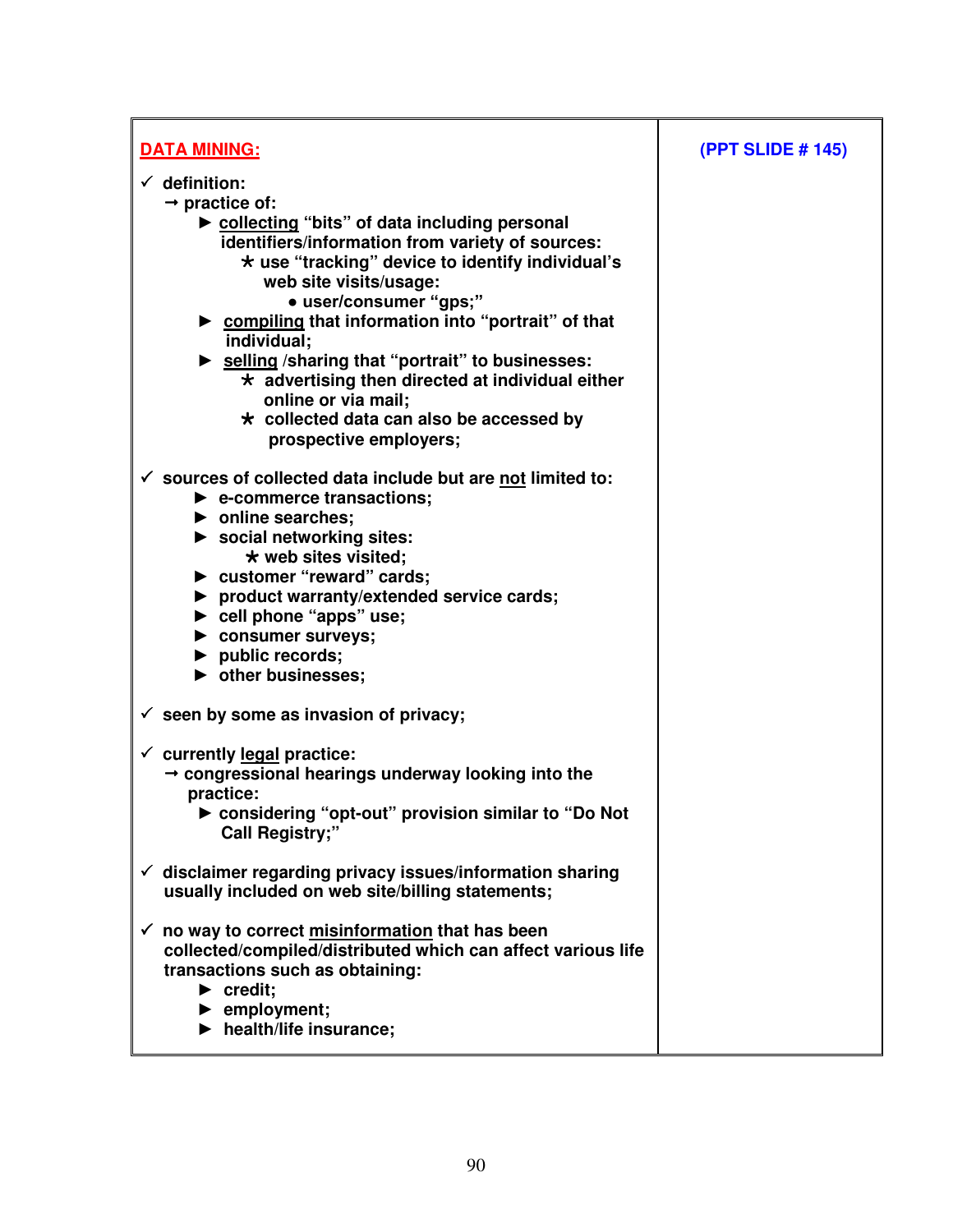| "VISHING:"                                                                                                                                                                                                                                                                                                                                                                                                                                                                                                                                                                                                                                                      | (PPT SLIDE # 144)        |
|-----------------------------------------------------------------------------------------------------------------------------------------------------------------------------------------------------------------------------------------------------------------------------------------------------------------------------------------------------------------------------------------------------------------------------------------------------------------------------------------------------------------------------------------------------------------------------------------------------------------------------------------------------------------|--------------------------|
| $\rightarrow$ a technique for stealing personal identifying information<br>using the telephone:<br>$\triangleright$ similar to "phising" – an online scam intended to<br>obtain personal information via the computer;                                                                                                                                                                                                                                                                                                                                                                                                                                          |                          |
| → using voice over technology identity thief makes a<br>phone call appear to come from a legitimate source<br>(phone number) even when the recipient has caller ID:<br>$\blacktriangleright$ recipients of calls should be suspicious when<br>receiving calls asking for credit card numbers/bank<br>accounts/Social Security number/PIN numbers:<br>* VERIFY legitimacy of the call by contacting the<br>company directly <b>BEFORE</b> providing<br>information:<br><b>USE ONLY A KNOWN LEGITIMATE</b><br><b>NUMBER such as the one that appears on</b><br>the reverse side of a credit card or one that<br>has been furnished by the company in<br>question; |                          |
| <b>MEDICAL RECORDS/HISTORY:</b>                                                                                                                                                                                                                                                                                                                                                                                                                                                                                                                                                                                                                                 | <b>(PPT SLIDE # 146)</b> |
| $\rightarrow$ determine if medical history is stored on an insurance<br>data base:<br>request free copy of medical history $-1x$ per year;<br>Medical Information Bureau (MIB):<br>* www.mib.com/html/request your record<br>$\blacktriangleright$ request a copy of medical file from health care<br>provider(s):<br>$\star$ HIPAA provides individuals the right to access<br>their medical records;                                                                                                                                                                                                                                                          |                          |
| read health care providers privacy notices;                                                                                                                                                                                                                                                                                                                                                                                                                                                                                                                                                                                                                     |                          |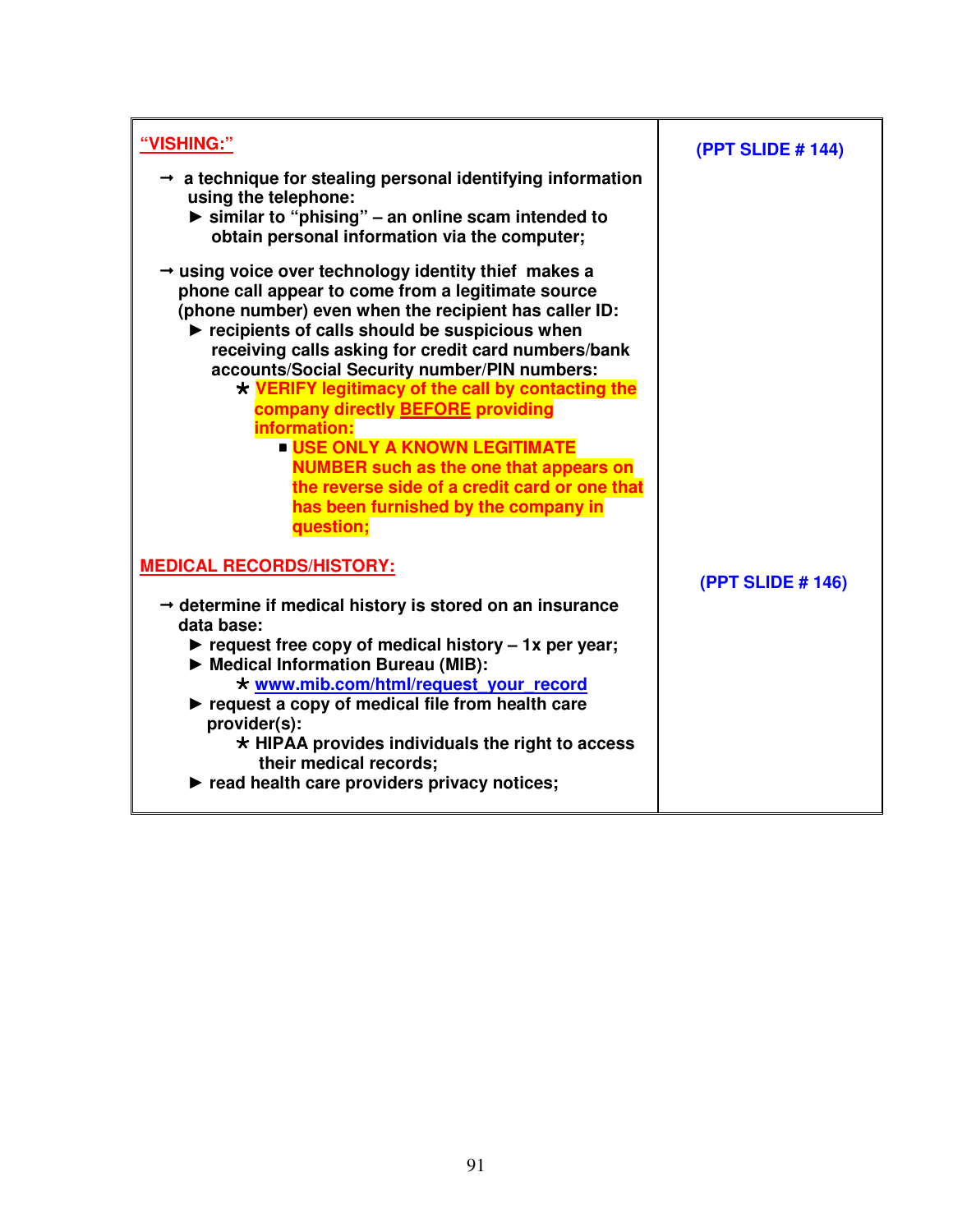| <b>AVAILABLE VICTIM RESOURCES:</b><br>The following represent a few of the resources available to<br>the victims of identity theft:     | <b>(PPT SLIDE # 123)</b><br><b>Instructor Note:</b>                                                                    |
|-----------------------------------------------------------------------------------------------------------------------------------------|------------------------------------------------------------------------------------------------------------------------|
| <b>The Federal Trade Commission</b><br>www.ftc.gov<br><b>Identity Theft Assistance Center (ITAC)</b><br>www.identitytheftassistance.org | The referenced<br>organizations and<br>websites are available to<br>victims of identity theft.<br>The list is not all- |
| <b>National Organization for Victim Assistance</b><br>www.trynova.org                                                                   | inclusive nor is a<br>website's inclusion in<br>this list an endorsement<br>of use.                                    |
| <b>Office of Maryland Attorney General</b><br>www.idtheft@oag.state.md.us<br>Internet Crime Complaint Center (US)<br>www.ic3.gov        |                                                                                                                        |
| <b>National Crime Prevention Council</b><br>www.ncpc.org                                                                                |                                                                                                                        |
| <b>Privacy Rights Clearinghouse</b><br>www.privacyrights.org<br><b>Scam Victims United</b>                                              |                                                                                                                        |
| www.scamvictimsunited.com                                                                                                               |                                                                                                                        |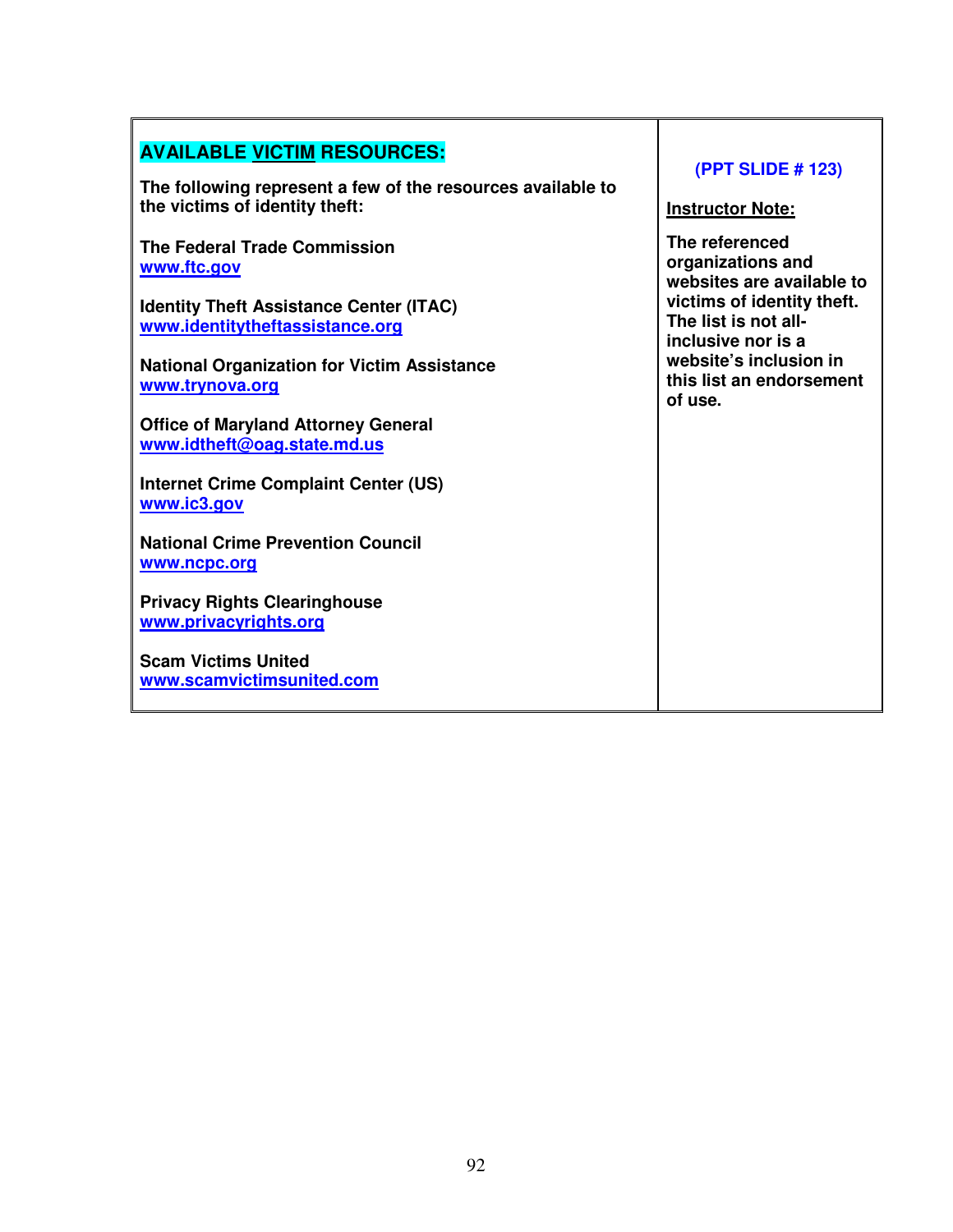|    | <b>SUMMARY</b>                                                                                                                                                                                                                                                                                                                                                                                                                                                                                                                                                                                                        | <b>(PPT SLIDE # 148)</b> |
|----|-----------------------------------------------------------------------------------------------------------------------------------------------------------------------------------------------------------------------------------------------------------------------------------------------------------------------------------------------------------------------------------------------------------------------------------------------------------------------------------------------------------------------------------------------------------------------------------------------------------------------|--------------------------|
|    | 1. DETER - DETECT - DEFEND - AVOID IDENTITY THEFT.                                                                                                                                                                                                                                                                                                                                                                                                                                                                                                                                                                    |                          |
| 2. | WHEN ASKED FOR PERSONAL IDENTIFYING<br><b>INFORMATION:</b><br>→ VERIFY THE REQUEST AS COMING FROM A<br><b>LEGITIMATE ENTITY;</b><br>$\rightarrow$ QUESTION THE NEED FOR AND PURPOSE FOR THE<br><b>INFORMATION:</b><br>$\star$ ASK HOW THE INFORMATION WILL BE USED;<br>$\rightarrow$ ASK IF THERE IS A WRITTEN POLICY REGARDING<br>THE REQUEST FOR THE INFORMATION:<br>* ASK TO SEE IT/HAVE A COPY SENT TO YOU;<br>$\rightarrow$ ASK "HOW" THE INFORMATION WILL BE<br><b>SAFEGUARDED FROM UNAUTHORIZED ACCESS</b><br><b>PRIOR TO GIVING IT:</b><br>$\star$ ASK WHO WILL SEE/HAVE ACCESS TO THE<br><b>INFORMATION:</b> |                          |
|    | $\rightarrow$ REVIEW ALL PRIVACY NOTICES SENT BY<br><b>COMPANIES WITH WHOM YOU ARE DOING</b><br><b>BUSINESS:</b><br>$\rightarrow$ ASK HOW THE RECORDS WILL BE DISCARDED WHEN<br>THEY ARE NO LONGER NEEDED;<br>$\rightarrow$ GIVE ONLY THE MINIMUM AMOUNT OF<br><b>INFORMATION:</b><br>→ TAKE ADVANTAGE OF ANY AVAILABLE "OPT OUT"<br><b>OPPORTUNITIES:</b><br>$\rightarrow$ IF NOT SATISFIED WITH THE RESPONSES GIVEN<br>ASK TO SPEAK TO A SUPERVISOR OR TAKE YOUR<br><b>BUSINESS ELSEWHERE.</b>                                                                                                                      |                          |
| 3. | AN INDIVIDUAL IS BEST ADVOCATE FOR HIS/HER<br><b>PRIVACY RIGHTS.</b>                                                                                                                                                                                                                                                                                                                                                                                                                                                                                                                                                  |                          |
|    | <b>4. IF IDENTITY THEFT/FRAUD OCCURS:</b>                                                                                                                                                                                                                                                                                                                                                                                                                                                                                                                                                                             |                          |
|    | → IMMEDIATELY REPORT ANY IDENTITY THEFT TO THE<br><b>POLICE.</b>                                                                                                                                                                                                                                                                                                                                                                                                                                                                                                                                                      |                          |
|    | $\rightarrow$ MAINTAIN A <i>WRITTEN</i> LOG OF EVERYTHING THAT IS<br>DONE AND EVERY PERSON CONTACED IN THE<br><b>RECOVERY PROCESS:</b><br>$\star$ INCLUDE TIME SPENT/EXPENSES INCURRED.                                                                                                                                                                                                                                                                                                                                                                                                                               |                          |
|    | $\rightarrow$ RETAIN COPIES OF ALL DOCUMENTS USED IN THE<br><b>RECOVERY PROCESS IN A SAFE PLACE.</b>                                                                                                                                                                                                                                                                                                                                                                                                                                                                                                                  |                          |
|    | $\rightarrow$ FOLLOW-UP ALL TELEPHONE CONVERSATIONS<br>WITH A LETTER USING CERTIFIED MAIL - RETURN<br><b>RECEIPT REQUESTED.</b>                                                                                                                                                                                                                                                                                                                                                                                                                                                                                       |                          |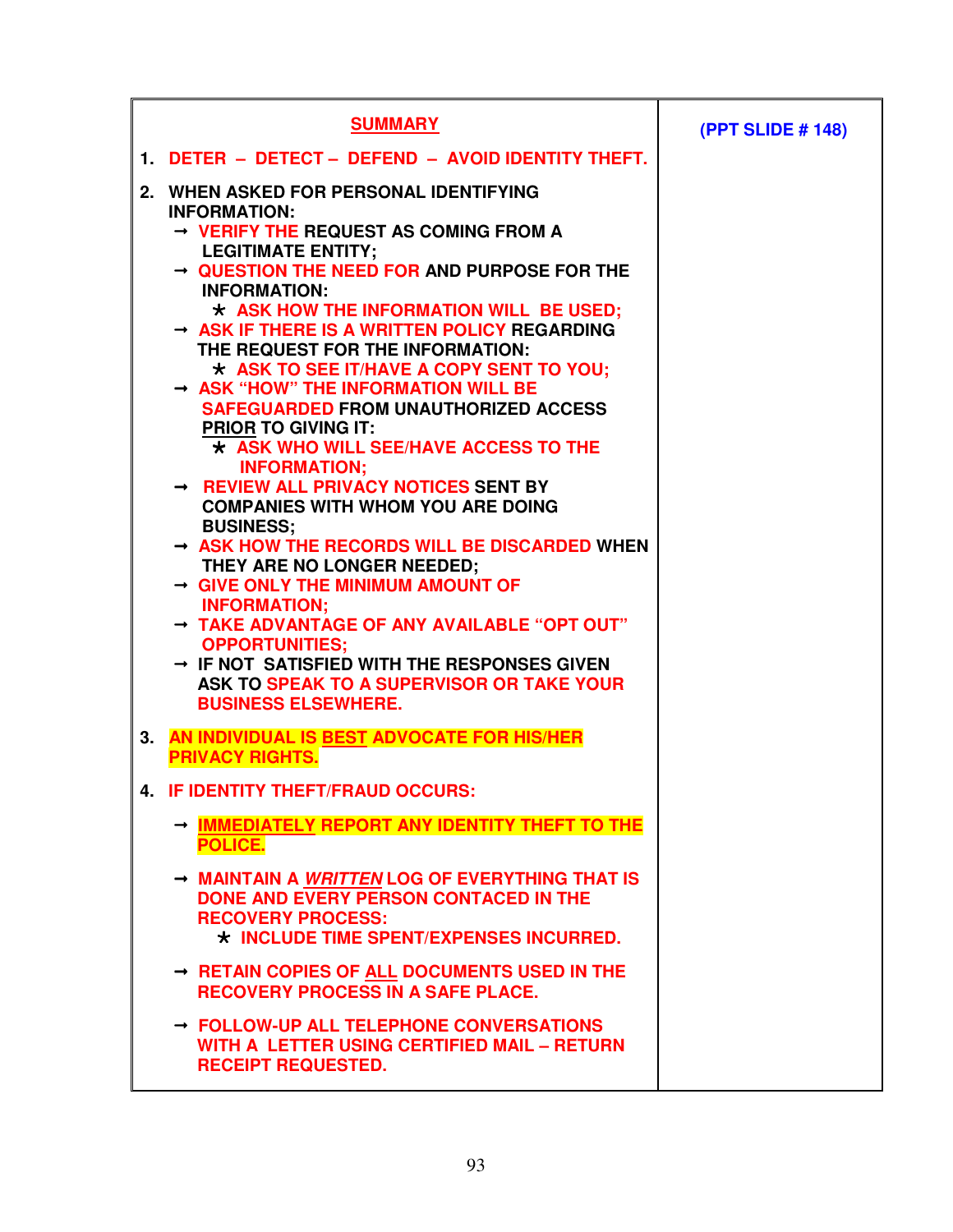| <b>PRESENTATION GUIDE</b>                                                                                                                                                                                                                                                                                                                                                                                                                                                                                                                                                         | <b>TRAINER NOTES</b>                                                                                                                                                                                                                                                                         |
|-----------------------------------------------------------------------------------------------------------------------------------------------------------------------------------------------------------------------------------------------------------------------------------------------------------------------------------------------------------------------------------------------------------------------------------------------------------------------------------------------------------------------------------------------------------------------------------|----------------------------------------------------------------------------------------------------------------------------------------------------------------------------------------------------------------------------------------------------------------------------------------------|
| <b>EVALUATION/CLOSURE:</b>                                                                                                                                                                                                                                                                                                                                                                                                                                                                                                                                                        | <b>TERMINAL OBJECTIVE:</b>                                                                                                                                                                                                                                                                   |
| 1. Identity theft is best defined as:<br>a. only crimes identified by the Federal Trade Commission<br>involving a theft of services using a computer.<br>b. the illegal use of another person's personal identifying<br>information in order to gain something of value or to<br>facilitate criminal activity.<br>c. the authorized use of another individual's PIN to<br>conduct a business transaction.<br>d. only theft crimes involving the use of another person's<br>personal identifying information as counted by the FBI<br>in the Uniform Crime Reporting (UCR) system. | <b>Given various criminal</b><br>situations demonstrate<br>the ability to identify<br>elements of a given<br>crime utilizing the<br><b>Annotated Code of</b><br><b>Maryland and/or the</b><br><b>Digest of Criminal Laws,</b><br>that enable an officer to<br>make a warrant-less<br>arrest. |
| 2. Under Maryland Law [CR § 8-301] which of the following<br>is NOT considered to an example of a personal identifier:<br>a. an individual's date of birth;<br>b. an individual's mother's maiden name;<br>c. an individual's place of birth;<br>d. an individual's financial account number;<br>3. Under Maryland Law [CR § 8-301] which of the following<br>is NOT an element of the crime of Identity Fraud:                                                                                                                                                                   | <b>ENABLING OBJECTIVES:</b><br>Define the term IDENTITY<br>THEFT.<br>Identify the basic elements<br>of the crime of identity<br>theft/fraud as contained in<br>the Annotated Code of<br>Maryland.                                                                                            |
| a. using another's personal identifying information without the<br>person's consent.<br>b. knowingly, willfully and with fraudulent intent possessing,<br>obtaining or helping another to gain possession of another<br>person's personal identifying information.<br>c. using, selling or transfer the personal identifying information<br>of another person to obtain goods or services.<br>d. Identity Fraud only applies to the use of another's<br>personal identifying information when it is fraudulently<br>obtained by way of electronic means.                          |                                                                                                                                                                                                                                                                                              |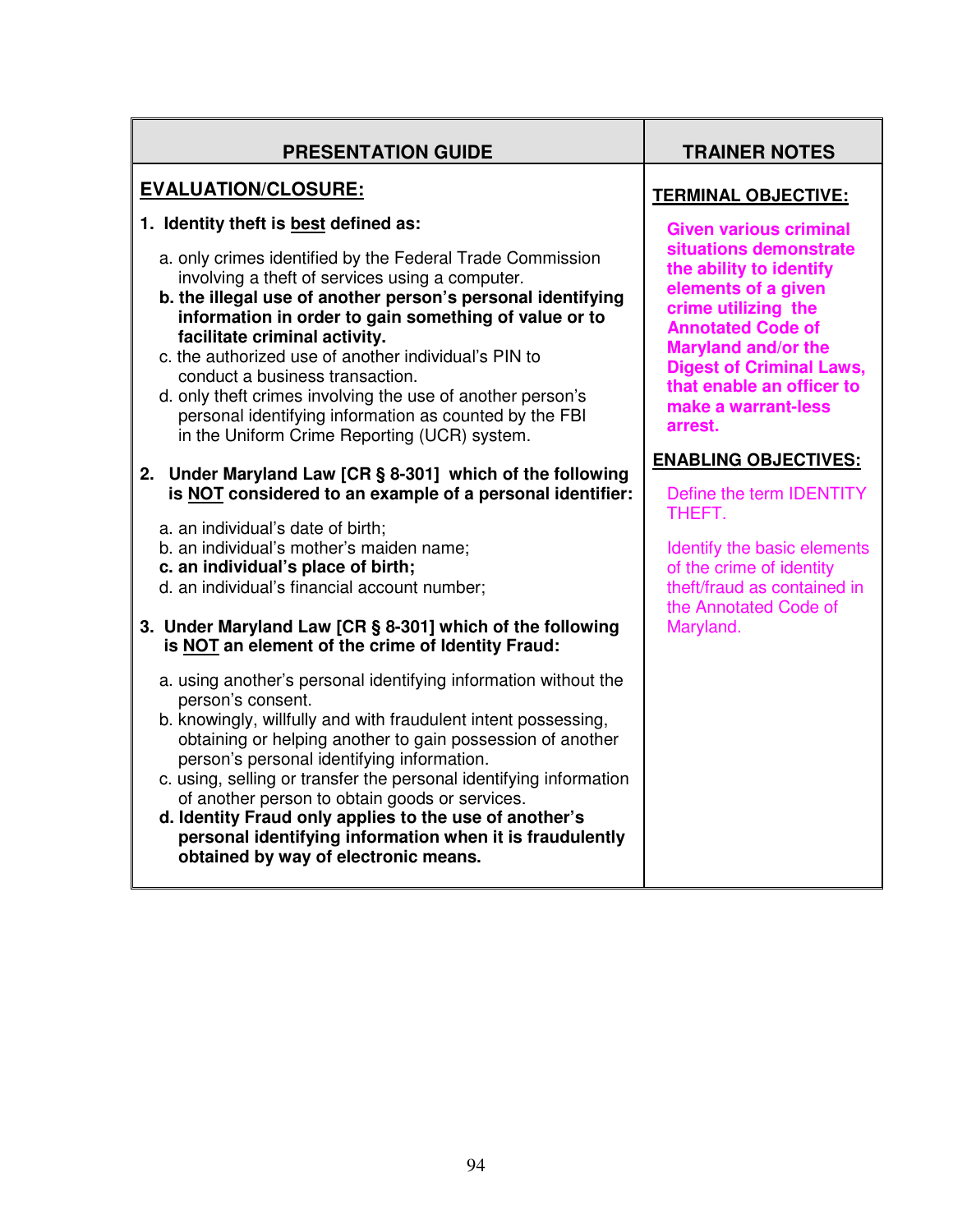| 4. One resource available to the citizens of Maryland in<br>cases of identity theft/fraud is which of the following:                                                                                                                                                                                                                                                                                                                                                                                                                                                                                                               | <b>TERMINAL OBJECTIVE:</b><br><b>Identify resources</b>                                        |
|------------------------------------------------------------------------------------------------------------------------------------------------------------------------------------------------------------------------------------------------------------------------------------------------------------------------------------------------------------------------------------------------------------------------------------------------------------------------------------------------------------------------------------------------------------------------------------------------------------------------------------|------------------------------------------------------------------------------------------------|
| a. Federal Trade Commission.<br>b. Office of the Solicitor General - Consumer Affairs Unit.                                                                                                                                                                                                                                                                                                                                                                                                                                                                                                                                        | available to a crime<br>victim.                                                                |
| c. Office of the Special Prosecutor.<br>d. Public Defenders office.                                                                                                                                                                                                                                                                                                                                                                                                                                                                                                                                                                | <b>ENABLING OBJECTIVE:</b>                                                                     |
| 5. As per Maryland Law - CR § 8-305 - the office of the<br><b>Maryland Attorney General processes applications</b><br>by victims of identity theft/fraud for which of the<br>following:                                                                                                                                                                                                                                                                                                                                                                                                                                            | Identify resources available<br>to the victim for crimes<br>involving identity<br>theft/fraud. |
| a. amended driver's license.<br>b. credit monitoring report.<br>c. Identity Theft Passport.<br>d. Identity Theft Affidavit.                                                                                                                                                                                                                                                                                                                                                                                                                                                                                                        |                                                                                                |
| 6. Under Maryland Law, § 8-304, one of the stated uses of<br>the Identity Passport issued by the Office of the Maryland<br>Attorney General is that it be used by an individual:<br>a. if confronted by a creditor to show that the individual has<br>had his/her identity compromised;<br>b. in place of a Maryland Driver's license by an individual who<br>has had his/her identity compromised.<br>c. whenever the individual conducts a financial transaction;<br>d. to help prevent the arrest or detention for an offense<br>committed by another person who has used the<br>individual's personal identifying information. |                                                                                                |
| 7. In addition to contacting a local law enforcement agency<br>and filing a report an individual who has had his/her<br>identity stolen/compromised should make a report to:                                                                                                                                                                                                                                                                                                                                                                                                                                                       |                                                                                                |
| a. the Federal Trade Commission;<br>b. the Department of Justice;<br>c. the Federal Securities and Exchange Commission;<br>d. the Internal Revenue Service;                                                                                                                                                                                                                                                                                                                                                                                                                                                                        |                                                                                                |
| 8. The following is <b>NOT</b> a resource that can provide<br>information or assistance to a victim of identity theft:                                                                                                                                                                                                                                                                                                                                                                                                                                                                                                             |                                                                                                |
| a. the Office of the Maryland Attorney General.<br>b. the Federal Trade Commission.<br>c. the Privacy Rights Clearinghouse.<br>d. the Electronic Transaction Enforcement Unit.                                                                                                                                                                                                                                                                                                                                                                                                                                                     |                                                                                                |

 $\overline{a}$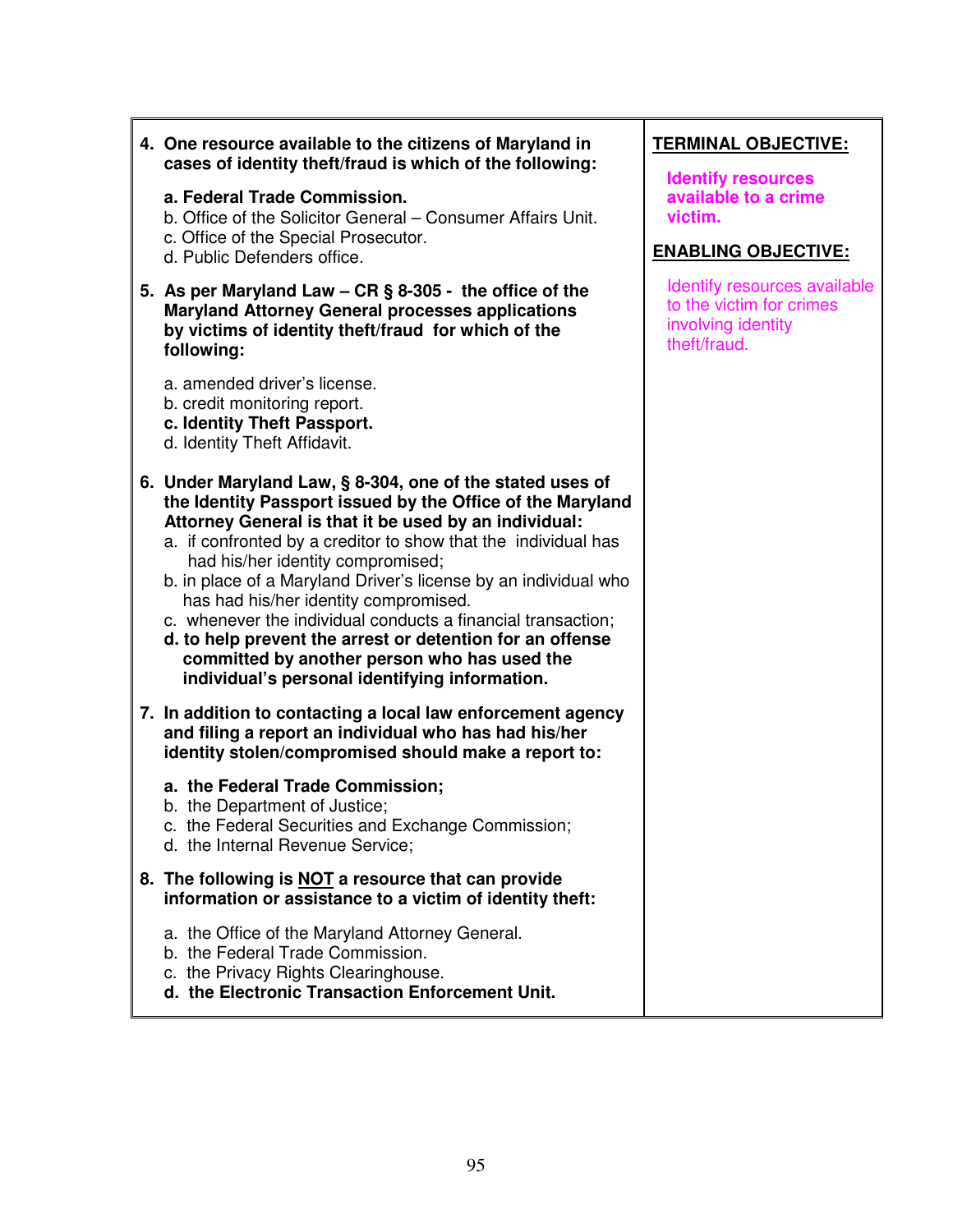|  | 9. Under Maryland Law - CR § 8-304 allows an individual to<br>report the crime of identity theft/fraud under the following<br>circumstances:                                                                            | <b>TERM</b><br>Den                  |
|--|-------------------------------------------------------------------------------------------------------------------------------------------------------------------------------------------------------------------------|-------------------------------------|
|  | a. only when the crime has occurred in the jurisdiction of the<br>officer taking the report.<br>b. when either the crime has occurred in the county in                                                                  | of a<br>repo<br>offe                |
|  | which the individual lives or the individual is reporting<br>the crime in the jurisdiction in which it occurred.<br>c. only when the individual is a resident of the State of                                           | situ<br><b>ENAB</b>                 |
|  | Maryland.<br>d. only when the value of the goods or services received<br>as a result of the identity theft exceeds \$500.                                                                                               | Appl<br>cont<br><b>Ann</b>          |
|  | 10. Under Maryland Law - CR § 8-304 - once an officer has<br>taken a report from a victim of identity theft the law<br>enforcement agency is to:                                                                        | Mary<br>law<br>to pr<br>repo        |
|  | a. provide a copy of the report to the victim.<br>b. provide a copy of the report to the Office of the Maryland<br>Attorney General.                                                                                    | iden                                |
|  | c. provide a copy of the report to the Internal Revenue<br>Service.                                                                                                                                                     | <b>TERM</b>                         |
|  | d. provide a copy of the report to any financial<br>institution/company mentioned in the report.                                                                                                                        | <b>Identi</b><br>respo<br>office    |
|  | 11. When taking a report of identity theft/fraud from a victim<br>it is highly recommended that the officer taking the<br>report:                                                                                       | Invest<br>of ide                    |
|  | a. refer the victim to an attorney who specializes in<br>consumer protection cases.                                                                                                                                     |                                     |
|  | b. recommend that the victim take no action until contacted<br>by an investigator from the Federal Trade Commission.                                                                                                    |                                     |
|  | c. recommend that the victim maintain a written log of all<br>actions taken when attempting to resolve his/her<br>identity theft including the names of persons<br>contacted during this process.                       |                                     |
|  | d. recommend that the victim file an Identity Theft Affidavit<br>with the Internal Revenue Service;                                                                                                                     | <b>TERM</b>                         |
|  | 12. The following is <b>NOT</b> a potential resource available to<br>an officer investigating the crime of identity theft/fraud:<br>a. the Federal Trade Commission.<br>b. the United States Postal Inspection Service. | <b>Iden</b><br>avai<br>whil<br>crim |
|  | c. the Office of the Maryland Attorney General.<br>d. the United States Bureau of Credit Monitoring.                                                                                                                    | <b>ENAB</b>                         |
|  |                                                                                                                                                                                                                         | Iden<br>avai<br>crim                |

## **TERMINAL OBJECTIVE:**

**nonstrate completion of acceptable police** *<u>orts</u>* **for various nses, incidents, or ations.** 

## **ENABLING OBJECTIVE:**

ly the law as tained in the otated Code of yland that requires a enforcement officer repare and file a ort from the victim of itity/theft/fraud.

# **TERMINAL OBJECTIVE:**

**Ify the basic responsibility of the officer when Inducating the crime ntity theft.** 

# **IINAL OBJECTIVE:**

**Reading the resources** *<u>Ilable to an officer</u> d***e conducting a criminal investigation.** 

## **ELING OBJECTIVE:**

Itify the resources lable to the officer for es involving identity theft/fraud.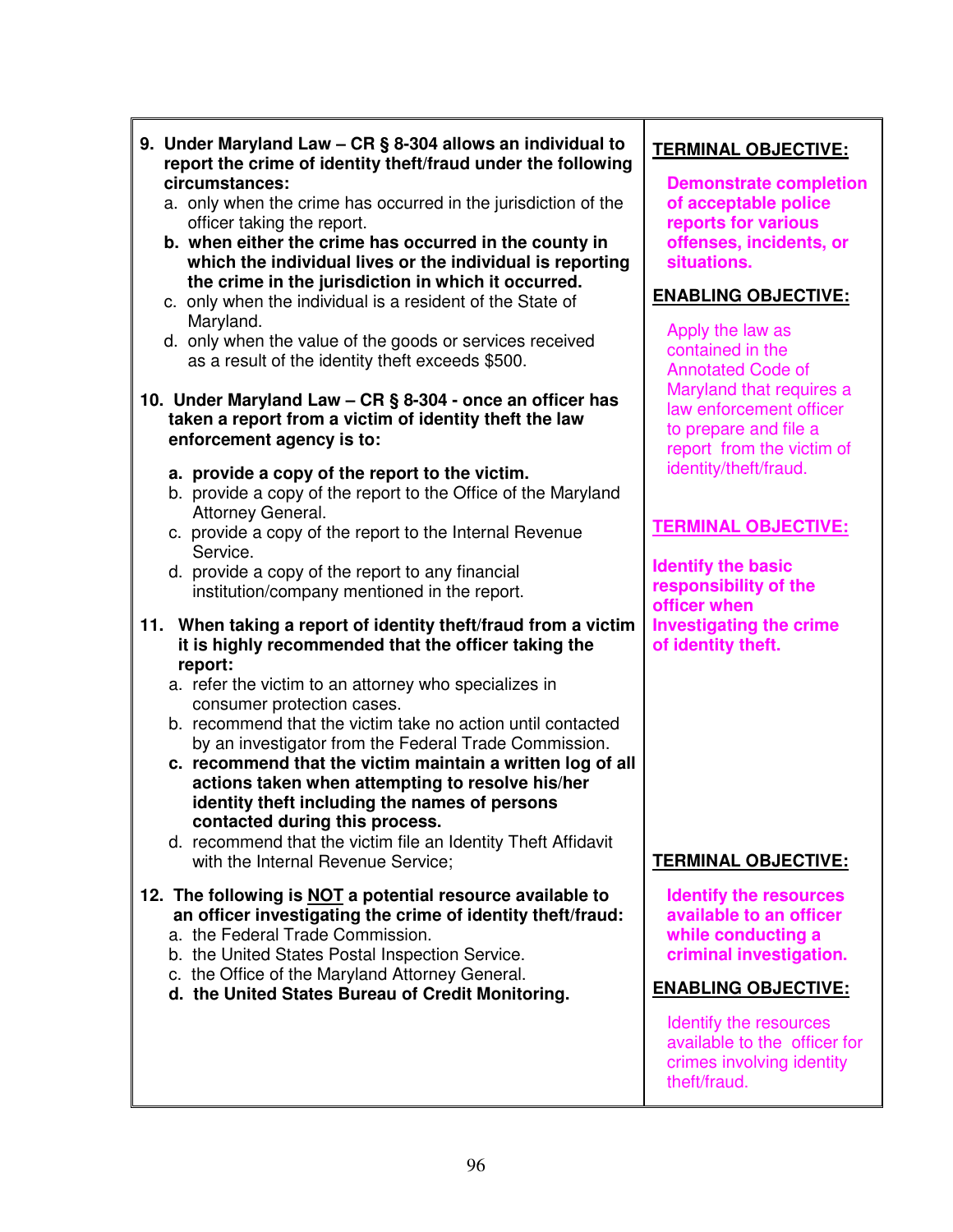| 13. The Federal Trade Commission provides all of the<br>following to law enforcement officers <b>EXCEPT</b> :                                                                                                                                                                                                                                                                                                                                                                                                                                                                                                                                                                                                                                                                                                                                                                |                                                                                                                                                                                                                                                                                                                                                                      |
|------------------------------------------------------------------------------------------------------------------------------------------------------------------------------------------------------------------------------------------------------------------------------------------------------------------------------------------------------------------------------------------------------------------------------------------------------------------------------------------------------------------------------------------------------------------------------------------------------------------------------------------------------------------------------------------------------------------------------------------------------------------------------------------------------------------------------------------------------------------------------|----------------------------------------------------------------------------------------------------------------------------------------------------------------------------------------------------------------------------------------------------------------------------------------------------------------------------------------------------------------------|
| a. access to the Consumer Sentinel Program.<br>b. funding to investigate incidents of identity theft.<br>c. resource information regarding the crime of identity<br>theft/fraud.<br>d. victim assistance information that an officer can supply to<br>an identity theft victim.                                                                                                                                                                                                                                                                                                                                                                                                                                                                                                                                                                                              |                                                                                                                                                                                                                                                                                                                                                                      |
| 14. All of the following are true about the Consumer<br>Sentinel Program developed by the Federal Trade<br><b>Commission EXCEPT:</b>                                                                                                                                                                                                                                                                                                                                                                                                                                                                                                                                                                                                                                                                                                                                         |                                                                                                                                                                                                                                                                                                                                                                      |
| a. it is a database containing complaints from victims of<br>identity theft/fraud available to law enforcement<br>officers.<br>b. it contains reports of recent identity theft schemes.<br>c. provides e-mail updates to law enforcement when identity<br>theft trends/schemes are entered by allied law<br>enforcement agencies.<br>d. provides an application by which law enforcement<br>agencies can apply for a grant to investigate identity<br>theft crimes.                                                                                                                                                                                                                                                                                                                                                                                                          | <b>TERMINAL OBJECTIVE:</b><br>Define crime prevention.                                                                                                                                                                                                                                                                                                               |
| 15. Which of the following is NOT an example of personal<br>identifying information that is most likely to be<br>stolen or compromised:                                                                                                                                                                                                                                                                                                                                                                                                                                                                                                                                                                                                                                                                                                                                      | <b>ENABLING OBJECTIVES:</b><br>Identify several types of<br>personal and/or financial                                                                                                                                                                                                                                                                                |
| a. financial account access codes or passwords.<br>b. work computer passwords.<br>c. medical or educational records.<br>d. a gift card from a local business.                                                                                                                                                                                                                                                                                                                                                                                                                                                                                                                                                                                                                                                                                                                | information that may be<br>stolen or compromised to<br>include, at a minimum:<br>personal identifiers:                                                                                                                                                                                                                                                               |
| 16. The statement "it is not a matter of IF an individual's<br>personal identifying information will be compromised<br>but only a matter of WHEN that information will be<br>compromised" is accurate because of all of the<br>following <b>EXCEPT</b> :<br>a. Items of personal identifying information are contained in<br>many documents/records that are readily available to the<br>public.<br>b. The public has only recently taken the threat of identity<br>theft/compromise as a serious issue.<br>c. Many individuals fail to take the minimum precautions to<br>safeguard their identity such as shredding their discarded<br>financial statements or pre-approved credit offers.<br>d. Computer software is now so secure that it is<br>impossible for unauthorized individuals to access<br>personal information stored on most personal and<br>work computers. | • name;<br>• date of birth;<br>· address:<br>· mother's maiden name;<br>credit, debit, checking,<br>savings, other existing<br>financial accounts;<br>account access<br>codes/passwords;<br>Social security number;<br>medical records;<br>driver's license<br>number/identification<br>number;<br>educational background<br>and records; and<br>Computer passwords. |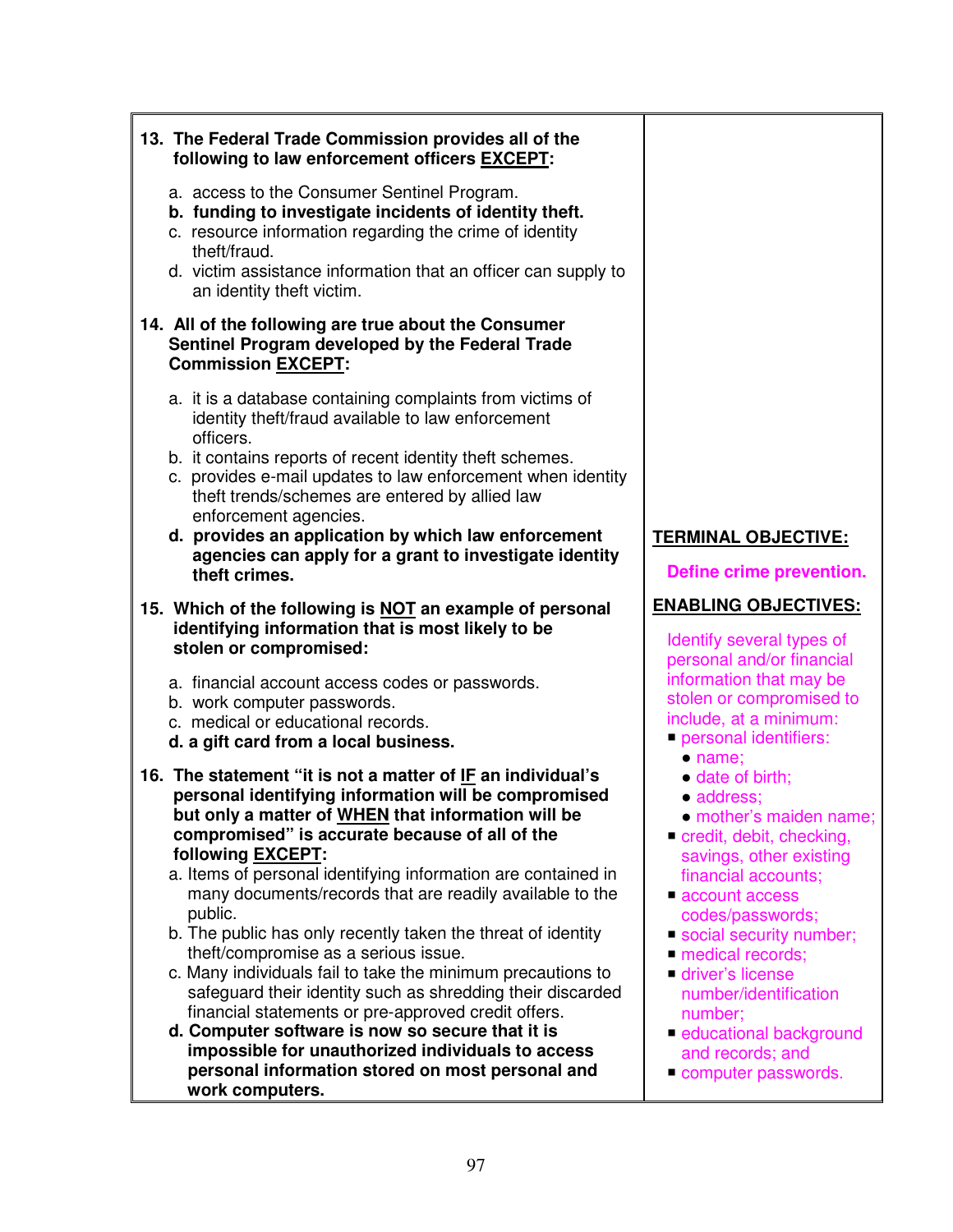- **17. When providing citizens with crime prevention tips dealing with identity theft an officer should point out all of the following EXCEPT:** 
	- **a. most identity thefts/compromises are committed by individuals who are known to the victim such as family members, friends or co-workers.**
	- b. improperly discarded mail such as pre-approved credit offers and old financial statements whether as trash or when re-cycling can be easy targets for an identity thief.
	- c. individuals should always ask individuals seeking personal information as part of a requirement for medical treatment what the personal information is needed for and how will it be safeguarded.
	- d. financial statements and billing statements should be reviewed for discrepancies as soon as they are received and any discrepancy should be reported immediately to the financial institution or company.

## **18. Identify which of the following statements is NOT true:**

- a. a child's educational records contain personal identifying information that can be used to establish a fraudulent identity.
- **b. children under the age of 12 years can not be the victim of identity theft because he/she has no credit history.**
- c. a child's medical records, if not properly safeguarded by a health care provider, can be compromised by an identity thief.
- d. a child's birth certificate contains unique personal identifiers that can be useful to an identity thief.

# **19. Which of the following statements is FALSE:**

- a. Social networking websites can be exploited by individuals who attempt to gather personal identifying information.
- b. When an individual shares personal information on a social networking website that information almost always becomes public unless the individual restricts access to it.
- c. A social networking website can change its privacy policy at any time without the user's permission.
- **d. Individuals who are approved to visit a user's "site" will never re-post an individual's personal identifying information because they realize that it may be fraudulently used by someone else.**

 Identify several different ways in which personal information including financial information may be stolen/compromised, to include at a minimum:

- $\blacksquare$  the use of home computers;
- discarded/stolen mail;
- discarded personal and/or financial records; and
- theft/compromise during legitimate use of information by victim during a third party transaction.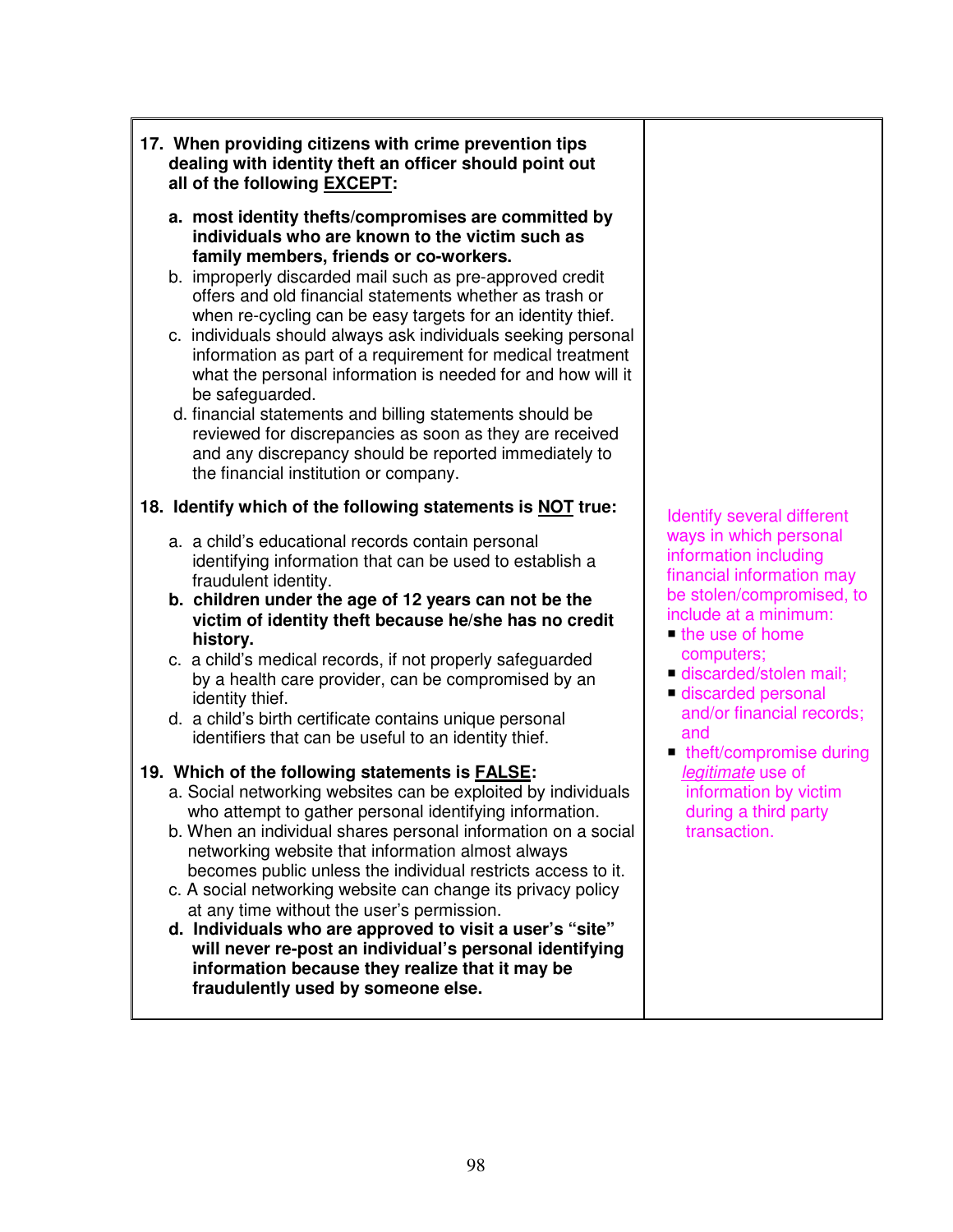| 20. Which of the following statements is <b>FALSE</b> :                                                                                                                                                                                                                                                                                                                                                                                                                                                                                                                                                      |                                                                                                                                                                                                                                                                                                                                                                                                                                                                                                                                                                                                   |
|--------------------------------------------------------------------------------------------------------------------------------------------------------------------------------------------------------------------------------------------------------------------------------------------------------------------------------------------------------------------------------------------------------------------------------------------------------------------------------------------------------------------------------------------------------------------------------------------------------------|---------------------------------------------------------------------------------------------------------------------------------------------------------------------------------------------------------------------------------------------------------------------------------------------------------------------------------------------------------------------------------------------------------------------------------------------------------------------------------------------------------------------------------------------------------------------------------------------------|
| a. Government records such as professional licenses and<br>property tax records are documents that can be easily<br>compromised by an identity thief.<br>b. Examples of public records are documents such as<br>marriage certificates, court records, birth certificates and<br>death certificates.<br>c. When attempting to view a public record such as a<br>birth certificate an individual normally has to produce<br>more than a photo id as identification before being<br>allowed to view the document.<br>d. Virtually every major change in life is recorded somewhere<br>in a government document. |                                                                                                                                                                                                                                                                                                                                                                                                                                                                                                                                                                                                   |
| 21. Identity thieves are least likely to use another<br>individual's stolen or compromised personal<br>information to:                                                                                                                                                                                                                                                                                                                                                                                                                                                                                       | Identify several examples<br>of the crime of identity<br>theft/fraud to include, at a<br>minimum, the<br>theft/fraudulent use of:<br>existing credit/debit<br>cards/financial accounts;<br>other financial records<br>and personal financial<br>information to obtain<br>credit or other financial<br>assistance;<br>personal information to<br>obtain various services<br>such as medical<br>treatment, government<br>and social services,<br>educational assistance,<br>etc; and<br>personal information to<br>obtain government<br>identity cards,<br>licenses or other<br>official documents. |
| a. obtain medical treatment.<br>b. obtain financial assistance in the form of a loan.<br>c. avoid arrest and prosecution for a crime.<br>d. all of the examples presented are likely uses of<br>another's personal identifying information by an<br>identity thief.                                                                                                                                                                                                                                                                                                                                          |                                                                                                                                                                                                                                                                                                                                                                                                                                                                                                                                                                                                   |
| 22. Maryland Law - CR § 8 - 302 prohibits an individual<br>from selling/offering for sale/offer to issue an<br>identification card/document all of the following EXCEPT<br>an identification card or document which:                                                                                                                                                                                                                                                                                                                                                                                         |                                                                                                                                                                                                                                                                                                                                                                                                                                                                                                                                                                                                   |
| a. has a blank space for a person's age/date of birth.<br>b. contains a person's incorrect age/date of birth.<br>c. contains the incorrect name of the person.<br>d. contains a physical description of the person to<br>include the person's height, weight and hair color.                                                                                                                                                                                                                                                                                                                                 |                                                                                                                                                                                                                                                                                                                                                                                                                                                                                                                                                                                                   |
| 23. Under Maryland Law - CR § 8-303 - a government<br>identification document includes all of the following<br><b>EXCEPT:</b>                                                                                                                                                                                                                                                                                                                                                                                                                                                                                |                                                                                                                                                                                                                                                                                                                                                                                                                                                                                                                                                                                                   |
| a. passport.<br>b. adoption decree.<br>c. alien registration card.<br>d. alumni card from an accredited college/university.                                                                                                                                                                                                                                                                                                                                                                                                                                                                                  |                                                                                                                                                                                                                                                                                                                                                                                                                                                                                                                                                                                                   |